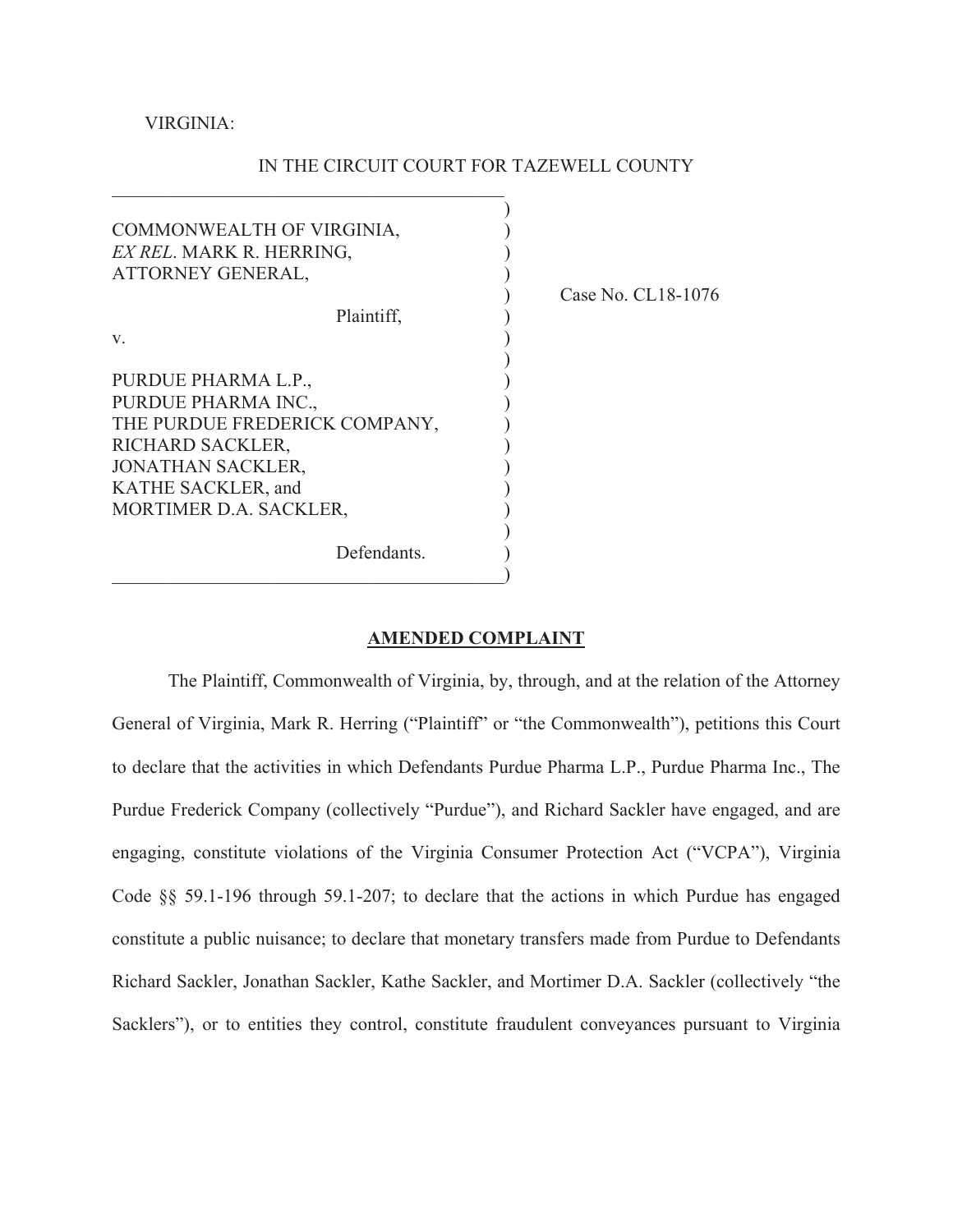Code §§ 55-80 and 55.1-400<sup>1</sup>; to enjoin the acts and practices that constitute VCPA violations; to restore to all persons the sums acquired from them in violation of the VCPA; to disgorge the benefits and ill-gotten gains acquired in connection with these VCPA violations; to enjoin the acts and practices that created the public nuisance; to award the sums necessary to abate the public nuisance and compensate any damages stemming therefrom; to declare the monetary transfers from Purdue to the Sacklers or to entities they control void as fraudulent conveyances; to impose a constructive trust upon any funds transferred from Purdue to the Sacklers or entities they control; to enter judgments against the Sacklers for the amounts of the fraudulent conveyances transferred from Purdue to them; to award the Commonwealth civil penalties, expenses, and attorneys' fees, as provided for in the VCPA; and to grant such other relief as the Court deems equitable and proper.

#### **INTRODUCTION**

 The United States and the Commonwealth of Virginia are faced with a profound public health crisis in the opioid epidemic. Each year, hundreds of Virginians die, and thousands more require emergency hospitalization, treatment, or other long-term care. This crisis is the direct and foreseeable result of a decades-long, complex, large-scale campaign of misrepresentations and deception by the opioid manufacturers, including Purdue. For many years, Purdue marketed its prescription opioids as safe, effective, and having a low risk of abuse and addiction. It did so knowing those claims were unproven at best and demonstrably false at worst. In 2007, Purdue and three executives pled guilty in federal court, and Purdue entered into a multistate Consent Judgment brought by 26 Attorneys General, due to its misbranding and deceptive promotion and marketing of its signature opioid drug, OxyContin. Nevertheless, Purdue continued to

<sup>&</sup>lt;sup>1</sup> Virginia Code § 55-80 will be repealed as of October 1, 2019, and is being recodified in substantially similar form as Virginia Code § 55.1-400, which will become effective on the same date.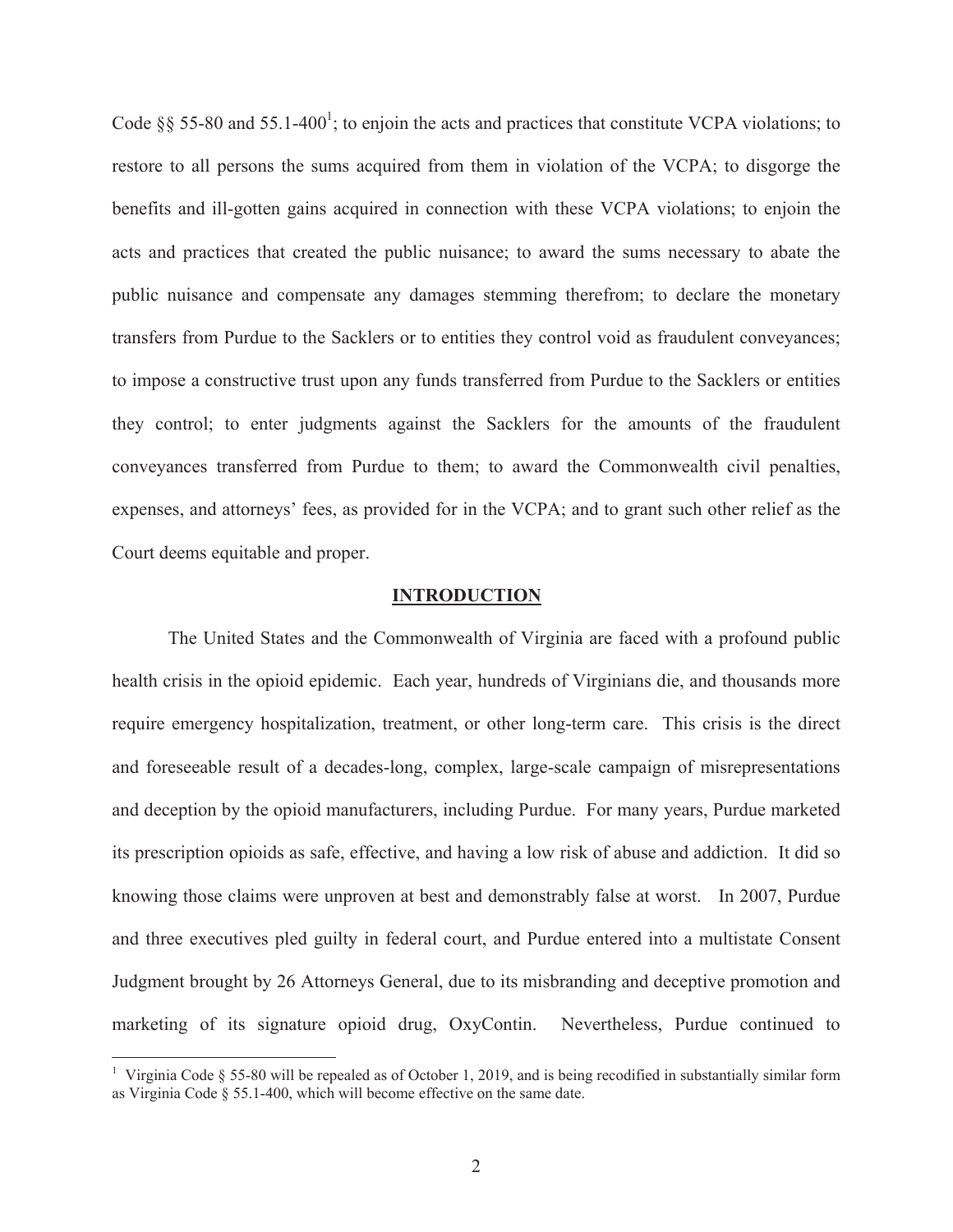deceptively market its opioids to consumers and health care providers across the Commonwealth and the country, while its owners—all members of the Sackler family—enriched themselves by extracting billions of dollars in distributions from the company. As a result, Plaintiff brings this action on behalf of Virginians to hold Defendants accountable and begin the process of remedying the harms they have caused.

 Among other conduct alleged in this Amended Complaint, Purdue has violated the VCPA by deceptively marketing prescription opioids, specifically in misrepresenting the risks of addiction and the ease in preventing it; the potential benefits of opioids, especially as related to other non-opioid pain relief; and the effectiveness of prescription opioids in offering treatment and relief for chronic pain. Though multiple Sackler family members were involved in Purdue's operations, Richard Sackler in particular directed, oversaw, controlled, managed, and actively participated in Purdue's sales and marketing functions, including many of the sales and marketing strategies and tactics at issue. Moreover, Purdue's conduct has created a public nuisance, adversely affecting a significant portion of the public by unreasonably interfering with a right common to the general public, and causing injury to the Commonwealth and its residents. Lastly, the Sacklers caused Purdue to make monetary transfers totaling over four billion dollars (\$4,000,000,000.00) to members of the Sackler family or to entities they controlled, in an effort to place those funds beyond the reach of the Commonwealth and other claimants and creditors who are entitled to compensation and relief for the harm caused by the opioid crisis Defendants created.

The Commonwealth prays that this Court grant the relief requested and states the following in support thereof: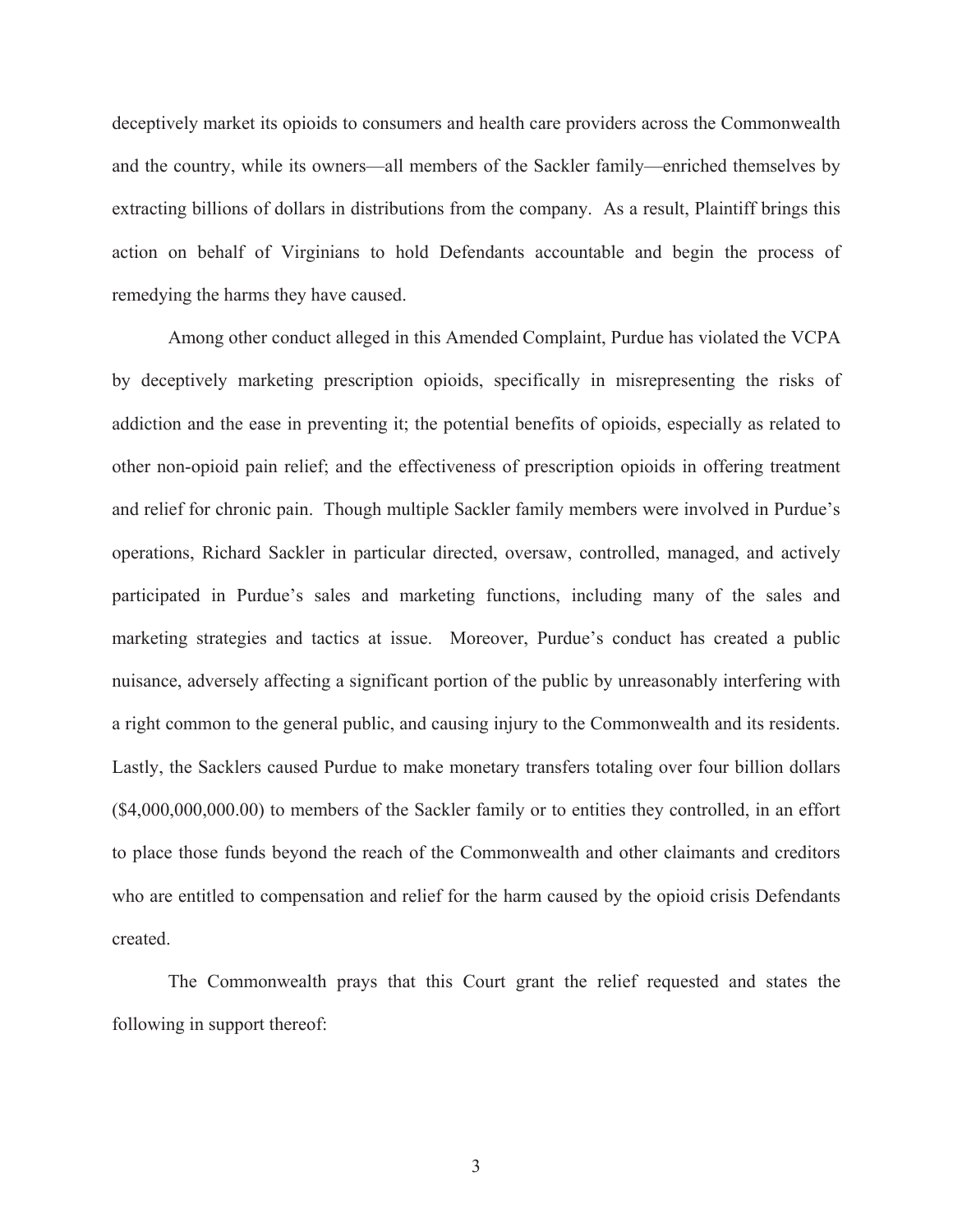#### **PARTIES**

1. The Plaintiff is the Commonwealth of Virginia, by, through, and at the relation of Mark R. Herring, Attorney General of Virginia.

2. Defendant Purdue Pharma L.P. is a foreign limited partnership organized under the laws of Delaware, with its principal place of business in Connecticut.

3. Defendant Purdue Pharma Inc. is a foreign corporation organized under the laws of New York, with its principal place of business in Connecticut. Purdue Pharma, Inc. is the general partner of Purdue Pharma, L.P.

4. Defendant The Purdue Frederick Company ("Purdue Frederick") is a foreign corporation organized under the laws of Delaware, with its principal place of business in Connecticut.

5. At all relevant times, Purdue Pharma L.P., Purdue Pharma Inc., and Purdue Frederick acted in concert with one another and acted as agents and/or principals of one another in relation to the conduct described in this Amended Complaint. Whenever any reference is made in this Amended Complaint to any act of "Purdue," or to the acts of any one of the Purdue entities, such allegations shall be deemed to include Purdue Pharma L.P., Purdue Pharma Inc., and Purdue Frederick, acting jointly and severally, as if the act of any one of them were the act of the others, whether as principal, under an express or implied agency, or with actual or apparent authority to perform the acts alleged.

6. Purdue transacts business in Virginia and nationwide by manufacturing, promoting, marketing, advertising, and selling a number of prescription opioids. Its branded products include or have included: Oxycontin, MS Contin, Dilaudid, Dilaudid-HP, Butrans, Ryzolt, Hysingla, and Targiniq, among others.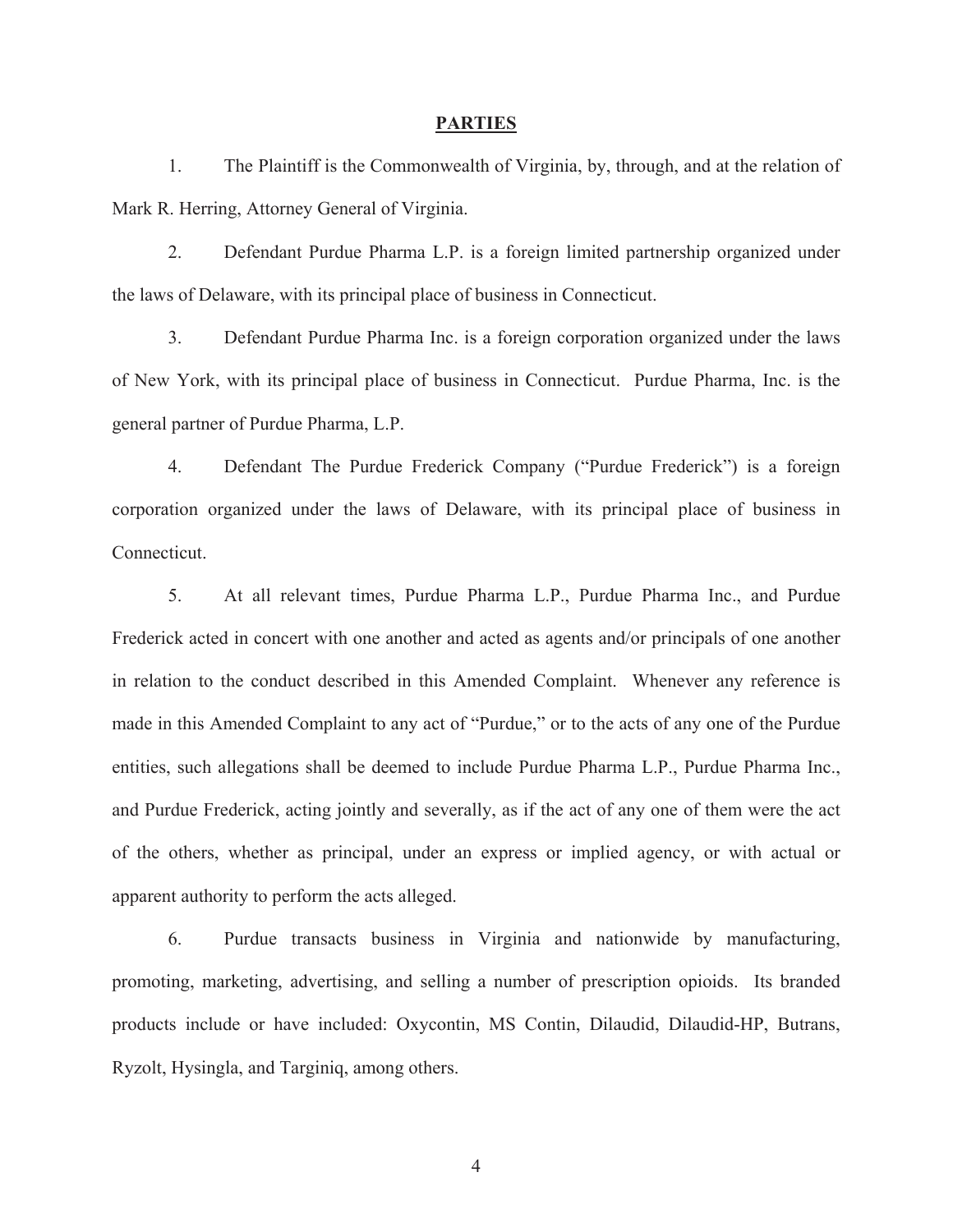7. At all relevant times, Purdue has been owned and controlled by members of the Sackler family. The Sackler family members named as Defendants in this action previously served as officers of Purdue, and served on the board of Purdue Pharma, Inc. (the "Purdue Board") during the time period relevant to this Amended Complaint.<sup>2</sup> The Sackler family held a controlling majority of the Purdue Board throughout the relevant time period. Through their ownership interests and their positions on and control of the Purdue Board, the Sackler family controlled Purdue.

8. Defendant Richard Sackler ("Richard") is a natural person who resides in New York, Florida, Connecticut, and Texas. He served on the Purdue Board from 1990 until 2018, and served as its co-chair from 2003 to 2018. He was also Purdue's head of research and development from at least 1990 to 1999, and its president from 1990 to 2003.

9. Whenever any reference is made in this Complaint to any act of Purdue, such allegations shall be deemed to include Purdue and Richard Sackler, acting jointly and severally, as if the act of any one of them were the act of the other, whether as principal, under an express or implied agency, or with actual or apparent authority to perform the acts alleged.

10. Defendant Jonathan Sackler ("Jonathan") is a natural person who resides in Connecticut. He served on the Purdue Board from 1990 until 2018. On or before May 31, 2007, he also served as a Senior Vice President of Purdue Pharma, Inc. and Purdue Pharma L.P.

11. Defendant Kathe Sackler ("Kathe") is a natural person who resides in New York and Connecticut. She served on the Purdue Board from 1990 until 2018. On or before May 31, 2007, she also served as a Senior Vice President of Purdue Pharma, Inc. and Purdue Pharma L.P.

12. Defendant Mortimer D.A. Sackler ("Mortimer") is a natural person who resides in

<sup>&</sup>lt;sup>2</sup> Over the years, other members of the Sackler family who are not named as Defendants here have served as directors on the Purdue Board. They include David Sackler, Ilene Sackler Lefcourt, Beverly Sackler, and Theresa Sackler, all of whom served on the Purdue Board during the time period relevant to this Amended Complaint.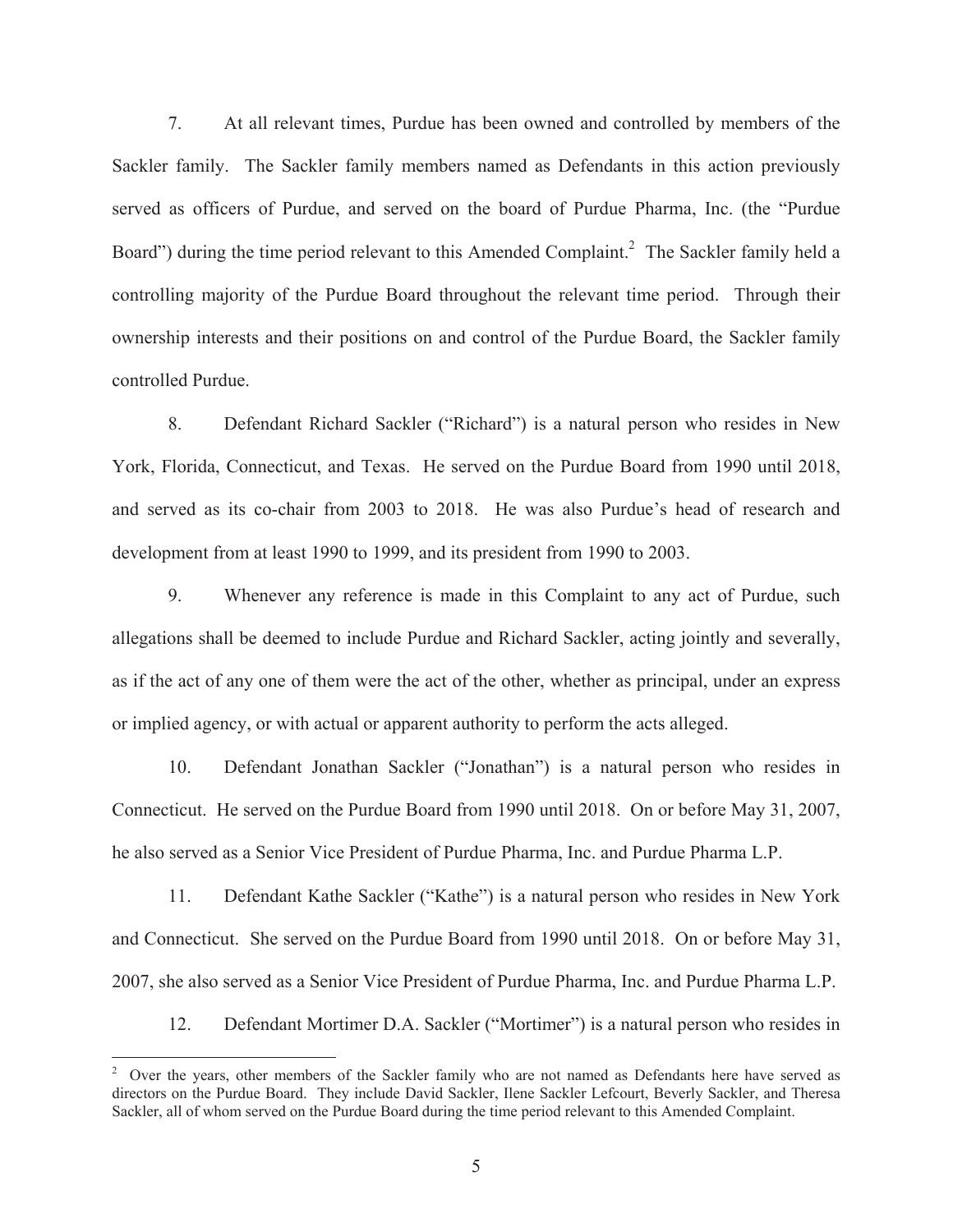New York. He served on the Purdue Board from 1993 until 2019. On or before May 31, 2007, he also served as a Vice President of Purdue Pharma, Inc. and Purdue Pharma L.P.

#### **JURISDICTION AND VENUE**

13. The Circuit Court for Tazewell County has authority to entertain this action and to grant the relief requested herein pursuant to Virginia Code §§ 8.01-620, 17.1-513, 55-80, 55.1- 400, 59.1-203, 59.1-205, 59.1-206.

14. This Court has jurisdiction over the Defendants under Virginia Code § 8.01-  $328.1(A)(1)$ , (3), and (4) because Defendants have transacted business in the Commonwealth of Virginia; Defendants have caused tortious injury by an act or omission in the Commonwealth; Defendants have caused tortious injury in the Commonwealth by an act or omission outside the Commonwealth; and Defendants have regularly done or solicited business, engaged in a persistent course of conduct, or derived substantial revenue from goods used or consumed in the Commonwealth.

15. Venue is permissible in this Court under Virginia Code § 8.01-262(3) and (4) because Purdue regularly conducts substantial business activity within Tazewell County and the cause of action arose, in part, in Tazewell County.

16. Venue is preferred in this Court pursuant to Virginia Code § 8.01-261(15)(c) because some or all of the acts to be enjoined are, or were, being done in Tazewell County.

17. In accordance with Virginia Code § 59.1-203(B), prior to the commencement of this action, the Commonwealth gave written notice to Purdue that these proceedings were contemplated and provided Purdue a reasonable opportunity to appear before the Office of the Attorney General to demonstrate that no violations of the VCPA had occurred, or in the alternative, to execute an appropriate Assurance of Voluntary Compliance ("AVC") that would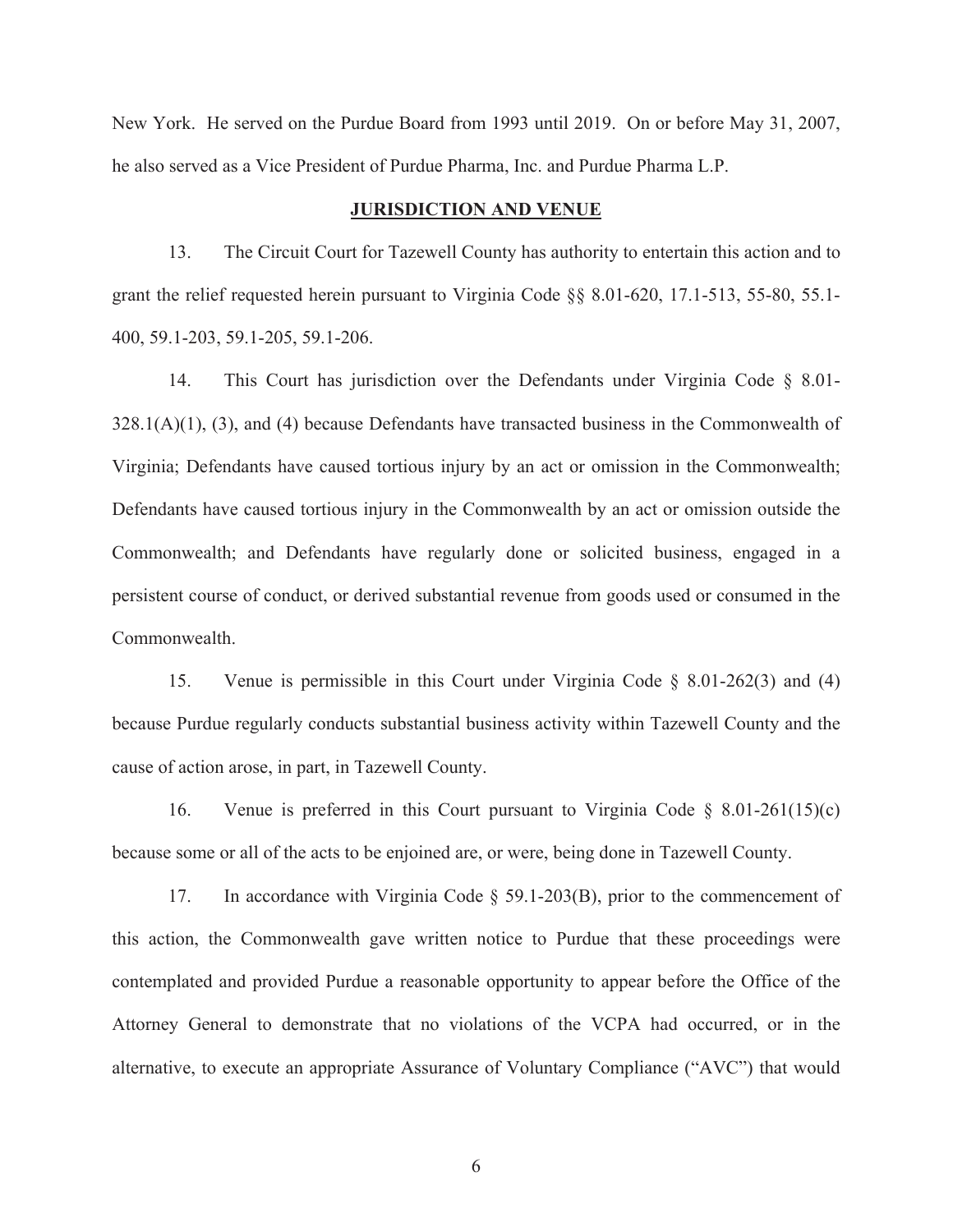be acceptable to the Commonwealth. Purdue chose not to exercise this opportunity to appear to demonstrate that no violations had occurred or to execute an appropriate AVC.

18. Also in accordance with Virginia Code § 59.1-203(B), prior to the filing of this Amended Complaint, the Commonwealth gave written notice to Richard Sackler that these proceedings were contemplated and provided him a reasonable opportunity to appear before the Office of the Attorney General to demonstrate that no violations of the VCPA had occurred, or in the alternative, to execute an appropriate AVC that would be acceptable to the Commonwealth. Richard Sackler appeared by and through his counsel before the Office of the Attorney General, but failed to demonstrate that no violations had occurred and has not agreed to execute an appropriate AVC.

#### **FACTS**

#### **A. The Prescription Opioid Crisis and Defendants' Role in Creating It**

19. The United States is in the midst of a public health crisis, as drug overdose and other opioid-related deaths continue to increase.

20. Sixty-one percent (61%) of overdose deaths involve an opioid,<sup>3</sup> and on average, 115 Americans die each day from an opioid overdose.4

21. In 2015, 22,598 people died of a prescription opioid overdose. This number is more than five times higher than in  $1999$ .<sup>5</sup>

22. According to the Centers for Disease Control ("CDC"), prescription opioids are the primary factor in the dramatic increase in opioid-related deaths.

<sup>3</sup> Rudd, Rose A., Seth, Puja et al. *Increases in Drug and Opioid-Involved Overdose Deaths — United States, 2010– 2015*. MMWR Morb. Mortal. Wkly Rep. ePub: 26 Dec 2016. Available at: http://dx.doi.org/10.15585/mmwr.mm655051e1. 4

CDC/NCHS, National Vital Statistics System, Mortality. CDC Wonder, Atlanta, GA: US Department of Health and Human Services, CDC; 2017. Available at https://wonder.cdc.gov. 5

National Institute on Drug Abuse, Overdose Death Rates, Rev. Sept. 2017. Available at: https://www.drugabuse.gov/related-topics/trends-statistics/overdose-death-rates.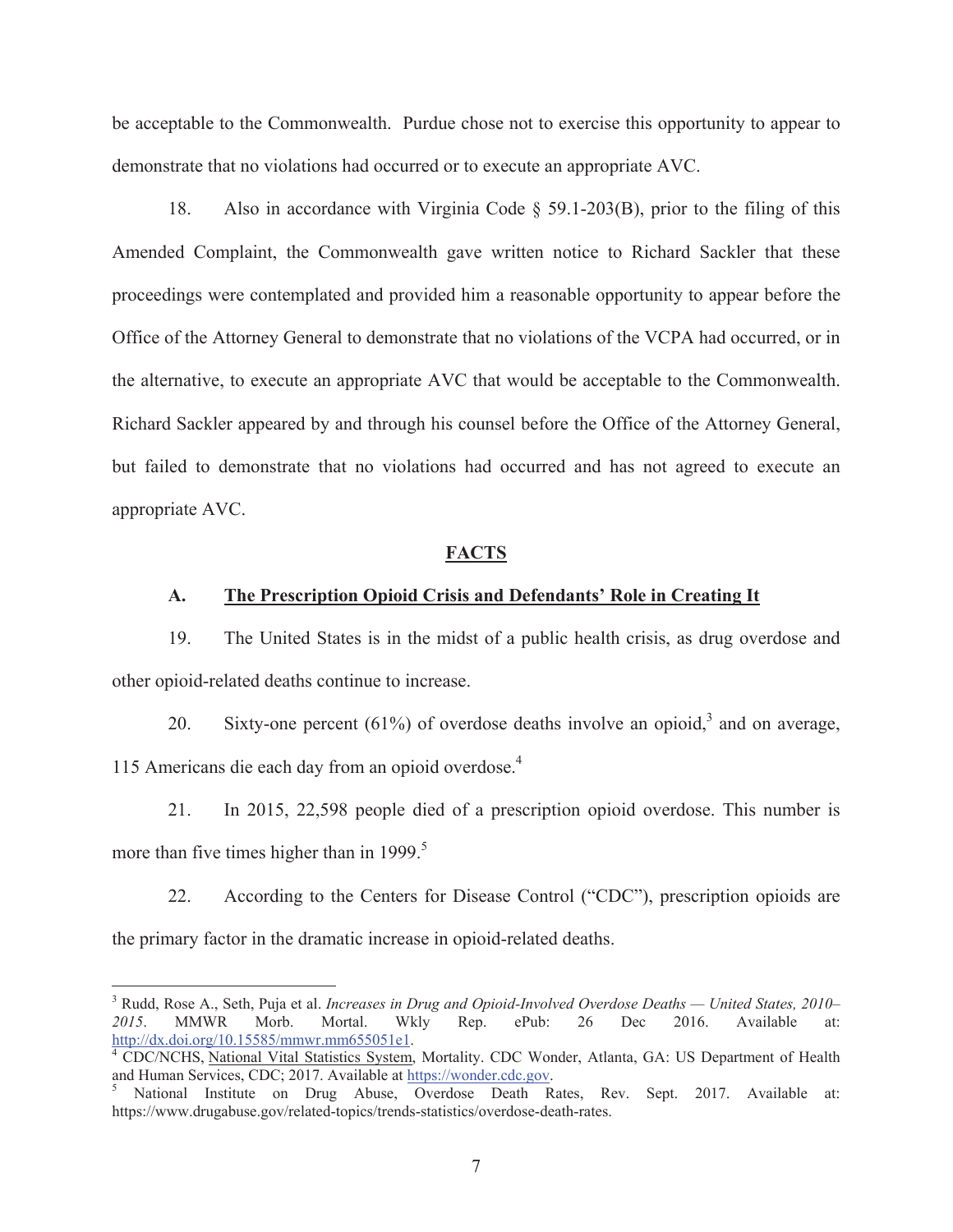23. Virginia also has experienced the painful rise in overdoses: from 2007 to 2017, 4,929 Virginians fatally overdosed on prescription opioids.<sup>6</sup>

24. In fact, according to the Virginia Department of Health Professions, prescription opioids remain the most common category of opioids involved in overdose deaths in Virginia.7

25. Opioids are a class of drugs that attach to opioid receptors in the central nervous system. Examples include morphine, oxycodone, hydrocodone, codeine, buprenorphine, methadone, and fentanyl.

26. Opioids generate a euphoric response by stimulating the brain's pleasure centers. This euphoric response masks or relieves pain, but also can lead opioids to be highly addictive.

27. Opioids come in two main categories: immediate release and extended release. Extended-release opioids are concentrated versions of immediate-release opioids, but contained in a delivery system designed to release the drug over time.

28. In 2013, in response to a citizen petition from the Physicians for Responsible Opioid Prescribing, the Food and Drug Administration ("FDA") stated that the use of extendedrelease opioids in particular presented "serious risks of misuse, abuse, NOWS (neonatal opioid withdrawal syndrome), addiction, overdose, and death."8

29. Purdue manufactures and markets extended-release branded opioids, including OxyContin and others previously identified in this Amended Complaint.

30. In the past, the prevailing medical consensus supported the use of prescription

<sup>&</sup>lt;sup>6</sup> Number and Rate of All Fatal Prescription Opioid (Excluding Fentanyl) Overdoses by Locality of Injury and Year of Death, 2007-2017, Va. Dep't of Health, http://www.vdh.virginia.gov/content/uploads/sites/18/2018/04/Rx-Opioids-Excluding-Fentanyl-Q417.xlsx ("VDH Opioid Deaths"). 7

Overdose Deaths and Prescription Risk Measures in Virginia, 2010-2015, Va. Dep't of Health Professions, http://www.pdmpassist.org/pdf/COE\_documents/Add\_to\_TTAC/VirginiaPBSSDataBrief10062016.pdf.

<sup>&</sup>lt;sup>8</sup> Food and Drug Administration, Letter to Dr. Kolodny in Response to the Citizen Petition from Physicians for Responsible Opioid Prescribing ("PROP"), Sept. 10, 2013. Available at: http://www.supportprop.org/wpcontent/uploads/2014/12/FDA\_CDER\_Response\_to\_Physicians\_for\_Responsible\_Opioid\_Prescribing\_Partial\_Petit ion Approval and Denial.pdf ("FDA Letter").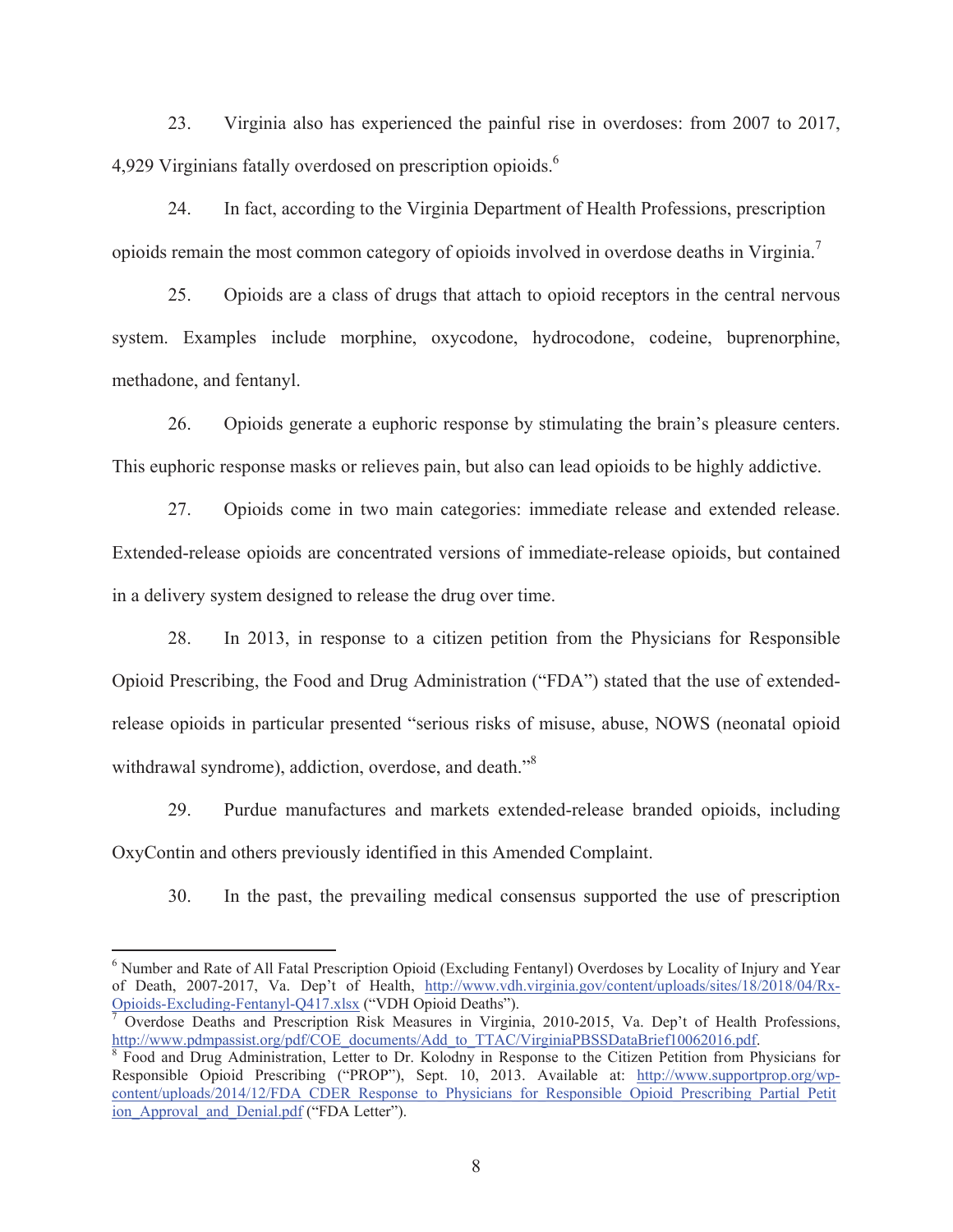opioids only in cases of acute pain, recovery from surgery, cancer pain, and palliative care in terminal patients.

31. This medical consensus stemmed from the concern that opioids posed a significant risk of addiction and overdose.

32. However, beginning in or about 1995, Purdue and the Sackler family sought to change the dominant medical norms surrounding opioid use for chronic pain and the risk of addiction associated with that use.

33. In its marketing and promotional strategy for its prescription opioid OxyContin, Purdue falsely represented that it was not only effective for the treatment of moderate to severe chronic pain, but also carried little risk of addiction, abuse, or diversion.

34. The goals for Purdue and the Sackler family were to increase the number of doctors prescribing OxyContin, increase the number of patients taking OxyContin, and increase the OxyContin dosages prescribed by doctors—all to increase OxyContin sales and generate profits for Purdue and the Sacklers.

35. In 2007, following an investigation by the United States Attorney's Office for the Western District of Virginia and the Office of the Virginia Attorney General, Purdue Frederick and three of its top executives entered guilty pleas in the United States District Court for the Western District of Virginia to federal criminal charges of misbranding of a drug for their marketing of OxyContin.<sup>9</sup>

36. The three individual executives pleaded guilty to misdemeanor offenses, while Purdue Frederick pleaded guilty to a felony charge, after which Purdue Frederick effectively went out of business. Purdue and the executives paid a combined total of over \$634 million in

<sup>&</sup>lt;sup>9</sup> The three executives who pleaded guilty were Michael Friedman, Purdue Frederick's President and CEO; Howard Udell, Purdue Frederick's Executive Vice President and Chief Legal Officer; and Paul Goldenheim, Purdue Frederick's Executive Vice President of Worldwide Research & Development and Chief Scientific Officer.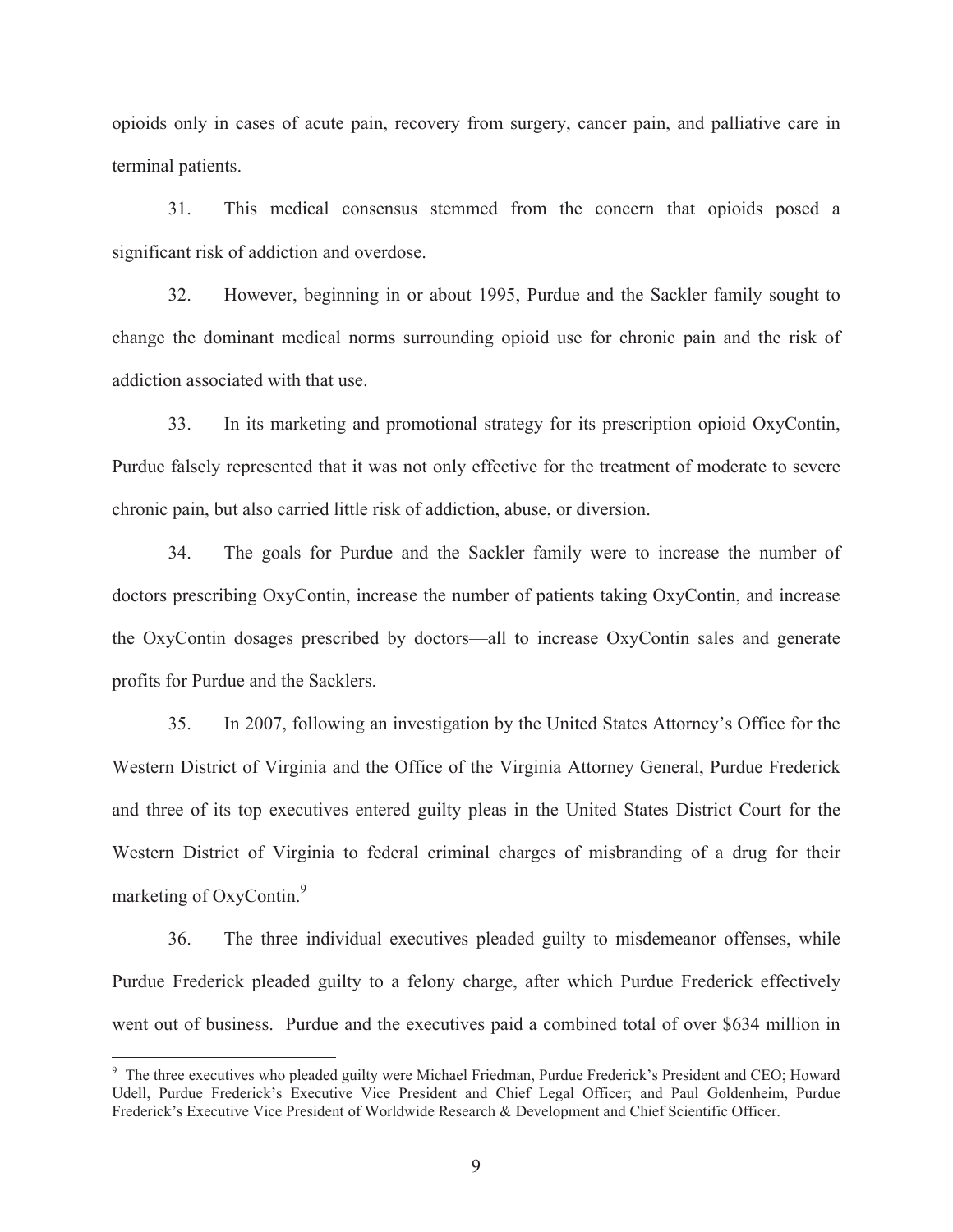fines, forfeiture, restitution, disgorgement, civil settlements, monitoring costs, and other payments to resolve the criminal charges against them related to this marketing and promotional strategy. $10$ 

37. The payments to which Purdue and the Sackler family agreed included a payment of \$20,000,000.00 into a trust account for the operation of the Virginia Prescription Monitoring Program, and a payment of \$5,300,000.00 to the Virginia Medicaid Fraud Control Unit's Program Income Fund. Purdue also paid \$59,384,202.75 into an account to be distributed among the states participating in the settlement, including Virginia, as reimbursement for Medicaid payments made to settle false claims related to OxyContin misbranding.

38. The three Purdue executives who pleaded guilty paid a total of \$34.5 million to the Virginia Medicaid Fraud Control Unit's Program Income Fund.

39. The federal prosecutors who investigated Purdue's deceptive marketing and promotion of OxyContin initially wanted, as part of the plea agreement, to



<sup>10</sup> *United States v. Purdue Frederick Co*, W.D. Va. Case 1:07-cr-00029-JPL, Dkt. 6-9.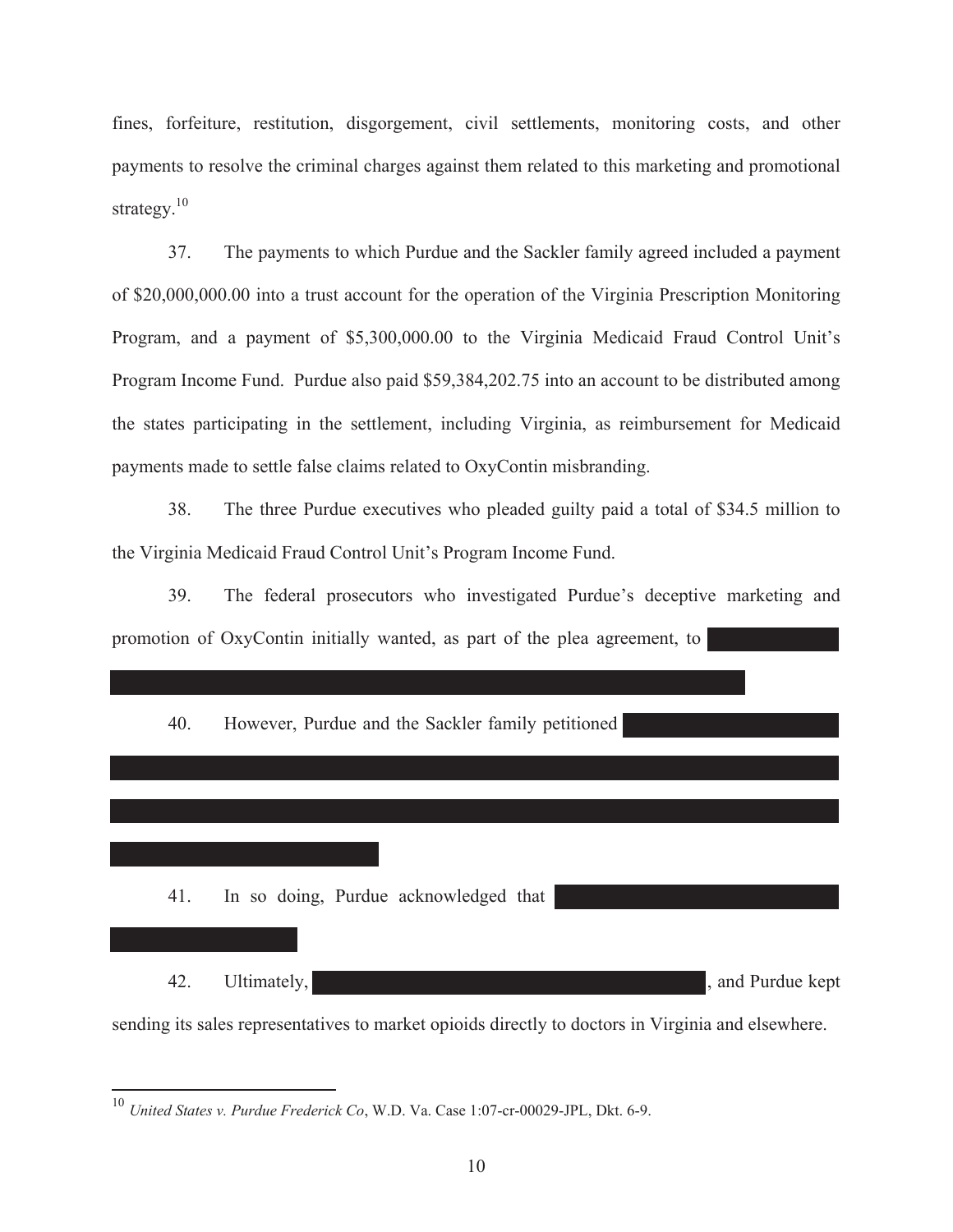43. Purdue acknowledged in the plea agreement that it had intentionally marketed and promoted OxyContin in a deceptive manner for several years. For instance, Purdue admitted, "Beginning on or about December 12, 1995, and continuing until on or about June 30, 2001, certain PURDUE supervisors and employees, with the intent to defraud or mislead, marketed and promoted OxyContin as less addictive, less subject to abuse and diversion, and less likely to cause tolerance and withdrawal than other pain medications[.]"<sup>11</sup>

| 44. |                        |
|-----|------------------------|
|     |                        |
| 45. | The Purdue Board also  |
|     |                        |
|     |                        |
|     |                        |
|     |                        |
|     |                        |
| 46. | Among other things,    |
|     |                        |
|     |                        |
|     |                        |
|     | <b>Service Service</b> |
| 47. |                        |
|     |                        |
|     |                        |

48. Concurrently with the guilty plea in federal court, in May 2007, the Purdue Board also unanimously approved and caused Purdue to enter into a civil Consent Judgment with the

<sup>&</sup>lt;sup>11</sup> *United States v. Purdue Frederick Co*, W.D. Va. Case 1:07-cr-00029-JPL, Agreed Statement of Facts (May 9, 2007), ¶ 20. *See also* ¶¶ 21-43 (describing further intentionally deceptive acts by Purdue in the marketing and promotion of OxyContin).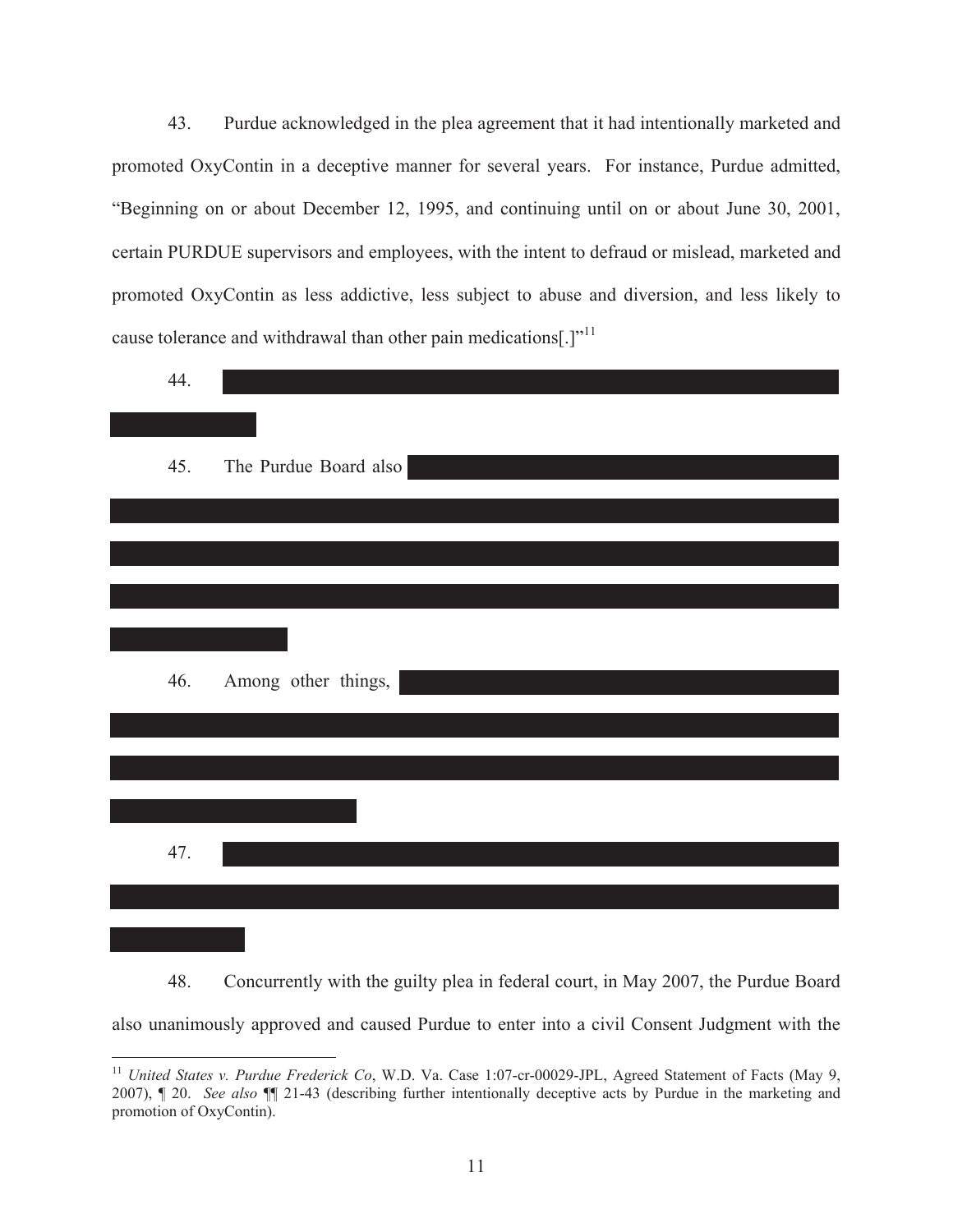Commonwealth of Virginia, along with 25 other states and the District of Columbia, concerning its marketing and promotion of OxyContin, and alleged violations of state consumer protection laws, including the VCPA. Purdue paid \$19.5 million in settlement funds to the states.<sup>12</sup>

49. Among other terms, the Consent Judgment prohibited Purdue from making any false, misleading, or deceptive claims in the promotion or marketing of OxyContin or any controlled-release drug distributed by Purdue that contains oxycodone as an active pharmaceutical ingredient.

50. The Consent Judgment also prohibited Purdue from misrepresenting any such drug's potential for abuse, addiction, or physical dependence. In addition, Purdue was required to implement and maintain an OxyContin Abuse and Diversion Detection Program to identify potential abuse or diversion of such drugs, including the identification and reporting of problematic prescribing behaviors.

51. Defendants were therefore on notice as to the risks of abuse, diversion, and addiction associated with OxyContin and other opioids, and as to the problems with Purdue's sales and marketing of opioids.

52. Despite being on notice of these risks and problems, and despite the federal criminal sanctions and the multistate civil Consent Judgment, Purdue continued to deceptively market and promote its prescription opioid products.

53. As before, the Sacklers continued to drive and direct Purdue's opioid sales and marketing efforts, particularly Richard Sackler.

54. The Sacklers derived billions of dollars in personal financial benefits from the opioid sales generated by these activities, as described further below.

<sup>&</sup>lt;sup>12</sup> Commonwealth, ex. rel Robert F. McDonnell, Attorney General v. Purdue Pharma L.P, Richmond City Circuit Court, Case No. CL07-2400. The Commonwealth is not seeking relief in this action for any claims or damages released pursuant to this 2007 settlement.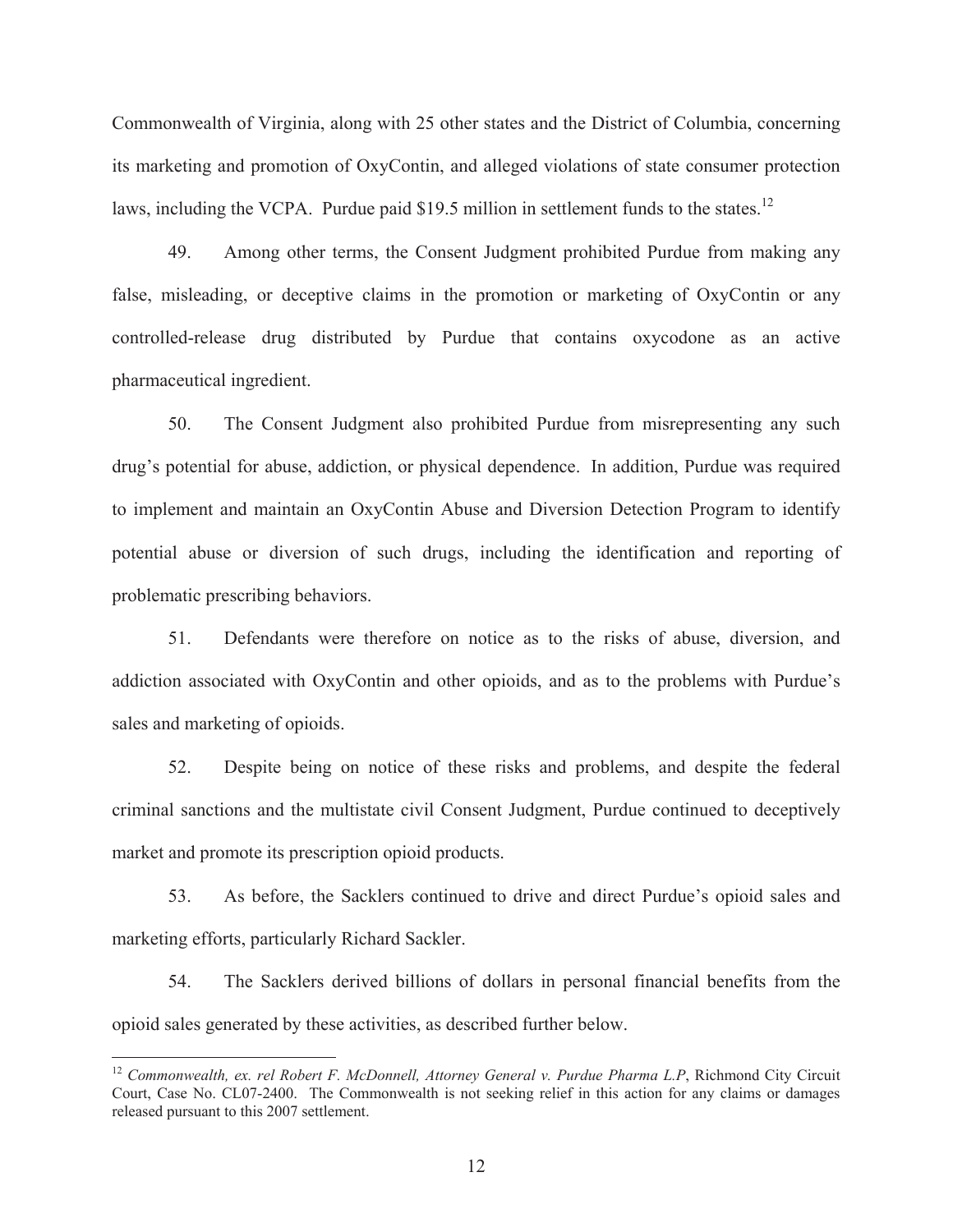55. Thus, for more than two decades, Purdue has engaged in an aggressive marketing campaign to convince prescribers and patients that:

a. prescription opioids, including extended-release opioids manufactured by Purdue, were effective at relieving chronic pain;

b. prescription opioids were a superior form of treatment to other painrelieving options, such as nonsteroidal anti-inflammatory drugs ("NSAIDs"); and

c. the adverse effects of prescription opioids, primarily abuse and addiction, were overstated and could be mitigated.

56. As discussed in this Amended Complaint, Purdue pursued this marketing campaign through its own branded materials, as well as unbranded materials from third-party "pain advocacy" groups that were characterized as "independent" but were funded by Purdue.

57. Purdue not only provided these materials to health care providers, but also sent Purdue representatives to conduct one-on-one, in-person visits with health care providers to reinforce their deceptive and misleading messages.

58. This marketing campaign has been devastatingly effective: an estimated 20% of patients presenting to physician offices with chronic pain symptoms or pain-related diagnoses (including acute and chronic pain) receive an opioid prescription.13

59. In 2012, health care providers wrote 259 million prescriptions for opioid pain medication, enough for every adult in the United States to have a bottle of pills.<sup>14</sup>

60. Opioid prescriptions per capita increased 7.3% from 2007 to 2012, with opioid prescribing rates increasing more for family practice, general practice, and internal medicine

<sup>&</sup>lt;sup>13</sup> Matthew Daubresse et al., *Ambulatory Diagnosis and Treatment of Non-Malignant Pain in the United States, 2000-2010*, 51 Med. Care 870 (2013). 14 Deborah Dowell, Tamara M. Haegerich & Roger Chou, *CDC Guideline for Prescribing Opioids for Chronic* 

Pain—United States, 2016, 65 Morb. and Mort. Wkly Rep. 1 (2016) ("2016 CDC Guideline").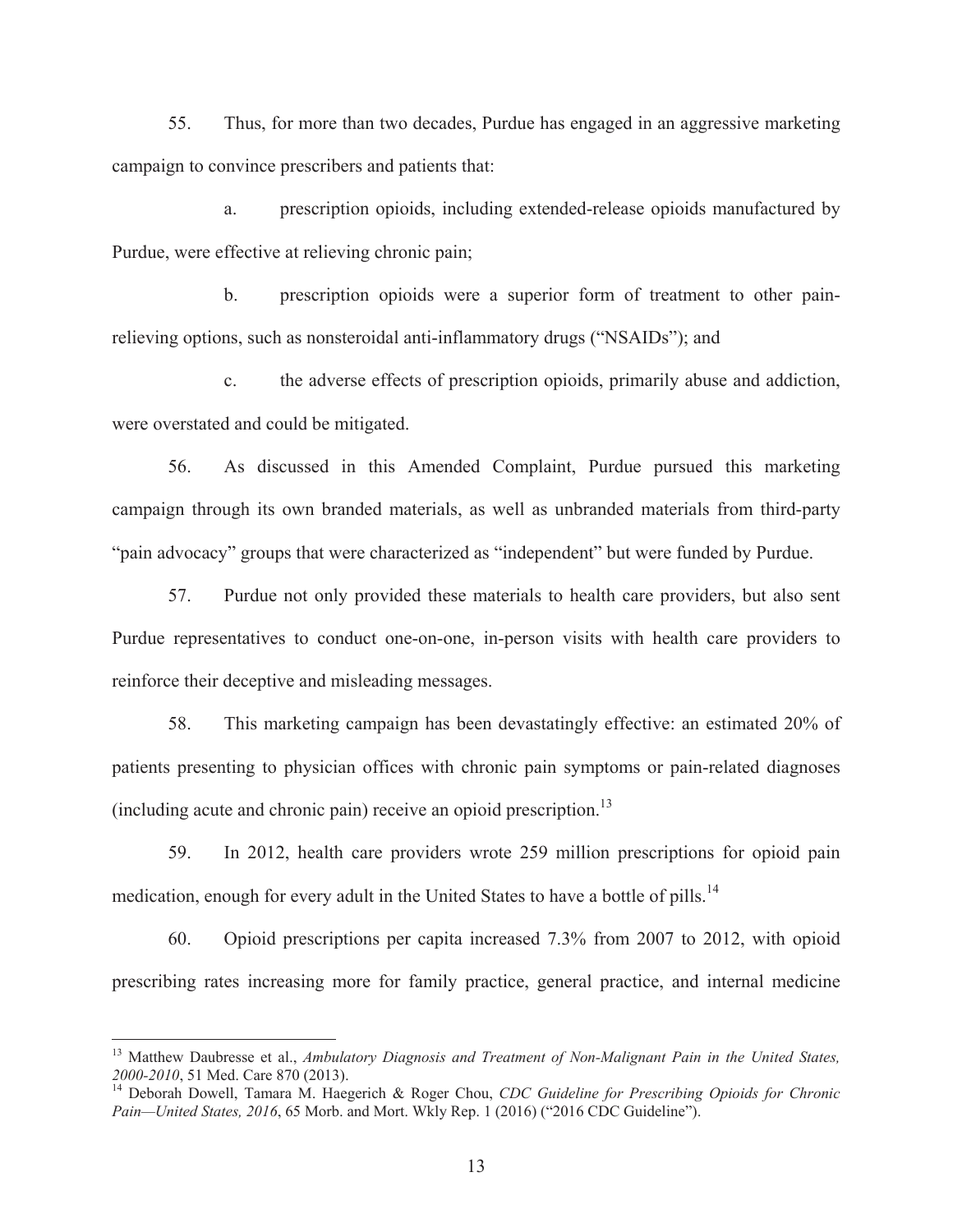compared with other specialties.<sup>15</sup>

### **B. Defendants' Complex and Multifaceted Campaign of Deception**

61. Defendants used a multi-pronged approach to disseminate false, deceptive, and misleading information about opioid prescribing and Purdue's opioid products specifically.

62. First, Purdue communicated with health care providers, in the form of in-person visits from sales representatives, continuing medical education ("CME") programs, advertisements in medical periodicals, and websites, among other methods.

63. Purdue also communicated directly with consumers, through unbranded publicfacing websites such as the "Partners Against Pain" and "In the Face of Pain" sites, advertisements and publications aimed at the public at large, and other means.

64. In addition, Purdue controlled, funded, and facilitated third-party organizations that were purportedly "independent" to give the appearance of objectivity and credibility to their claims.

65. From 2006 through 2016, Purdue provided more than \$68 million in direct grants to third-party organizations, including:

- a. \$1.7 million to the American Academy of Family Physicians;
- b. \$1.1 million to the American Academy of Pain Management;
- c. \$700,000 to the American Academy of Pain Medicine;
- d. \$300,000 to the American Academy of Physician Assistants;
- e. \$1 million to the American Osteopathic Association;
- f. \$1.3 million to the American Pain Foundation;
- g. \$600,000 to the American Pain Society;

<sup>15</sup> Levy B, Paulozzi L, Mack KA, Jones CM. *Trends in opioid analgesic-prescribing rates by specialty, U.S., 2007– 2012*, Am J Prev Med 2015;49:409–13.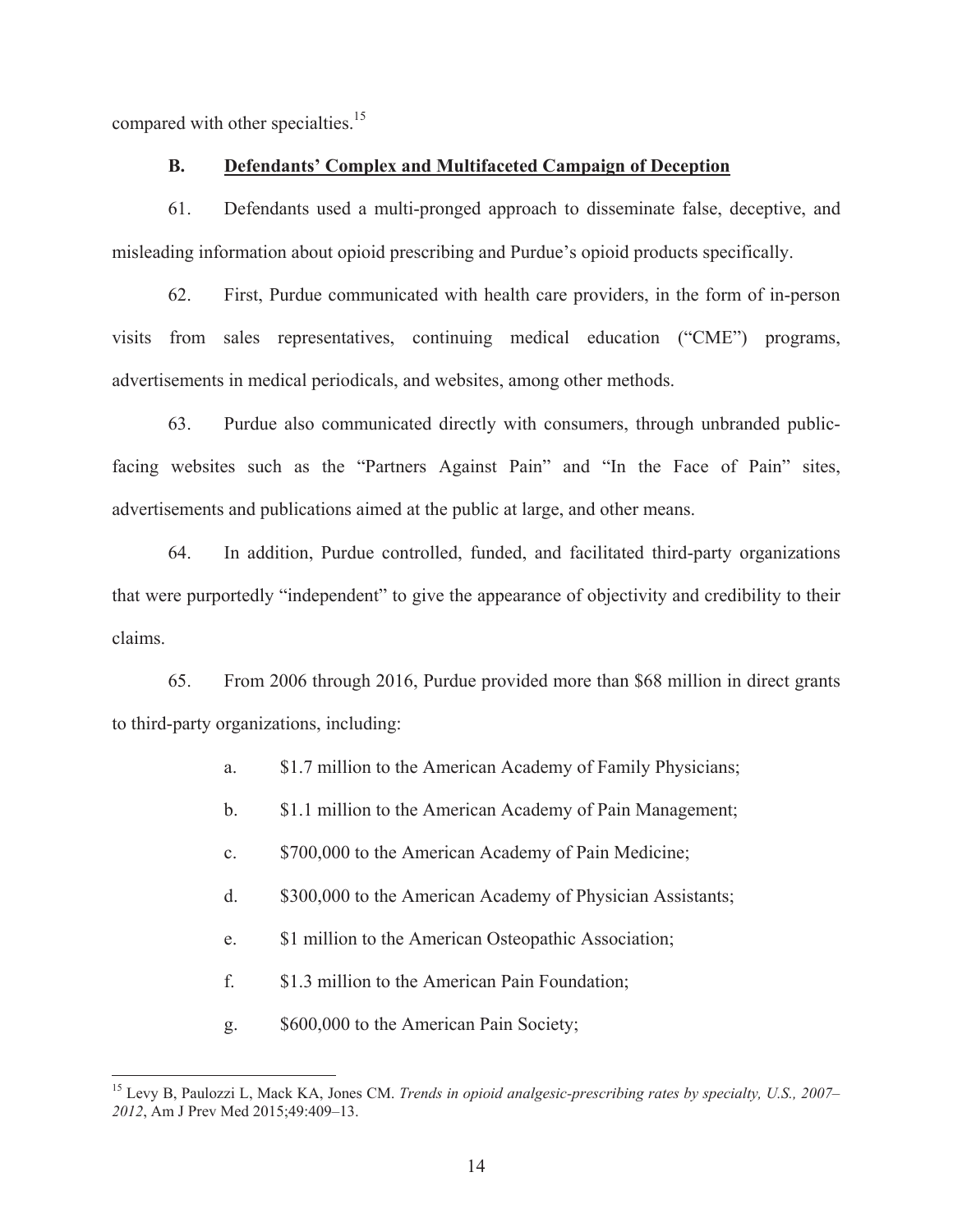- h. \$2.4 million to the Center for Practical Bioethics;
- i. \$1.1 million to the National Association of Boards of Pharmacy;
- j. \$4.5 million to the Patient Advocate Foundation;
- k. \$400,000 to the American Society of Consultant Pharmacists; and
- l. \$200,000 to the US Pain Foundation.

66. Purdue acted in concert with these organizations to spread its message regarding the benefits and risks of prescription opioids.

67. Finally, Purdue engaged medical professionals, referred to as "key opinion leaders" ("KOLs"), to promote their narrative surrounding prescription opioids and their risks and benefits.

68. These KOLs include, but are not limited to, Dr. Russell Portenoy and Dr. Lynn Webster.

69. As with the third-party organizations, the purpose of these KOLs was to have allegedly independent actors lend legitimacy to Purdue's claims surrounding prescription opioids.

70. Through all of these avenues, Purdue communicated misrepresentations surrounding the risk of addiction to prescription opioids, the benefits of opioids, and the efficacy of opioids in the treatment of chronic pain.

71. Subsections C through F below describe examples of the strategies, tactics, and initiatives used to disseminate false, deceptive, and misleading information or misrepresentations about opioid prescribing and Purdue's opioid products, and to deceptively downplay, obscure, or conceal the risks associated with those products.

72. The strategies, tactics, and initiatives used in Purdue's campaign were conceived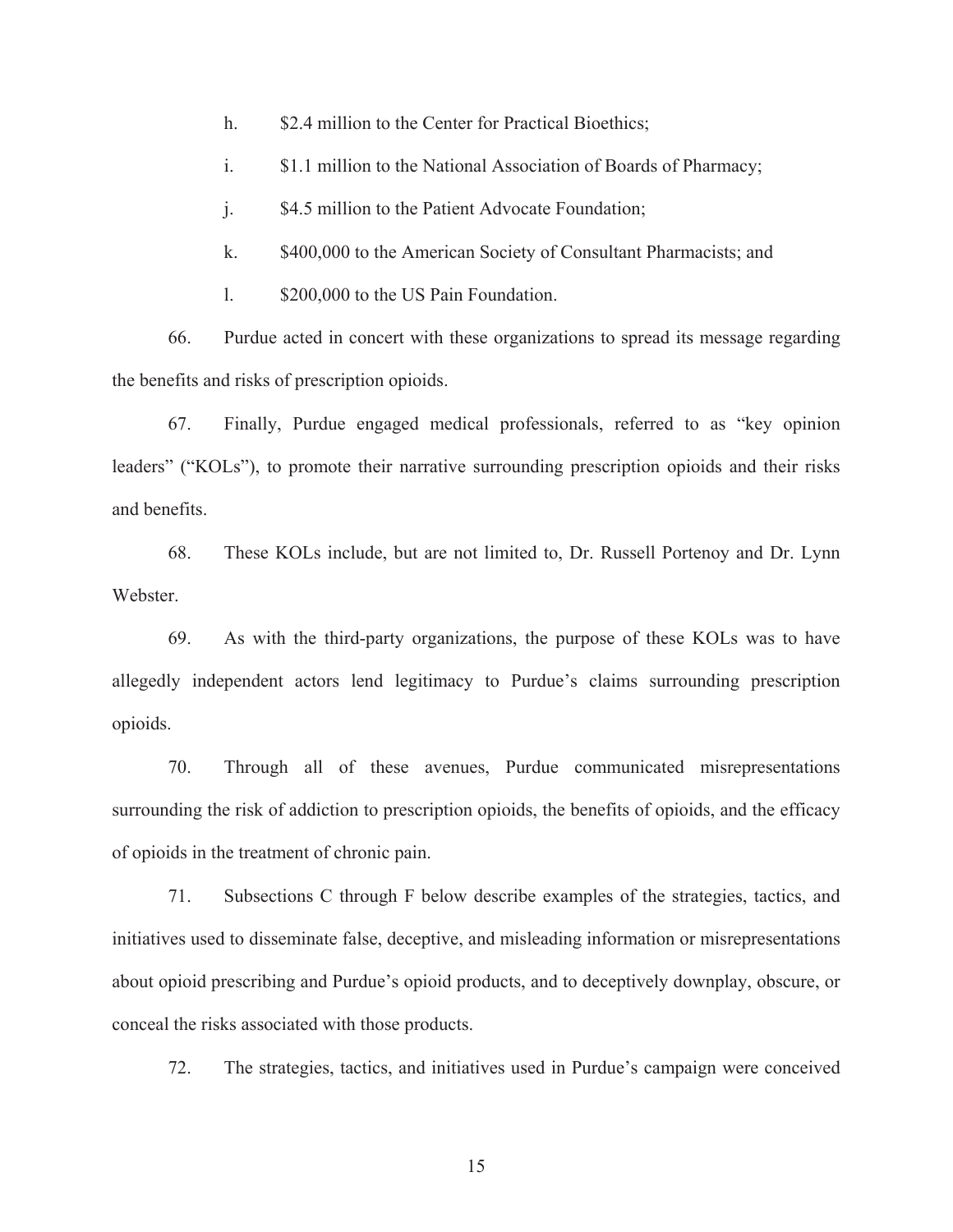and implemented with the Sacklers' knowledge and under their direction, most notably Richard Sackler, who (as discussed further below) directed, oversaw, controlled, aggressively managed, and actively participated in Purdue's sales and marketing functions and activities.

## **C. Purdue Misrepresented the Risks Associated with Addiction to Prescription Opioids**

73. In promoting Purdue's extended-release prescription opioids, Purdue misrepresented the potential for addiction; mischaracterized the symptoms of addiction, including through the concept of "pseudoaddiction"; minimized any discussion of the risk of addiction (or omitted it altogether); and misrepresented the extent to which addiction risk could be mitigated or controlled.

# **1) Purdue Misrepresented the Risk of Addiction to Prescription Opioids**

74. Prescription opioids are highly addictive. Studies have found diagnosed addiction rates in primary care settings as high as  $26\%$ .<sup>16</sup>

75. In 2013, the FDA observed that extended-release opioids present "disproportionate safety concerns" and pose a greater risk of misuse and abuse.<sup>17</sup>

76. Moreover, the risk of addiction is greater the longer a patient uses opioids.

77. A 2017 study conducted by the CDC determined that a patient initially prescribed one month of opioids has a 29.9% chance of still using after one year.<sup>18</sup>

78. In one 2011 study, 60% of patients who used opioids for at least 90 days were still using opioids five years later.<sup>19</sup>

79. Many patients become addicted to opioids even when they originally take opioids

 $\overline{a}$ 

<sup>&</sup>lt;sup>16</sup> 2016 CDC Guideline, *supra* note 14.<br><sup>17</sup> FDA Letter, *supra* note 8.<br><sup>18</sup> Anuj Shah, Corey J. Hayes & Bradley C. Martin, *Characteristics of Initial Prescription Episodes and Likelihood of Long-Term Opioid Use – United States, 2006-2015*, 66 Morb. and Mort. Wkly Rep. 265–69 (2017). 19 Bradley C. Martin et al., *Long-Term Chronic Opioid Therapy Discontinuation Rates from the TROUP Study*, 26 J.

Gen. Internal. Med. 1450 (2011).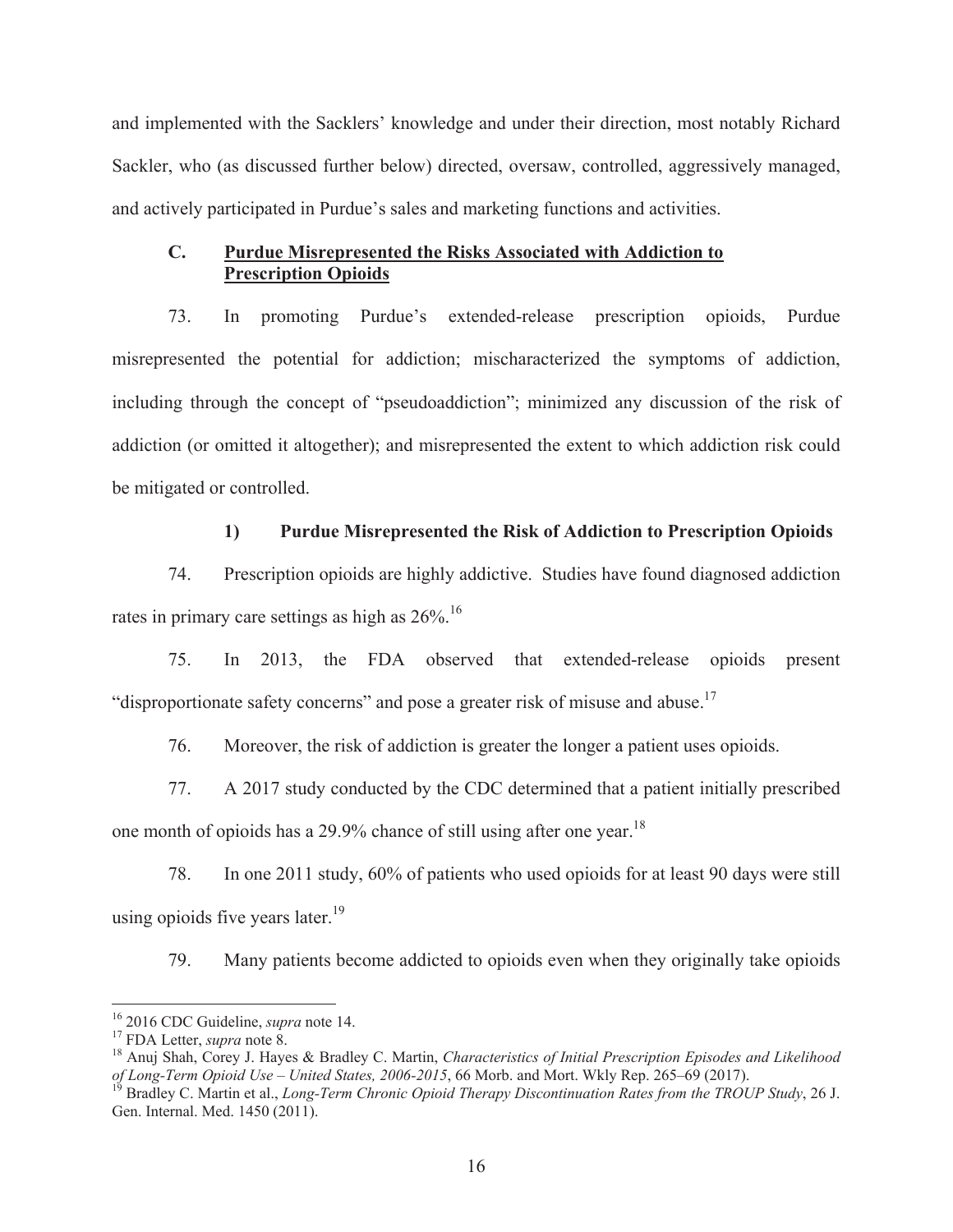pursuant to a valid prescription.

 $\overline{a}$ 

80. In fact, one study found that 75% of those addicted to opioids first took opioids pursuant to a prescription.<sup>20</sup>

81. Patients can also become addicted to opioids even with no prior history of substance abuse or addiction.

82. In a review of clinical evidence conducted to guide health care providers on appropriate prescribing of opioids, the CDC found "insufficient evidence to determine how harms of opioids differ depending on past or current substance abuse.<sup> $21$ </sup>

83. Despite all medical evidence to the contrary, Purdue sought to mislead health care providers and consumers about the risk of addiction associated with extended-release opioids.

84. For example, Purdue's sales representatives were trained to carry the message that the risk of addiction is "less than one percent," and included this message in its programs for physicians.

85. Purdue also funded, sponsored, and directed third-party efforts, including a variety of "educational" publications, that downplayed the risk of addiction, including the following:

a. Purdue sponsored the American Pain Foundation's ("APF") *Treatment Options: A Guide for People Living with Pain (2007), which maintained that addiction was rare* and limited to extreme cases, such as unauthorized dose escalations, obtaining opioids from multiple sources, or theft. *Treatment Options* also stated that "[d]espite the great benefits of opioids, they are often under-used," and "[r]estricting access to the most effective medications for treating pain is not the solution to drug abuse or addiction."

<sup>20</sup> Cicero TJ, Ellis MS, Surratt HL, Kurtz SP. *The Changing Face of Heroin Use in the United States: A Retrospective Analysis of The Past 50 Years*. JAMA Psychiatry. 2014;71(7):821-26. 21 2016 CDC Guideline, *supra* note 14.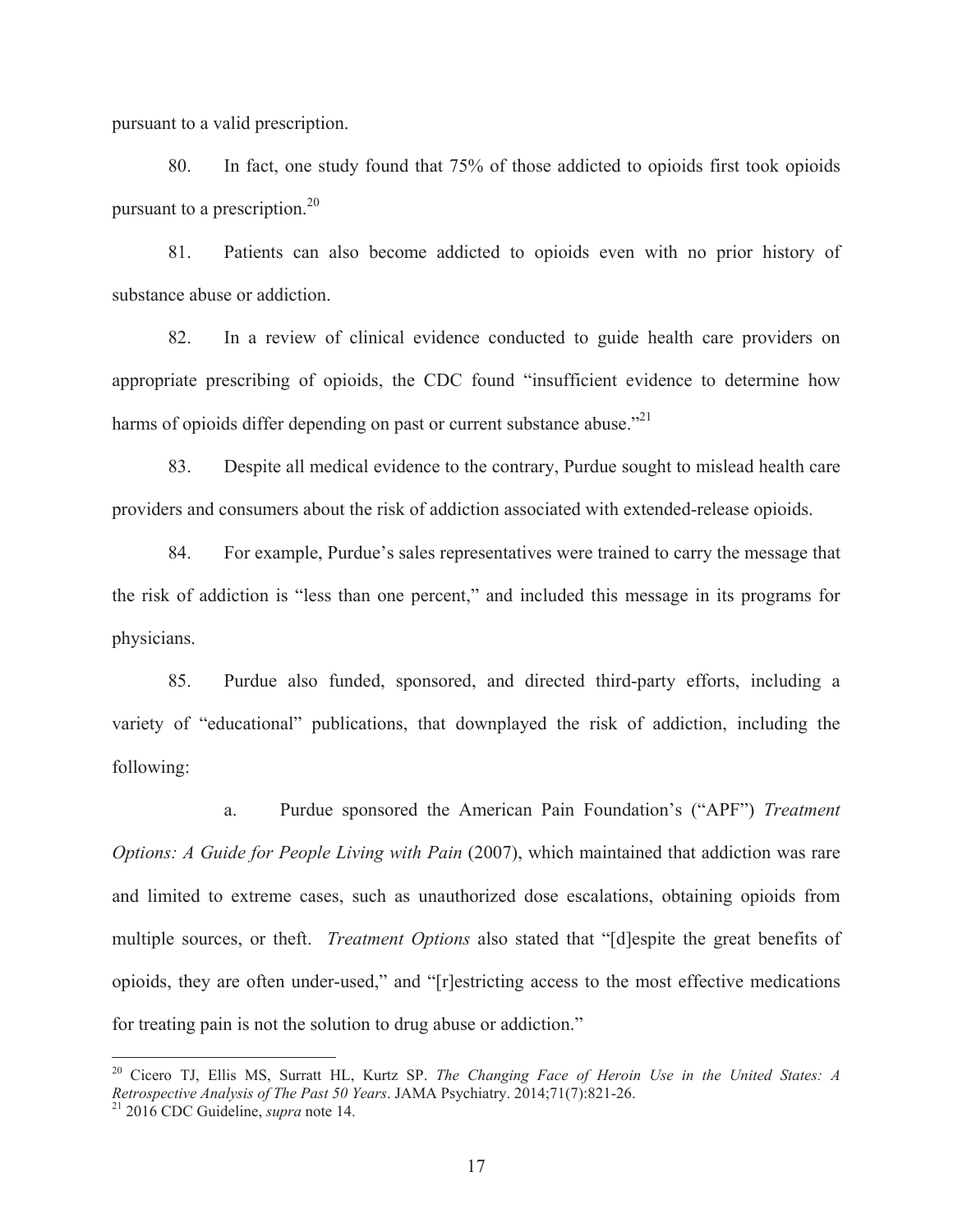b. Purdue also sponsored APF's *A Policymaker's Guide to Understanding Pain & Its Management* (2011), which claimed that "less than 1 percent of children treated with opioids become addicted" and that pain is undertreated due to "[m]isconceptions about opioid addiction"

c. Purdue sponsored APF's *Exit Wounds* (2009), which taught veterans that "[l]ong experience with opioids shows that people who are not predisposed to addiction are very unlikely to become addicted to opioid pain medications."

d. The APF publication *Getting the Help You Need* states "[s]tudies and clinical practice have shown that the risk of addiction is small when [opioids] are appropriately prescribed and taken as directed," and "[u]nless you have a past or current history of substance abuse, the chance of addiction is low when these medications are prescribed properly and taken as directed."

e. In the "Commonly Asked Questions and Answers" section of the APF website, it states "addiction is very rare when pain medicines are properly prescribed and taken as directed," and "[k]eep in mind, pain medicine in and of itself does not cause someone to become addicted."

86. Upon information and belief, Purdue made all of the above misrepresentations to Virginia health care providers and consumers.

87. Finally, Purdue's own unbranded site "In the Face of Pain," told its visitors: "Knowledge is power. Many people living with pain and even some health care providers believe that opioid medications are addictive. The truth is that when properly prescribed by a health care professional and taken as directed, these medications give relief—not a 'high.'"

88. Virginia residents accessed the "In the Face of Pain" website 12,177 times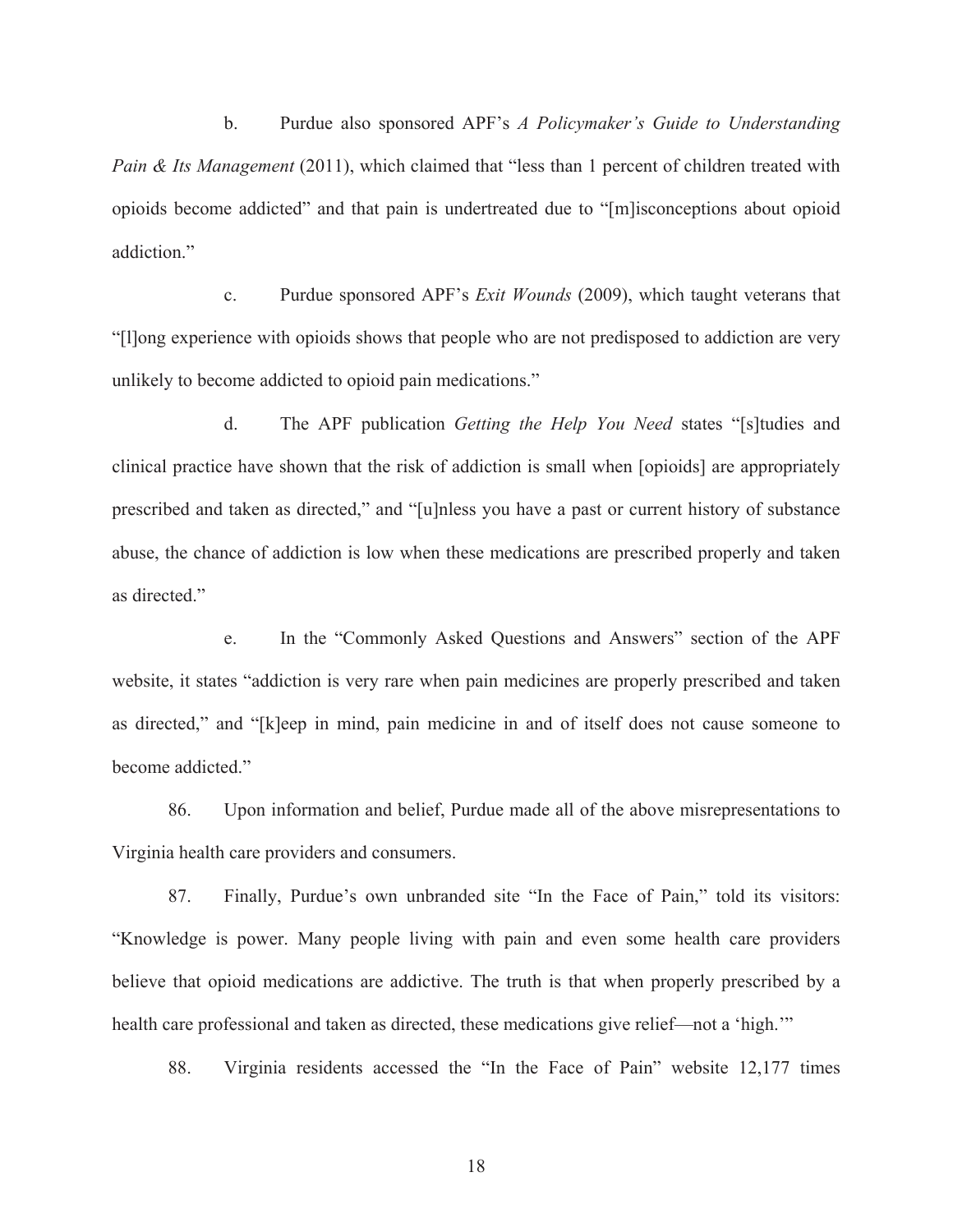between 2010 and October 2015<sup>22</sup>

89. Purdue's misrepresentations led health care providers—including those in Virginia—to prescribe opioids when they otherwise would not have, and led consumers to request or begin using opioids when they otherwise would not have.

## **2) Purdue Misrepresented that Certain Signs of Addiction were Instead Indicative of "Pseudoaddiction"**

90. Purdue repeatedly misrepresented that many individuals showing signs of addiction were actually experiencing the unsubstantiated concept of "pseudoaddition."

91. The concept of "pseudoaddiction" was originally proposed by Dr. J. David Haddox—who later became a vice president of Purdue.

92. Dr. Haddox's "pseudoaddiction" concept distinguished the term from "true addiction," because it purportedly was a result of undertreated pain. Supposedly, "pseudoaddiction" could be addressed by prescribing even more, or higher dosages of, opioids.

93. The concept of "pseudoaddiction" has not been substantiated by unbiased scientific evidence.

94. For instance, one study that reviewed all academic medical publications discussing "pseudoaddiction" determined that "[o]f the 224 articles, none exist that attempted to empirically validate the concept of pseudoaddiction," and those that considered "pseudoaddiction" as a "genuine clinical phenomenon" were funded by opioid manufacturers, including Purdue. $^{23}$ 

95. Moreover, the study concluded that:

 $\overline{a}$ 

The existence of pseudoaddiction, and its distinction from true addiction, is

 $^{22}$  Purdue deactivated the "In the Face of Pain" site in October 2015 as a result of an investigation by and settlement with the New York Attorney General's Office.

<sup>23</sup> Greene, Marion S. & Chambers, R. Andrew, *Pseudoaddiction: Fact or Fiction? An Investigation of the Medical Literature* Curr Addict Rep. 2015; 2(4): 310–17.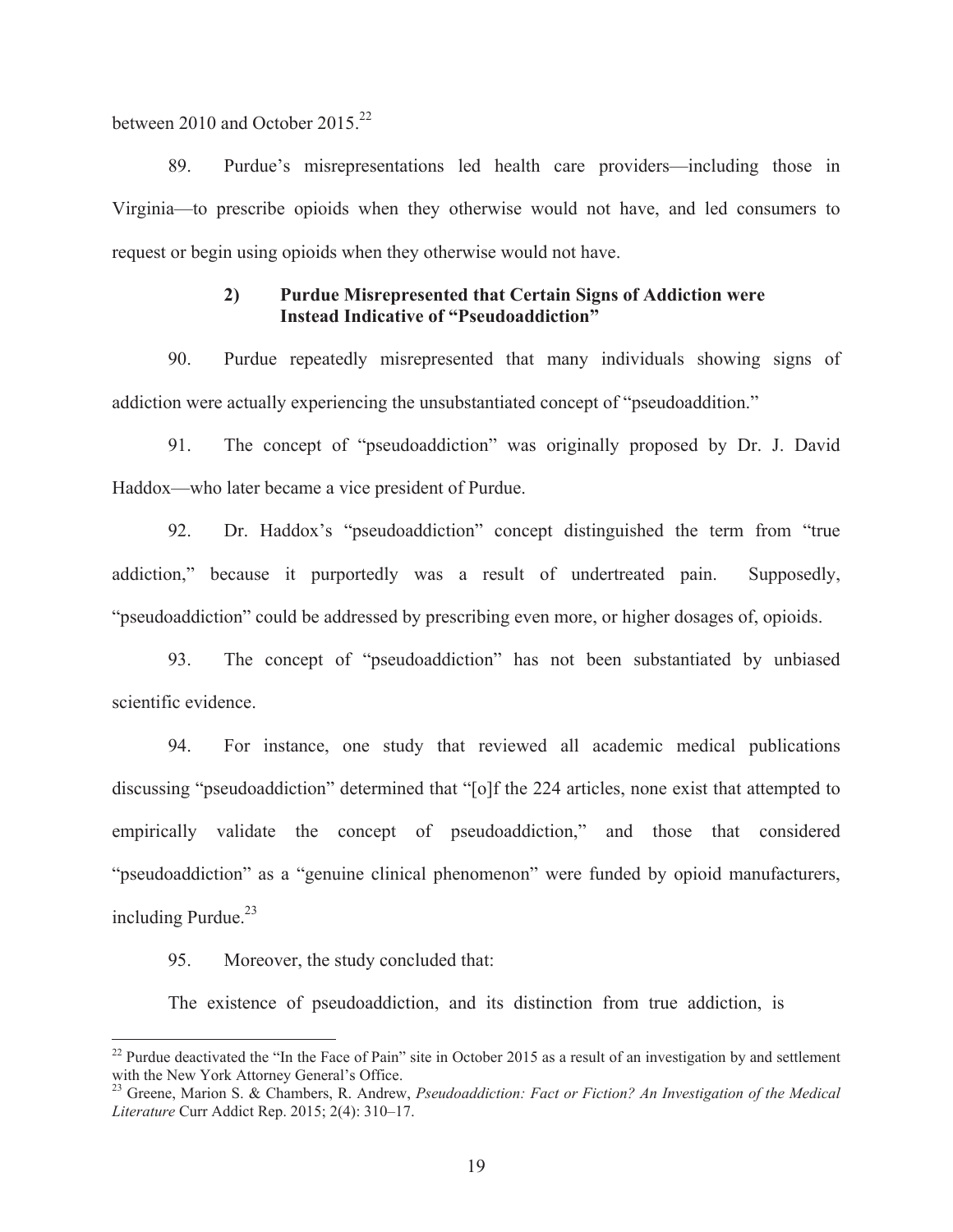understood by proponents as being based on the patient's reported motivation for pain relief (e.g., if their behavior results from pain, then they have pseudoaddiction, not addiction). The reliability of this conceptualization seems to hinge on the assumption that addiction and pain do not co-occur . . . . However, it is not the case that pain and addiction are mutually exclusive conditions, and no clear evidence exists that having pain protects against the genesis or expression of addiction $24$ 

96. Nevertheless, Purdue's sales representatives were trained to—and did—minimize and misrepresent the threat of addiction by, among other things, parroting the fictions of "pseudoaddiction" and how to distinguish it from "true addiction" when discussing abuse, addiction, and diversion with health care providers.

97. Purdue also marketed this false concept of "pseudoaddiction" to health care providers and consumers through publications and pamphlets, including the following:

a. Purdue sponsored the publication *Responsible Opioid Prescribing* (2007), which claimed that behaviors such as "requesting drugs by name," "demanding or manipulative behavior," seeing more than one doctor to obtain opioids, and hoarding were all signs of "pseudoaddiction," rather than true addiction.

b. Purdue made similar representations in its pamphlet *Clinical Issues in Opioid Prescribing*, directed at health care providers but available on its "Partners Against Pain" website, where it explained "[p]seudoaddiction is a term which has been used to describe patient behaviors that may occur when pain is untreated . . . . Even such behaviors as illicit drug use and deception can occur in the patient's efforts to obtain relief." This pamphlet also stated that "pseudoaddiction" is distinguishable from true addiction "in that the behaviors resolve when the pain is effectively treated."

c. In the Purdue-sponsored *A Policymaker's Guide to Understanding Pain & Its Management* (2011), which included the concept of "pseudoaddiction," it explained that

 $\overline{a}$ <sup>24</sup> *Id*.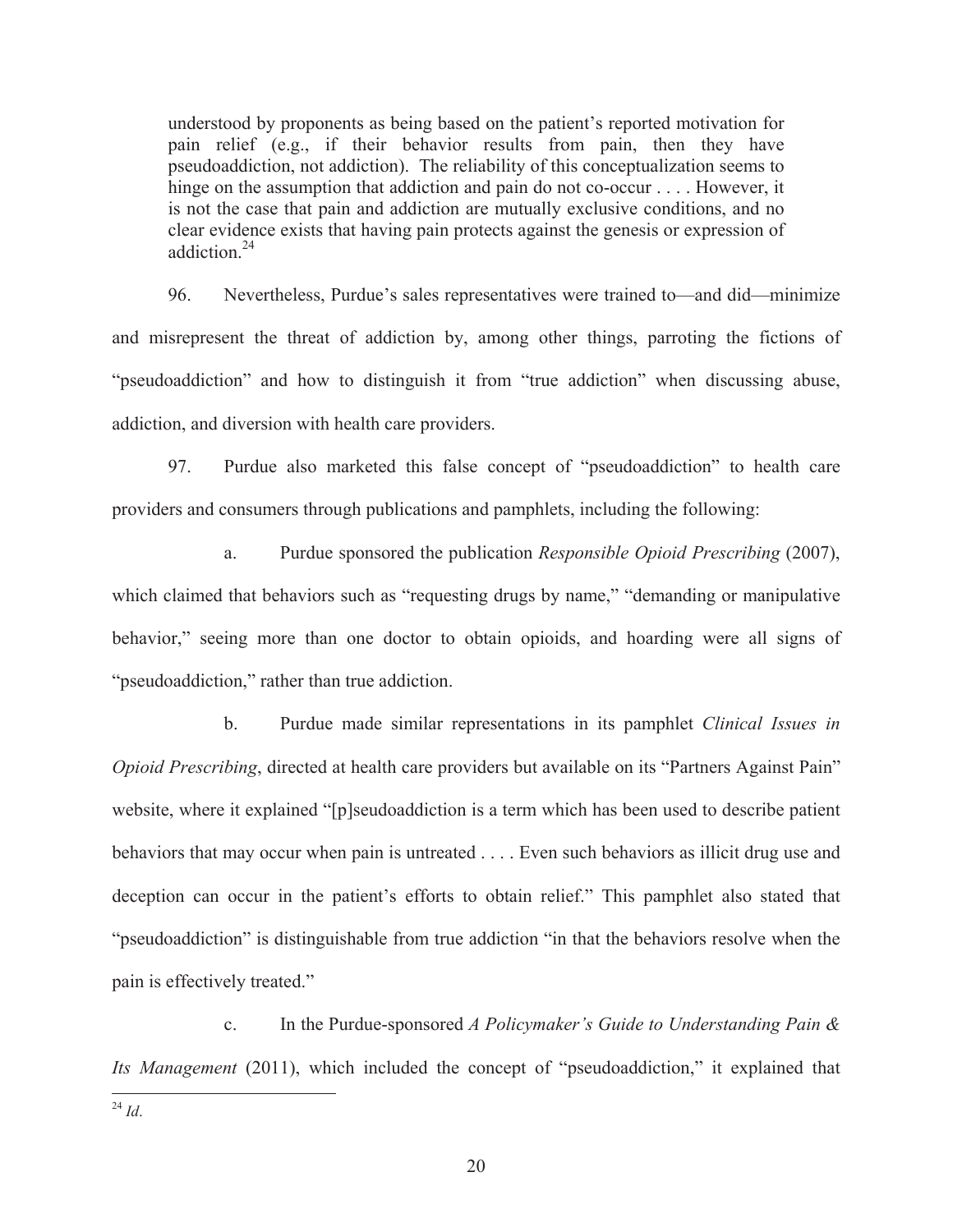"[p]atients with unrelieved pain may become focused on obtaining medications and may otherwise seem inappropriately 'drug seeking,' which may be misidentified as addiction by the patient's physician."

d. Finally, Purdue published a pamphlet for several years entitled *Providing Relief, Preventing Abuse*, which initially described "pseudoaddiction" in 2008 as "the misinterpretation by members of the health care team of relief-seeking behaviors in a person whose pain is inadequately treated as though they were drug-seeking behaviors as would be common in the setting of abuse," and in the 2011 edition explained that "[t]he term *pseudoaddiction* emerged in the literature to describe the inaccurate interpretation of these behaviors  $\ldots$  .  $^{325}$ 

98. The above misrepresentations were made to Virginia consumers and health care providers.

99. For instance, of the 158,023 copies of *Providing Relief, Preventing Abuse* ordered by Purdue sales representatives from 2007 to 2017, 7,817 were ordered specifically for distribution in Virginia.

100. Purdue's "solution" for the treatment of "pseudoaddiction" was the prescription of more opioids.

101. For example, the Purdue-sponsored *Responsible Opioid Prescribing* (2007) publication suggested that, in order to tell whether a patient is addicted to opioids, the provider should give the patient more opioids and see if he continues engaging in "demanding or manipulative behavior" after his demands are met.

<sup>&</sup>lt;sup>25</sup> Though the 2014 edition of the pamphlet did not contain the term "pseudoaddiction," it included an "Other Considerations" section that taught "[s]ome patients may exhibit behaviors aimed at obtaining pain medication because their pain treatment is inadequate. Such behaviors may occur occasionally even with successful opioid therapy for pain; a pattern of persistent occurrences should prompt concern and further assessment."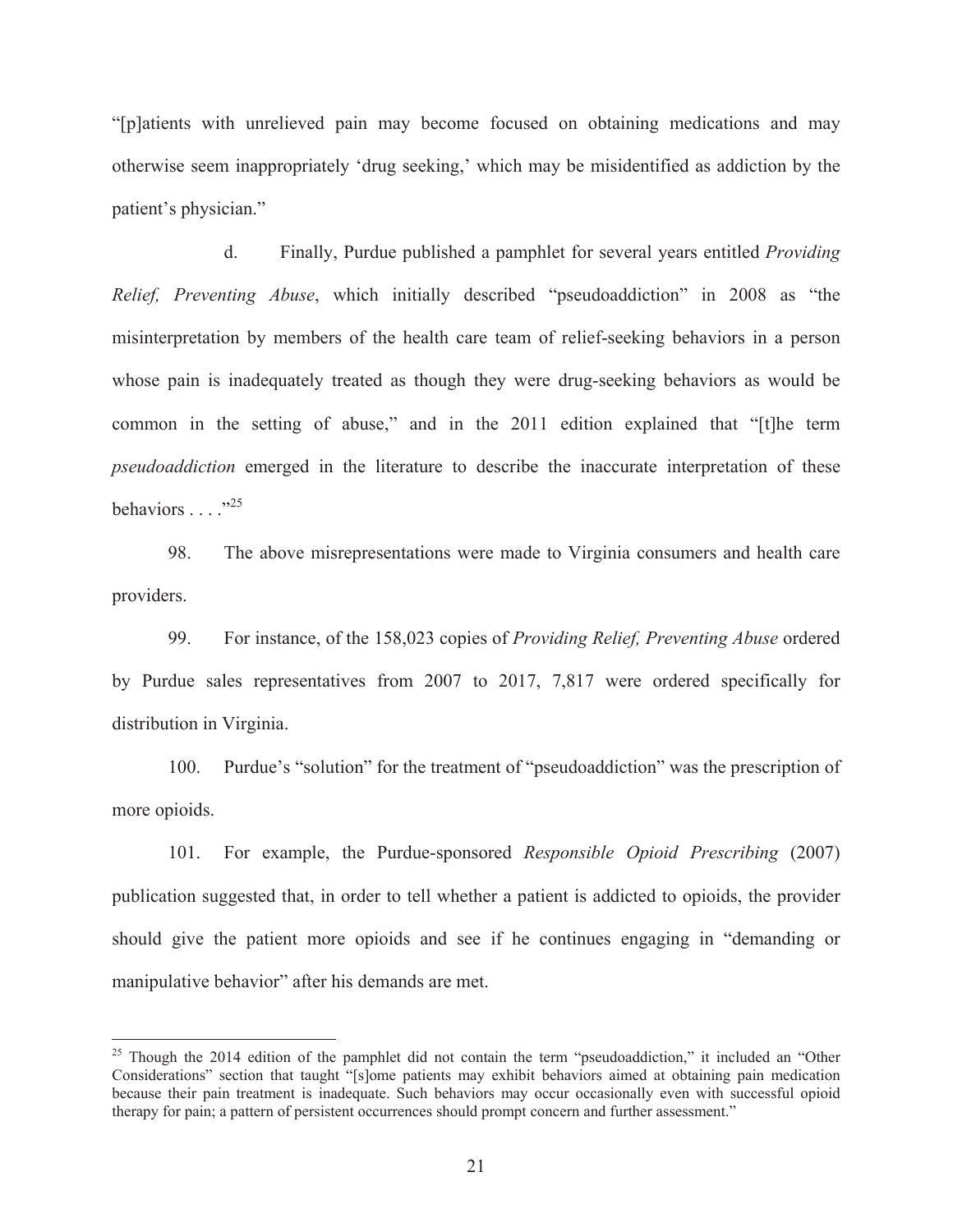102. Purdue's misrepresentations surrounding the concept of "pseudoaddiction" and the treatment thereof induced many health care providers—including those in Virginia—to continue prescribing opioids (and indeed, to *increase* opioid dosages) despite clear signs of addiction.

103. Indeed, one health care provider in Alexandria, Virginia, facing disciplinary action by the Virginia Board of Medicine for repeatedly overprescribing opioids, including OxyContin, cited as his defense a belief that his patient was in pain and displaying symptoms of "pseudoaddiction," rather than abuse or addiction. $^{26}$ 

104. As Dr. Lynn Webster, one of Purdue's KOLs, later acknowledged, the concept of pseudoaddiction "obviously became too much of an excuse to give patients more medication . . . . It led us down a path that caused harm. It is already something we are debunking as a concept."27

## **3) Purdue Misrepresented the Additional Risks of Increased Doses of Opioids**

105. Because Purdue recommended that the response to identifiable signs of addiction was to increase opioid dosages, it also misled health care providers and consumers about the risks associated with those increased doses.

106. Purdue thus misrepresented to health care providers and consumers—including those in Virginia—that they could increase opioid dosages indefinitely without added risk.

107. For example, Purdue funded or sponsored third-party efforts, including a variety of "educational" publications, including the following:

a. APF's *Treatment Options: A Guide for People Living with Pain* (2007)

<sup>&</sup>lt;sup>26</sup> The Virginia Board of Medicine was not persuaded by this defense, and issued the provider a reprimand. The Board also restricted his ability to write prescriptions for Schedule II or III controlled substances for any duration beyond 14 days.

<sup>27</sup> Fauber, John & Gabler, Ellen, *Networking Fuels Painkiller Boom*, Milwaukee Wisc. J. Sentinel, Feb. 19, 2012.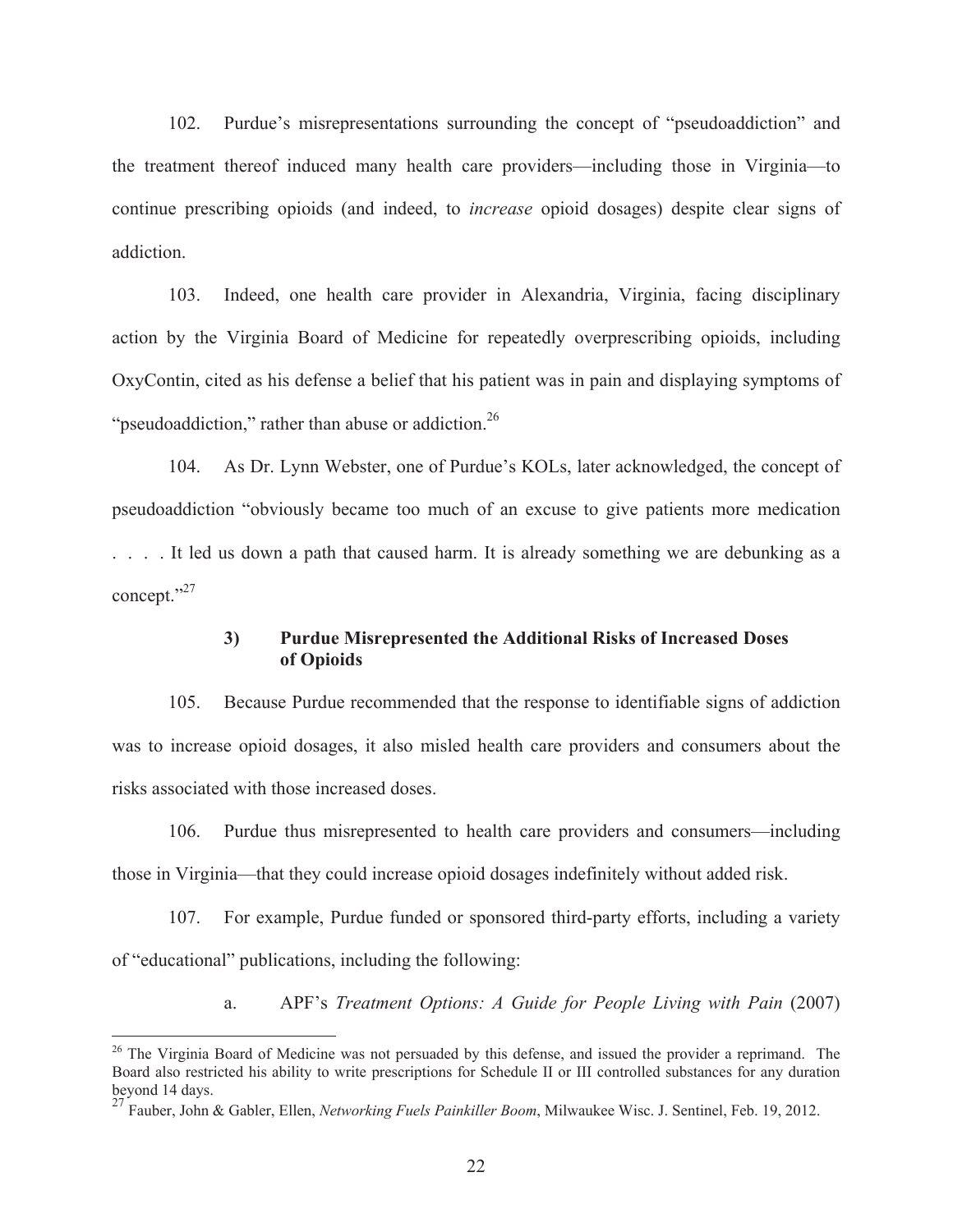claimed that "physical dependence is normal" and not a sign of addiction, that some patients need a larger dose because of their pain worsening, and that certain opioids have "no ceiling dose."

b. APF's *A Policymaker's Guide to Understanding Pain & Its Management*  (2011) explained that dose escalations are "sometimes necessary," even indefinite ones, but did not disclose the risks from high-dose opioids.

c. A Purdue-sponsored CME entitled *Overview of Management Options*, and edited by KOL Dr. Portenoy, taught that NSAIDs and other drugs, but not opioids, are unsafe at high doses. The program appears to still be available for CME credit online.<sup>28</sup>

108. In addition, on Purdue's "In the Face of Pain" website, Purdue encouraged patients to be "persistent" in finding doctors who will treat their pain, and promoted the position that if a patient's doctor does not prescribe what is, in the patient's opinion, a sufficient dosage of opioids, he should find another doctor who will.

109. As stated above, Virginians visited this site over 12,000 times in less than five years.

110. Purdue's sales representatives also carried this message, making sure that patients were receiving "appropriate doses" of their pain medications (with no indication that any dose might be too high).

111. Purdue's misrepresentations led health care providers—including those in Virginia—to increase the dosages of opioids when they otherwise would not have, and led consumers to request higher dosages of opioids when they otherwise would not have.

<sup>&</sup>lt;sup>28</sup> AMA Education Center, Module 02 – Pain Management – Overview of Management Options, https://cme.amaassn.org/activity/1296783/detail.aspx (last visited September 2019).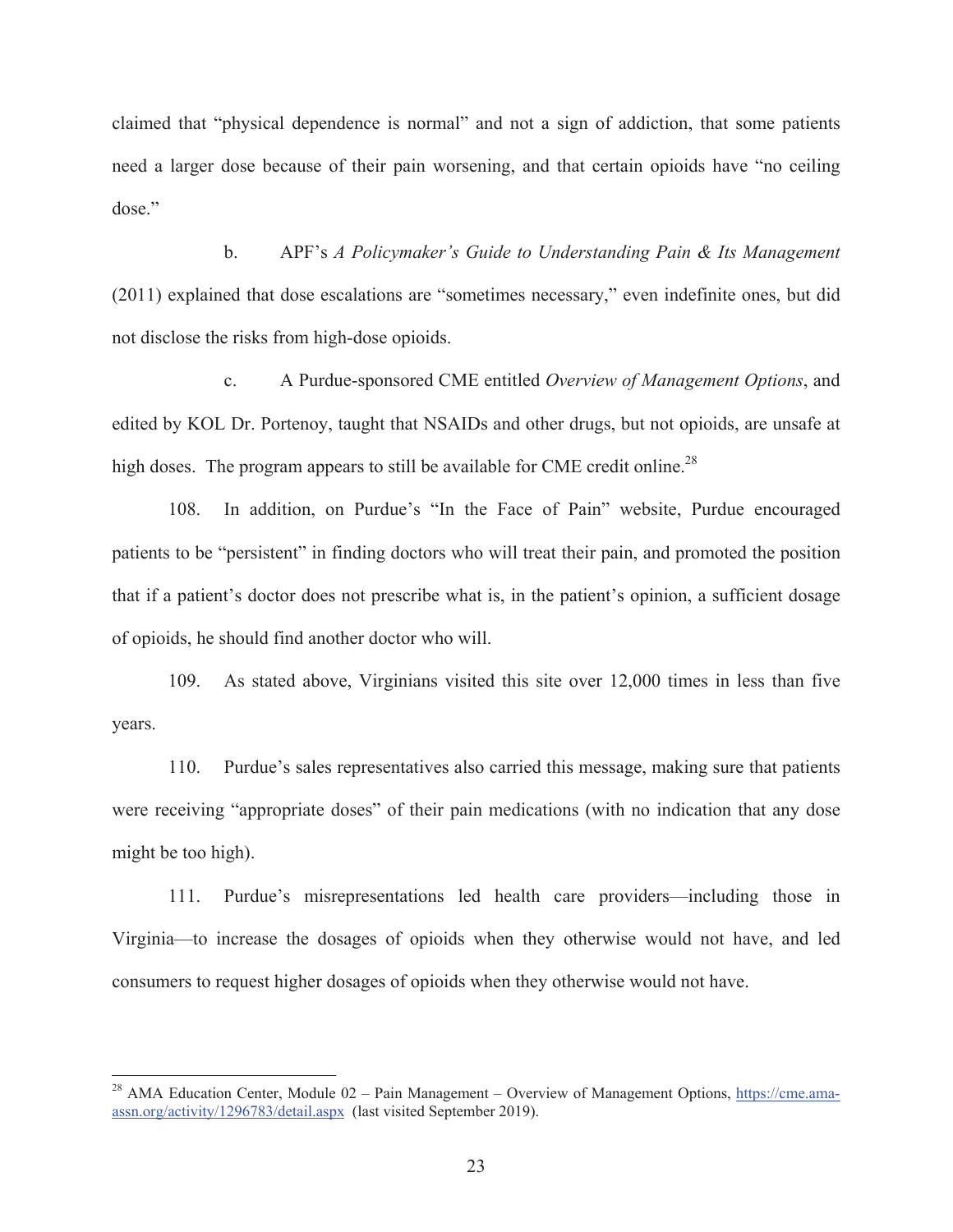## **4) Purdue Misrepresented the Ease of Preventing or Mitigating the Risk of Addiction**

112. In addition to downplaying the risk of addiction and mischaracterizing the signs of addiction, Purdue also misrepresented the ease of preventing addiction.

113. Purdue sought to reassure health care providers that any risk of addiction could be managed and addiction prevented in patients by using tools provided by Purdue or third-party groups.

114. Specifically, Purdue falsely claimed in publications for health care providers and consumers that screening could manage addiction risks, including the following:

a. Purdue-sponsored APF publication *Treatment Options: A Guide for People Living with Pain (2007)* informed patients that so-called "opioid agreements" between doctors and patients could "ensure that you take the opioid as prescribed." Opioid agreements are written or oral agreements between a prescribing provider and a patient regarding how the patient will use the prescribed opioids.

b. A Purdue-sponsored webinar taught by KOL Dr. Webster in 2011 called *Managing Patient's Opioid Use: Balancing the Need and Risk* claimed that screening tools, urine tests, and patient agreements prevent "overuse of prescriptions" and "overdose deaths."

115. Upon information and belief, the above misrepresentations were made to Virginia consumers and health care providers.

116. In addition, Purdue sales representatives gave prescribers the Partners Against Pain "Pain Management Kit," which contained several "drug abuse screening tools," including the "Opioid Risk Tool" ("ORT").

117. The ORT was a five-question screening tool that identifies, through patient selfreporting, whether there is a personal history of substance abuse, sexual abuse, or "psychological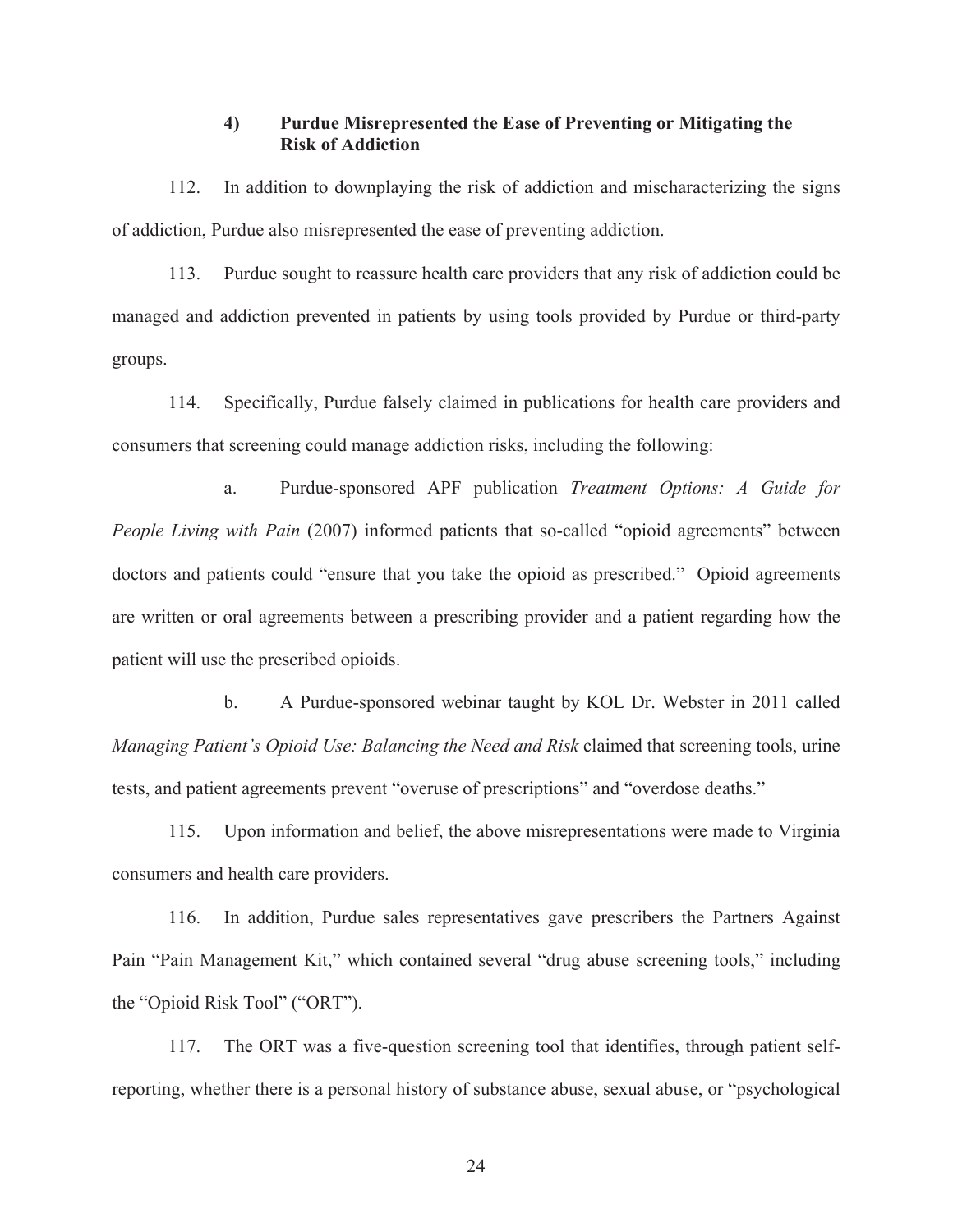disease."

118. Purdue promoted this tool by claiming it could be used to predict and manage the risk of opioid addiction.

119. Purdue also promoted the ORT in CME materials, including a 2013 CME entitled *Is It Pain?*

120. Purdue sales representatives distributed pain management kits, which included the ORT, in Virginia.

121. Purdue sought to convince prescribers and consumers that addiction risk could be managed in order to increase the overall number of prescriptions for their opioid products.

122. However, as the CDC concluded in a comprehensive review in 2016, "the body of evidence" is insufficient to support "the effectiveness of use of risk assessment tools and mitigation strategies in reducing harms," including "improving outcomes related to overdose, addiction, abuse, or misuse."

123. Purdue's misrepresentations led health care providers—including those in Virginia—to prescribe opioids when they otherwise would not have, and led providers and consumers to believe that use of the ORT and other tools meaningfully reduced the risk of addiction.

#### **D. Purdue Misrepresented the Benefits of Prescription Opioids**

124. Purdue not only minimized or omitted the risks associated with use of its prescription opioids, but also misleadingly touted their benefits, including in comparisons to other non-opioid products, such as NSAIDs.

## **1) Purdue Misrepresented the Abuse-Deterrent Properties of Purdue's Prescription Opioids**

125. In 2010, Purdue introduced a reformulation of its flagship opioid OxyContin that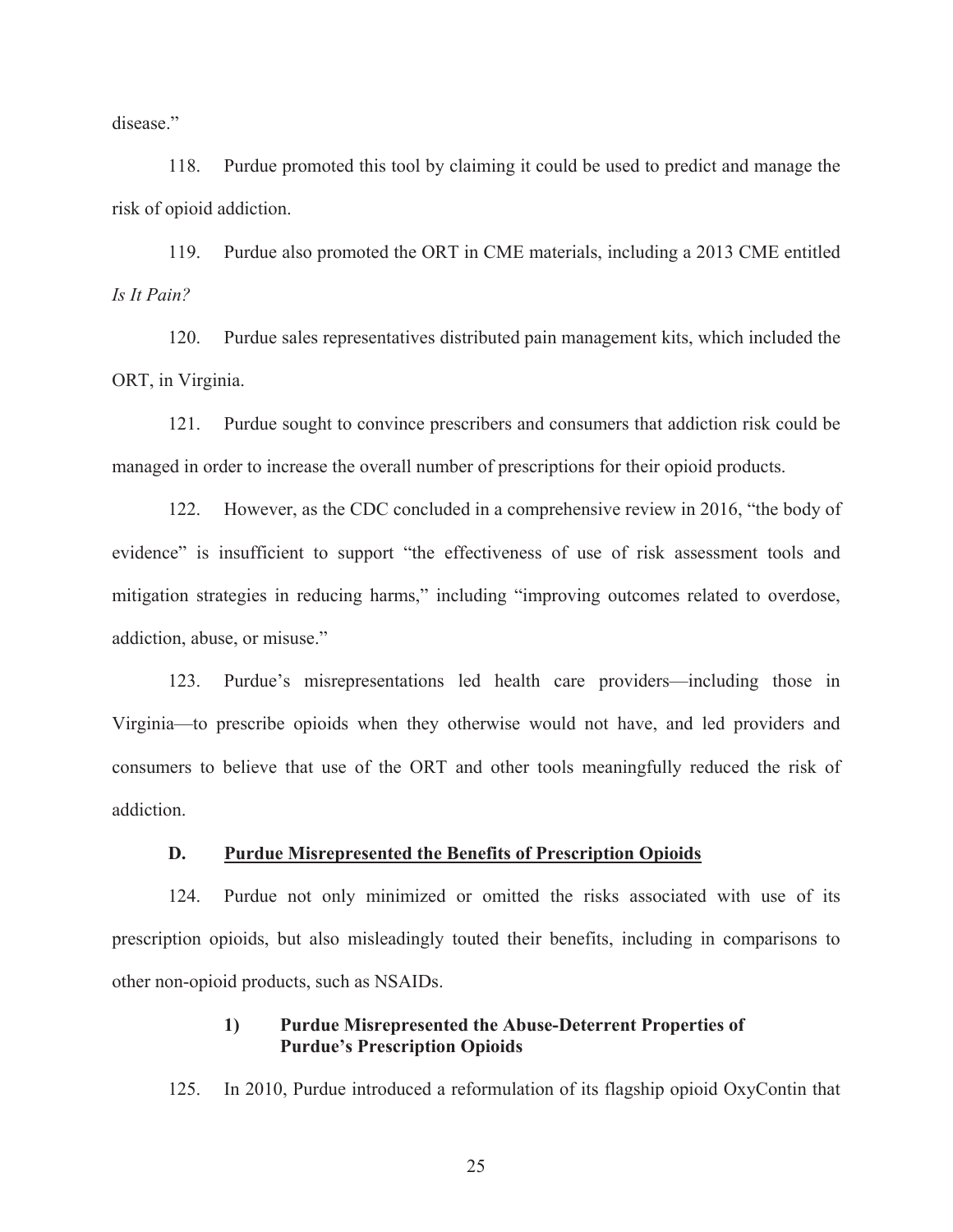was labeled "abuse deterrent," ostensibly designed to make the pills harder to dissolve, crush, or otherwise manipulate to defeat their extended release character.

126. As Purdue's website explained, the abuse-deterrent formulation was "intended to help deter the abuse, misuse, and diversion of these prescription pain medications, while ensuring that patients in pain continue to have appropriate access to these important therapies."

127. Purdue marketed its abuse-deterrent formula of OxyContin as "tamper-proof, abuse-deterrent, tamper-resistant, and abuse-resistant."

128. Further, Purdue launched a marketing initiative to promote its abuse-deterrent formula as the "socially responsible" choice for health care providers prescribing opioids.

129. KOLs gave presentations on behalf of Purdue that claimed the abuse-deterrent formulas "make opioids you prescribe harder to abuse and make all clinicians part of the solution to prescription opioid abuse."

130. Upon information and belief, the above misrepresentations were made to Virginia health care providers and consumers.

131. Purdue's efforts to characterize its abuse-deterrent formulation as safer and a bulwark against opioid addiction have proven effective: a 2014 survey found that 46% of physicians surveyed erroneously believed that abuse-deterrent formulations were less addictive than non-abuse-deterrent formulations.<sup>29</sup>

132. However, the CDC's 2016 review found no evidence or studies in support of the claim that abuse-deterrent formulas have any effectiveness as a risk mitigation strategy for deterring or preventing abuse or addiction.<sup>30</sup>

133. In fact, Purdue acknowledged internally that "there is no evidence that the

<sup>29</sup> Catherine S. Hwang et al., *Primary Care Physicians' Knowledge and Attitudes Regarding Prescription Opioid Abuse and Diversion*, 32 Clinical J. Pain 276 (2016). 30 2016 CDC Guideline, *supra* note 14.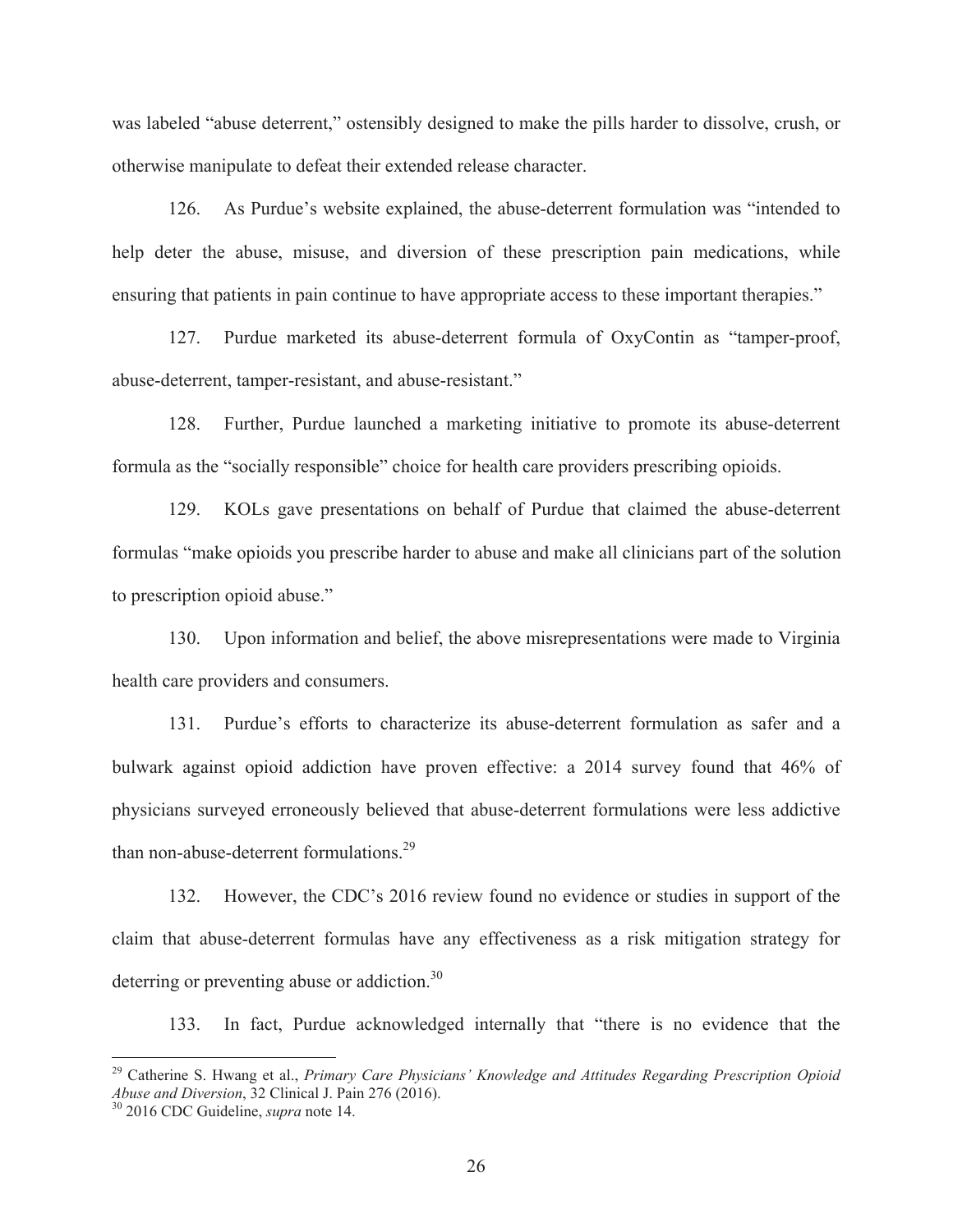reformulation of OxyContin is less subject to misuse, abuse, diversion, overdose, or addiction," and its own research identified 32 publicly-circulated "recipes" to defeat the abuse-deterrent formula.

134. Moreover, in response to negative press coverage about the marketing of its abuse-deterrent formula, Purdue prepared company talking points that admitted "[t]he current FDA-approved products with abuse-deterrent properties address abuse through certain routes, but they only make abuse more difficult, not impossible, and they provide no deterrence against swallowing the intact tablet."

135. Purdue's misrepresentations led health care providers—including those in Virginia—to prescribe opioids when they otherwise would not have, and led providers and consumers to believe that use of the abuse-deterrent formulas reduced the risk of abuse and addiction.

# **2) Purdue Misrepresented the Superiority of Prescription Opioids to Other Pain Treatment Options**

136. Purdue misrepresented its branded opioids, and prescription opioids in general, as superior to other pain treatment options, such as NSAIDs.

137. Purdue presented misleading comparisons between the risks and benefits of opioids and NSAIDs, and exaggerated the risks of NSAIDs while minimizing known risks of long-term opioid use.

138. For example, Purdue touted its products' lack of a "dose ceiling" as compared to NSAIDs or other medications, in the following ways:

a. APF's *Treatment Options: A Guide for People Living with Pain* (2007) states that certain opioids have "no ceiling dose as there is with NSAIDs. As pain worsens, these medications continue to be useful unless side effects occur."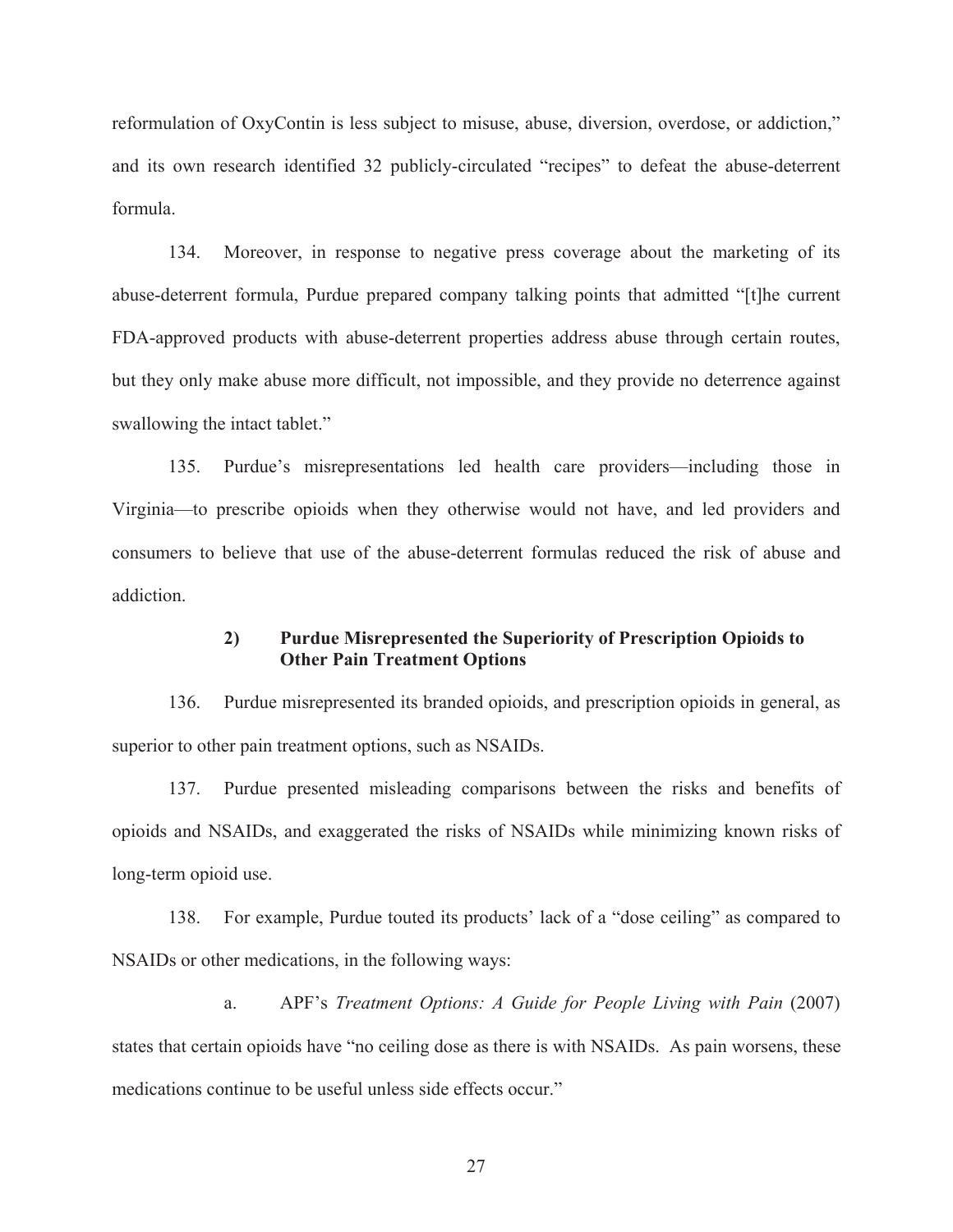b. Purdue-sponsored APF publication *Exit Wounds* (2009) stated that NSAIDS "have an important limitation, called a 'dose ceiling.' Taking doses above the ceiling will significantly raise the risk of serious side effects, such as kidney failure, which can be lifethreatening."

c. Purdue distributed a letter to doctors titled *Maximum Dose of OxyContin Tablets* which claimed "when used appropriately, there is no established or fixed upper limit on the dosage of full, single entity, opioid agonists such as oxycodone."

d. A 2010 version of the above letter explicitly compared Purdue's product to other pain treatment options, saying "[l]ike all pure opioid agonist analgesics, with increasing doses there is increasing analgesia, unlike with mixed agonist/agonists or non-opioid analgesics, where there is a limit to the analgesic effect with increasing doses."

139. Upon information and belief, these materials and correspondence were distributed to, and viewed by, health care providers and consumers in Virginia.

140. Purdue made these superiority claims despite the absence of any scientific evidence that higher doses of opioids are more effective for treating pain, and while minimizing the risks associated with higher dosages (including, as described above, an increased risk of addiction).

141. Purdue's own internal documents stated that Purdue "cannot represent or suggest" that its drugs are "safer" or "more effective," or "make any other sort of comparative claim," because it had "no drugs" with the evidence to support such a claim.

142. Purdue's internal documents further acknowledged that "[m]aking comparative statements of our products versus a competitor's product is never appropriate" because the "necessary substantial evidence" for such a claim was lacking.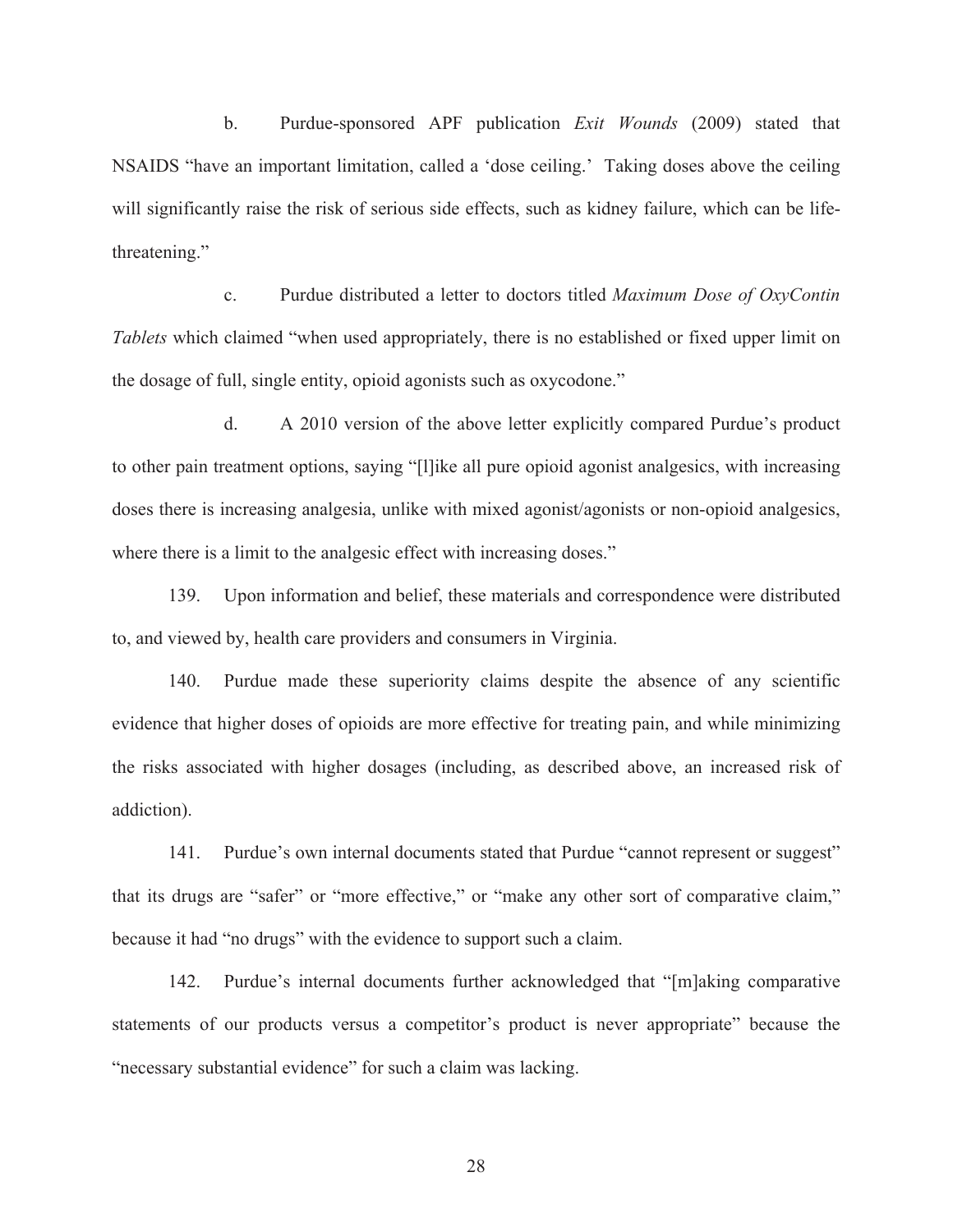143. Nevertheless, Purdue continued to make comparative superiority claims, despite knowing the claims lacked evidentiary support.

144. In addition, Purdue misrepresented the risks of other non-opioid drugs such as NSAIDs or acetaminophen, relative to the risks posed by prescription opioids.

145. For instance, APF's *Exit Wounds* (2009) lists all of the "serious side effects" of NSAIDs, including gastrointestinal bleeding, decreased kidney function, and possible risk of stroke or heart attack, and highlights that higher doses of acetaminophen can cause "possible liver damage."

146. In contrast, the same publication lists the "side effects" of opioids as constipation, nausea and vomiting, sleepiness, mental cloudiness, itching, dizziness and difficulty urinating, and states that "most side effects disappear after a few days for most (not all) people."

147. Another Purdue-sponsored APF publication, *Treatment Options: A Guide for People Living in Pain* (2007), states that "NSAIDs can cause life-threatening side effects in some persons," and attributes "10,000 to 20,000 deaths each year because of the side effects of this class of medications." The actual number was around 3,200 annually at the time.

148. This same publication had no references to severe or life-threatening side effects of prescription opioids, or the number of deaths caused by them.

149. Purdue made these comparisons as part of their marketing strategy to convert NSAID users to long-term opioid use.

150. At Purdue's 2016 National Sales Meeting, its "Take the Lead" presentation stressed that "NSAIDs are a key opportunity for growth" to expand the market of its extendedrelease opioid Butrans. The presentation then set a goal for how Purdue would "measure success": 10% of Butrans prescriptions reflecting a conversion from NSAIDs.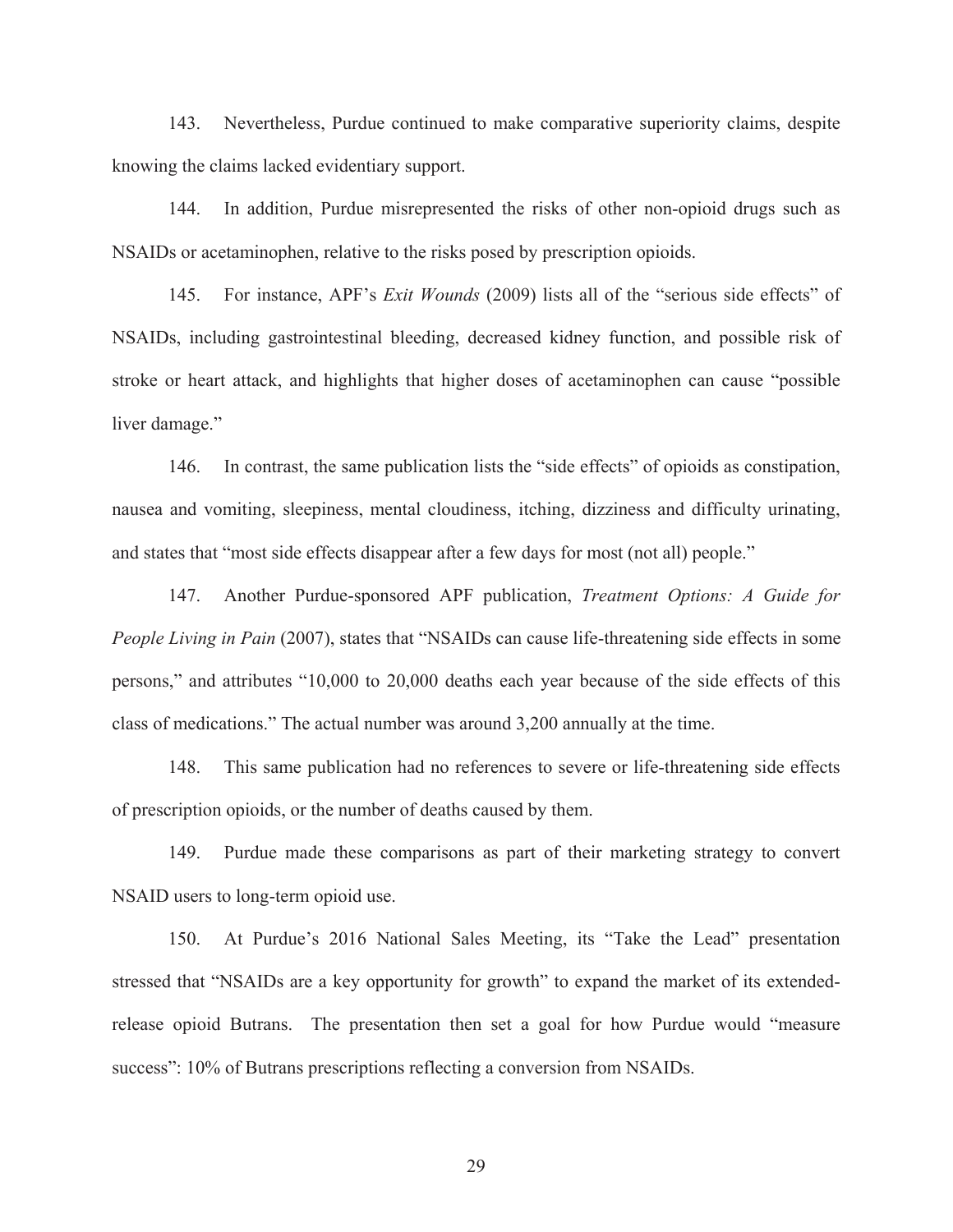151. Purdue's claims of superiority in safety or efficacy were not supported by scientific evidence, and were intended solely to increase the sales of its products.

152. Purdue's misrepresentations led health care providers—including those in Virginia—to prescribe opioids when they otherwise would not have, and led providers and consumers to believe that use of opioids was better or safer than the use of other non-opioid options, such as NSAIDs.

#### **E. Purdue Misrepresented the Efficacy of Prescription Opioids**

153. Along with repeatedly misrepresenting the risks associated with opioid use, and deceptively highlighting the benefits of its products, Purdue also marketed its drugs as a solution to the undertreatment of pain, effective to treat or relieve long-term chronic pain and improve overall function.

### **1) Purdue Misrepresented the Efficacy of Purdue's Opioids in the Treatment of Chronic Pain**

154. As described in this Amended Complaint, beginning in the 1990s, Purdue and the Sacklers began a calculated campaign to change the prevailing medical standards on the use of prescription opioids such as OxyContin for the treatment of chronic pain.

155. Purdue did so in part through the third-party publications it funded, such as APF's *Exit Wounds* (2009), which stated that the "pain relieving properties of opioids are unsurpassed; they are today considered the 'gold standard' of pain medications, and so are often the main medications used in the treatment of chronic pain. Yet, despite their great benefits, opioids are often underused."

156. Moreover, Purdue expanded the definition of "chronic pain" in the medical community and marketed opioids for the treatment of specific conditions not previously considered for their use, such as: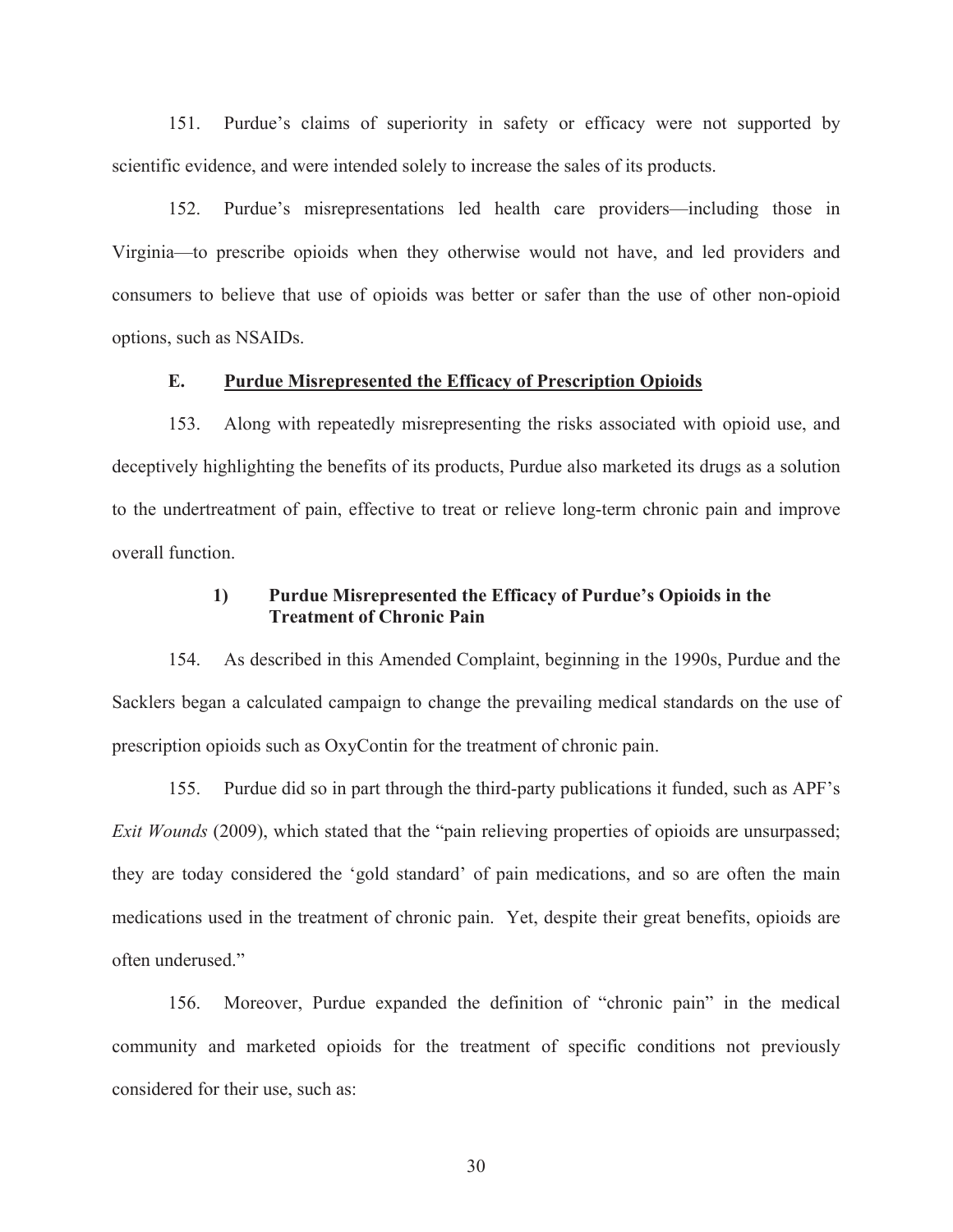a. Purdue's *In the Face of Pain* (2011) fact sheet stated that "[c]hronic pain is widely believed to represent disease itself" and listed among its chronic pain conditions "chronic fatigue syndrome, endometriosis, fibromyalgia, inflammatory bowel disease, interstitial cystitis, temporomandibular joint dysfunction, and vulvodynia."

b. Purdue's 2013 sales training program, *Introduction to Pain Management 2013 Level 100*, defined "chronic pain" as either "due to an ongoing disorder," "after an injury has healed" or "not always associated with a preceding event" and included as examples of chronic pain "arthritis pain" and "lower back pain."

157. Purdue marketed its products for long-term use, and specifically for the treatment of "chronic pain," despite a lack of evidence as to the effectiveness of long-term opioid use and its knowledge of this evidentiary deficiency.

158. For instance, as recently as 2014, an internal review of studies conducted by Purdue admitted that "more evidence of long-term effectiveness and safety is needed."

159. In 2016, the CDC concluded that "[n]o evidence shows a long-term benefit of opioids in pain and function versus no opioids for chronic pain with outcomes examined at least a year later."<sup>31</sup>

160. There is also no evidence that the increase in prescription opioid use has resulted in less pain for patients.

161. In fact, despite a  $600\%$  increase in opioid consumption in the past 20 years.<sup>32</sup> overall patient-reported pain has remained consistent.<sup>33</sup>

162. Purdue's misrepresentations led health care providers—including those in

<sup>&</sup>lt;sup>31</sup> 2016 CDC Guideline, *supra* note 14.<br><sup>32</sup> Donald Teater, Nat'l Safety Council, *The Psychological and Physical Side Effects of Pain Medications* (2014), *citing* Leonard Paulozzi et al., *CDC Grand Rounds Prescription Drug Overdoses – a U.S. Epidemic*, 61 Morb. and Mort. Wkly Rep. 10 (2012).

<sup>33</sup> Daubresse et al., *supra* note 13.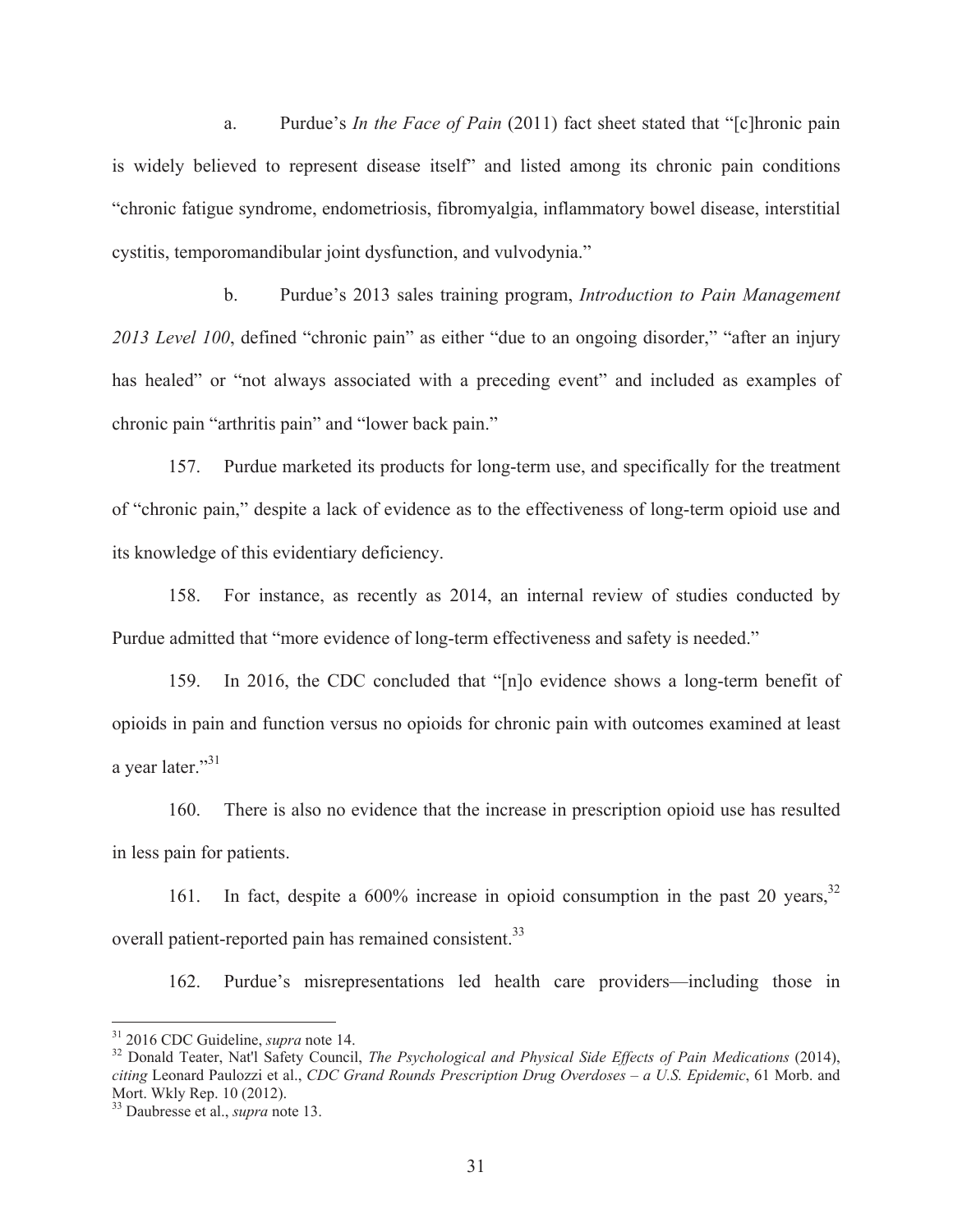Virginia—to prescribe opioids when they otherwise would not have, and led providers and consumers to believe that opioids were effective, even preferred, for the treatment of chronic pain.

# **2) Purdue Misrepresented Its Opioids as More Effective than Nonޤopioid Alternatives in the Treatment of Chronic Pain**

163. Along with misrepresenting the efficacy of opioids for pain and quality of life, Purdue also deceptively promoted its products as more effective than other alternatives.

164. As stated above, Purdue hailed opioids as the "gold standard" for pain relief because the "pain relieving properties of opioids are unsurpassed."

165. In a Purdue-sponsored CME for the American Medical Association, Purdue also claimed "opioid analgesics are conventionally considered the first-line therapy for . . . severe persistent pain due to cancer, AIDS, and other advanced illnesses."

166. Purdue was aware that claims of greater effectiveness were questionable at the very least.

167. Purdue's own internal compliance training cautioned speakers for Purdue that "comparative and implied superiority claims" were gaining "increased scrutiny."

168. In reality, prescription opioids are no more effective than NSAIDs, acetaminophen, or other non-opioid options for the treatment of chronic pain.

169. In fact, the National Safety Council states that, even in cases of acute pain, no scientific evidence supports a preference for opioids over NSAIDs, for example, and "the evidence seems to indicate that NSAIDs are more effective for severe pain."<sup>34</sup>

170. Moreover, according to the CDC Guidelines, even when opioids are prescribed for chronic pain, "they should be combined with non-pharmacologic and non-opioid

<sup>34</sup> Teater, *The Psychological and Physical Side Effects of Pain Medications*, *supra* note 32, at 6.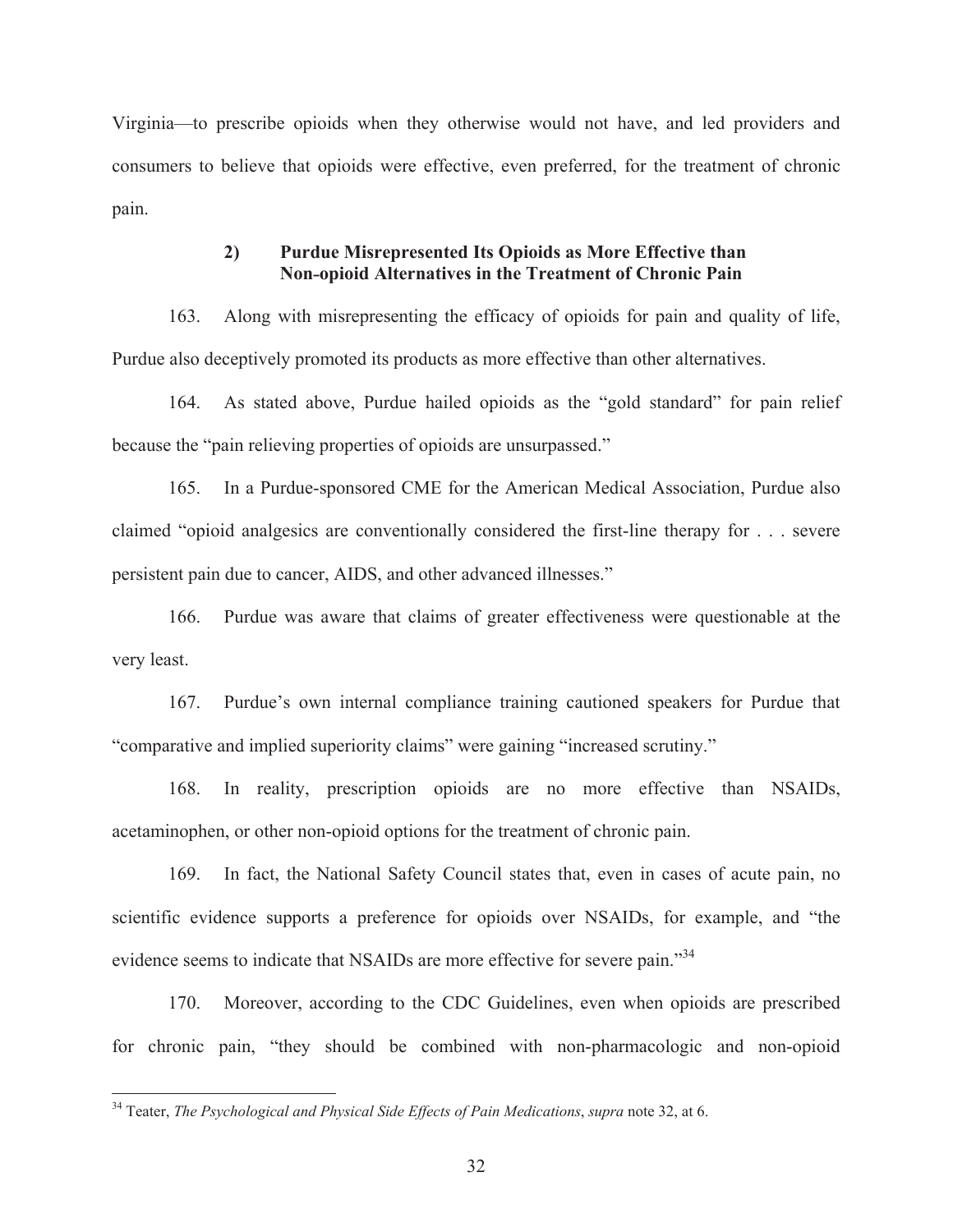pharmacologic therapy, as appropriate, to provide greater benefits to patients in improving pain and function."<sup>35</sup>

171. Upon information and belief, these and other misrepresentations were made to health care providers and consumers in Virginia.

172. Purdue's misrepresentations led health care providers—including those in Virginia—to prescribe opioids when they otherwise would not have, and led providers and consumers to believe that opioids were more effective than other non-opioid options in the treatment of chronic pain.

# **3) Purdue Misrepresented the Ability of Purdue's Opioids to Improve Function**

173. In addition to misrepresenting the efficacy of its prescription opioids for the treatment of pain, Purdue also misrepresented that opioids increase long-term functionality.

174. Purdue funded and sponsored third-party efforts, including a variety of "educational" publications that highlighted the increased function patients could expect from taking prescription opioids, including:

a. Purdue-sponsored publication *Responsible Opioid Prescribing* (2007) claimed that "[w]hile significant pain worsens function, relieving pain should reverse that effect and improve function."

b. APF's *Treatment Options: A Guide for People Living with Pain* (2007) claimed that opioids, when used properly "give [patients] a quality of life we deserve."

c. APF's *Exit Wounds* (2009) asserted that, if taken properly, opioids "increase a person's level of functioning."

d. APF's *A Policymaker's Guide to Understanding Pain & Its Management*

<sup>35 2016</sup> CDC Guidelines, *supra* note 14.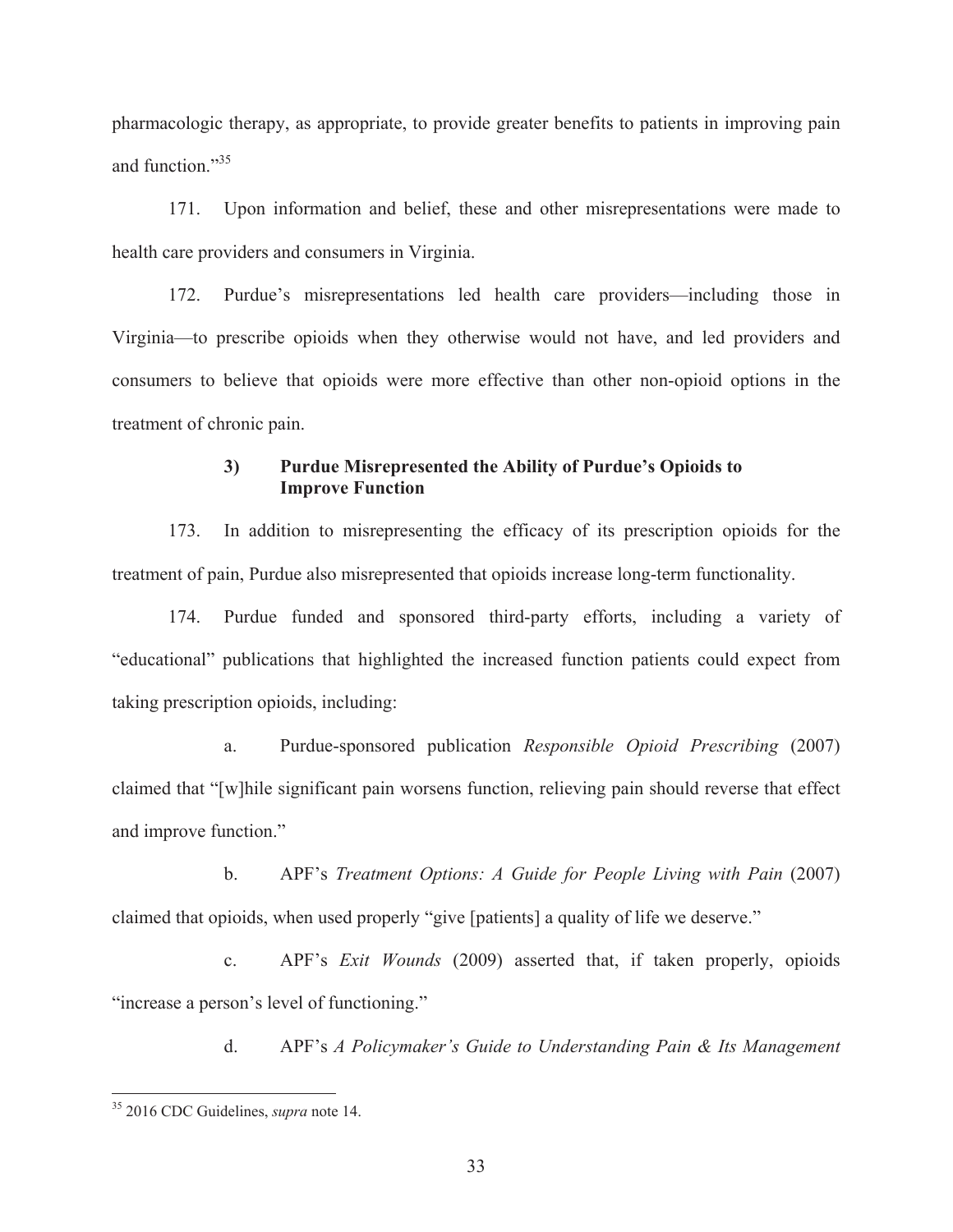(2011) claimed that opioids are "often a necessary part" of a plan to "restore functioning and improve quality of life."

e. Purdue-sponsored content in *The Atlantic* magazine advanced the claim that "all physicians who treat chronic pain with opioids have a significant number of patients in our practices that are back at work as full-time employees or back at school as full-time students because their pain is tolerable and under control."<sup>36</sup>

175. Purdue made these misrepresentations without any reliable scientific evidence that long-term use of opioids improve function or quality of life while minimizing any risks.

176. Indeed, the CDC's 2016 review and guidance stresses that "[w]hile benefits for pain relief, function, and quality of life with long-term opioid use for chronic pain are uncertain, risks associated with long-term opioid use are clearer and significant."37

177. Upon information and belief, these and other misrepresentations were made to health care providers and consumers in Virginia.

178. Purdue's misrepresentations led health care providers—including those in Virginia—to prescribe opioids when they otherwise would not have, and led providers and consumers to believe that opioids were effective, even preferred, for improving functionality and quality of life.

### **F. Purdue Discouraged Reporting Suspicious Providers and Promoted Opioids to Prescribers it Knew to be Problematic**

179. Purdue kept a database of health care providers who were suspected of prescribing opioids excessively or inappropriately, and tracked the number of prescriptions and revenue generated by these prescribers. This database of suspect prescribers was code-named

<sup>36</sup> Aronoff, Gerald *Take My Pain Away: A Physician's Perspective of Prescription Opioids and Pain Management*, Available at: https://www.theatlantic.com/sponsored/purdue-health/take-my-pain-away/202/ (last visited June 2018). 37 2016 CDC Guideline, *supra* note 14.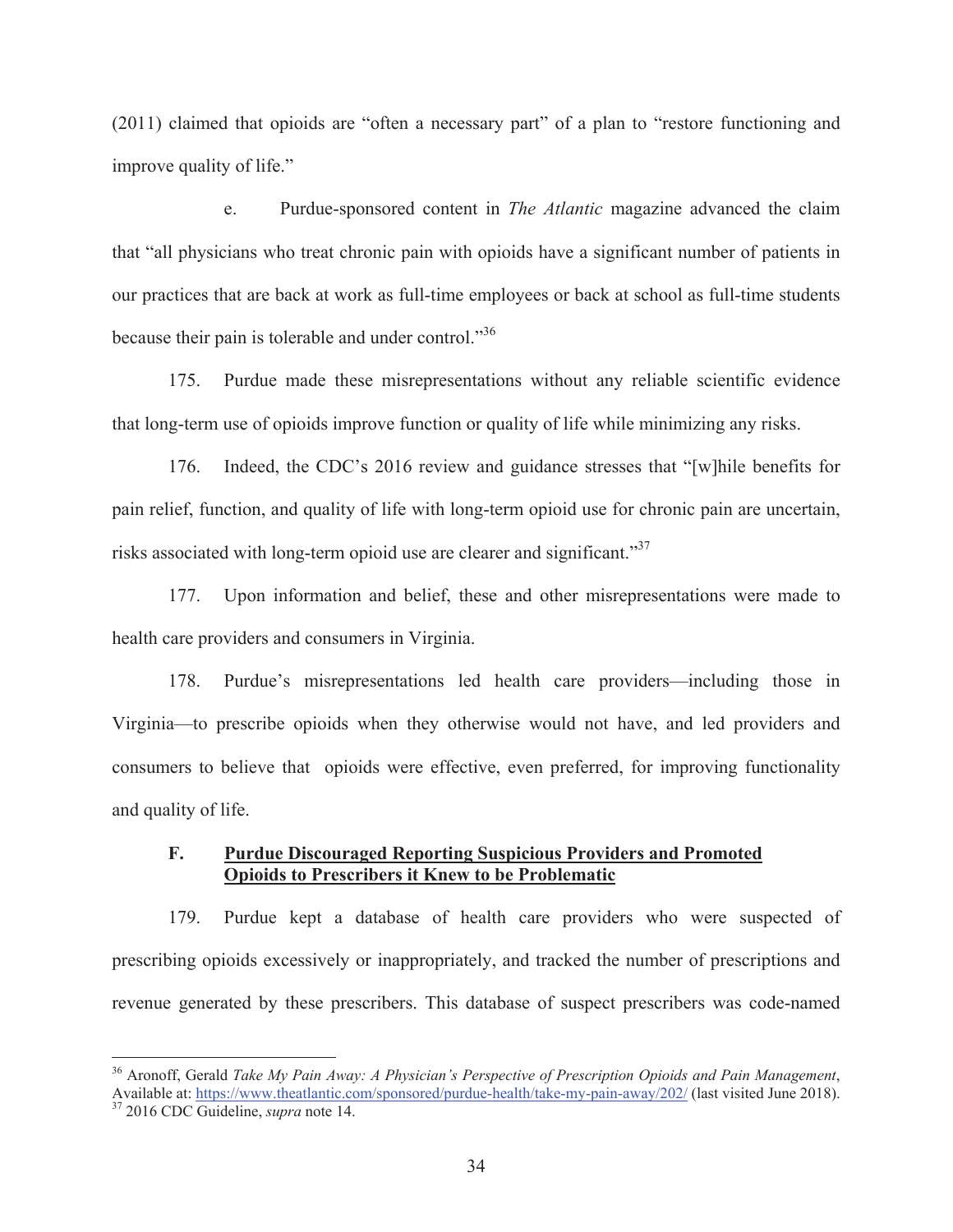"Region Zero."

180. Once a prescriber was placed in the database, Purdue sales representatives were not supposed to visit the prescriber's office and market opioids to the prescriber in person.

181. However, Purdue failed to report the vast majority of these prescribers to any governmental or regulatory authorities, to insurers, or to the public, and continued for years to benefit from the revenue generated by the opioid prescriptions they wrote.

182. In July 2010, the Purdue Board asked the sales staff

183. In response, Purdue's sales staff prepared

184. Among other things, the information sent

185. Defendants knew that there were problematic prescribers all over the country, including in Virginia, who were suspected of prescribing opioids excessively or inappropriately. Defendants nevertheless failed to report the vast majority of them to any governmental authorities, professional licensing or regulation boards, insurers, or the public.

186. Instead, Defendants continued to profit from the opioid sales generated by Region Zero prescribers.

187. In March 2011, Purdue's sales staff again reported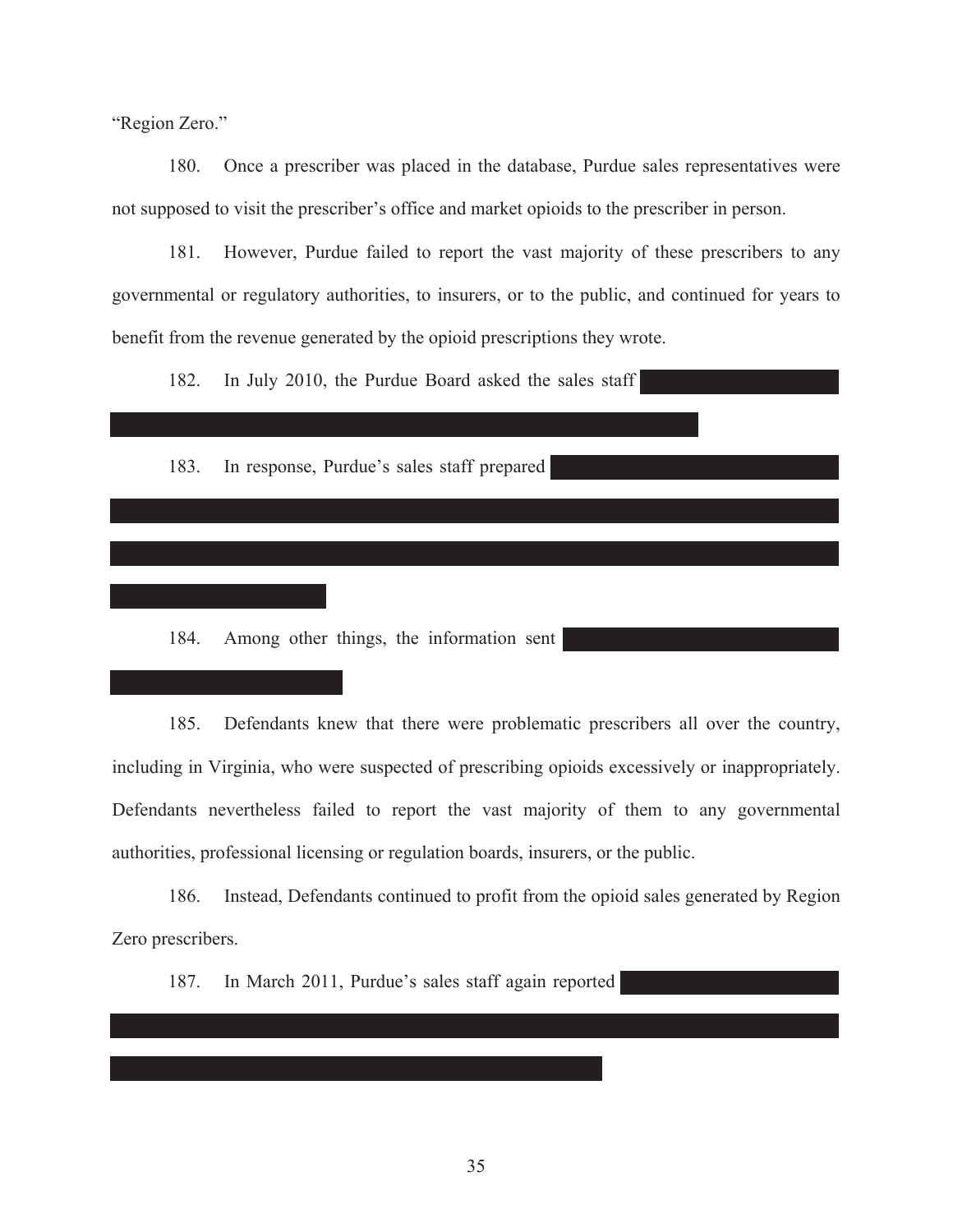188. In 2013, the *Los Angeles Times* published an article revealing the existence of the Region Zero database, and confirming that Purdue had failed to report the vast majority of the Region Zero prescribers to the authorities. 38

189. A Purdue representative confirmed to the *Los Angeles Times* that Purdue had reported only 154 of the over 1,800 prescribers in the database, or about  $8\%$ <sup>39</sup>.

190. Not all problematic or suspect prescribers were placed in the Region Zero database.

191. Indeed, many problem prescribers were never placed in the database, and Purdue sales representatives continued to aggressively and deceptively market opioids directly to them, often with knowledge of problems or other "red flags" concerning these prescribers.

192. This activity occurred across the country, including in Virginia.

193. From 2007 to 2017, Purdue employed approximately 86 sales representatives in Virginia to visit health care providers, including as many as 40 in 2012.

194. These sales representatives interacted with health care providers, distributing marketing materials that misrepresented the risk of addiction; the occurrence of pseudoaddiction; the risks of increasing opioid dosages indefinitely; the ease of preventing addiction; the benefits of Purdue's abuse-deterrent drugs, including in the prevention of addiction; the efficacy of prescription opioids in treating chronic moderate and severe pain; and the superiority of prescription opioids to other pain treatments.

195. Purdue sales representatives kept notes regarding their visits with providers; these notes are referred to as call notes.

196. According to these notes, Purdue sales representatives made 229,011 calls on

<sup>38</sup> Scott Glover and Lisa Girion, "OxyContin maker closely guards its list of suspect doctors," *Los Angeles Times* (Aug. 11, 2013), available at https://www.latimes.com/local/la-me-rx-purdue-20130811-story.html. 39 *Id*.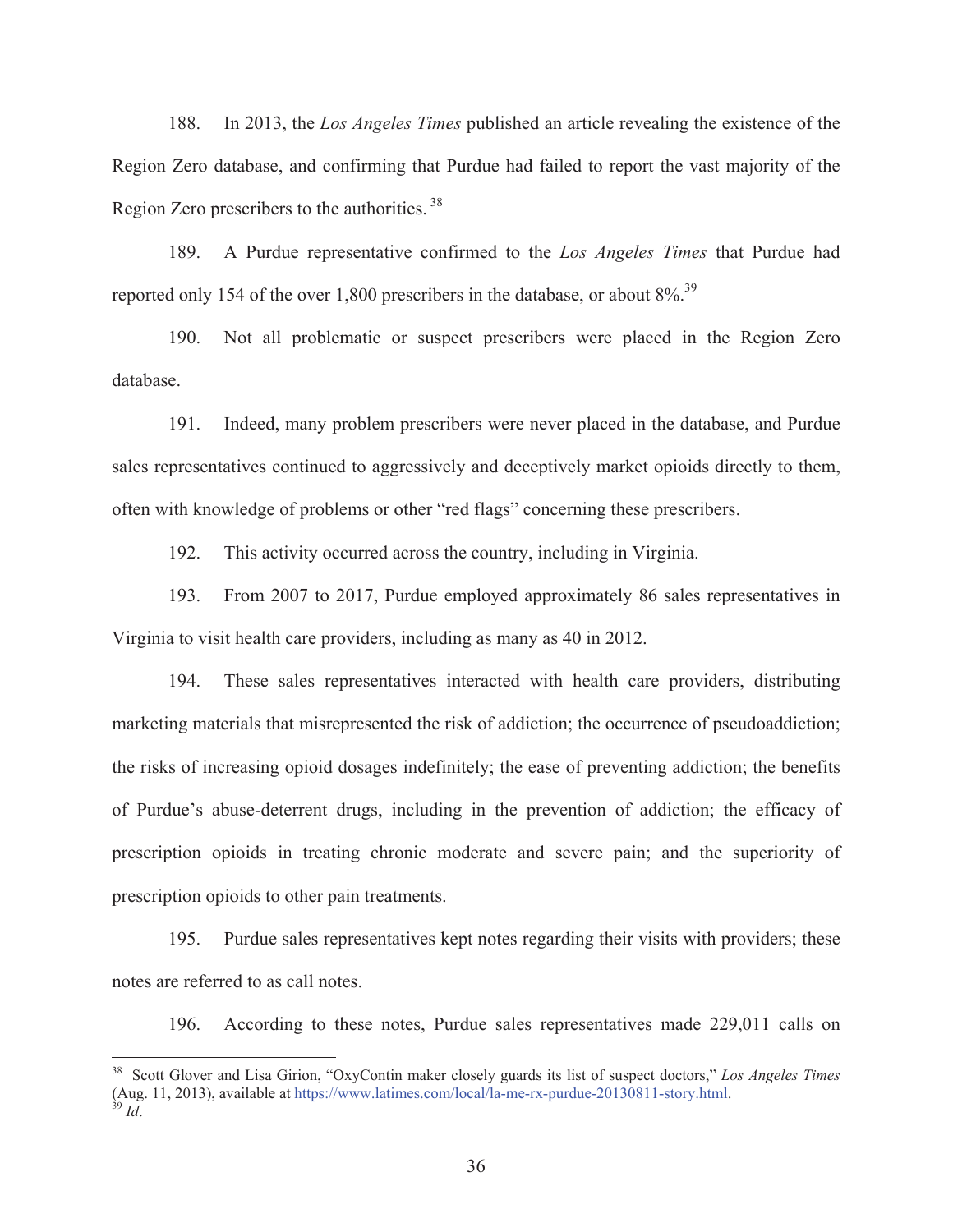health care providers in Virginia between 2006 and 2017, including 1,359 calls on health care providers in Tazewell County between 2008 and 2017.

197. Among the health care providers to whom Purdue sales representatives made routine visits were health care providers who were known or suspected to be prescribing its opioids excessively or inappropriately.

198. Indeed, Purdue's sales representatives were disincentivized to report suspicious provider activity, while incentivized to call on high-volume prescribers of Purdue's opioid products, and to push those prescribers to prescribe even more of those products.

199. Purdue's Incentive Bonus Program, effective January 1, 2013, made clear that sales representatives would not receive a bonus based on sales from providers who the sales representatives reported and were placed in a "cease calling" status, but could potentially receive a bonus for those in "cease calling" if the sales representative did not initially report the provider.

200. The Incentive Bonus Program stated:

Where the Sales Representative reports a prescriber . . . and the Law Department ultimately determines that the Sales Representative should cease calling on that prescriber, the sales and sales history attributable to that prescriber will remain removed from the Sales Representative's bonus calculations. \* \* \*

Conversely, where the Law Department determines that a Sales Representative should cease calling on a prescriber who was not initially reported by the Sales Representative, the sales history attributable to that prescriber may be manually added back into the Sales Representative's bonus calculations at the company's discretion following a review of the circumstances.

201. Therefore, if a Purdue sales representative reported a suspicious provider, that sales representative did so at the risk of removing sales attributable to that provider from the representative's bonus calculations. Purdue's Incentive Bonus Program thus effectively disincentivized reporting suspicious providers.

202. Purdue also structured bonuses for sales representatives to focus on its highest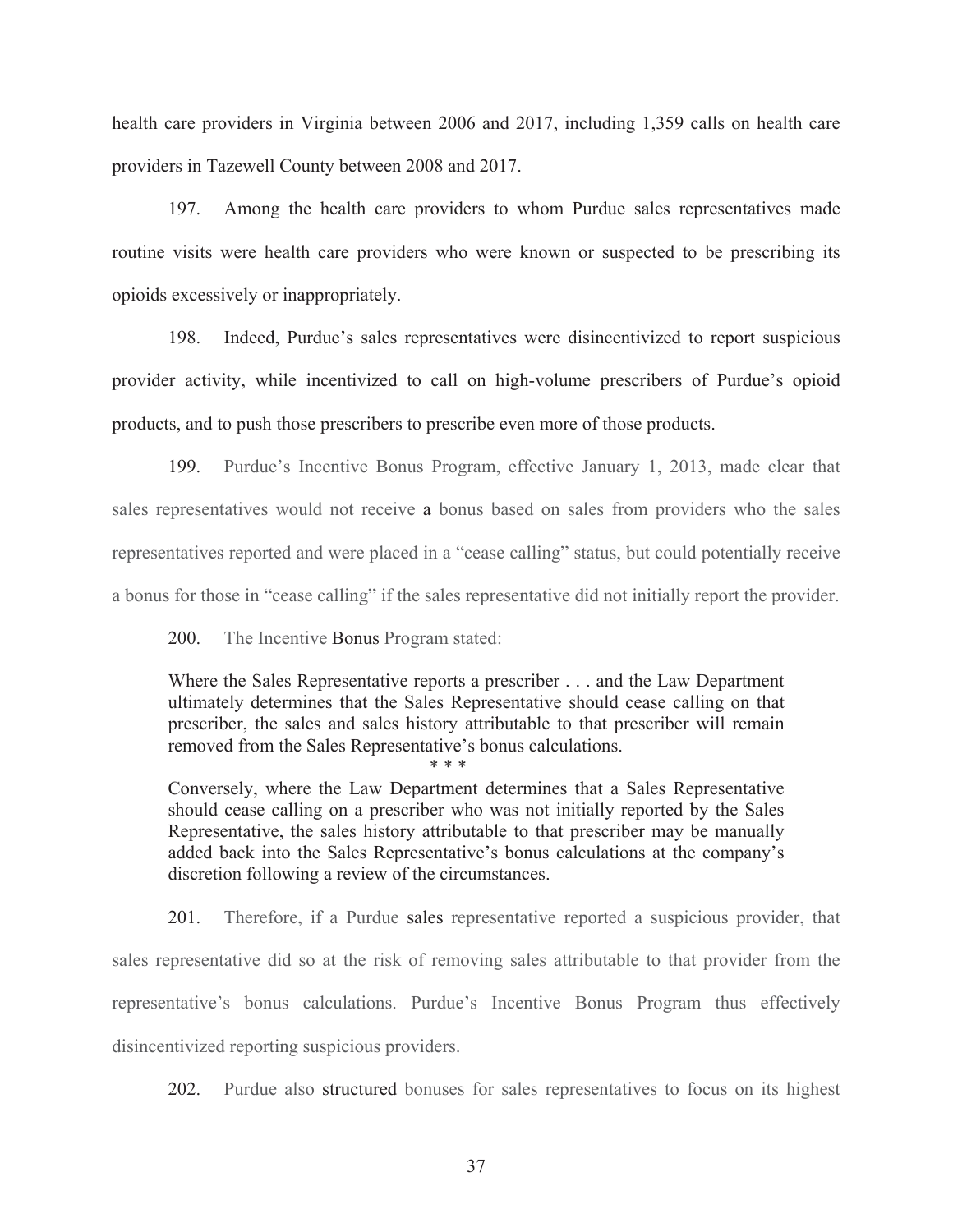volume prescribers, which it termed "super core" and "core" prescribers.

203. Purdue awarded points in a point system that allocated bonuses and rewarded sales representatives who had the highest percentage of total sales calls with "super core" or "core" prescribers.

204. "Super core" and "core" prescribers were also those most likely to be engaged in inappropriate or suspicious prescribing.

205. Purdue's call records show they regularly called on problematic prescribers in Virginia, including the following examples,

:

### **a) Dr. Shriharsh Pole**

206. Dr. Shriharsh Pole was an internal medicine physician in Woodbridge, Virginia, who was disciplined by the Virginia Board of Medicine multiple times before he ultimately agreed to a voluntary suspension of his license in October 2013.

207. The Board concluded in 2009 and again in 2013 that Dr. Pole inappropriately prescribed opioids and other controlled substances, as well as failed to monitor or manage patients' use of, and possible addiction to, said substances.

208. In fact, pending a full disciplinary hearing in 2013, the Board took a separate step to restrict Dr. Pole's license and prohibited him from prescribing, dispensing, or administering controlled substances, warranted by "a substantial danger to public health or safety."

209. Purdue's records show that it was very familiar with Dr. Pole: Purdue's sales representatives made 240 calls on Dr. Pole from January 2006 to August 2013.

210. From their first visits in 2006, Purdue's sales representatives recognized that the doctor was failing to have patients adhere to pain management agreements and failing to dismiss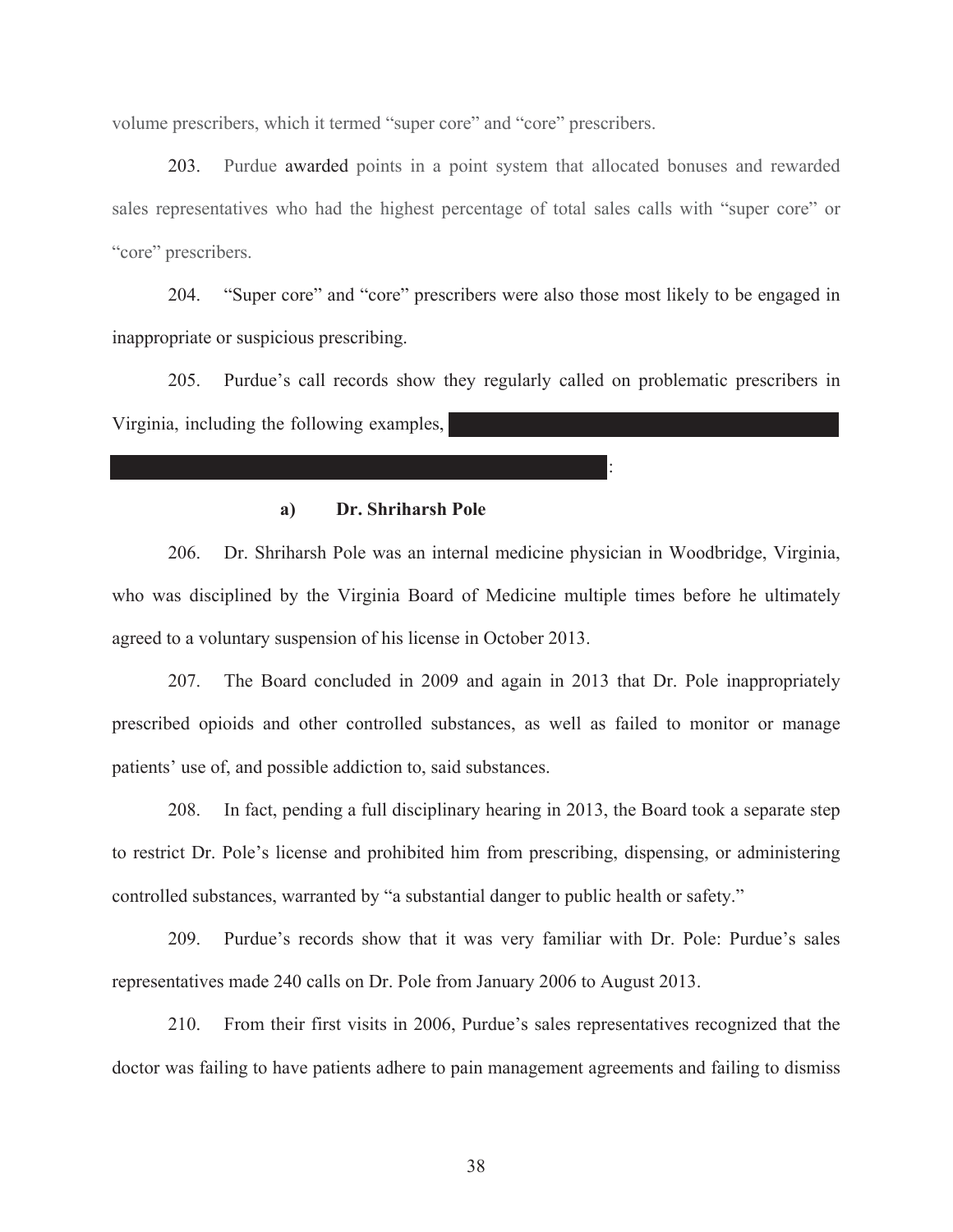patients who had violated these agreements.

211. In fact, in the first seven months of 2006, a sales representative for Purdue mentioned this to Dr. Pole no fewer than six times.

212. Despite Dr. Pole's failure to follow these agreements and their requirements with his patients, Purdue sales representatives continued to call on Dr. Pole.

213. In fact, Purdue representatives had several discussions with Dr. Pole over the next year touting the "indestructible" OxyContin tablets and the "benefit of a proven [delivery] system" they offer.

214. These representatives also highlighted the benefits of OxyContin's multiple dosages, and discussed with Dr. Pole "how pts [patients] need to be educated on proper dosing."

215. Purdue sales representatives even noted the benefit of new dosing options for older patients, explaining "the value of the new strengths, particular[ly] in the elderly pt [patient] where now you have both the 10 and 15" milligram doses, which "may allow for greater chance" of being able to tolerate" the prescription opioid.

216. In June 2009, the Virginia Board of Medicine suspended Dr. Pole's license pursuant to a Consent Order, finding that he had failed to adhere to the required standards in the prescribing of controlled substances, including OxyContin, to 14 patients from 1999 to 2008.

217. The Board's findings determined that Dr. Pole had failed to establish treatment plans, ignored drug seeking behavior, failed to enforce pain management contracts, and even ignored a patient's pleas to reduce her opioid dosages.

218. Notwithstanding this suspension, Purdue sales representatives continued to call on Dr. Pole—including in the period from June 2009 to October 2009, when his license was suspended.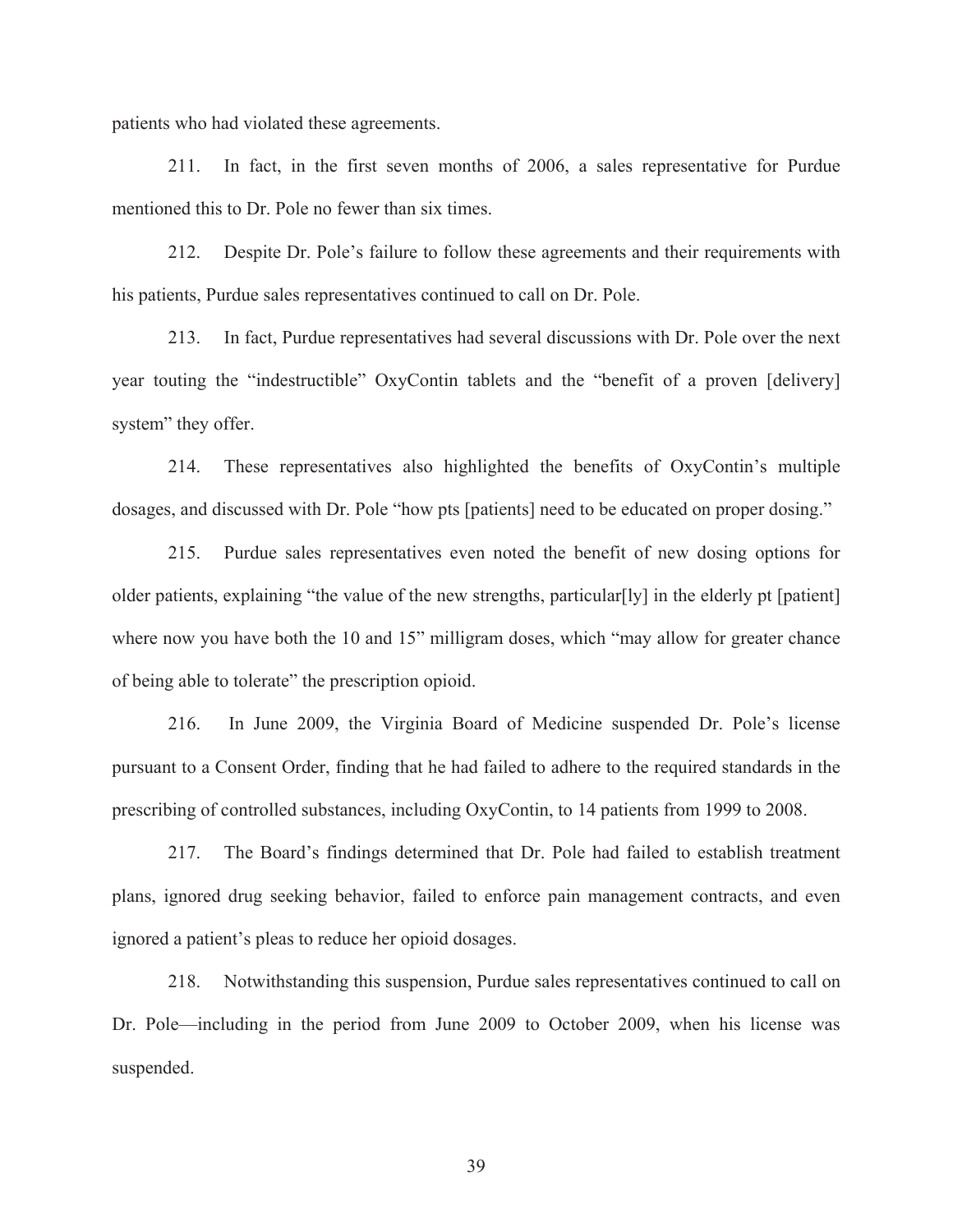219. Purdue's sales representatives met with Dr. Pole as if nothing had happened scheduled lunches, discussed his patients, and pitched him on prescribing Ryzolt and Oxycontin.

220. Indeed, Purdue's sales representatives' notes reflect that Dr. Pole is "admitedly [sic] using less opioids, taking time off" and "when he is back full time," Dr. Pole will follow some of the representative's suggestions.

221. The sales representative also recorded when Dr. Pole's suspension had been lifted: a note in October 2009 says the representative "[l]earned that he is back in action, no more 'fill-in' doctors."

222. Purdue's sales representatives' notes identify the reason Purdue continued to call on Dr. Pole and pitch their prescription opioids to him: Dr. Pole was "looking to fashion himself as the predominant pain management specialist in Woodbridge when all is said and done."

223. As a result, Purdue sales representatives ignored problematic statements or behavior from Dr. Pole on calls. For example:

a. Dr. Pole informed a sales representative that he had learned at a conference about new standards of care requiring doctors to follow specific safety procedures, and increased documentation in the prescribing of controlled substances. Dr. Pole stated, however, that his prescribing of Purdue's products would continue: "he is not diswayed [sic] by this, he will continue to use all types of pain products."

b. In early 2010, a Purdue sales representative told Dr. Pole that he "might get a call" about a patient who had died using OxyContin. Dr. Pole's response was noted by the sales representative: "He still is willing to use Oxycontin, do not know how many new starts we can get from the appropriate patients. He didn't seem to hold Oxycontin solely accountable for his patient that was using Oxycontin and overdosed. He seems to be comfortable."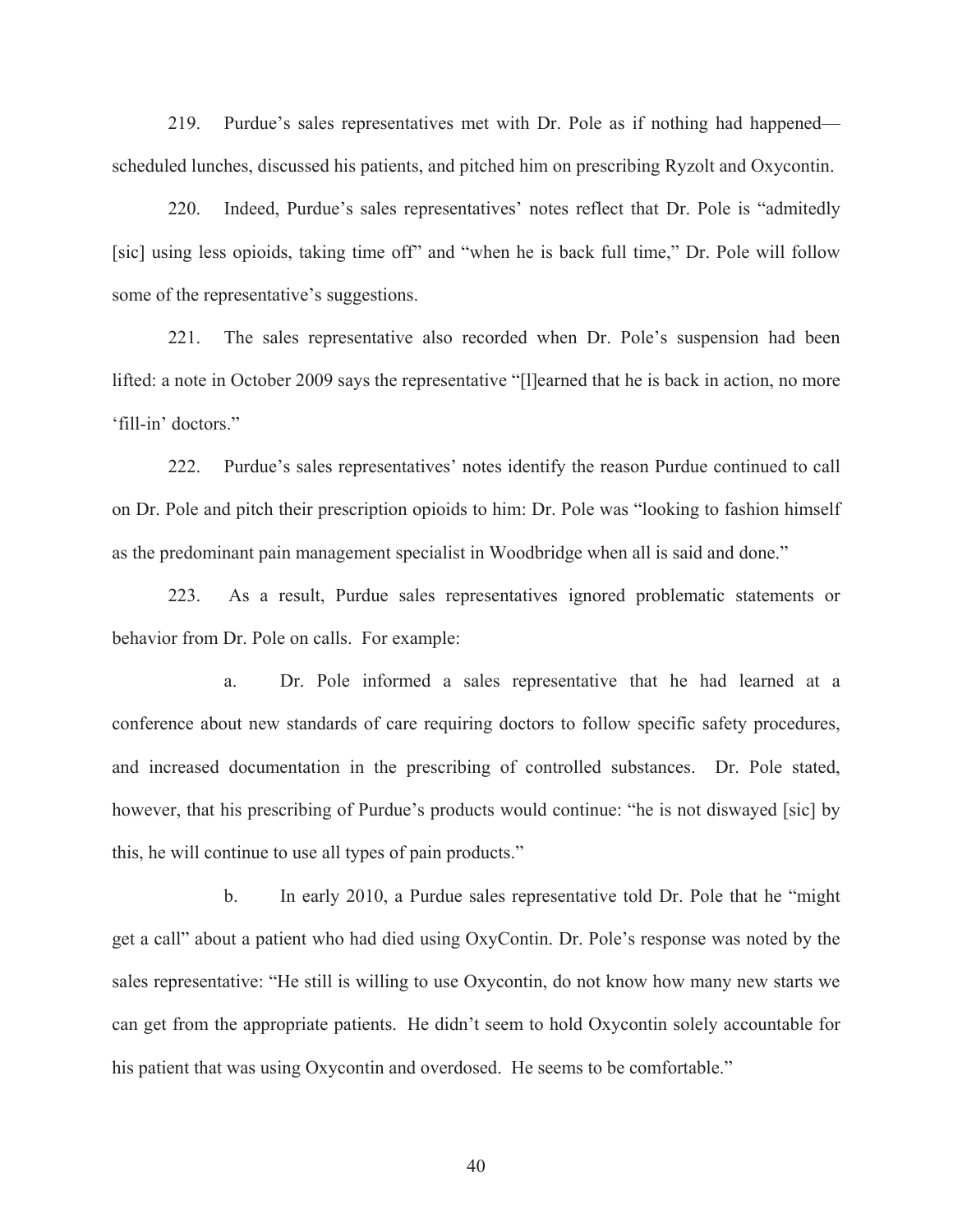c. When introduced to Purdue's new product, Butrans, in 2011, Dr. Pole was eager to begin prescribing it, even indicating to a sales representative that he had newly prescribed it to three patients in less than a week. Despite this, Dr. Pole was not prescribing the proper doses to patients, and the sales representative had to "clarify" and "review" several times to Dr. Pole the appropriate prescriptions for "opioid naive patient as well as opioid experienced patient" on Butrans.

d. After several months of prescribing Butrans, Dr. Pole stated to a Purdue sales representative that he did not feel Butrans was strong enough for some patients, and "said he is going to continue to prescribe it for patients that are experiencing 'mild' pain because he said he doesn't feel that it works on moderate to severe chronic pain." Though the sales representative went over the correct indications for Butrans with the doctor again, the representative did not stop recommending that Dr. Pole prescribe Butrans.

224. Purdue sales representatives continued their regular visits to Dr. Pole from 2009 to 2013—157 visits through August 2013.

225. During these visits, sales representatives regularly pushed OxyContin "new starts," or new patients, as well as conversions from short-acting opioids like Percocet to longacting OxyContin.

226. In 2013, the Virginia Board of Medicine once again stepped in, restricting Dr. Pole's ability to write prescriptions for controlled substances.

227. Regardless of this restriction, however, Purdue sales representatives continued to visit Dr. Pole, even making multiple pitches specifically for OxyContin "new starts," from April 2013 to July 2013.

228. Dr. Pole was finally suspended indefinitely in October 2013, when he surrendered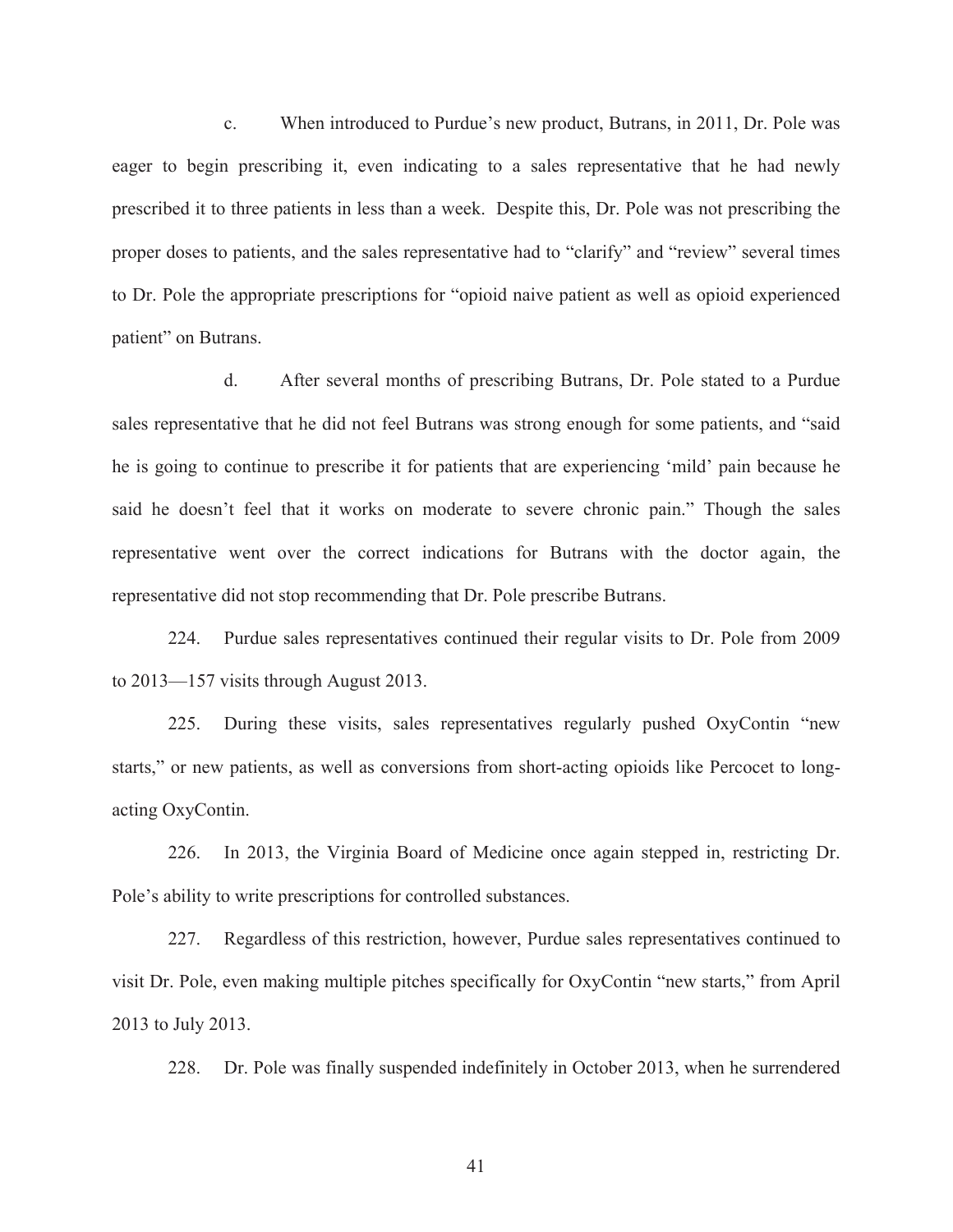his license voluntarily.

 $\overline{a}$ 

229. The Virginia Board of Medicine, in its Order, cited his egregious treatment of five female patients, including prescribing one patient 5,079 dosage units of oxycodone and another 3,040 dosage units of oxycodone despite his awareness of their drug-seeking behavior and addiction.

230. In 2015, Dr. Pole was arrested by the Prince William County Police Department and charged with seven counts of illegal drug distribution for continuing to write prescriptions after his license was suspended.

231. In 2018, Dr. Pole and a nurse practitioner who worked for him pleaded guilty in federal court to charges of conspiracy to distribute controlled substances, "including oxycodone, oxymorphone, morphine sulfate, and hydrocodone, outside the scope of professional practice and not for a legitimate medical purpose."<sup>40</sup> On April 26, 2019, Dr. Pole was sentenced to seven years in prison for his crimes.<sup>41</sup>

### **b) Dr. Hillary Hawkins**

232. Dr. Hillary Hawkins, a primary care physician in Mechanicsville, Virginia, was disciplined by the Virginia Board of Medicine in March 2017.

233. The Board determined that Dr. Hawkins was overprescribing opioids, including OxyContin, to patients with chronic pain conditions from July 1995 to 2015, despite evidence that the patients were addicted, drug seeking, and overmedicated.

234. In one case, a patient's son pleaded with Dr. Hawkins that his mother was

<sup>&</sup>lt;sup>40</sup> Peggy Fox, "Former doctor, nurse plead guilty to illegally distributing 600,000 oxycodone pills," WUSA (Nov. 29, 2018), available at https://www.wusa9.com/article/news/local/virginia/former-doctor-nurse-plead-guilty-toillegally-distributing-600000-oxycodone-pills/65-618847228. 41 Rachel Weiner, "'Pill mill' doctor who lost license three times is sentenced to seven years in prison," *Washington* 

*Post* (Apr. 26, 2019), available at https://www.washingtonpost.com/local/public-safety/pill-mill-doctor-who-lostlicense-three-times-sentenced-to-seven-years-in-prison/2019/04/26/dc525b5c-669a-11e9-a1b6 b29b90efa879\_story.html.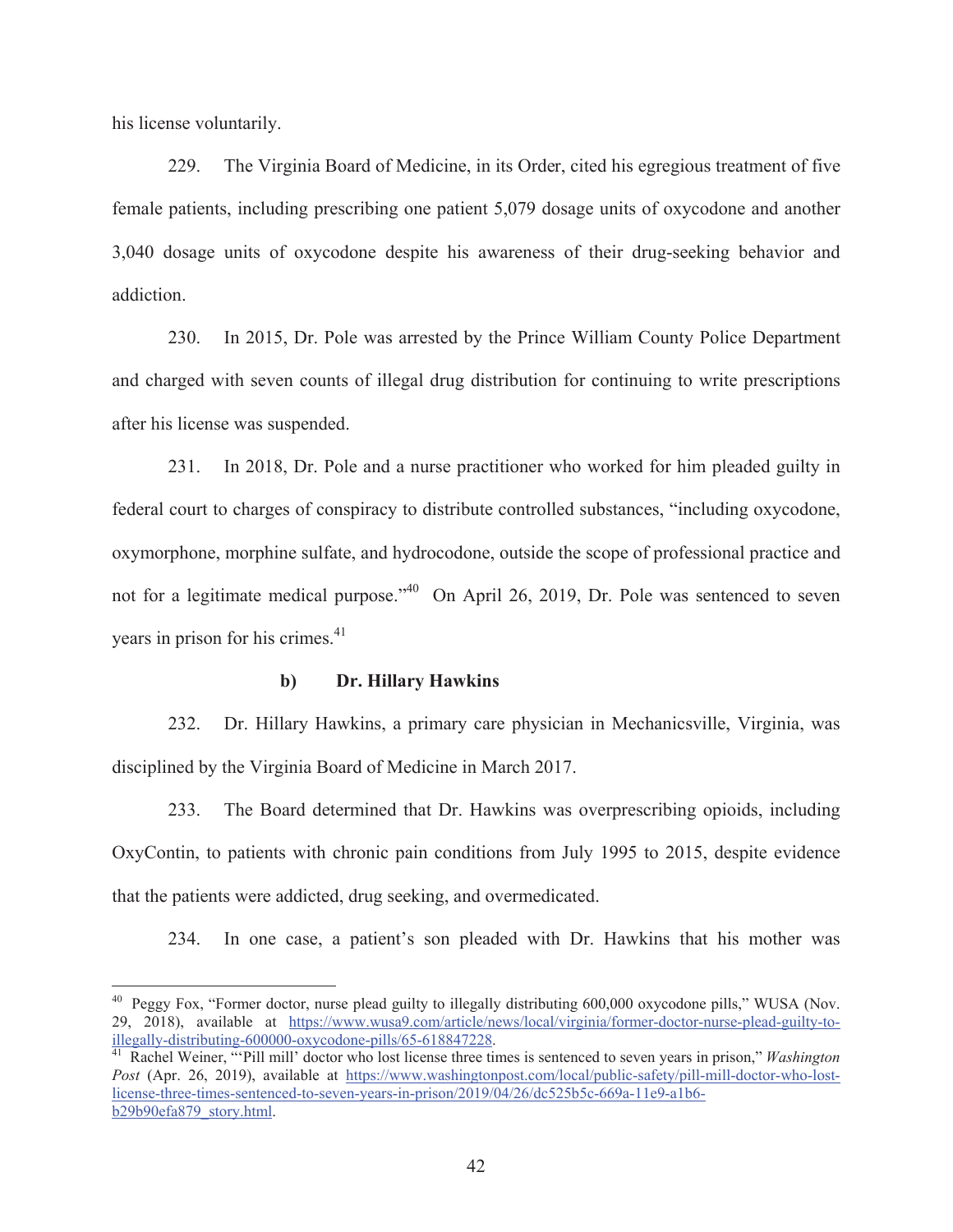overmedicated, yet she kept prescribing, believing it was malpractice not to treat the patient's pain.

235. In another instance, a patient's insurer told Dr. Hawkins on multiple occasions that it was inappropriate to treat fibromyalgia with opioids like OxyContin, but Dr. Hawkins continued prescribing it.

236. Purdue's records show frequent contacts between its sales representatives and Dr. Hawkins. From 2006 to 2017, Purdue called on the physician's office 293 times.

237. From their early visits to Dr. Hawkins's office, Purdue sales representatives attempted to assuage the doctor and her staff about addiction and diversion concerns, and convinced them to prescribe more and higher doses of OxyContin.

238. For example, in 2006, a Purdue sales representative "spoke to [Dr. Hawkins's] nurse for a while about her concerns with abuse and diversion with some of their patients." The sales representative's response was to go over "the definitions for addiction, physical dependance [sic] and pseudoaddiction," after which the nurse "agreed that some of the patients she feared were seeking or watching the clock may not be receiving appropriate doses of their pain medication."

239. Just over a week later, the sales representative held an "in-service" for Dr. Hawkins and her staff on abuse and diversion, and provided them with copies of *Providing Relief, Preventing Abuse*.

240. Purdue sales representatives went further than this with Dr. Hawkins. A sales representative specifically "asked her to discuss opioid benefits with patients in addition to the risk and side effects." Dr. Hawkins agreed that was "a good point" and "asked the nurse to review and educate the patient about the benefits of oxycontin."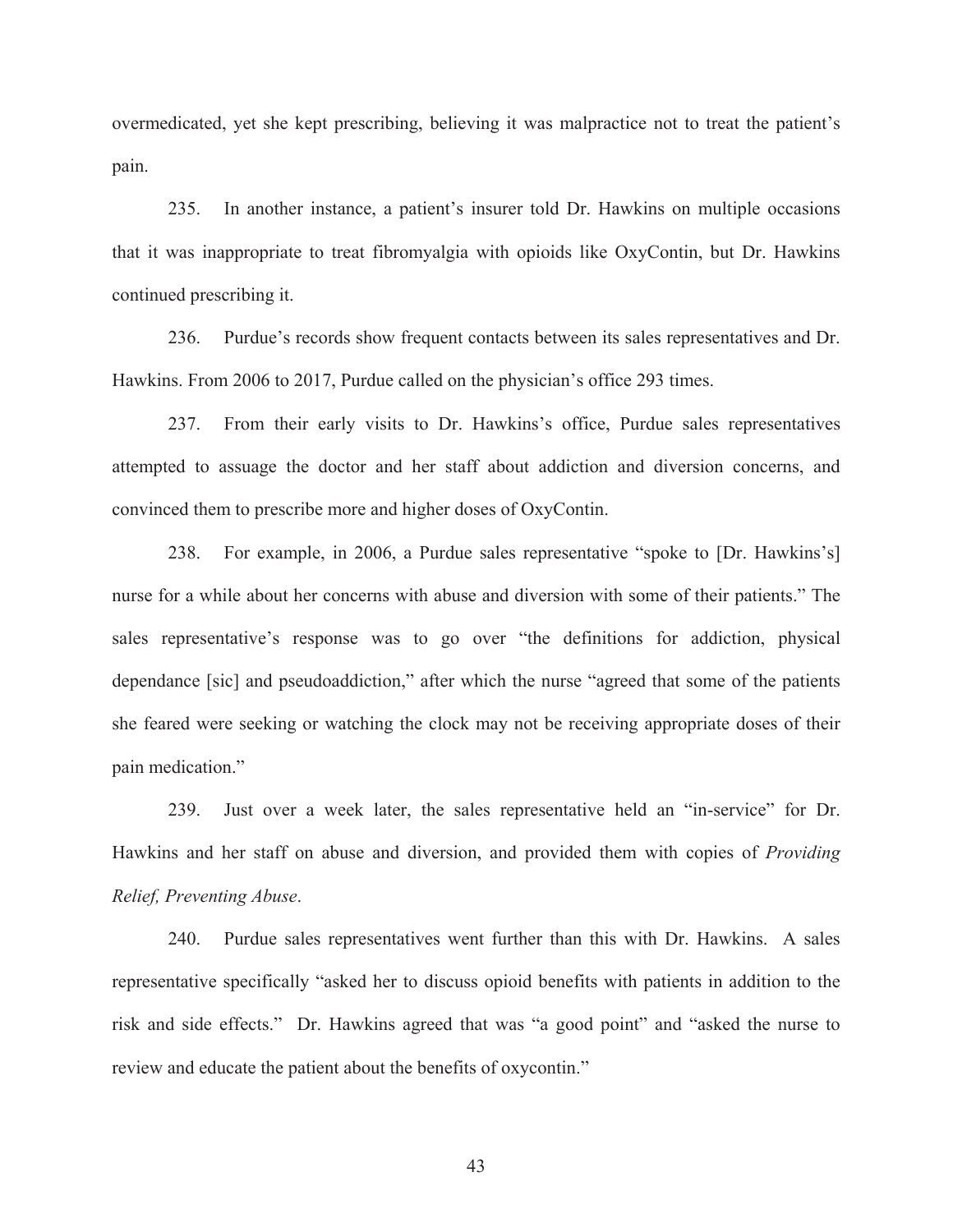241. Over the next several years, Purdue sales representatives regularly encouraged Dr. Hawkins to prescribe OxyContin, including discussing its benefits for elderly patients; the "flexiblity of seven strengths" of the opioid for multiple uses; and the conversion of patients from short-acting opioids, such as Percocet, to long-acting OxyContin.

242. A Purdue sales representative explicitly asked Dr. Hawkins in 2008 to "continue to identify new and appropriate patients for all strengths" and contact local pharmacies about the availability of the new strengths of OxyContin.

243. In addition, the Purdue sales representatives discussed the affordability and coverage of OxyContin by insurance companies—and managed care, in particular—and regularly provided "savings coupons" for patients' files.

244. In 2009, Purdue sales representatives introduced their product Ryzolt to Dr. Hawkins. She agreed to begin prescribing it, and later admitted "patients that have not complied with 'narcotics' [were] the type of patient" she prescribed Ryzolt to, and "occasionally as an adjuvant to stronger opioids."

245. In 2011, Dr. Hawkins showed a similar willingness to begin prescribing Butrans when introduced to it by the Purdue sales representatives.

246. Dr. Hawkins became such a reliable prescriber of Purdue products that she was asked to be part of Purdue's speaker series—though she declined due to a busy schedule—and was invited by the sales representative to "peer-to-peer" lunches to convince others to prescribe Purdue products.

247. Because Dr. Hawkins was such a committed prescriber of their products, Purdue sales representatives ignored problematic statements or behavior from Dr. Hawkins on calls. For example: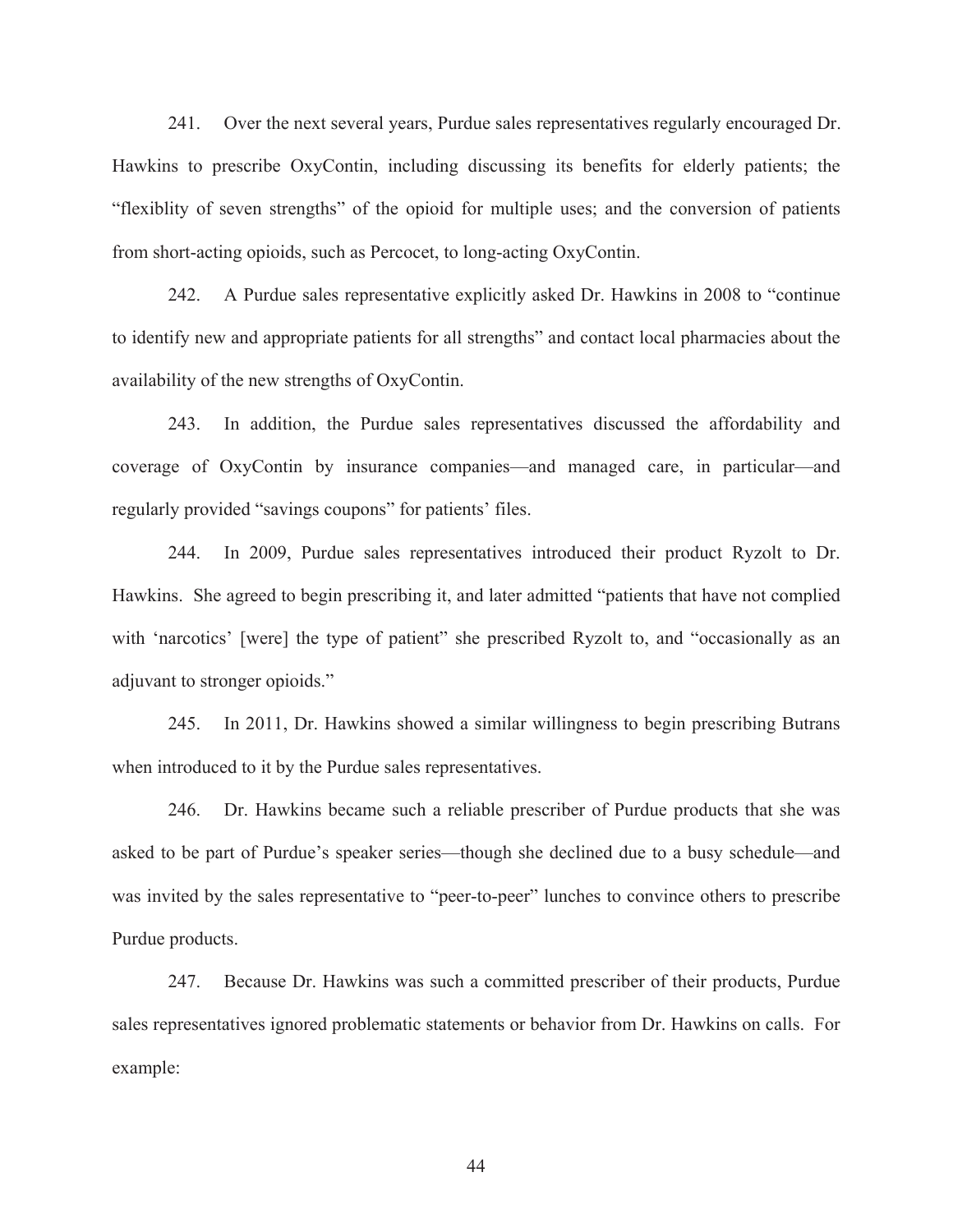a. In discussing appropriate patients to whom she was prescribing OxyContin, Dr. Hawkins stated she was "focusing on fibromyalgia patients as a key part of her patient population," and was "treating some of these patients with fibromyalgia pain with oxycontin," after having been told multiple times by an insurance provider that OxyContin was not an appropriate treatment for fibromyalgia.

b. Dr. Hawkins explained that she had a current patient she was contemplating converting to Butrans, who was "currently taking 120 mg oxycodone per day." Despite that being an extremely high dose of a prescription opioid, the sales representative's only remark was that "the patient she had in mind was on too high of a dose for conversion to Butrans<sup>"</sup>

c. Dr. Hawkins related to a sales representative that her patients were on high doses of prescription opioids and believed "her patients [were] beyond Butrans in most cases." She reiterated this to the sales representative a few months later, stating her patients were "on too strong of opioids for Butrans" to be effective.

d. Dr. Hawkins stated that almost all of her patients were on regular doses of prescription opioids, indicating she "rarely if ever [had] an 'opioid-naïve' patient."

248. In March 2017, the Virginia Board of Medicine issued a formal reprimand to Dr. Hawkins for overprescribing of prescription opioids and failing to recognize and address addiction in her patients. Dr. Hawkins was ordered by the Board to transition out all outpatient narcotic chronic pain patients within 12 months, and to attend additional medical education on proper prescribing for chronic pain and recognizing addiction.

### **c) Dr. Brenda Waller**

249. Dr. Brenda Waller, a physical medicine and rehabilitation physician in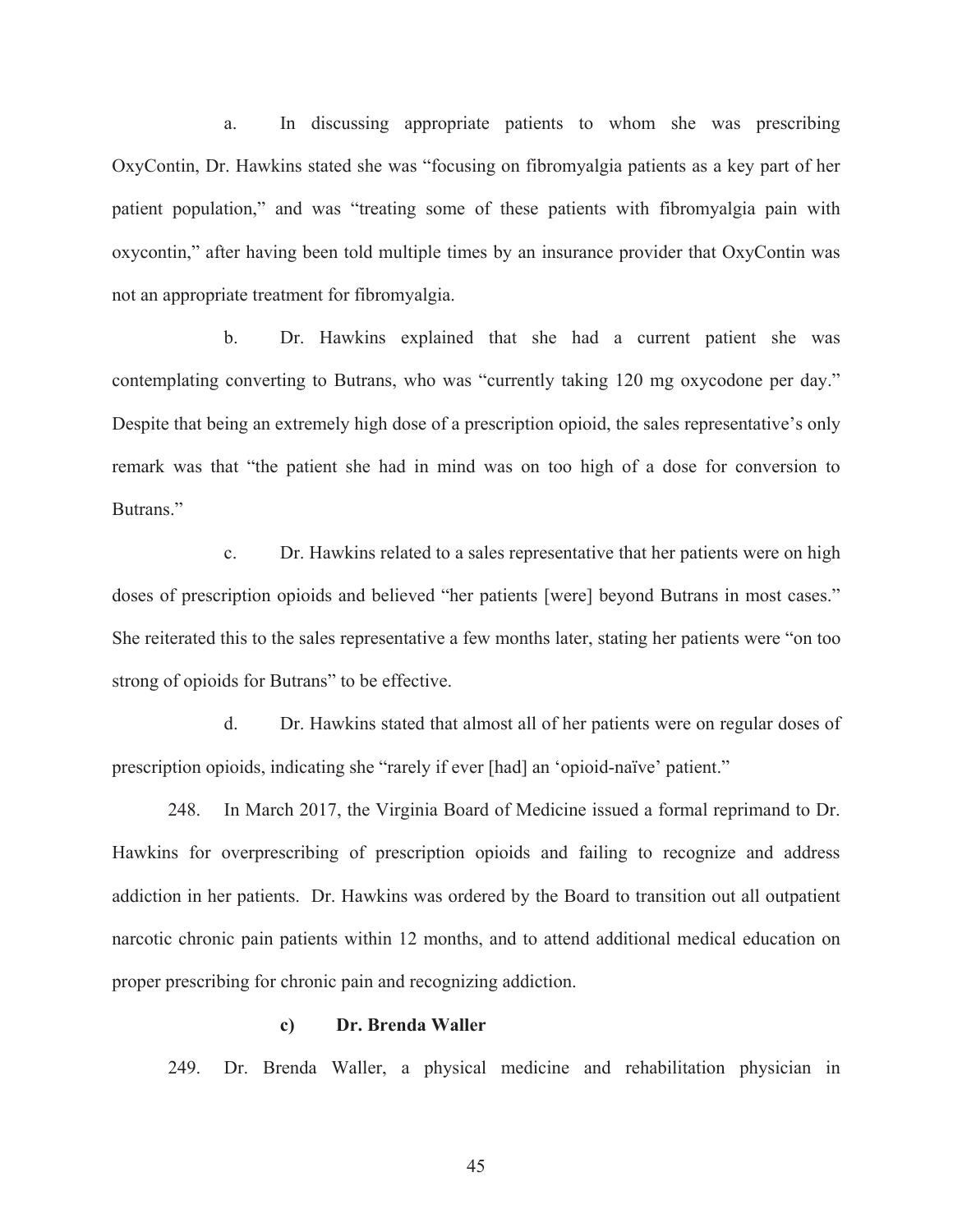Lynchburg, Virginia, was disciplined in January 2016 by the Virginia Board of Medicine.

250. The Board concluded that from 2005 to 2014, Dr. Waller prescribed opioids and other controlled substances without proper medical diagnosis or rationale and failed to monitor or manage patients' usage of controlled substances.

251. According to the findings of fact in her Board disciplinary order, Dr. Waller ignored evidence her patients were doctor-shopping to get additional drugs; failed to heed family members' pleas to stop prescribing to addicts; ignored suspicious urine tests; and ignored recommendations from other providers and pharmacists to stop prescribing opioids for certain patients.

252. Purdue's records show constant contacts between its sales representatives and Dr. Waller during this time, with 212 calls upon the physician from January 2006 until June 2014.

253. Purdue sales representatives provided Dr. Waller with pain management starter kits for patients to use, coupons to pass on to patients for Purdue's drugs, and lunches for Dr. Waller and her staff.

254. Purdue sales staff regularly encouraged Dr. Waller to prescribe Purdue's opioids, despite Dr. Waller saying as early as 2007 that she was "not a pain doctor, but a function doctor who wants to help her patients function better."

255. Throughout 2006 and 2007 visits with Dr. Waller, a sales representative repeatedly reminded her to check "brand medically necessary" ("BMN") on her prescriptions to ensure that patients received OxyContin specifically.

256. In fact, the BMN designation was discussed with Dr. Waller and her staff 20 times over less than two years.

257. This tactic worked: in September 2007, a sales representative "asked [Dr. Waller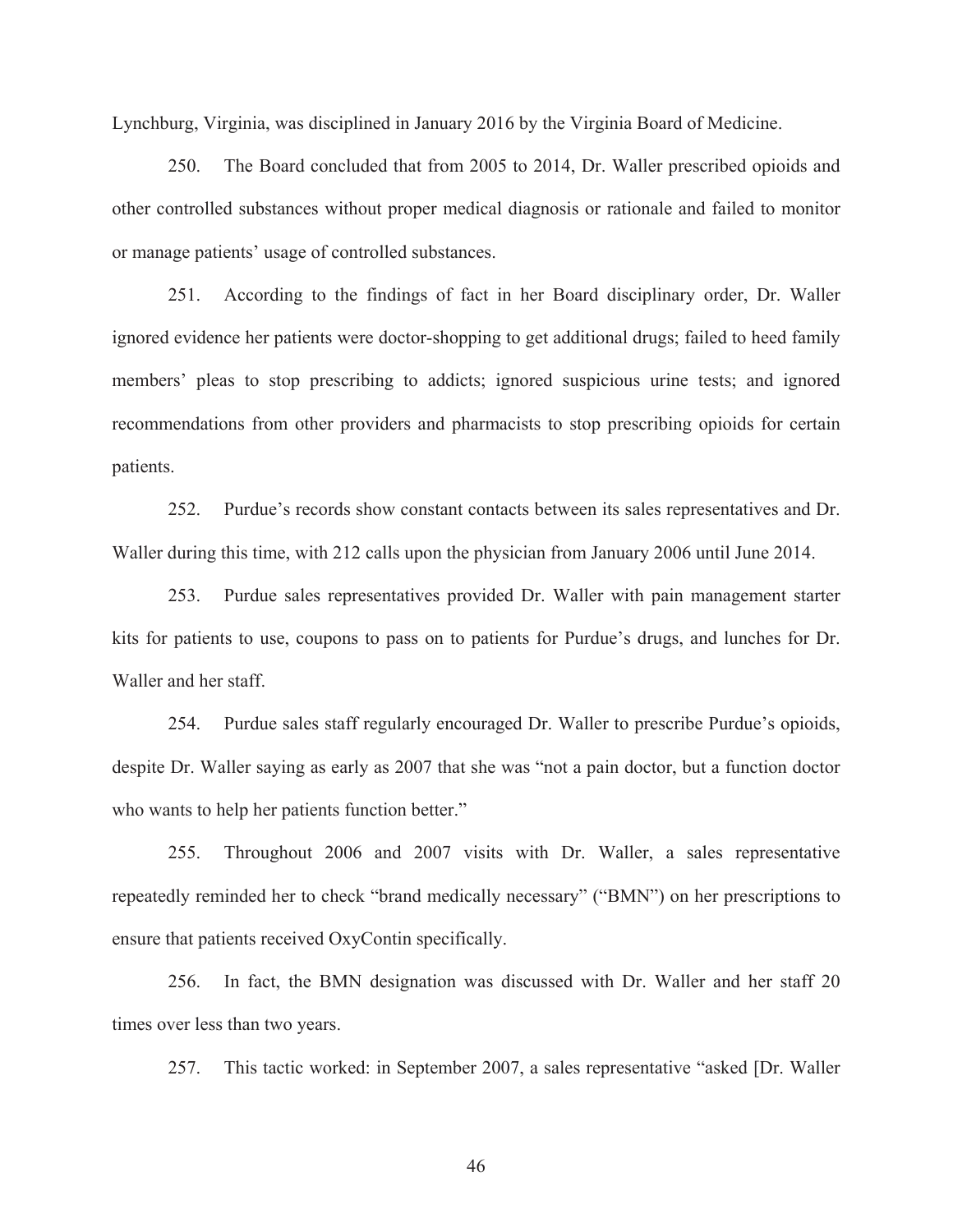and her staff] to commit to writing BMN on every script of oxycontin. [T]hey agreed."

258. Dr. Waller became a committed prescriber of OxyContin. She stated often to her sales representatives that she felt "oxycontin is by far the best pain control medication."

259. Purdue sales representatives noted that Dr. Waller "use[d] oxycontin very regularly," was "very interested in support from Purdue in the form of patient information brochures and training materials for staff," and was "very pleased with oxycontin and agreed additional doses are very useful."

260. As a result, Purdue sales representatives ignored problematic statements or behavior from Dr. Waller on calls. For example:

a. Dr. Waller stated to a sales representative that she "like[d] using Oxycontin because it is pure with no fillers & she likes it for her geriatric females where there is no worry of abuse."

b. Dr. Waller noted to a Purdue representative that "she likes Oxycontin & uses it a lot; she thinks patients do grow tolerant of it," then admitted to prescribing the highest available dose of the drug (80 mg) every eight hours instead of every 12 as required.<sup>42</sup>

c. Dr. Waller discussed with a Purdue sales representative that she had an OxyContin prescription denied for a patient covered by Medicaid because she had not done any "step therapy," trying other pain-relieving options before writing a prescription for long-acting OxyContin. She then explained that she wrote "a good amount of Oxycontin" and "her max is 80mg [three times a day]  $\&$  most of the patients on this dosing have come to her from other practices."

d. Dr. Waller asked a Purdue sales representative "to find out how she could

 $\overline{a}$ 

 $42$  Though the sales representative did review the 12-hour approved dosing with Dr. Waller on that visit, Dr. Waller admitted to writing the same prescription (three times a day, or every 8 hours) less than a month later. No subsequent review or correction was made by the sales representative.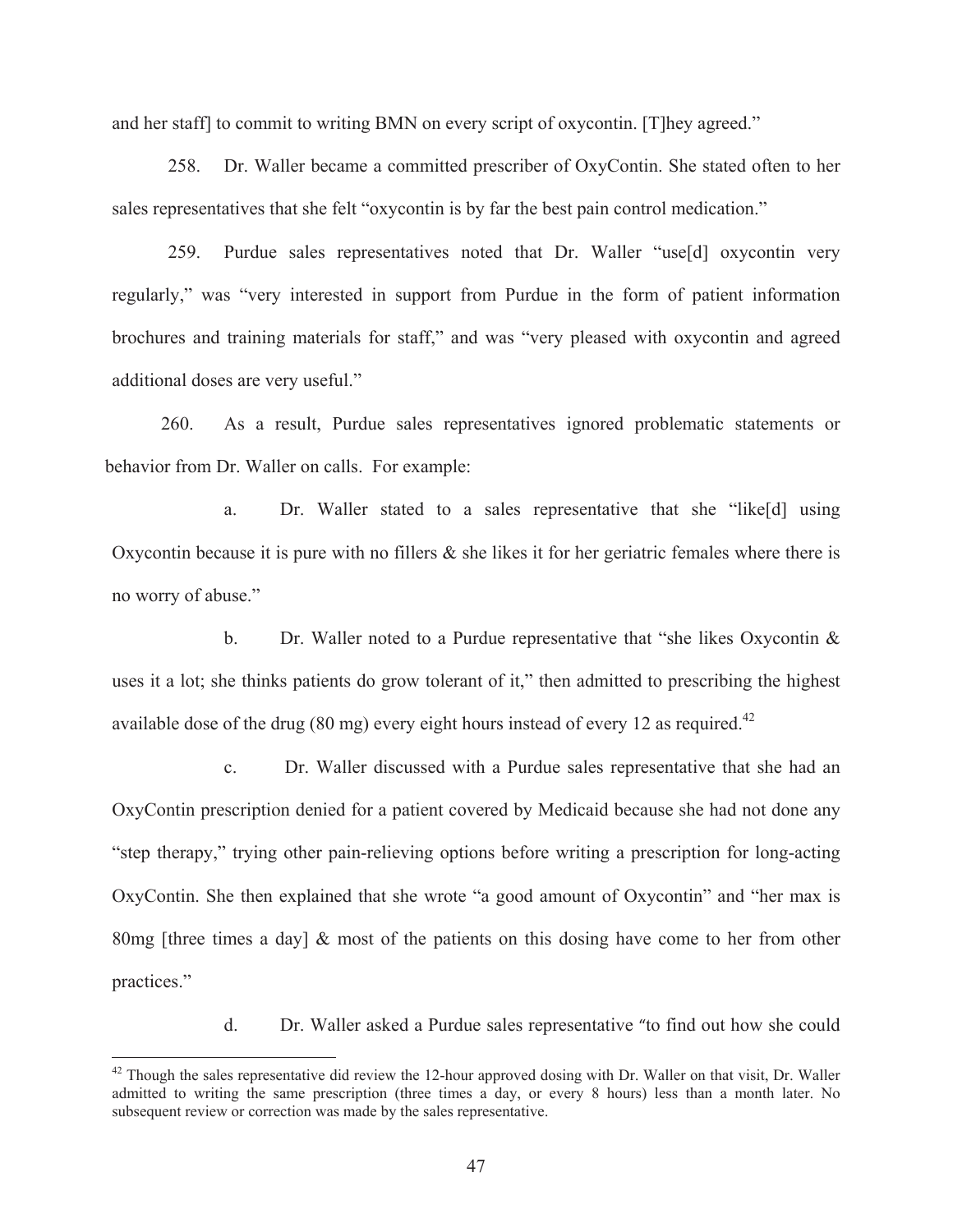purchase Oxycontin direct from Purdue at a good price," and Dr. Waller's staff member then stated that "she [was] interested in opening a pharmacy in her office."

e. Dr. Waller described having about 5 new patients each week, and stated that she was "testing patients who say their meds are not working to see if they are metabolizing opioids effectively; she said she has found about 4 of 12 that can not [sic] metabolize oxycodone."

f. Dr. Waller stated "Oxycontin [was] her first line long acting & having abuse deterrent characteristics [was] important to her." She complained that "recent referrals [to her practice] have been very difficult patients on high doses of meds," and "converting oxycodone ir [immediate release] to Oxycontin was easy for her & the patients."

261. In January 2016, the Virginia Board of Medicine disciplined Dr. Waller for overprescribing or improper prescribing, placing her license on indefinite probation and restricting her from prescribing Schedule II or III controlled substances, including opioids, until she completed additional medical education on proper prescribing for chronic pain and recognizing and treating addiction. Her license has since been reinstated.

262. In sum, despite their known problems and red flags,

and continued marketing opioids

to them  $43$ 

 $\overline{a}$ 43

so

## **G. The Sacklers Directed and Controlled Purdue's Marketing and Promotion of Opioids**

- **1) The 1990s to 2007—The Sacklers Orchestrated a Deceptive Marketing Campaign That Resulted in Criminal Sanctions**
- 263. The Sackler family owns and controls Purdue, and has been instrumental in

Pole was suspended from practice in 2013,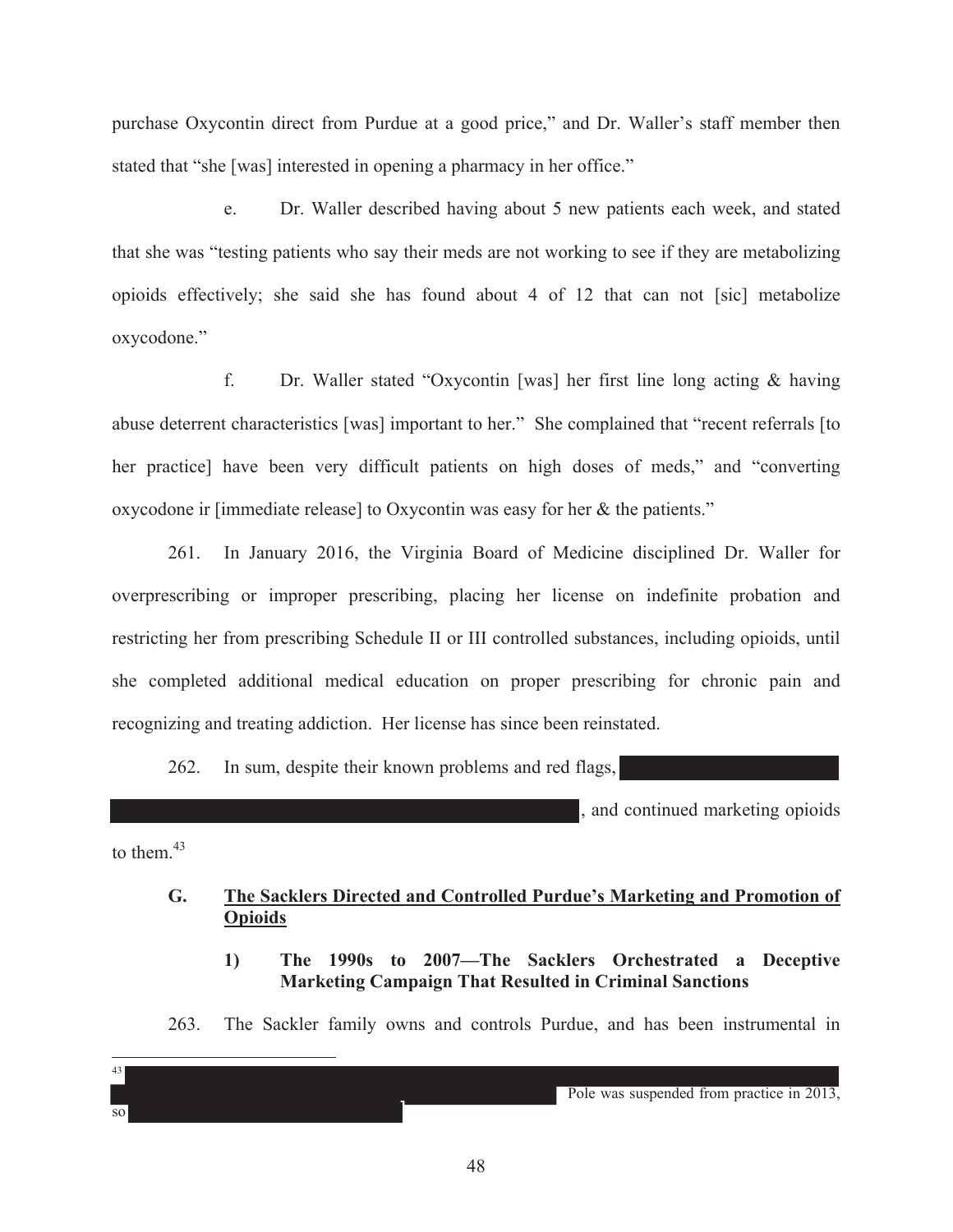orchestrating and directing the company's efforts since the mid-1990s to change the norms and practices for prescribing opioids.44

264. Defendants accomplished this by implementing an aggressive, deceptive, and multi-faceted marketing and public relations campaign to push health care providers to prescribe more opioids at higher doses, especially for patients with chronic pain.

265. Defendants' campaign obscured, omitted, concealed, and misrepresented the facts about opioids, their effectiveness and suitability, and the risks associated with them, including their potential for abuse, addiction, and overdose.

266. The campaign had its desired effect, as opioid prescriptions and use dramatically increased. With this increased use came increased revenues and profits for Purdue and the Sackler family—and dramatic increases in opioid abuse, addiction, overdose, and death among patients and the public at large, in Virginia and nationwide.

267. Richard Sackler (hereinafter referred to individually as "Richard") in particular was heavily involved in Purdue's aggressive and deceptive marketing strategies and practices since the early days of its campaign to change the opioid landscape.



 $\overline{a}$ 

<sup>&</sup>lt;sup>44</sup> The claims in this Amended Complaint are based on conduct and practices that have occurred since the 2007 criminal and civil settlements discussed above. However, the Commonwealth is providing information about some examples of pre-2007 events, activities, and practices for background and contextual purposes, and to illuminate Defendants' knowledge and intent.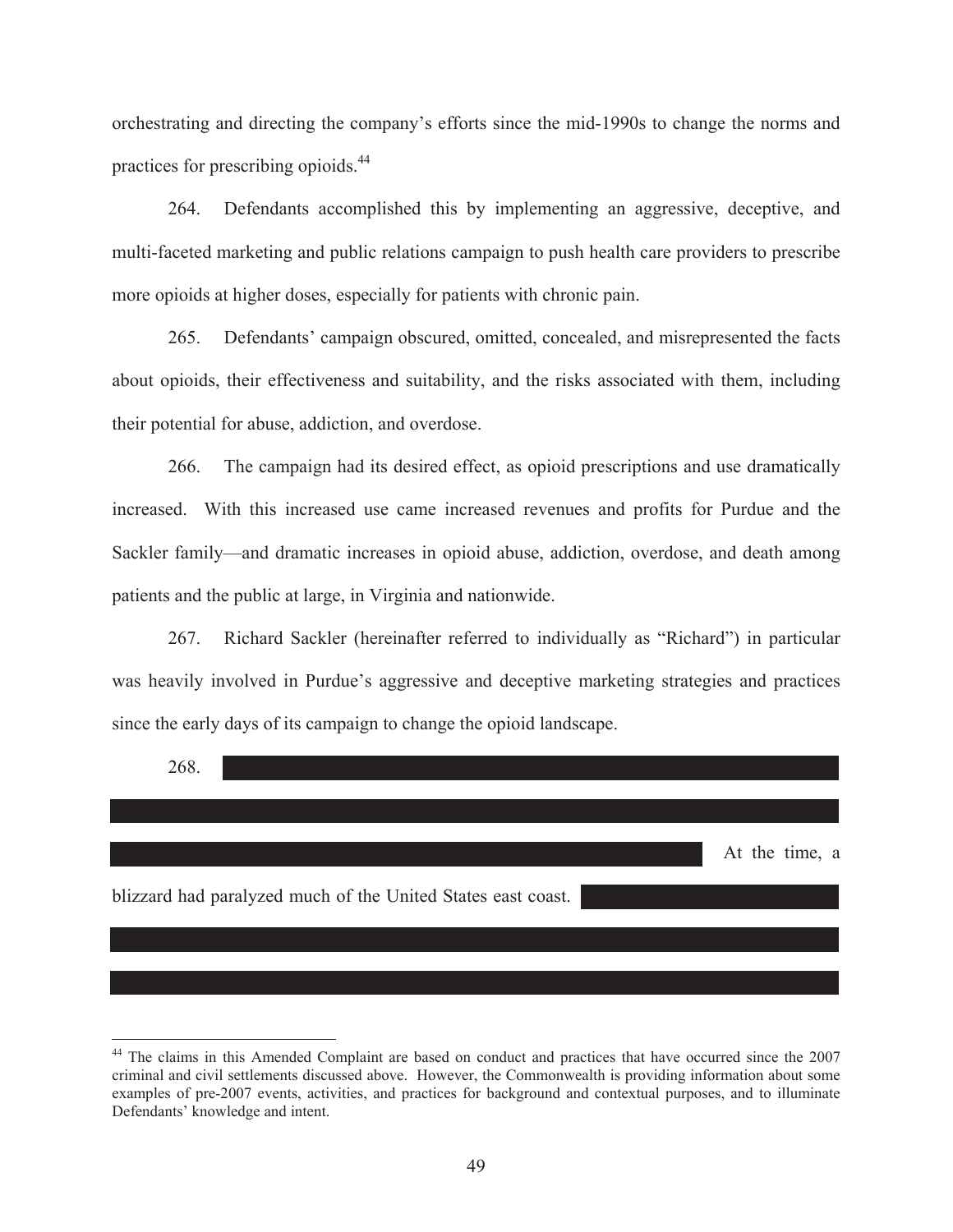269. Richard pressed for and directed aggressive efforts to sell more and more opioids, while knowing of and seeking to downplay, minimize, obscure, or conceal their risks. He often did so with callous disregard for the human toll of the growing opioid crisis.

270. A key early component of Purdue's deceptive marketing strategy was to

| 271. | Initially, Richard expressed concern                                 |                                    |
|------|----------------------------------------------------------------------|------------------------------------|
|      |                                                                      |                                    |
|      |                                                                      |                                    |
|      |                                                                      |                                    |
|      |                                                                      |                                    |
| 272. |                                                                      |                                    |
|      |                                                                      |                                    |
|      |                                                                      |                                    |
|      | (Emphasis added.)                                                    |                                    |
| 273. | Thus,                                                                |                                    |
|      |                                                                      | However, rather than take steps to |
|      | correct this "critical misconception," they sought to perpetuate it. |                                    |
| 274. |                                                                      |                                    |
|      |                                                                      |                                    |

275. According to

 $\overline{a}$ <sup>45</sup> As discussed above, Michael Friedman would later serve as CEO of Purdue Frederick, and in 2007 would plead guilty to a federal criminal charge in connection with Purdue's deceptive marketing of OxyContin.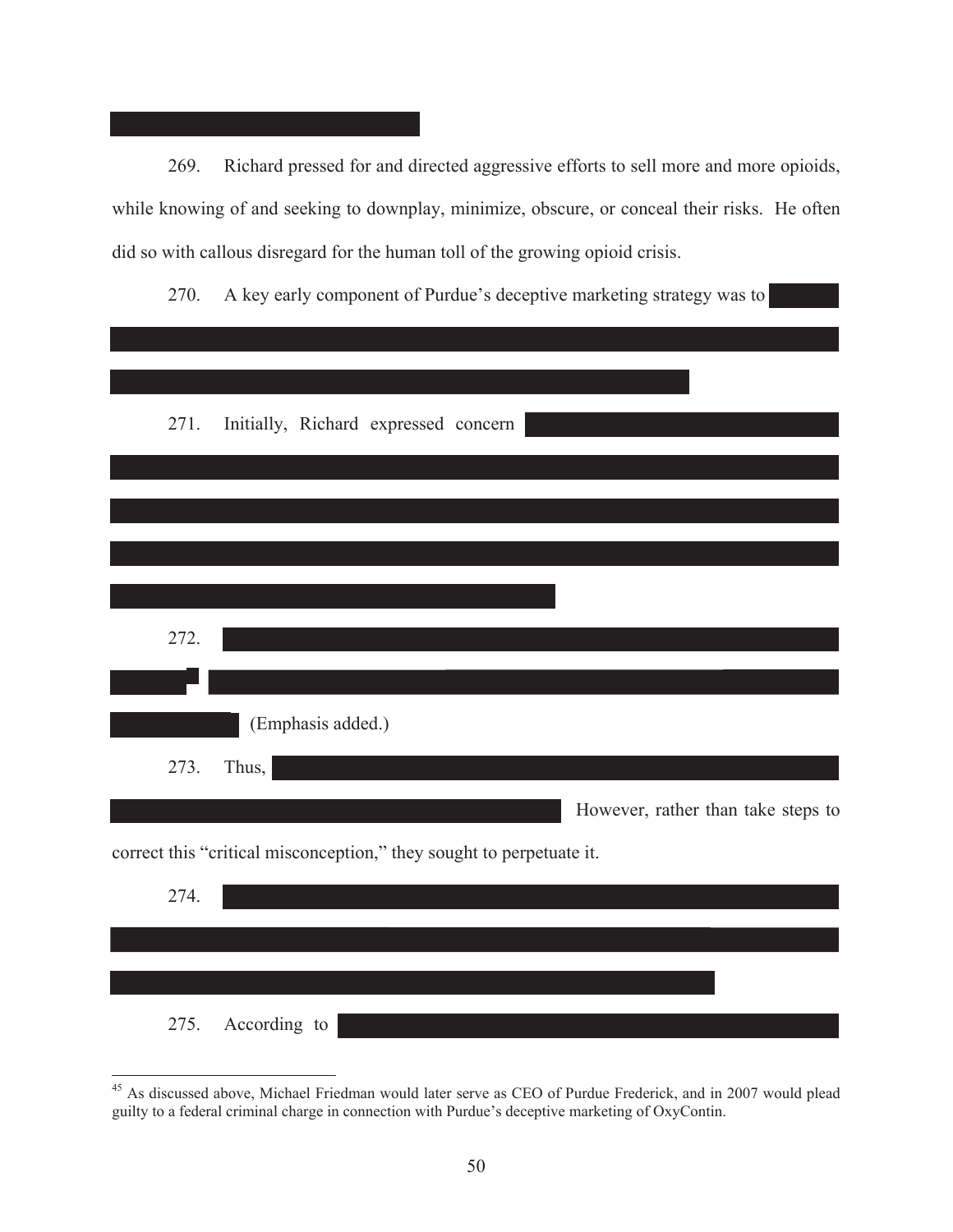276. From that point on, Richard encouraged and participated in Purdue's efforts to perpetuate the false narrative that OxyContin was weaker than other drugs like morphine, and was appropriate for widespread use against non-malignant pain.

| 277. | A little over a month later,                                |
|------|-------------------------------------------------------------|
|      |                                                             |
|      |                                                             |
| 278. | Indeed,                                                     |
|      |                                                             |
|      | (Emphasis added.)                                           |
|      |                                                             |
| 279. | A few days later, another member of Purdue's OxyContin team |
|      |                                                             |
|      |                                                             |
|      |                                                             |
|      |                                                             |
|      |                                                             |
| 280. | Richard responded                                           |
|      |                                                             |

281. Thus, from OxyContin's earliest days, Purdue's marketing was based on a false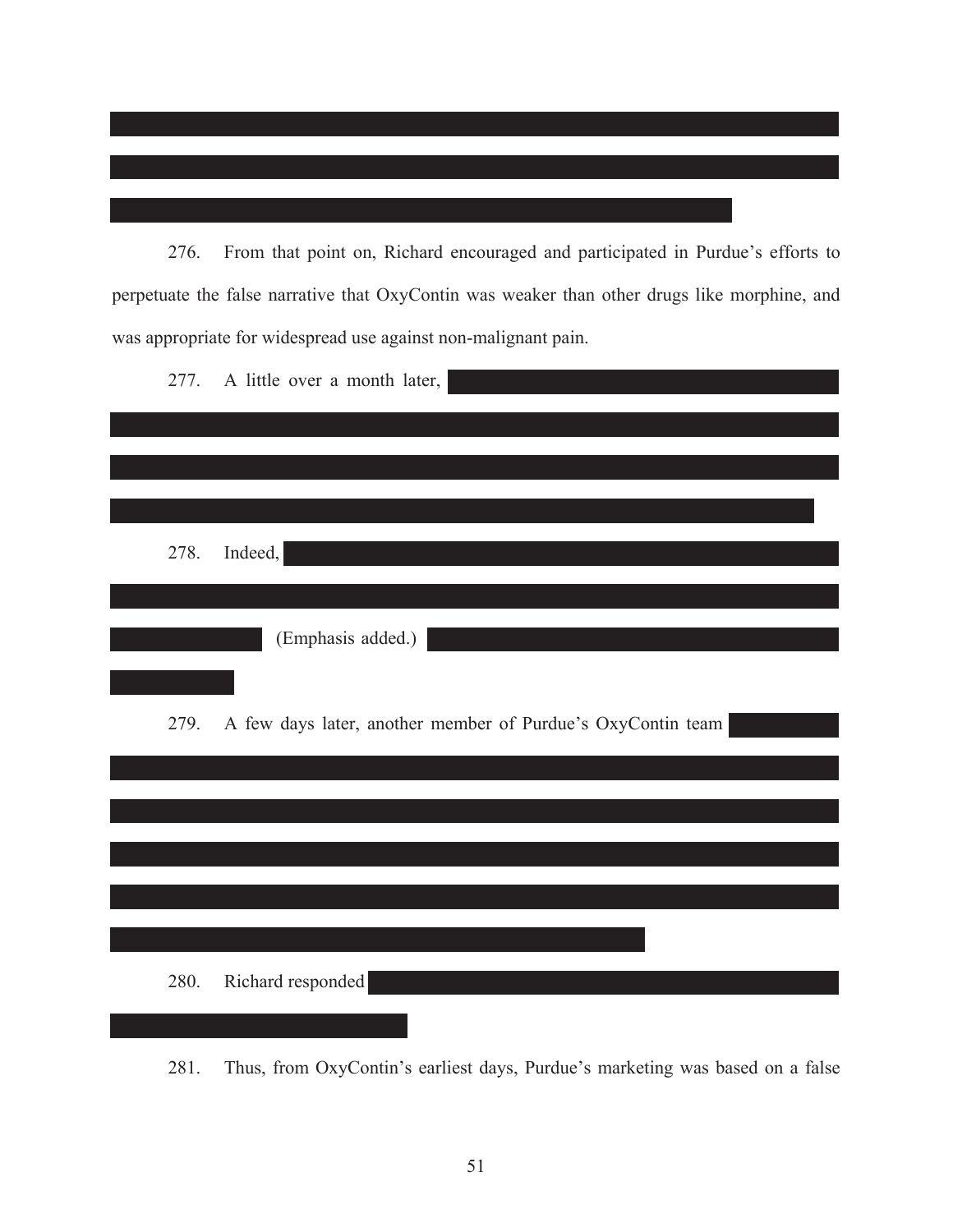narrative about the drug's strength and suitability for widespread use.

282. The deceptive marketing of Purdue opioids would continue and expand over time. Even as the opioid epidemic worsened, the Sacklers (especially Richard) remained focused on pushing opioid prescriptions and sales as much as possible, and on obscuring, concealing, and misrepresenting the facts about Purdue's opioids and their risks.

283. As one former Purdue sales representative later told a reporter: "We were directed to lie. Why mince words about it? Greed took hold and overruled everything. They saw that potential for billions of dollars and just went after it."46

284. This focus on sales was reflected in Purdue's internal discussions and communications.

|  | 285. For example, |  |  |
|--|-------------------|--|--|
|  |                   |  |  |
|  |                   |  |  |
|  |                   |  |  |
|  |                   |  |  |
|  |                   |  |  |
|  |                   |  |  |
|  |                   |  |  |
|  |                   |  |  |
|  |                   |  |  |
|  |                   |  |  |
|  |                   |  |  |
|  |                   |  |  |
|  |                   |  |  |

286. Richard Sackler casually dismissed the dangers posed by opioids and the human cost of the growing epidemic.

287. For instance, in February 2001,

-

<sup>46</sup> Christopher Glazek, "The Secretive Family Making Billions From The Opioid Crisis," *Esquire* Magazine (Oct. 16, 2017) (quoting Purdue sales representative Shelby Sherman), available at https://www.esquire.com/newspolitics/a12775932/sackler-family-oxycontin/.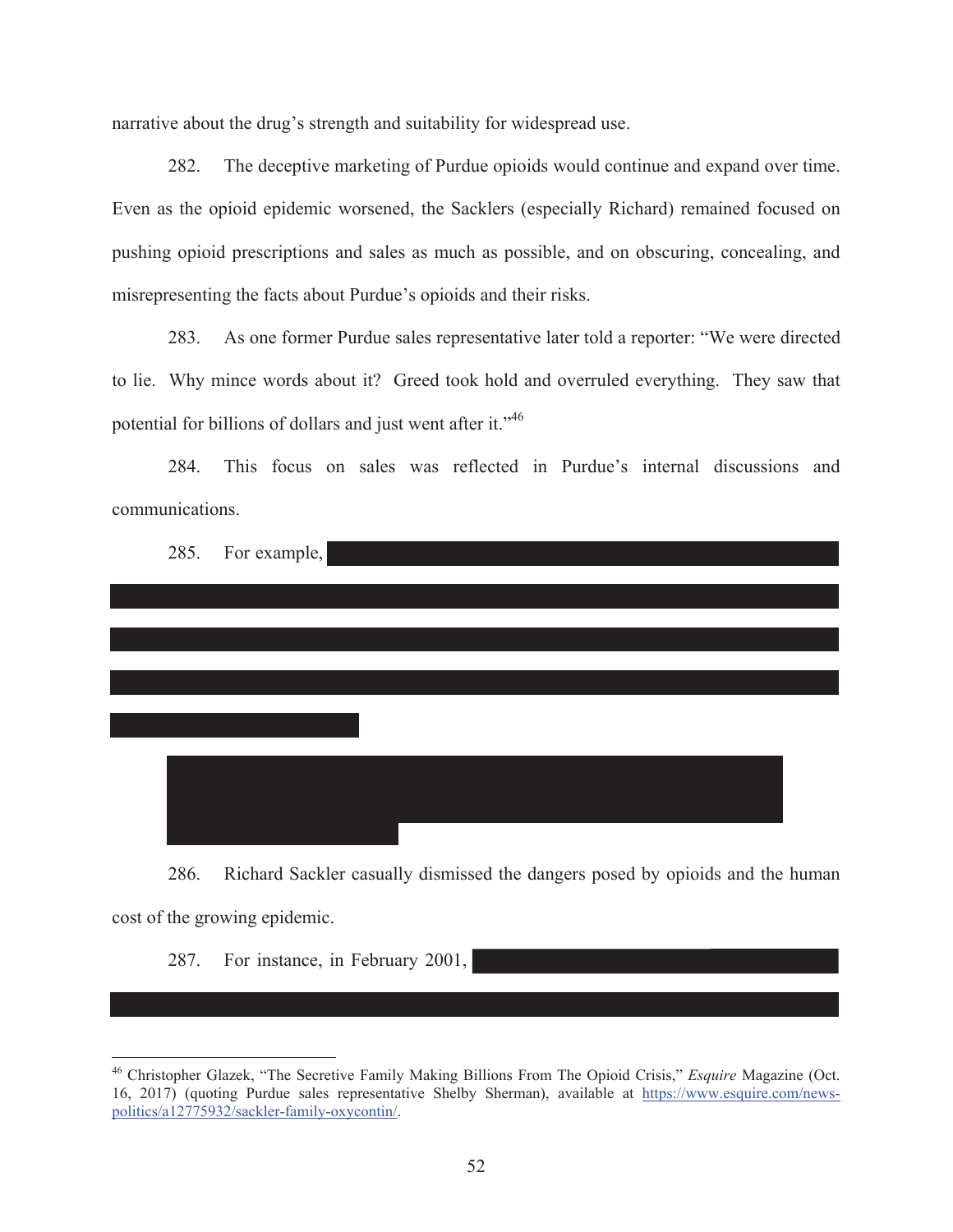added.)

288. Instead of re-evaluating its marketing approach, Purdue's response was to blame the victims of addiction.

289. Richard Sackler frequently expressed contempt for addicts in derisive, callous, and insulting comments promoting false misconceptions about addiction. He believed that addicts alone were solely to blame for their addiction and for the growing opioid epidemic, that they *wanted* to be addicted, that they deserved their plight, and that they merited no sympathy or treatment, just harsh condemnation and punishment.

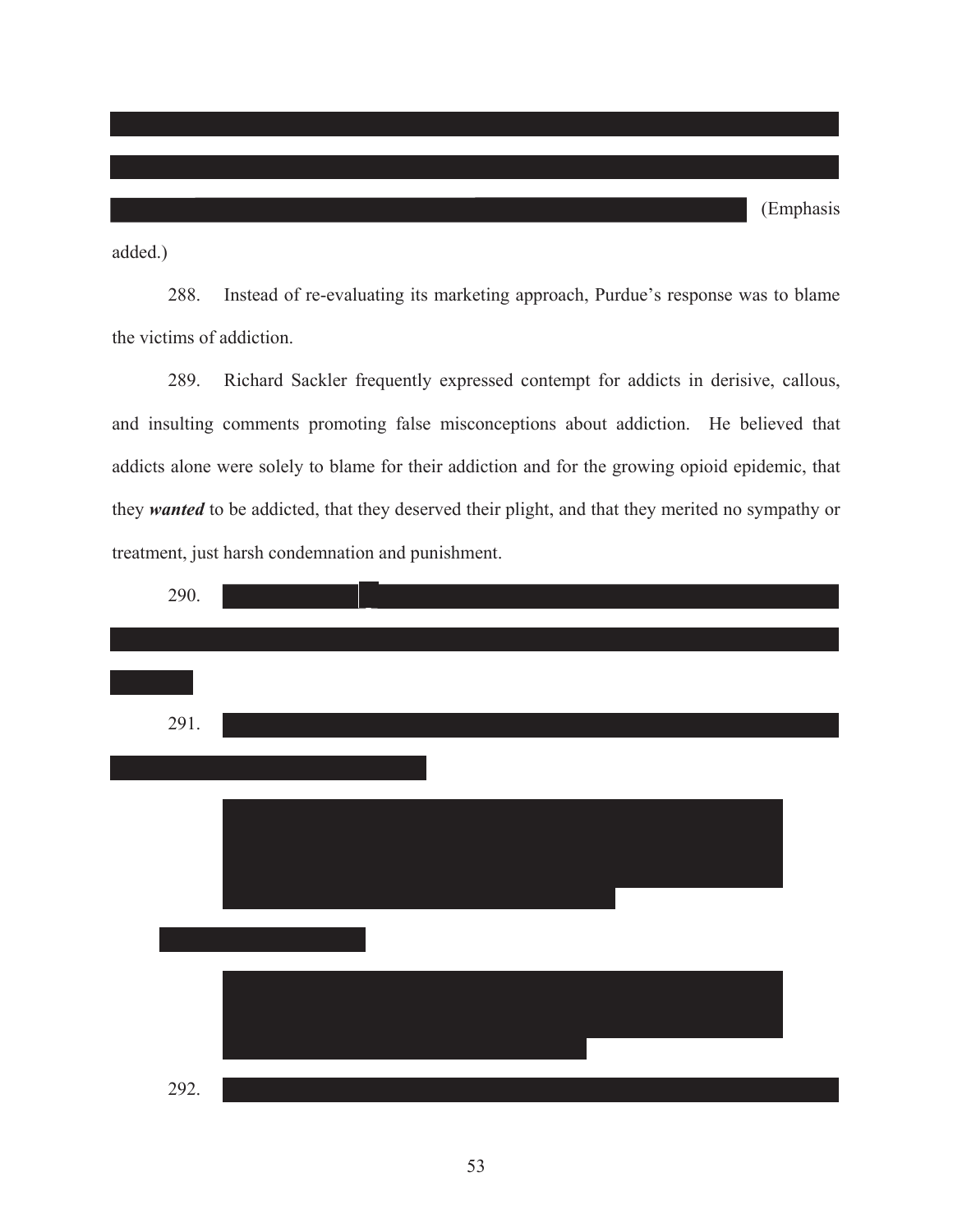

294. This tactic of blaming the victims of addiction became part of Purdue's marketing strategy, as Purdue continued to insist in its opioid marketing that the addiction risks were low and any abuse, diversion, or addiction that occurred was the fault of users who were either predisposed to addiction or reckless and irresponsible, not the drug itself or the manner in which it was promoted.

295. As concerns about OxyContin increased, Defendants pushed back. Some of these efforts were directed specifically at Virginia.

296. In February 2001, Virginia's then-Attorney General Mark Earley requested a meeting with Purdue officials to "review the way the powerful painkiller [OxyContin] is marketed."<sup>47</sup> At the time, OxyContin had been linked to "nearly 30 fatal overdoses ... in the past

 $\overline{a}$ 

<sup>47</sup> Rex Bowman, "Earley Wants to Talk With Drug Maker," *Richmond Times Dispatch* (Feb. 16, 2001), at B1.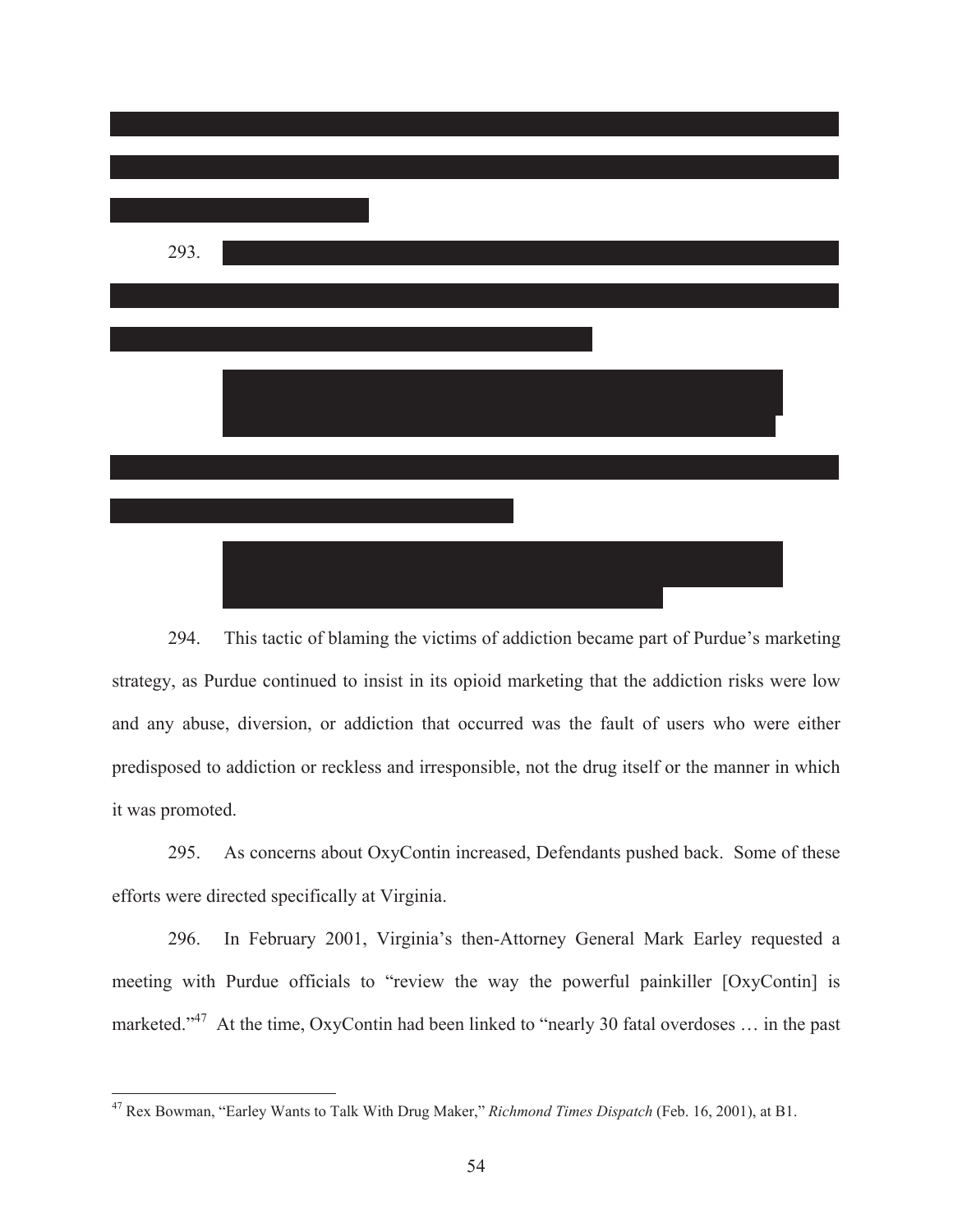two years in Southwest Virginia."48

| 297. |                                  |
|------|----------------------------------|
|      |                                  |
|      |                                  |
| 298. |                                  |
|      |                                  |
| 299. | Later that year, in August 2001, |
|      |                                  |
|      |                                  |
| 300. |                                  |
|      |                                  |
|      |                                  |
| 301. |                                  |

 $^{48}$  Id. <sup>48</sup> *Id. See also* News Note from the *Richmond Times-Dispatch* (Feb. 16, 2001), available at https://www.richmond.com/city-life/news/article\_44c94b89-99c9-5eb6-b7c8-18ee44b53357.html (noting that Virginia Attorney General Mark Earley had requested a meeting with Purdue officials "to discuss how one of its products, OxyContin, is marketed and distributed," and that OxyContin had been linked to "nearly 30 deaths in Southwest Virginia").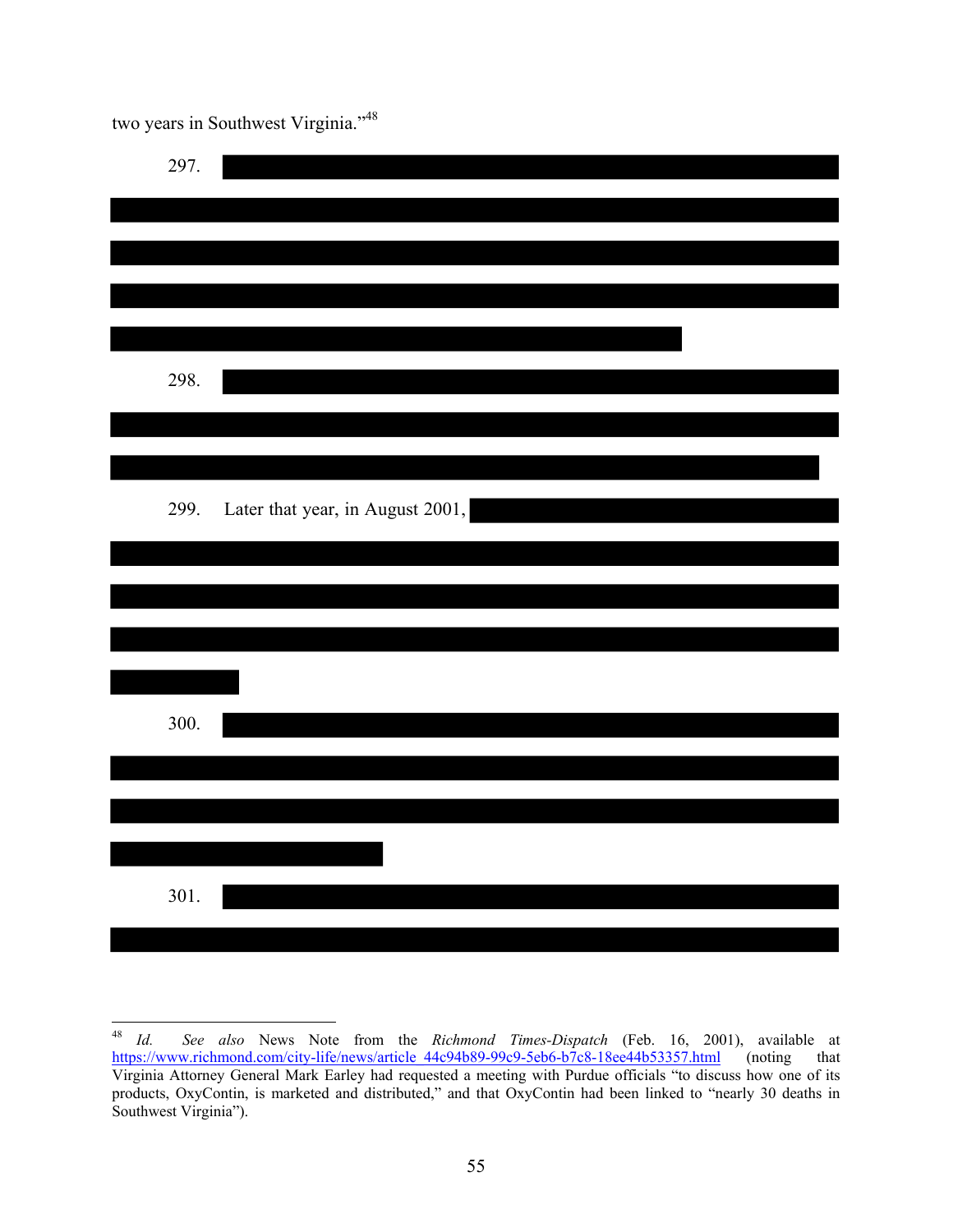302. Despite the Sacklers' efforts, the following year, federal and state agencies in Virginia began investigating Purdue's deceptive marketing and promotion of OxyContin.

49

49

303. As discussed above, that investigation ultimately ended with Purdue Frederick and three of its senior executives pleading guilty in May 2007 to federal criminal charges, and collectively paying over \$634 million in fines, forfeiture, restitution, disgorgement, civil settlements, monitoring costs, and other payments to the United States and Virginia governments.

304. Purdue Frederick admitted in the plea agreement that it had, "with the intent to defraud or mislead, marketed and promoted OxyContin as less addictive, less subject to abuse and diversion, and less likely to cause tolerance and withdrawal than other pain medications."

305. Concurrently, Purdue entered into a civil Consent Judgment with 26 states (including Virginia) and the District of Columbia concerning its deceptive opioid marketing and promotion practices.

306. The Sacklers were officers of Purdue during at least some of the time period covered by the federal criminal plea agreement and the multistate civil Consent Judgment, during which the deceptive and illegal practices at issue in those investigations occurred.

307. By the time of the 2007 criminal and civil settlements, the Sacklers had resigned as officers of Purdue. Richard resigned in 2003, and any other Sacklers who had served as officers resigned over the ensuing years. They remained directors on Purdue's Board, however,

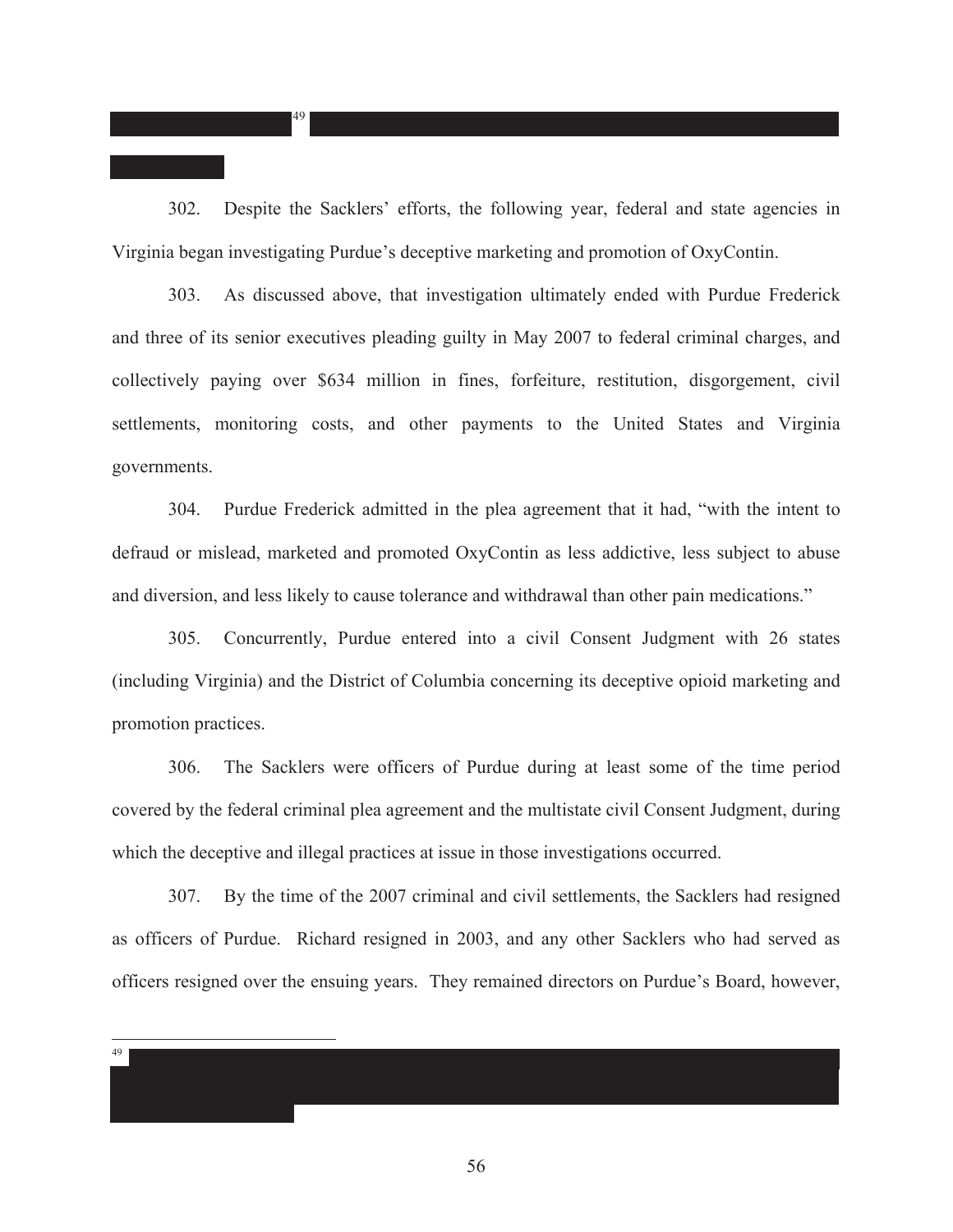and together with other members of the Sackler family, they controlled the Board.

308. The Sacklers

They also continued to control Purdue, and to direct its

opioid marketing and sales efforts.

# **2) Purdue's Deceptive Opioid Marketing Continued Under the Sacklers' Direction**

309. As described above, Purdue's deceptive opioid marketing continued even after the 2007 criminal and civil settlements, and even after the Sacklers were unquestionably on notice as to the risks associated with opioids and the prior problems with Purdue's opioid sales and marketing practices.

310. The Sacklers oversaw, directed, and were informed in great detail about Purdue's opioid sales and marketing, with Richard Sackler taking a particularly active and aggressive role in directing, controlling, and participating in those functions and activities.

311. Despite resigning as corporate officers by 2007, the Sacklers—especially Richard Sackler—never stopped acting as *de facto* officers of the company.

312. This was acknowledged

313. Following the 2007 civil and criminal settlements, Richard and the other Sacklers leveraged their ownership of the company and their control of Purdue's Board to continue Purdue's deceptive opioid marketing and their drive to increase opioid prescriptions.

314. The Sacklers controlled the process of deciding how large Purdue's sales force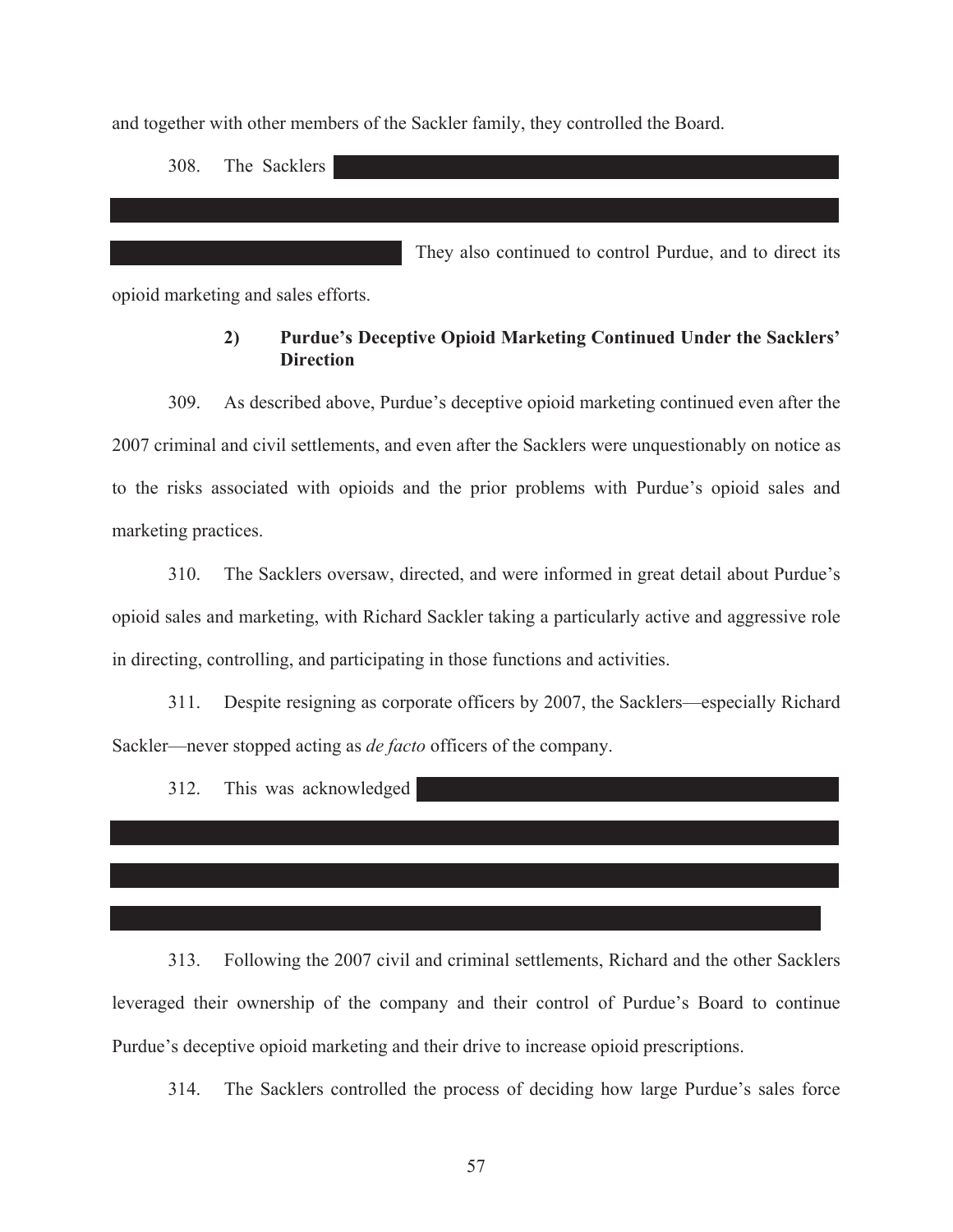would be and how it operated.

| 315.         | From 2007 to 2016, the Sacklers repeatedly                                |
|--------------|---------------------------------------------------------------------------|
|              |                                                                           |
|              |                                                                           |
| 316.         | From 2007 to 2016,                                                        |
|              |                                                                           |
| 317.         | The Sacklers also                                                         |
|              |                                                                           |
| 318.         | The Sacklers further directed                                             |
|              |                                                                           |
|              |                                                                           |
| 319.         | They regularly demanded                                                   |
|              |                                                                           |
|              |                                                                           |
|              |                                                                           |
| 320.         | The<br>Sacklers                                                           |
|              |                                                                           |
|              |                                                                           |
|              | 321. They directed                                                        |
|              |                                                                           |
| 322.         | At times, Richard Sackler's micromanagement of sales and marketing was so |
| extreme that |                                                                           |
|              |                                                                           |
|              | Sometimes Richard and the other Sacklers                                  |
| 323.         |                                                                           |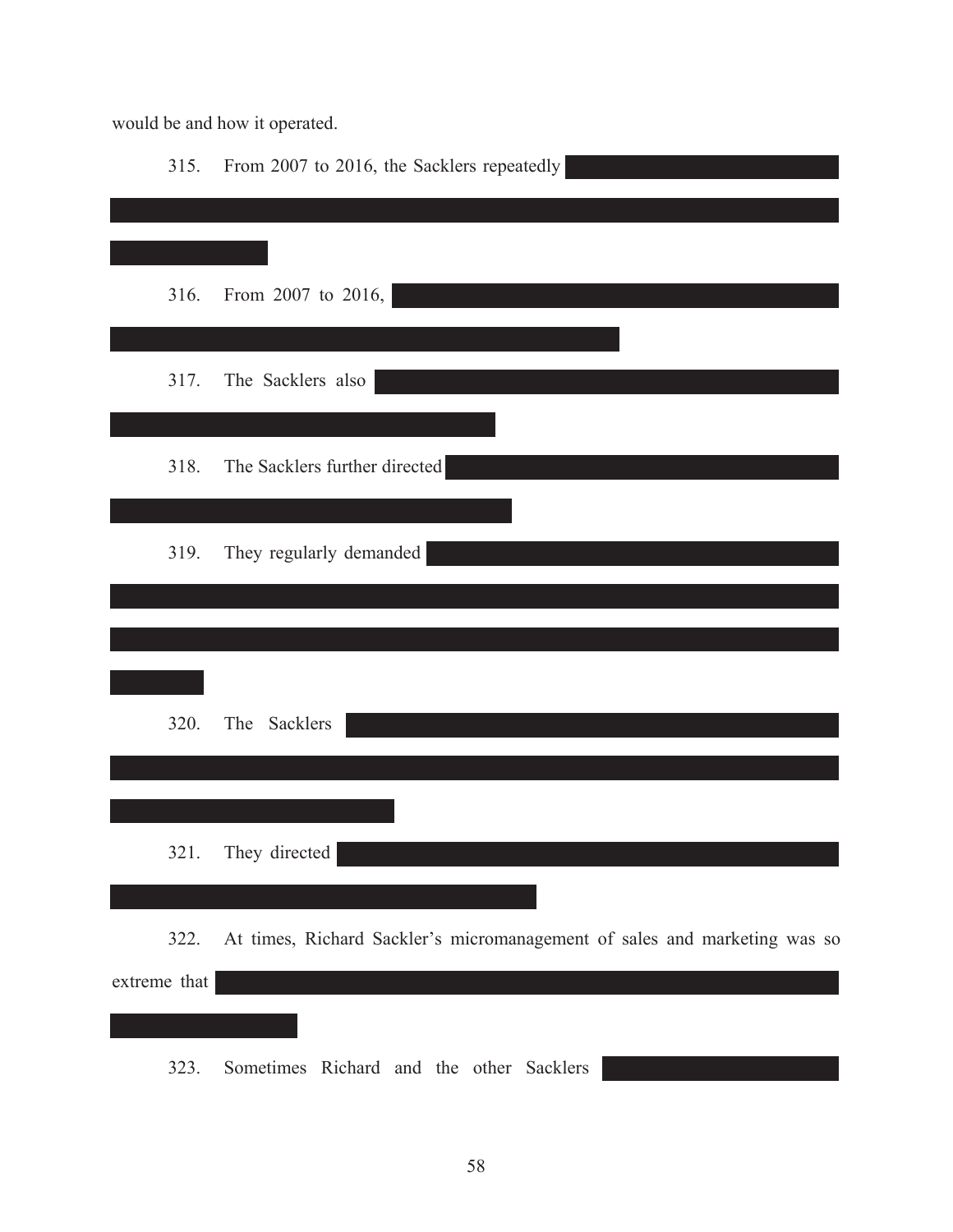324. The Sacklers acted with knowledge that the opioid addiction crisis was growing, and of the abuse, diversion, and addiction risks associated with OxyContin and Purdue's other opioid medications.

|      | 325. Nevertheless, they continued to |
|------|--------------------------------------|
|      | , and repeatedly                     |
|      |                                      |
| 326. | Sometimes,                           |
|      |                                      |
|      |                                      |
|      |                                      |

327. These executives implemented the Sacklers' wishes and drove the company's marketing and sales practices to meet their demands, especially the ever-increasing demands of Richard Sackler.

328. The following section describes some examples of how Richard and the other Sacklers drove Purdue's marketing and promotion of opioids since the 2007 federal plea agreement and multistate civil Consent Judgment.

> **a) After the 2007 Guilty Plea and Civil Settlements, the Sacklers Refocused on Increasing Opioid Sales**

329. The Sacklers regularly demanded 330. For instance,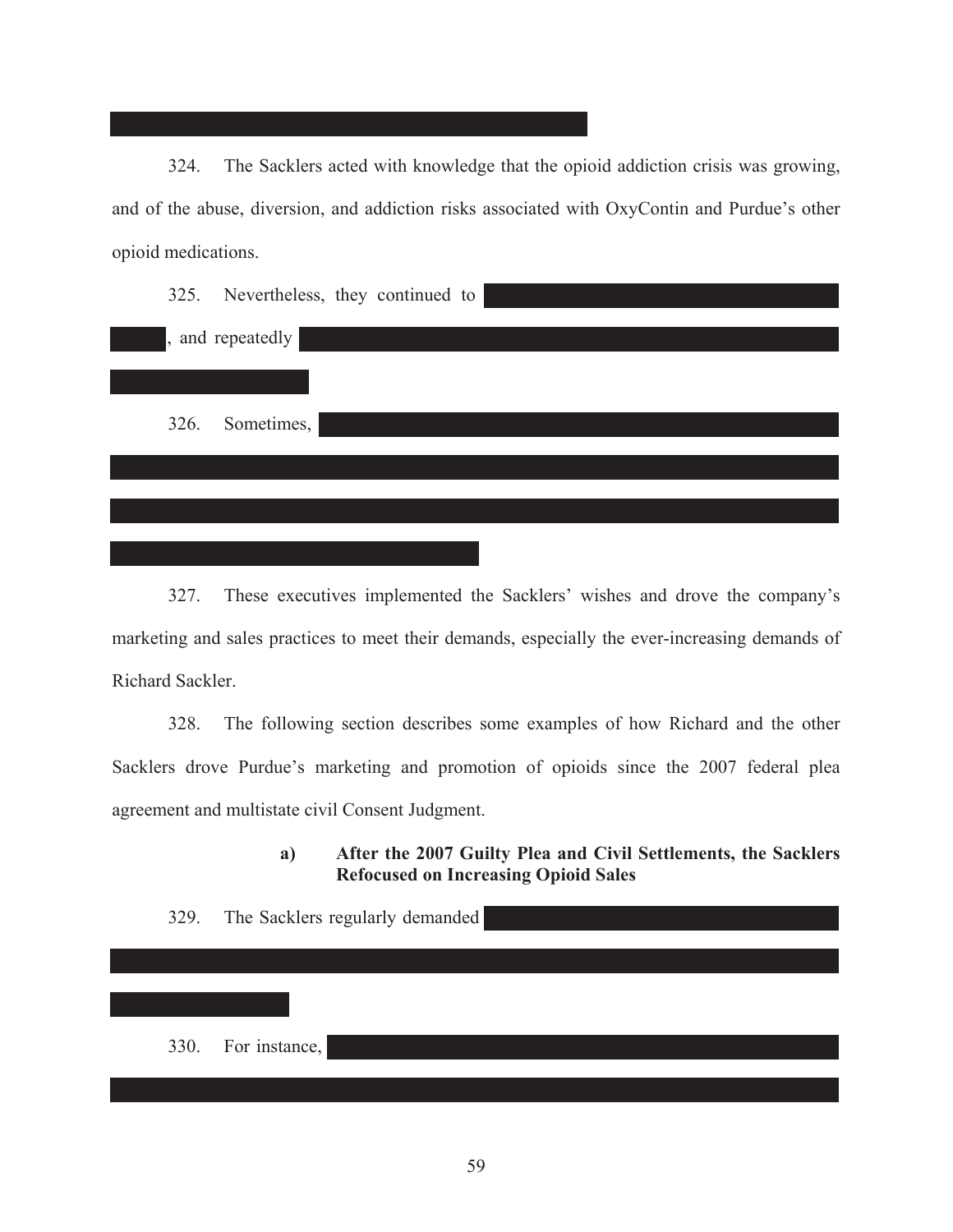$\overline{a}$ 

332. Like many of Purdue's publications, these contained false and misleading statements downplaying the risk of addiction, and instructing doctors that signs of addiction and drug-seeking behavior could actually be "pseudoaddiction," which doctors should treat by prescribing more opioids.

333. These publications were distributed to health care providers in Virginia.<sup>50</sup>

334. As another example, one tactic Purdue used to generate more opioid sales and keep patients on opioids longer was opioid "savings cards," which were essentially coupons that gave patients discounts on their initial prescriptions.



50 Purdue's *Providing Relief, Preventing Abuse* publication, which also contained similar misleading and deceptive discussions of "pseudoaddiction," was also distributed in Virginia.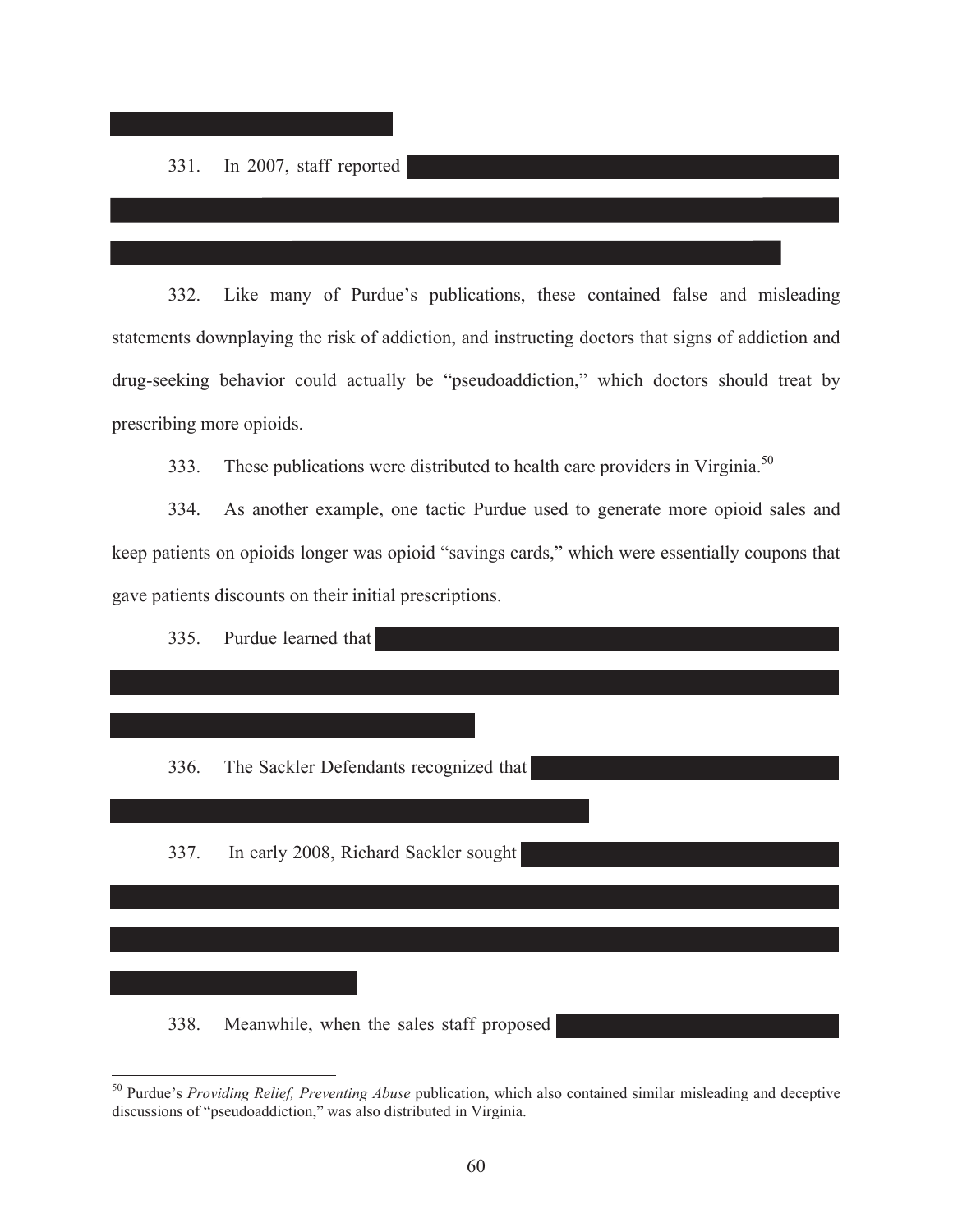339. The Sacklers knew that sales representatives would push higher doses of Purdue's opioids.

340. In February 2008, Richard Sackler directed

341. Defendants pushed this approach despite knowing that

342. The Sacklers, especially Richard, micromanaged many of the company's functions, including sales and marketing. This micromanagement often exasperated the company's staff and executives, and led them to explore ways to reduce its intrusiveness, or at least manage it in an effort to minimize the disruption and risks it caused.

343. In late February 2008, for instance,

344. In early March 2008, Richard Sackler again directed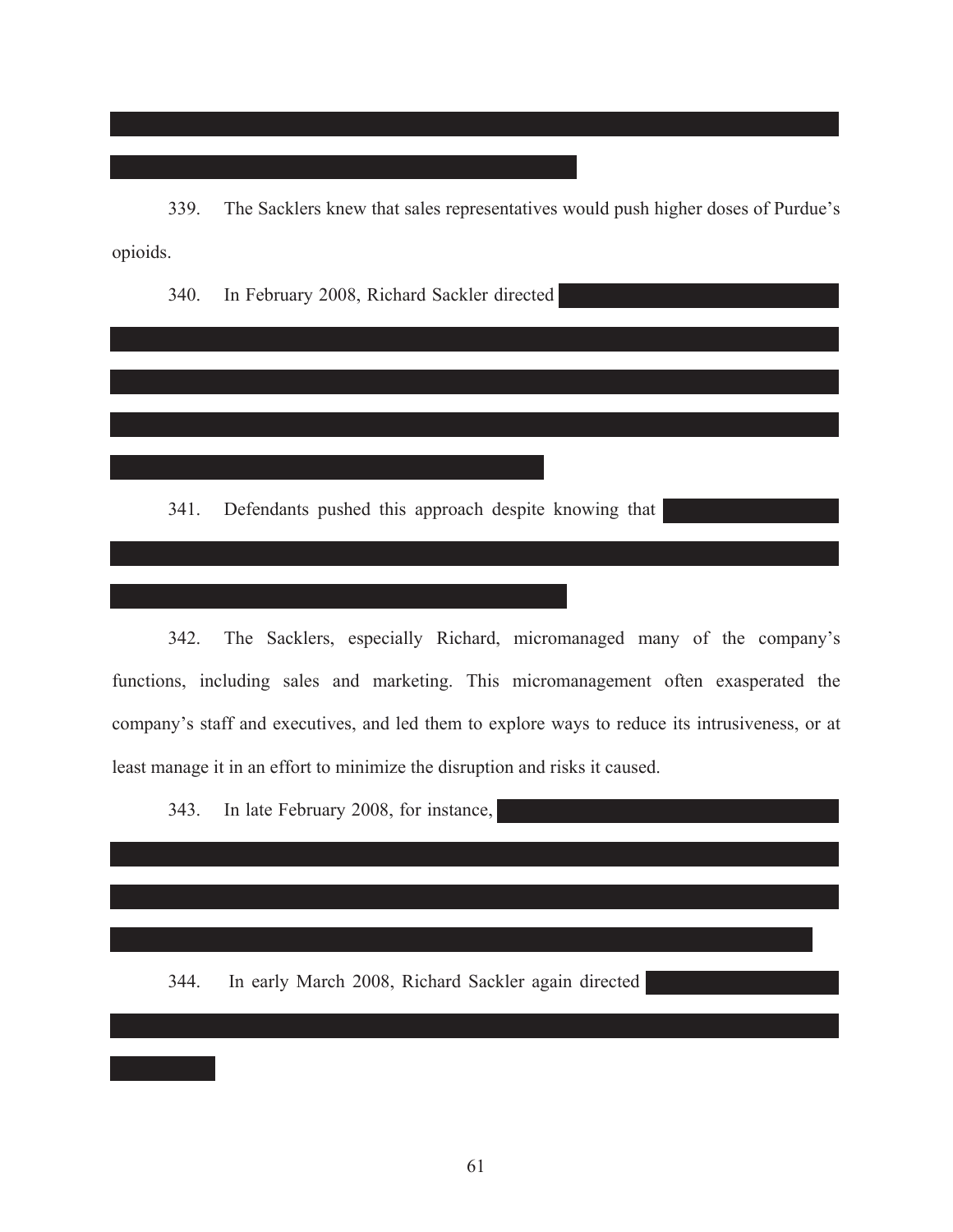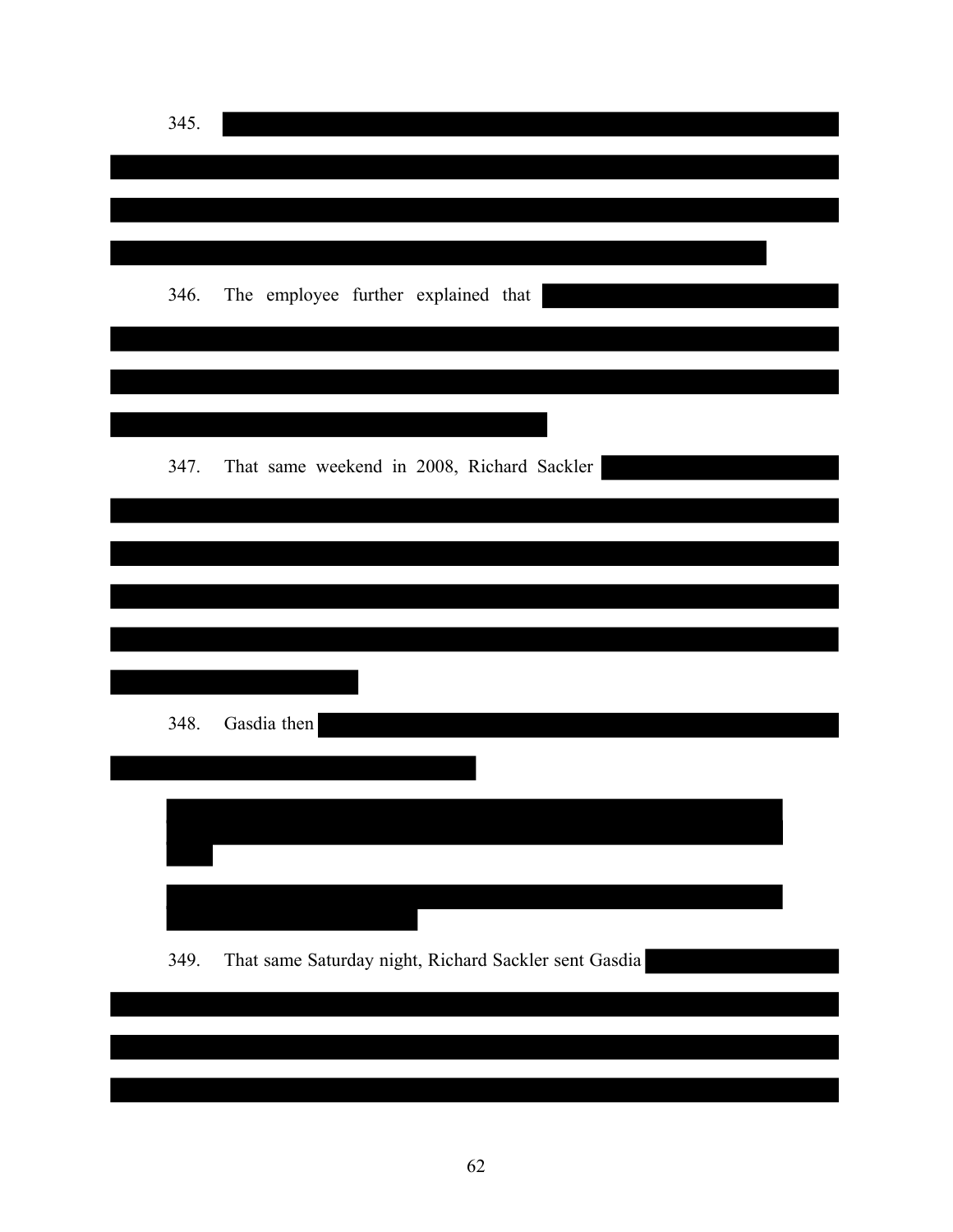| 350. | When Gasdia responded that                                    |
|------|---------------------------------------------------------------|
|      |                                                               |
| 351. | When another sales staff member responded                     |
|      |                                                               |
|      |                                                               |
|      |                                                               |
|      |                                                               |
| 352. | As he had threatened, Richard Sackler                         |
|      |                                                               |
|      |                                                               |
| 353. |                                                               |
|      |                                                               |
|      |                                                               |
|      | April 2008—The Sacklers Adopted a Strategy of Maximizing<br>h |

**b) April 2008—The Sacklers Adopted a Strategy of Maximizing Opioid Revenue While Extracting Large Cash Distributions from the Company for Themselves**

354. In April 2008, about 11 months after the federal plea agreement and multistate

civil Consent Judgment, Richard Sackler sent 355. The memo warned that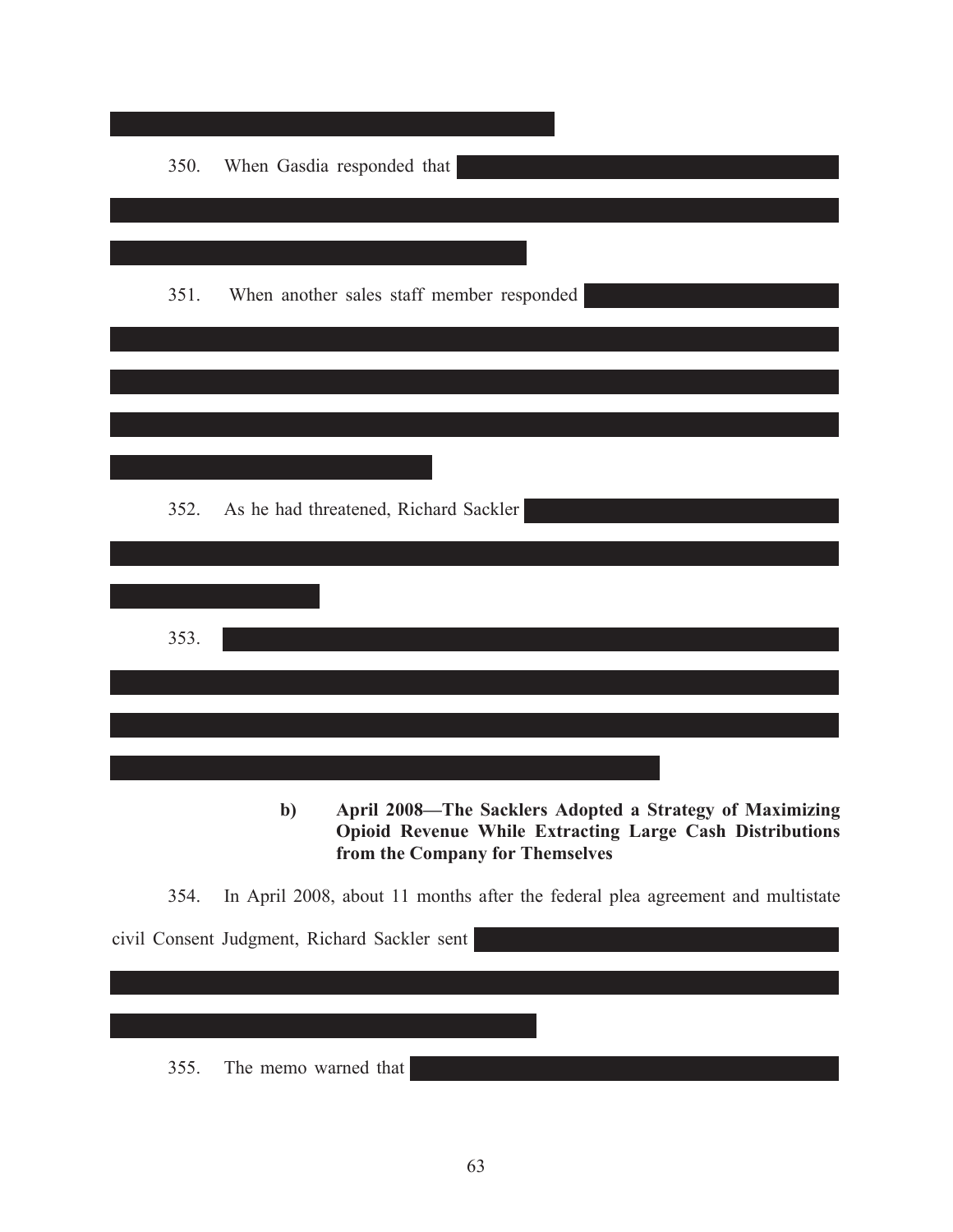|      | The memo further discussed                                                  |
|------|-----------------------------------------------------------------------------|
|      |                                                                             |
|      |                                                                             |
|      |                                                                             |
| 356. | Richard argued that                                                         |
|      |                                                                             |
|      |                                                                             |
|      |                                                                             |
| 357. | According to the memo,                                                      |
|      |                                                                             |
|      |                                                                             |
|      |                                                                             |
| 358. | That month,                                                                 |
|      |                                                                             |
|      |                                                                             |
| 359. | From 2008 until 2018,                                                       |
|      |                                                                             |
|      | 51                                                                          |
| 360. | In essence, the Sacklers leveraged their control over the Board to          |
|      |                                                                             |
| 361. | The Sacklers knew and understood that                                       |
|      |                                                                             |
|      |                                                                             |
|      |                                                                             |
| 362. | For instance, when the CDC issued guidelines and recommendations for opioid |
|      | prescribing in March 2016,                                                  |

 $51$  The

are set forth below at  $\P$  500-505.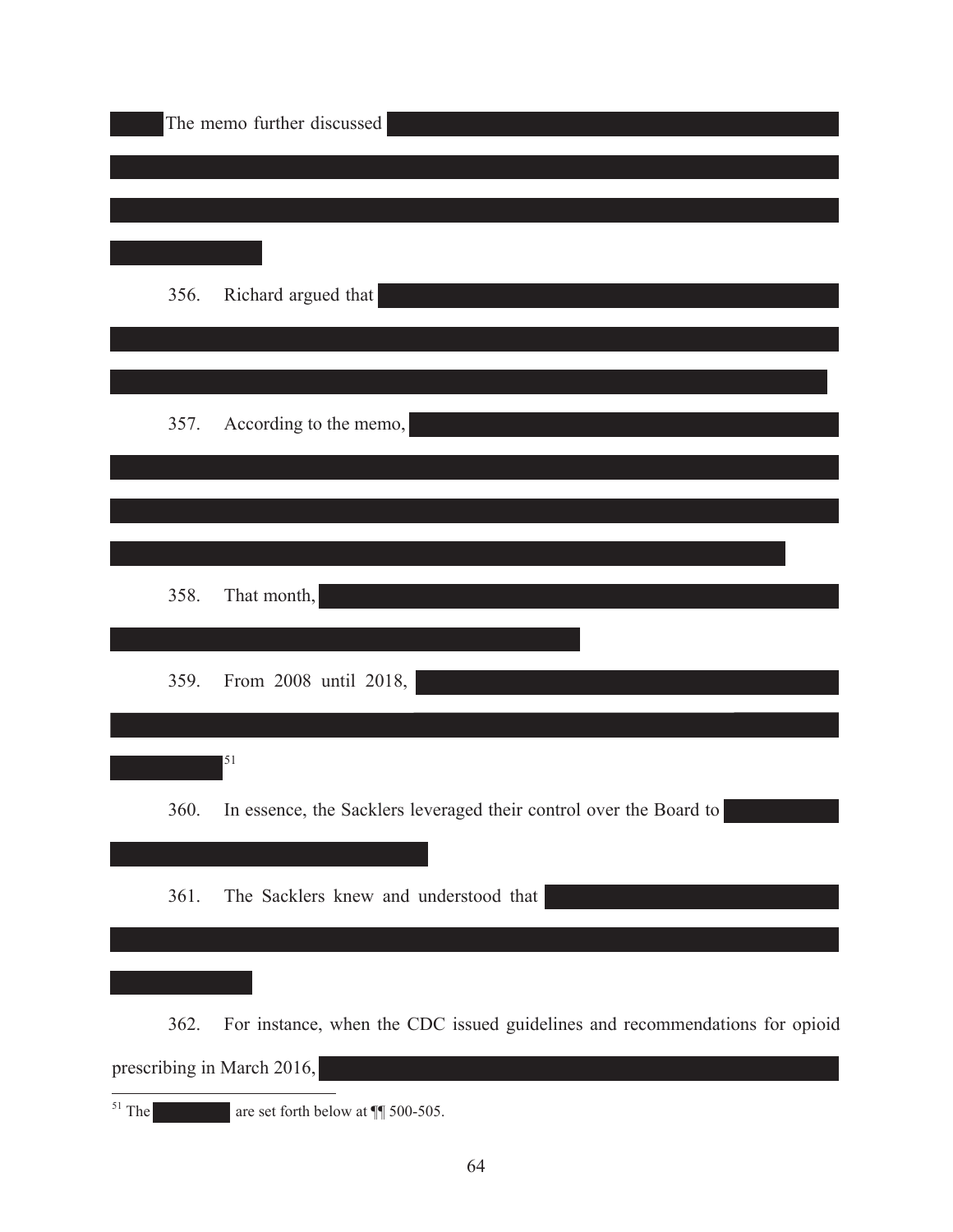# **c) The Sacklers Continued to Drive Sales and Marketing**

364. Despite knowing the risks and dangers associated with opioid medications, the Sacklers continued to push Purdue staff to sell more and more of them, at higher doses.

365. To this end, Richard Sackler repeatedly involved himself in Purdue's sales and marketing operations at a granular level. His presence was pervasive, and often required sales and marketing staff to drop whatever they were doing and perform additional and unplanned work to satisfy his demands and directives.

366. In April 2008,

367. Purdue sought to expand its base of patients taking higher doses of opioids, and staying on opioids for longer periods of time.

368. Richard Sackler sent Gasdia

369. In May 2008,

370. The materials included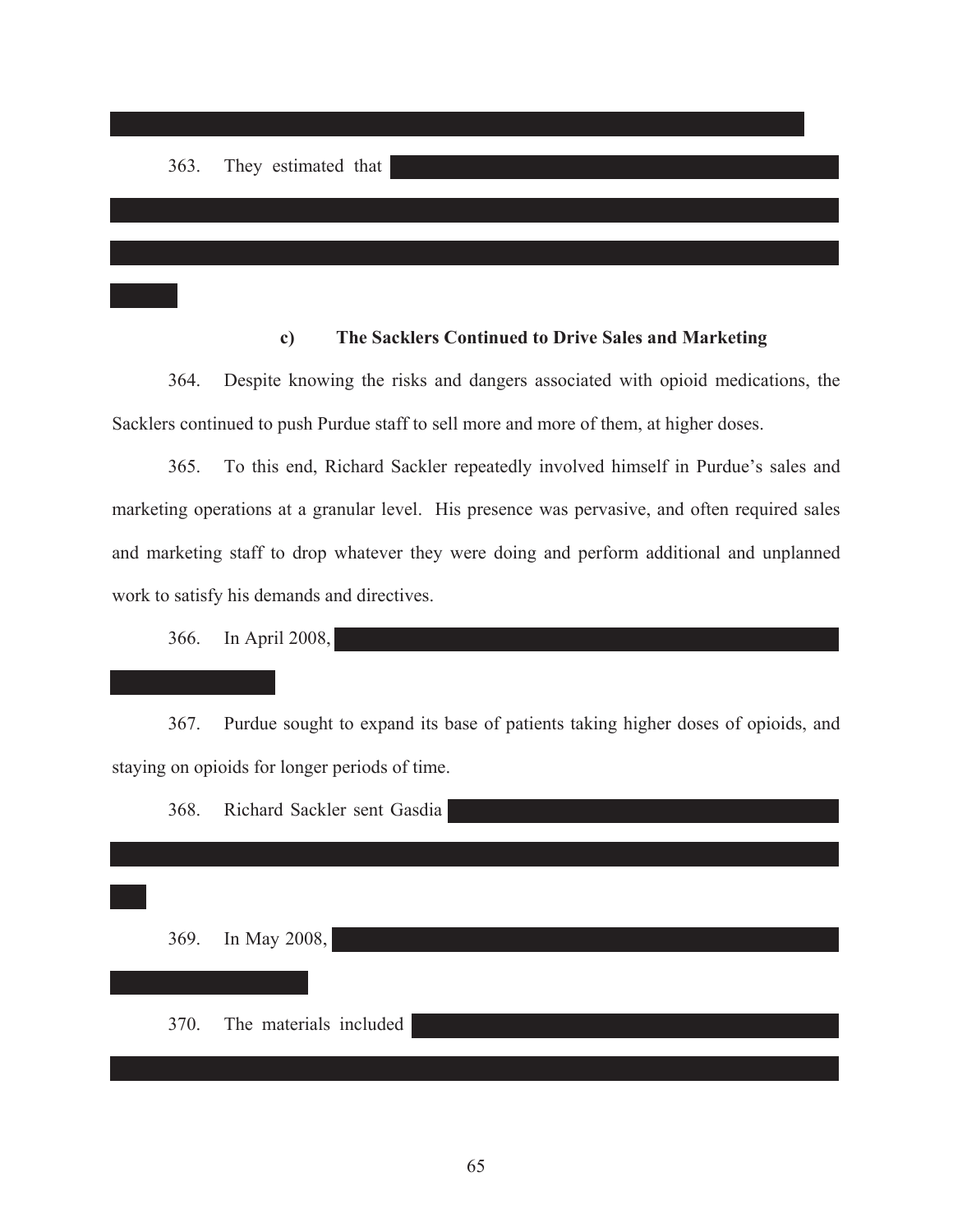| 371. | In October 2008, Purdue staff told the Sacklers |
|------|-------------------------------------------------|
| 372. | That same day, staff reported that              |
| 373. | Staff also reported that                        |
| 374. | The following month, the Sacklers               |
| 375. | In June 2009,<br>Gasdia responded               |
| 376. | Gasdia also reported that                       |
| 377. | The sales staff reported that                   |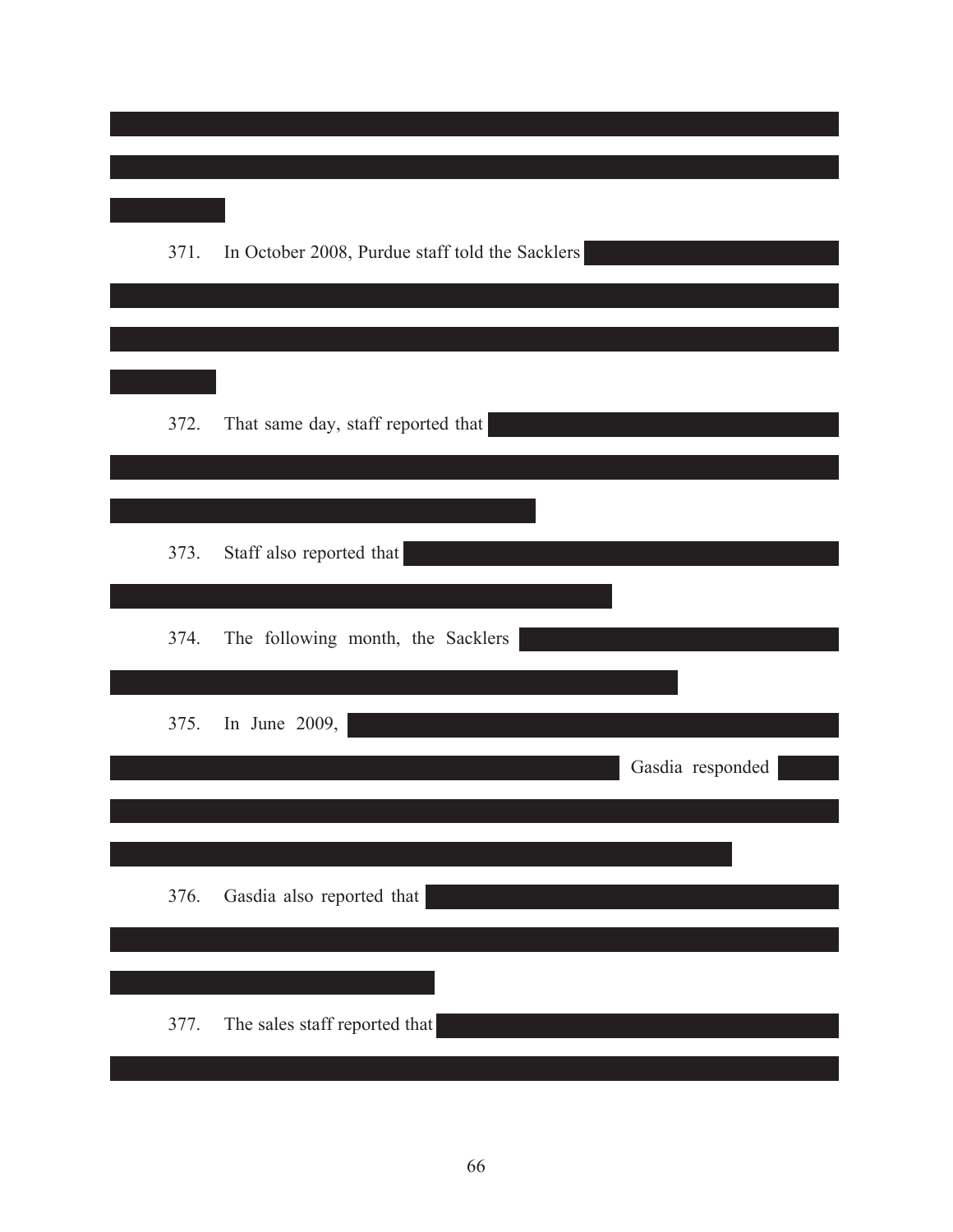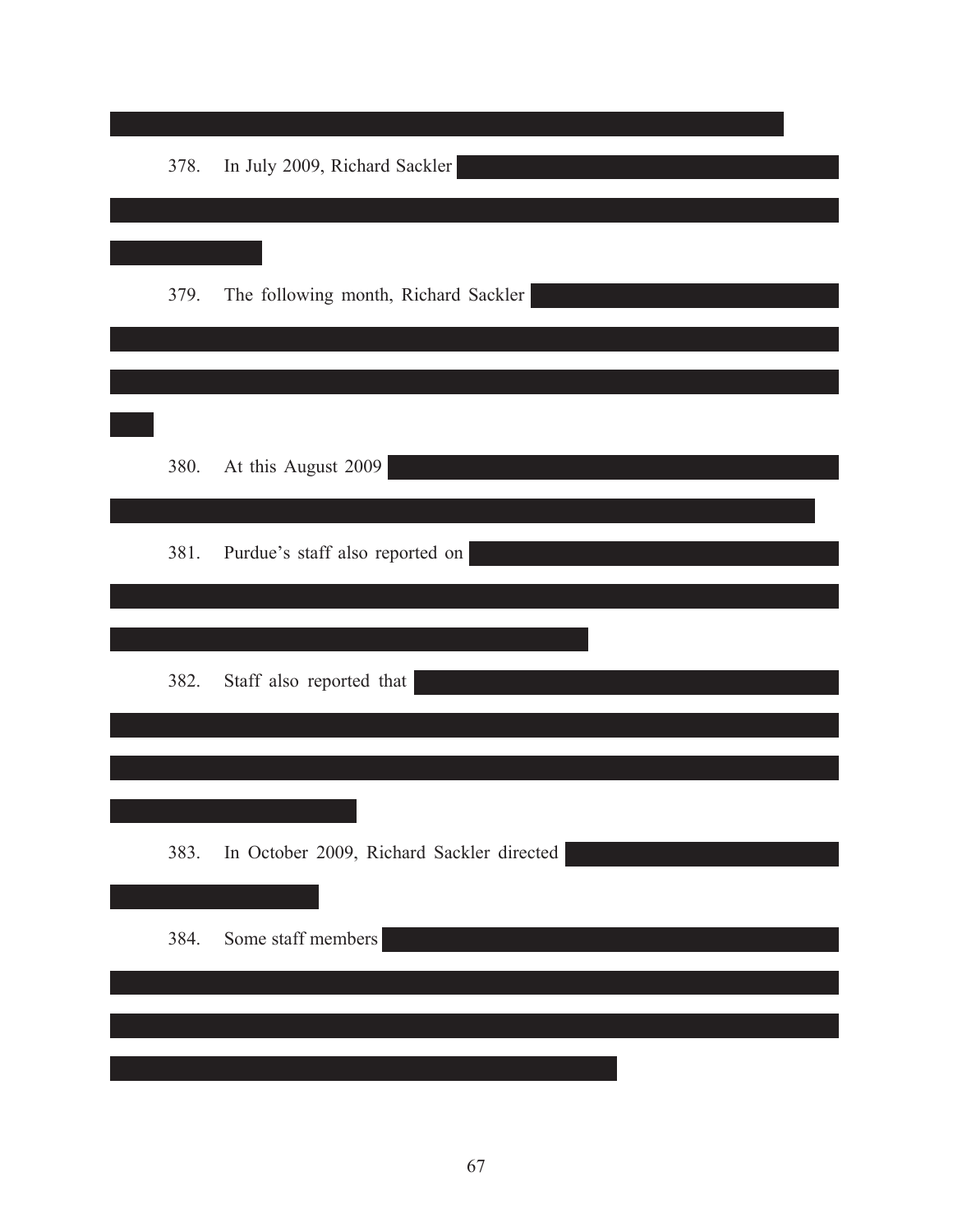| 385. | Ultimately, however, the staff decided to                          |
|------|--------------------------------------------------------------------|
| 386. | In November 2009, the Sacklers                                     |
| 387. |                                                                    |
|      |                                                                    |
|      |                                                                    |
|      |                                                                    |
|      |                                                                    |
| 388. | In January 2010, Richard Sackler requested                         |
| 389. | Gasdia sought                                                      |
| 390. | Nevertheless, Richard continued                                    |
| 391. | In February 2010, Purdue's Sales and Marketing Department reported |
| 392. | For the next several years,                                        |
| 393. |                                                                    |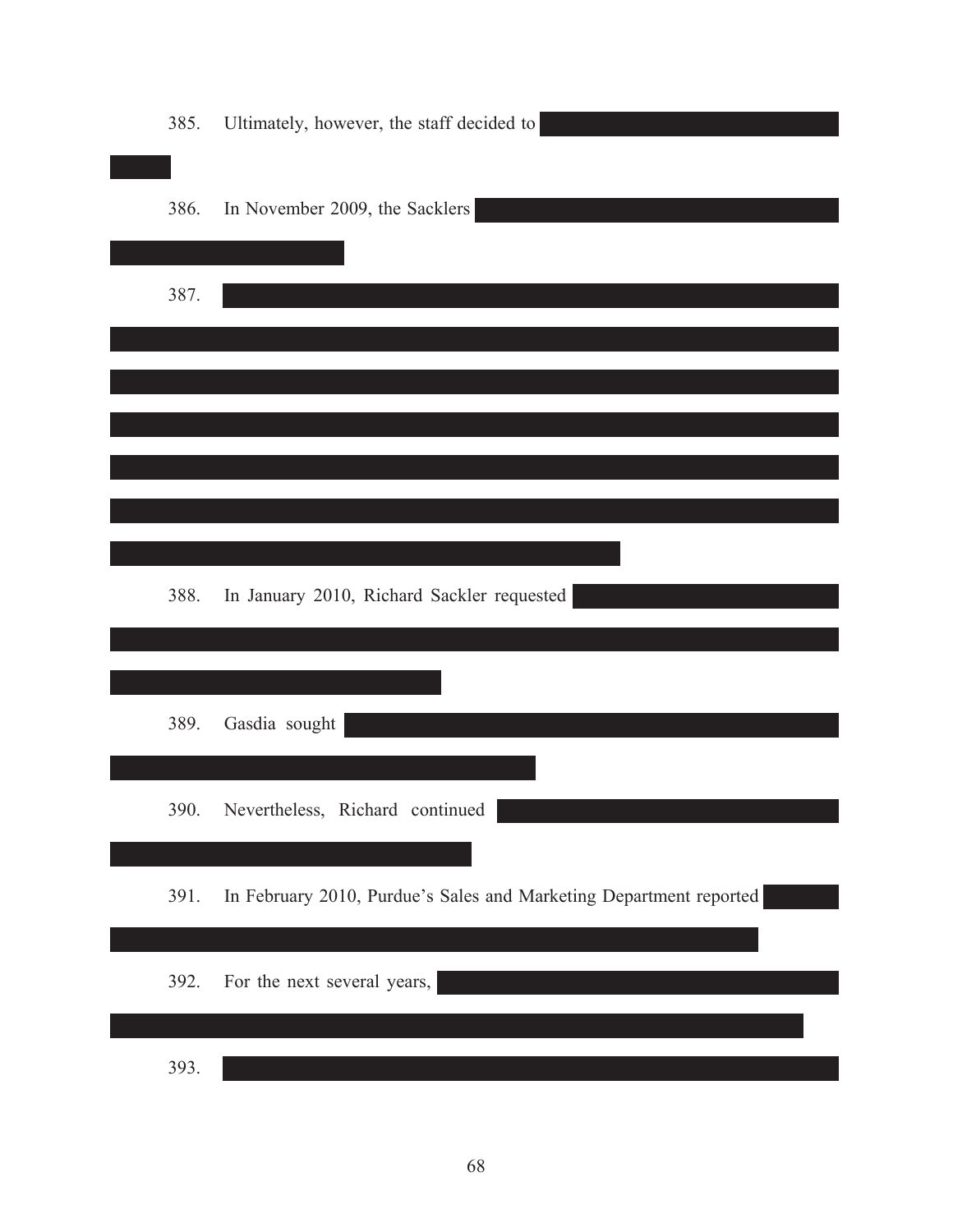| Purdue staff also reported that<br>395.<br>396.<br>In July 2010, the sales staff presented<br>397.<br>The plan noted that<br>398. | 394. | In March 2010, Richard Sackler directed                                      |
|-----------------------------------------------------------------------------------------------------------------------------------|------|------------------------------------------------------------------------------|
|                                                                                                                                   |      |                                                                              |
|                                                                                                                                   |      | The Sacklers controlled and tightly monitored Purdue's staff's sales visits. |
|                                                                                                                                   |      |                                                                              |
|                                                                                                                                   |      |                                                                              |
|                                                                                                                                   |      |                                                                              |
|                                                                                                                                   | 399. | It also projected that,                                                      |
| Also in July 2010,<br>400.                                                                                                        |      |                                                                              |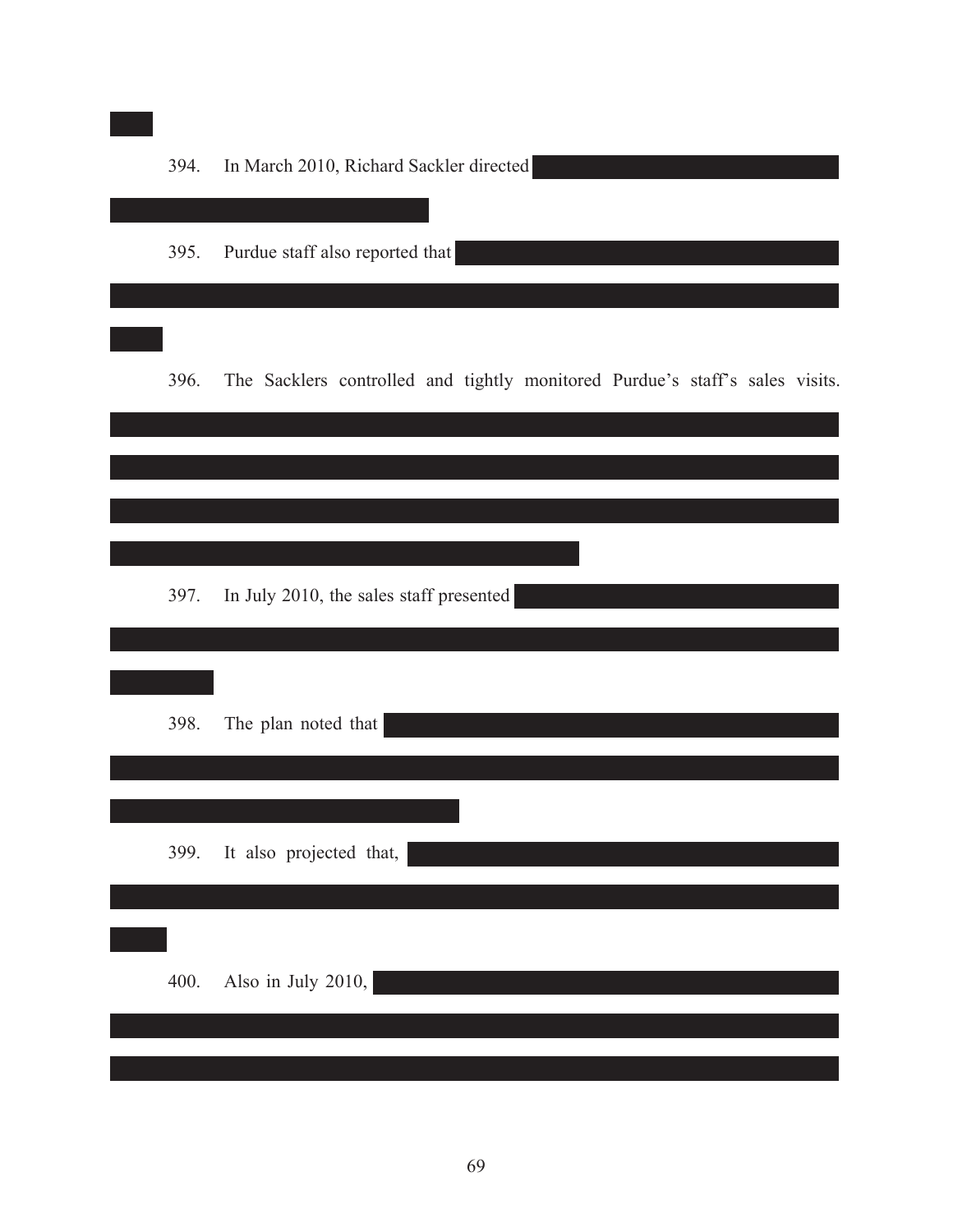401. CEO John Stewart had to tell Richard 402. As discussed above at  $\P$ [ 182-184, | 403. Purdue's sales staff prepared and sent

404. Among other things, the information sent to the Board

405. The Sacklers knew that there were problem prescribers all over the country, including in Virginia, who were suspected of prescribing opioids excessively or inappropriately. They nevertheless failed to report the vast majority of them to any governmental authorities, professional licensing or regulation boards, insurers, or the public. Instead, they continued to profit from the opioid sales generated by Region Zero prescribers.

406. Also at the July 2010

407. In November 2010, Purdue staff advised the Sacklers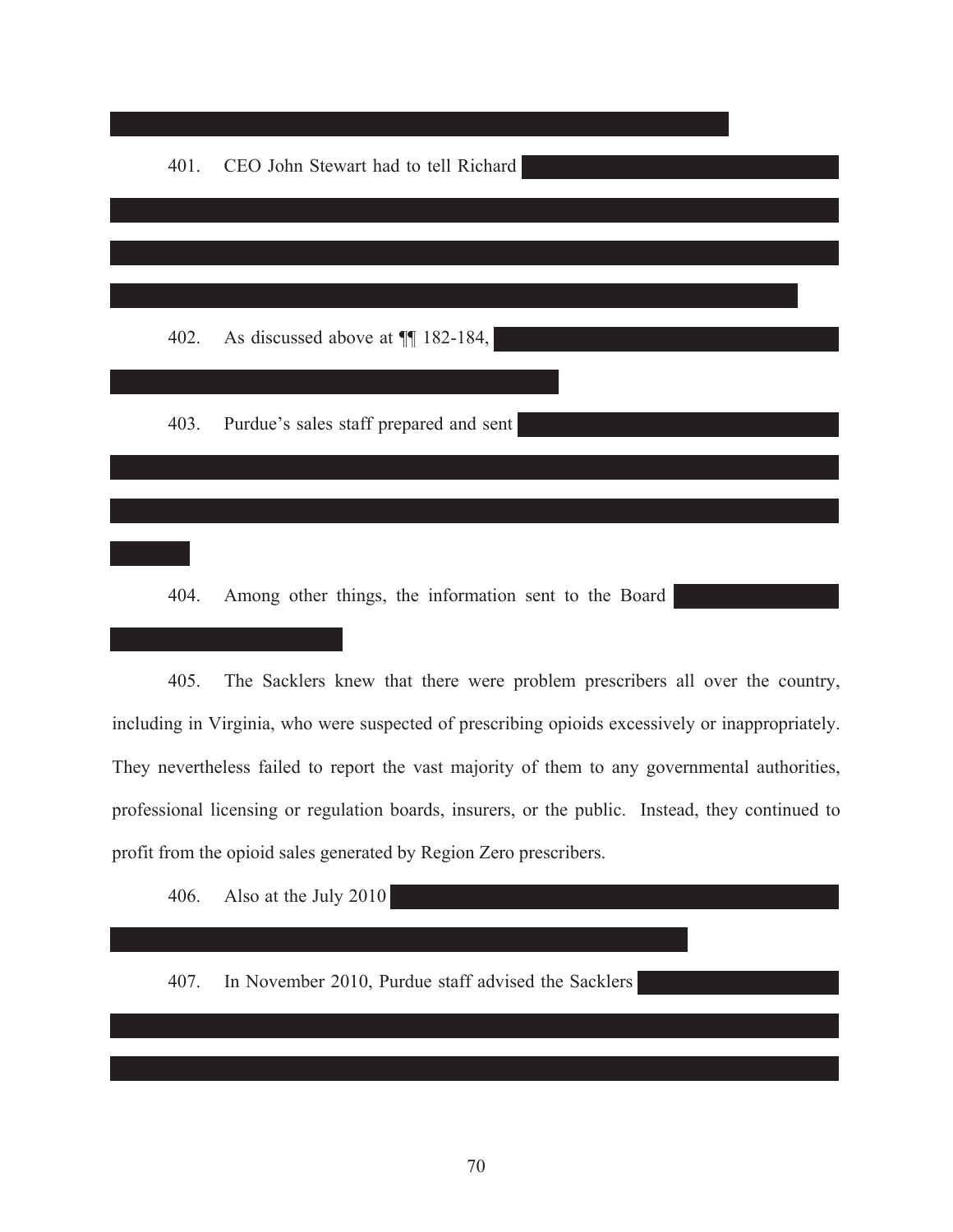

409. Throughout February 2011, Richard Sackler made increasingly onerous and urgent demands of the sales team.

| 410. | After a sales report showing                         |
|------|------------------------------------------------------|
|      |                                                      |
|      |                                                      |
| 411. | Over the following weeks, he pressed the sales staff |
|      |                                                      |
| 412. |                                                      |
|      |                                                      |
|      | 413. At the February 2011                            |
|      |                                                      |
|      |                                                      |
| 414. | Staff also presented information, including          |
|      |                                                      |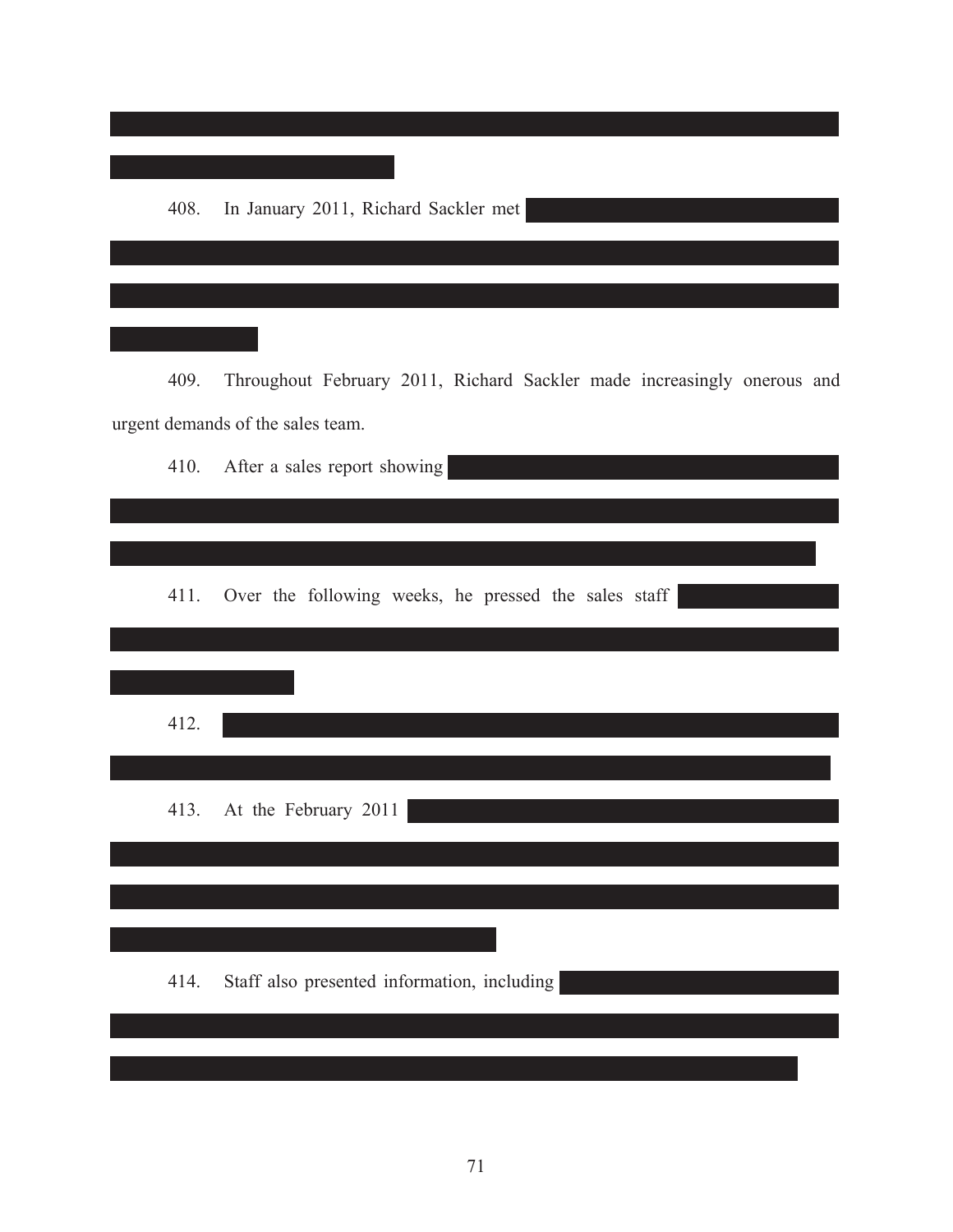| 415. | In March 2011, Purdue staff reported to the Sacklers |
|------|------------------------------------------------------|
|      |                                                      |
| 416. | The presentation indicated that                      |
| 417. | In June 2011, Purdue staff reported to the Sacklers  |
|      |                                                      |
| 418. | Staff advised the Sacklers that                      |
|      |                                                      |
| 419. | Richard Sackler asked Gasdia to                      |
|      |                                                      |
|      |                                                      |
|      |                                                      |
|      |                                                      |
| 420. | Gasdia also reported that                            |
| 421. | Richard criticized the managers                      |
|      |                                                      |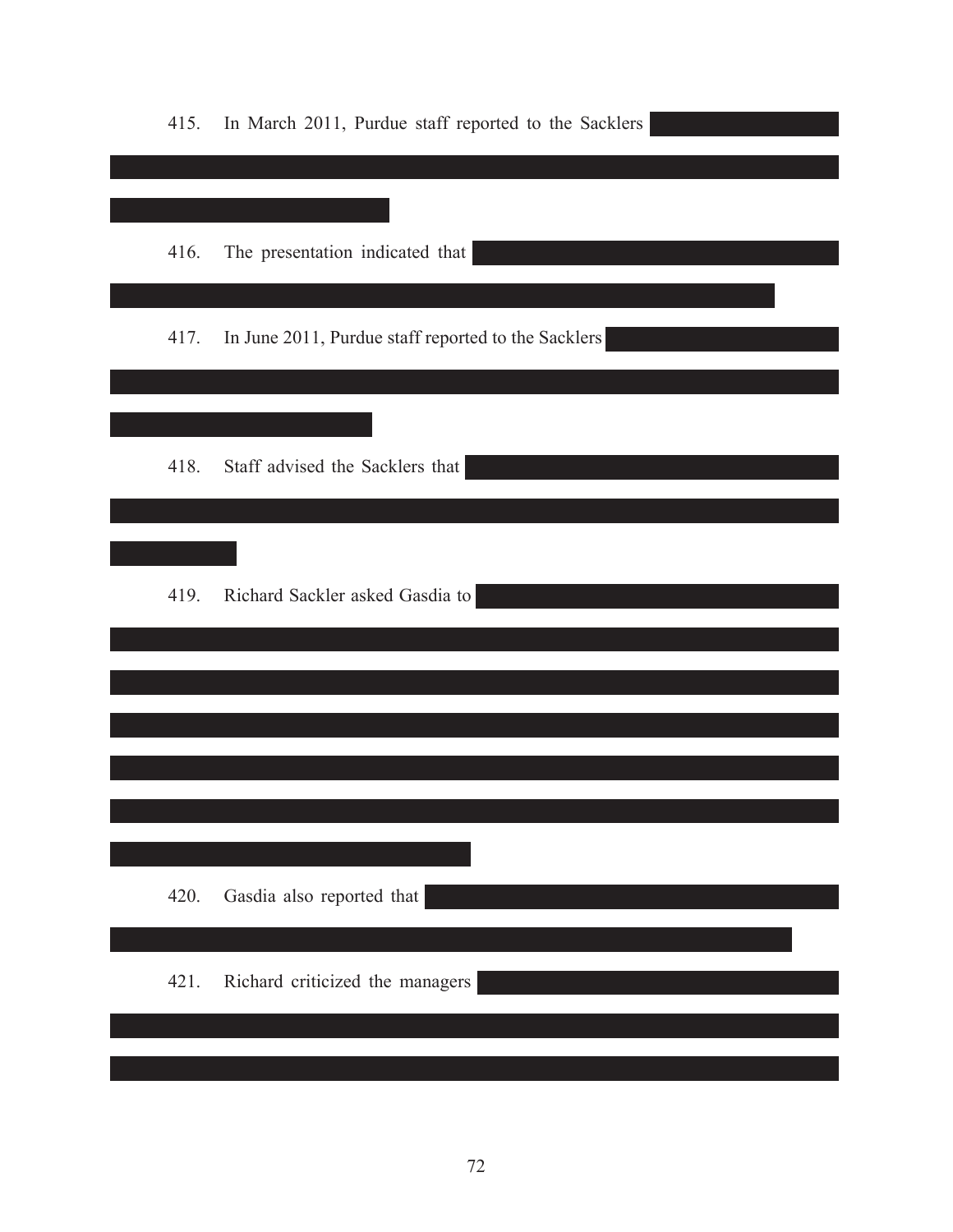| 422. | Gasdia reached out to                                   |
|------|---------------------------------------------------------|
|      |                                                         |
|      |                                                         |
| 423. |                                                         |
|      |                                                         |
| 424. | Ultimately,                                             |
| 425. | Subsequently, Purdue's sales staff sought to            |
| 426. | Gasdia suggested that,                                  |
|      |                                                         |
|      |                                                         |
| 427. | In November 2011, Purdue staff reported to the Sacklers |
| 428. | The Sacklers                                            |

429. In 2012, a new sense of urgency arose as prescriptions and sales of Purdue's opioids dropped.

430. Richard Sackler continued to involve himself in sales and marketing,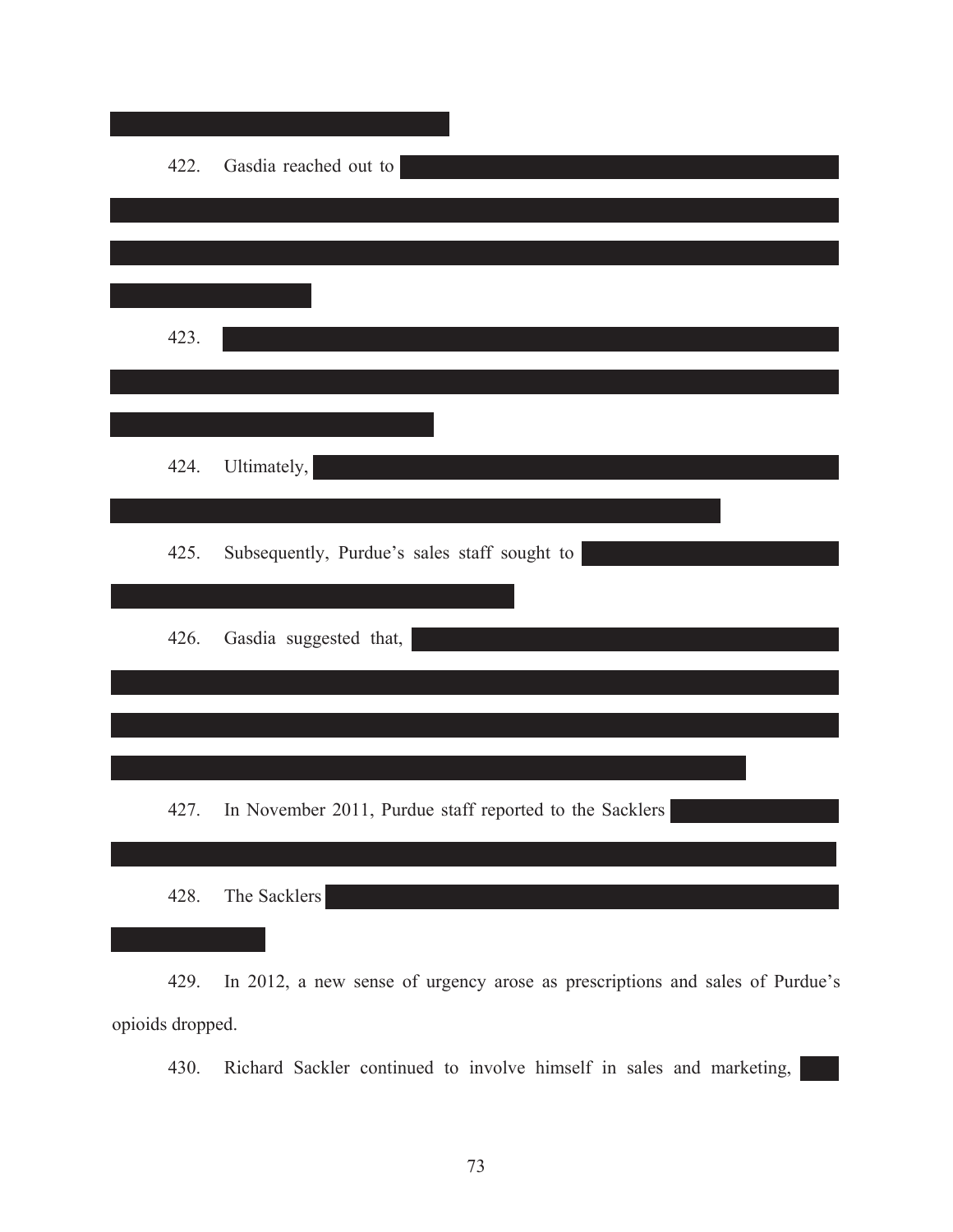|      | 431. At one point, Gasdia |
|------|---------------------------|
|      |                           |
|      |                           |
| 432. |                           |
|      |                           |
|      |                           |
|      |                           |
| 433. | Gasdia asked Stewart      |
|      |                           |
|      |                           |

434. A few days later, Richard e-mailed Gasdia, Stewart, and others to criticize U.S. Butrans sales as being "among the worst" in the world.

435. This pattern continued over the next several months, with Richard constantly

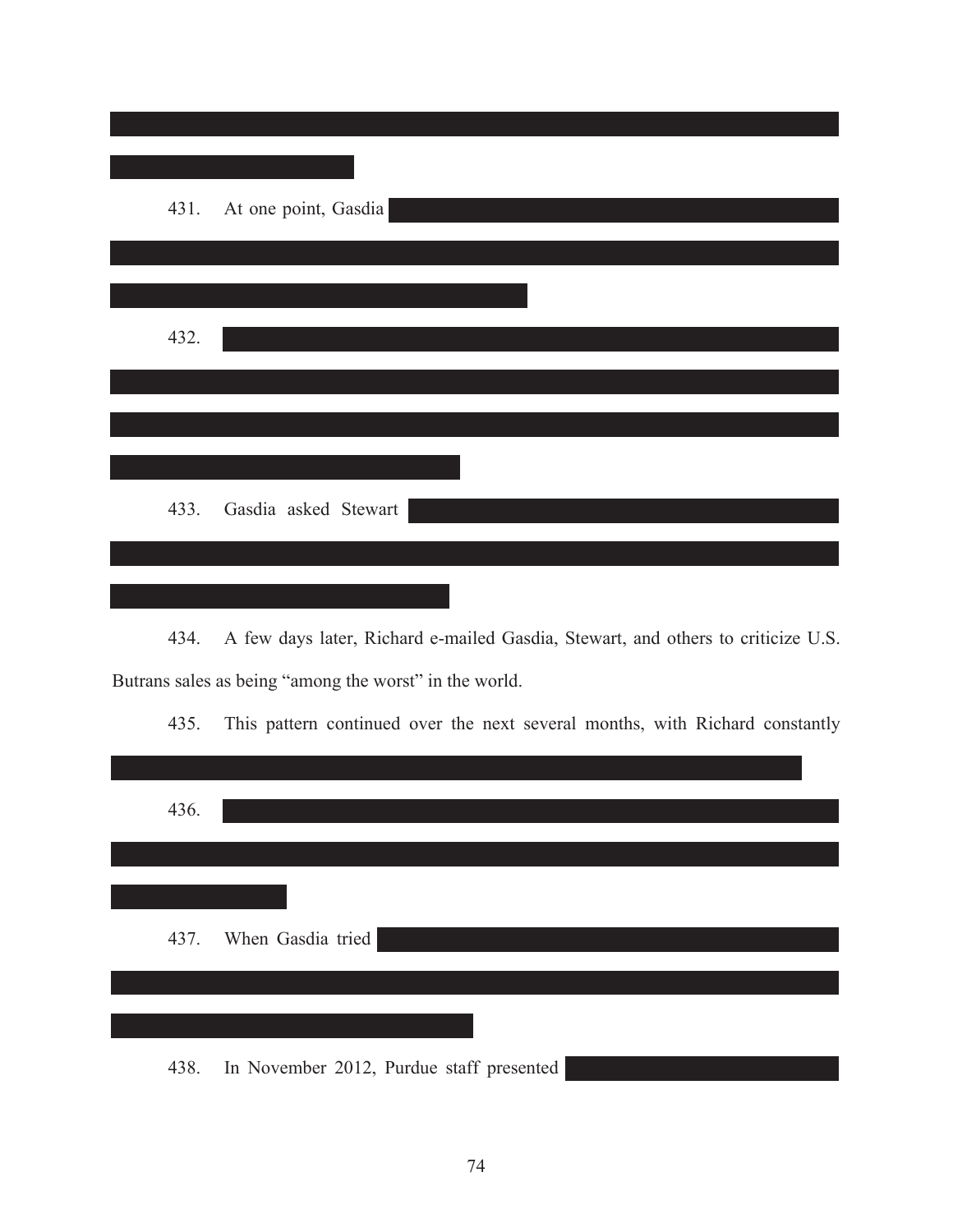| 439. | Thus, staff reported they would                    |
|------|----------------------------------------------------|
| 440. | In March 2013, Purdue staff provided               |
|      |                                                    |
| 441. | Nevertheless, Purdue and the Sacklers continued to |
| 442. | Gasdia presented a report on                       |
| 443. | Gasdia then described                              |
| 444. | Other actions included                             |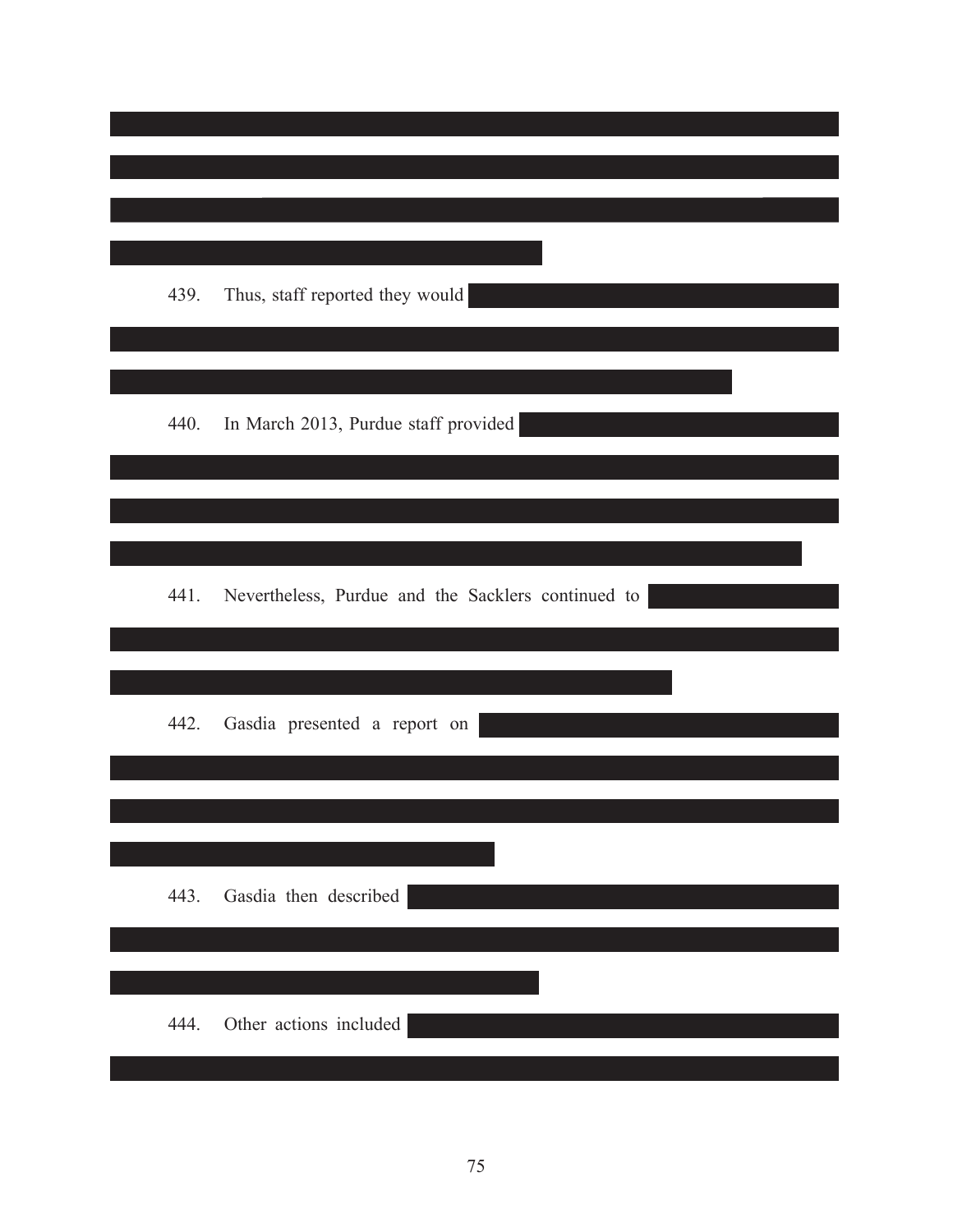445. All of these initiatives and programs represented strategies and tactics to push increased prescriptions and sales of higher doses of opioids, despite the growing public awareness of the risks of abuse and addiction associated with opioids.

446. Indeed, as awareness increased and opioid sales declined, the Sacklers and Purdue redoubled their efforts to increase sales, especially at the more profitable higher doses.

| 447. | In July 2013, the Sacklers discussed                          |
|------|---------------------------------------------------------------|
|      |                                                               |
| 448. | Purdue's staff sent the Sacklers                              |
|      |                                                               |
|      |                                                               |
| 449. | Staff said they would                                         |
|      |                                                               |
|      |                                                               |
| 450. | Staff further advised the Sacklers that                       |
|      |                                                               |
| 451. | Over the next few months, the Sacklers received and discussed |
|      |                                                               |
| 452. | In February 2014, Purdue staff delivered                      |
|      |                                                               |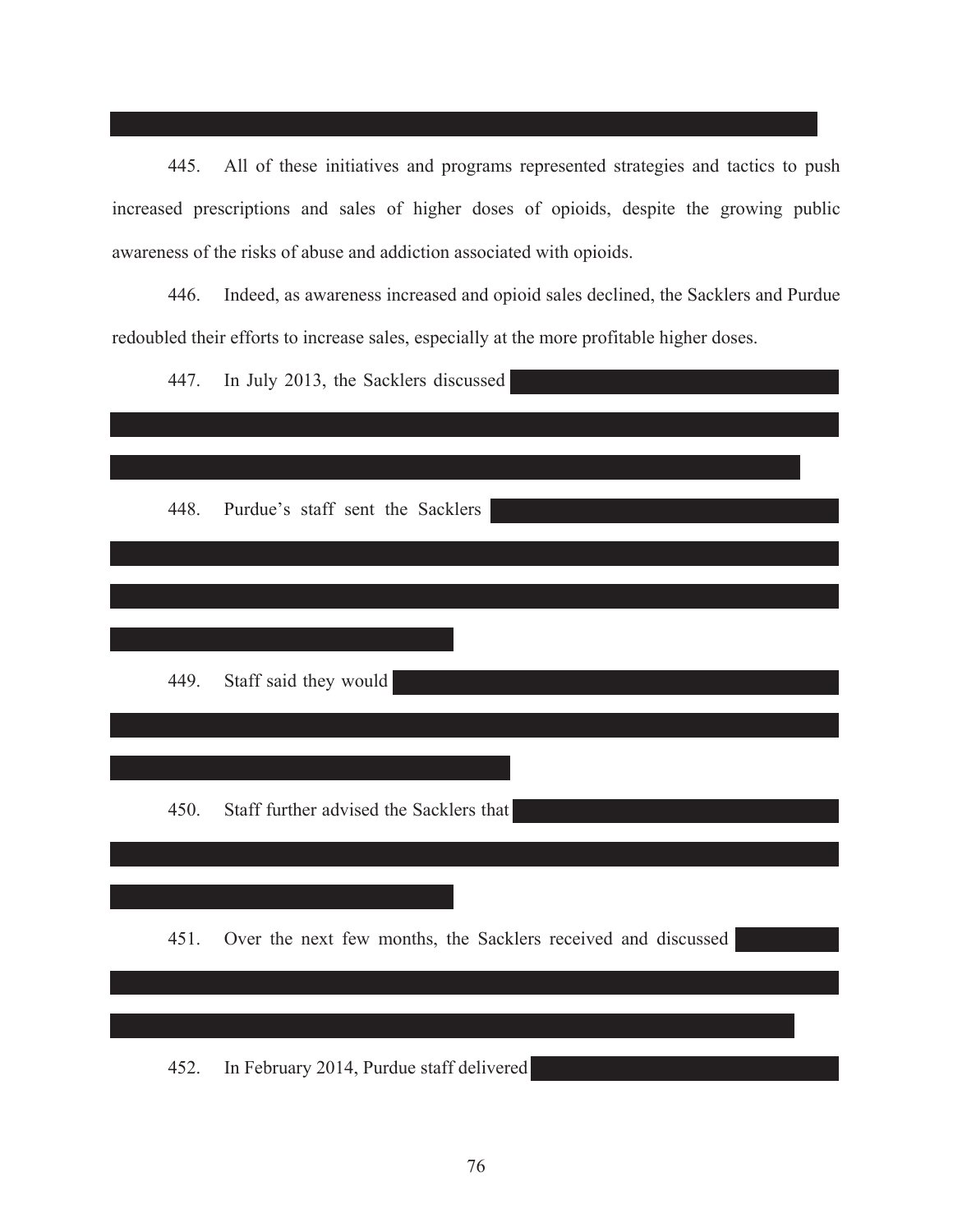

**d) Purdue and the Sacklers Explored Entering the Market for Opioid Addiction Treatment Medications**

459. With the opioid crisis growing, the Sacklers saw those addicted to opioids—many of whom had become addicted on Purdue's opioid products—as a potential business opportunity.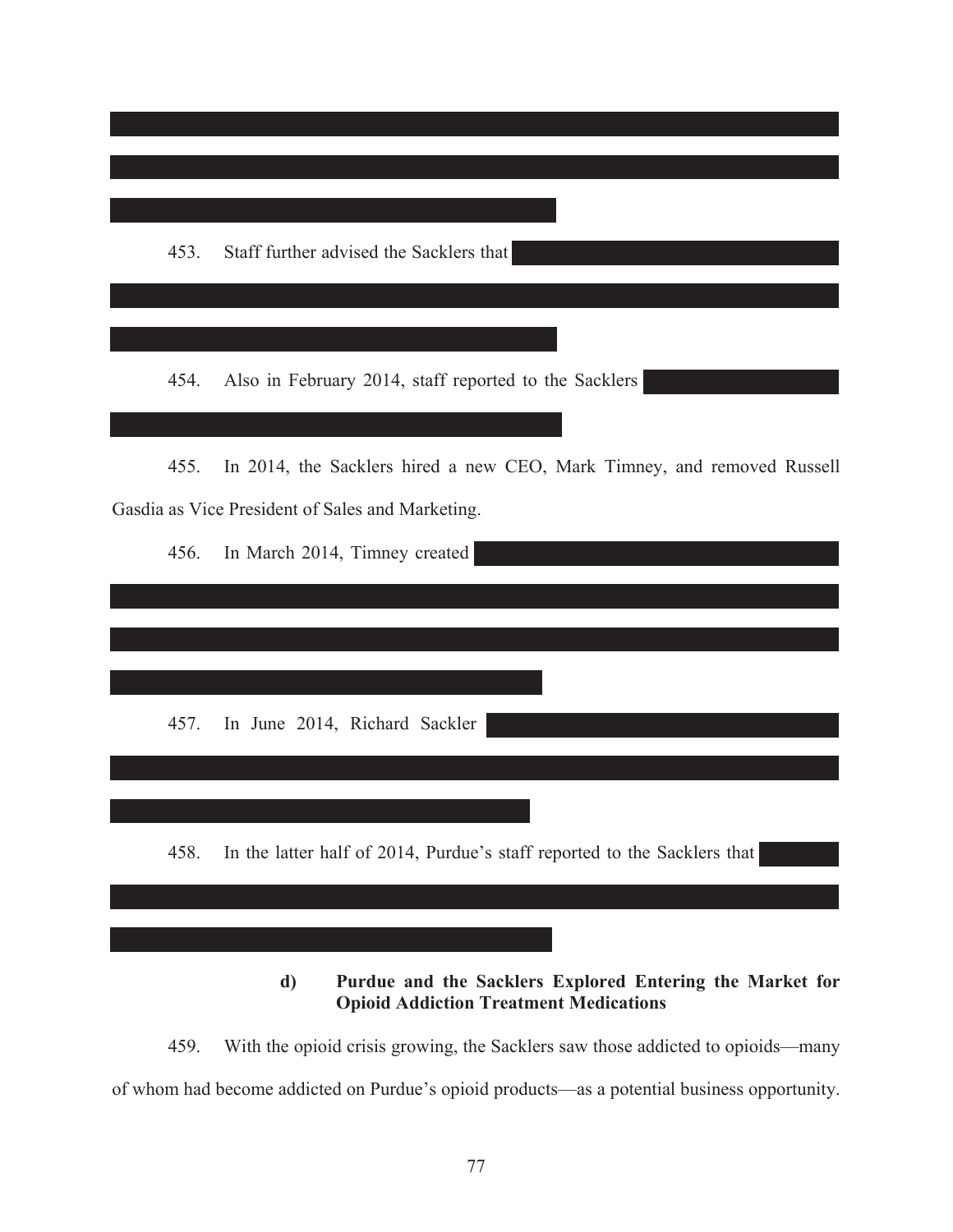In September 2014, Purdue began to explore

| 460. | While the project was ultimately shelved, internal Purdue documents generated |
|------|-------------------------------------------------------------------------------|
|      | during this initiative confirmed                                              |
|      |                                                                               |
| 461. | A presentation prepared                                                       |
|      |                                                                               |
|      |                                                                               |
| 462. | The presentation illustrated                                                  |
|      |                                                                               |
| 463. | The presentation went on to describe                                          |
|      |                                                                               |
|      |                                                                               |
| 464. | In fact, Purdue itself—and Richard Sackler in particular—had                  |
|      |                                                                               |
|      |                                                                               |
|      |                                                                               |
| 465. | The same                                                                      |
|      |                                                                               |
|      |                                                                               |

466. This statement directly contradicted one of the core messages at the heart of Purdue's opioid marketing—that opioids are "safe" and pose little addiction risk for most people, and that patients only become addicts if they are predisposed to addiction or irresponsible.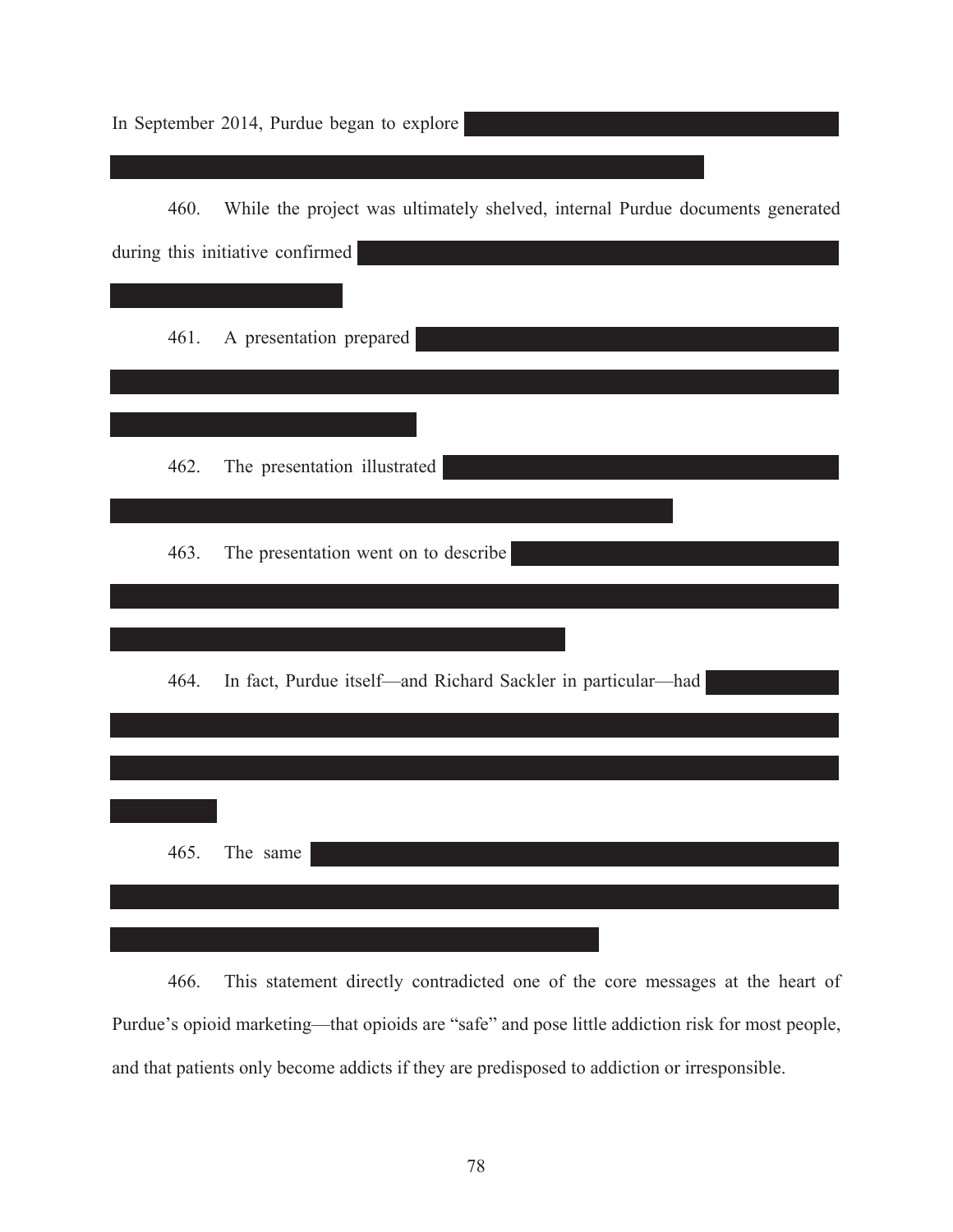467. In February 2015, Purdue staff gave a presentation o 468. The presentation included a 469. 470. Ultimately, the Purdue Board

471. For years, the Sacklers and Purdue maintained publicly that opioids posed a low risk of abuse and addiction, and were safe if used as directed.

472. Privately, however, they not only knew the risk was significantly higher, they believed it was high enough to generate a sufficient stream of addicts to support a potential profit opportunity.

> **e) Despite Knowing the Risks, the Sacklers Continued to Drive Purdue's Marketing and Sales of Opioids to the Public**

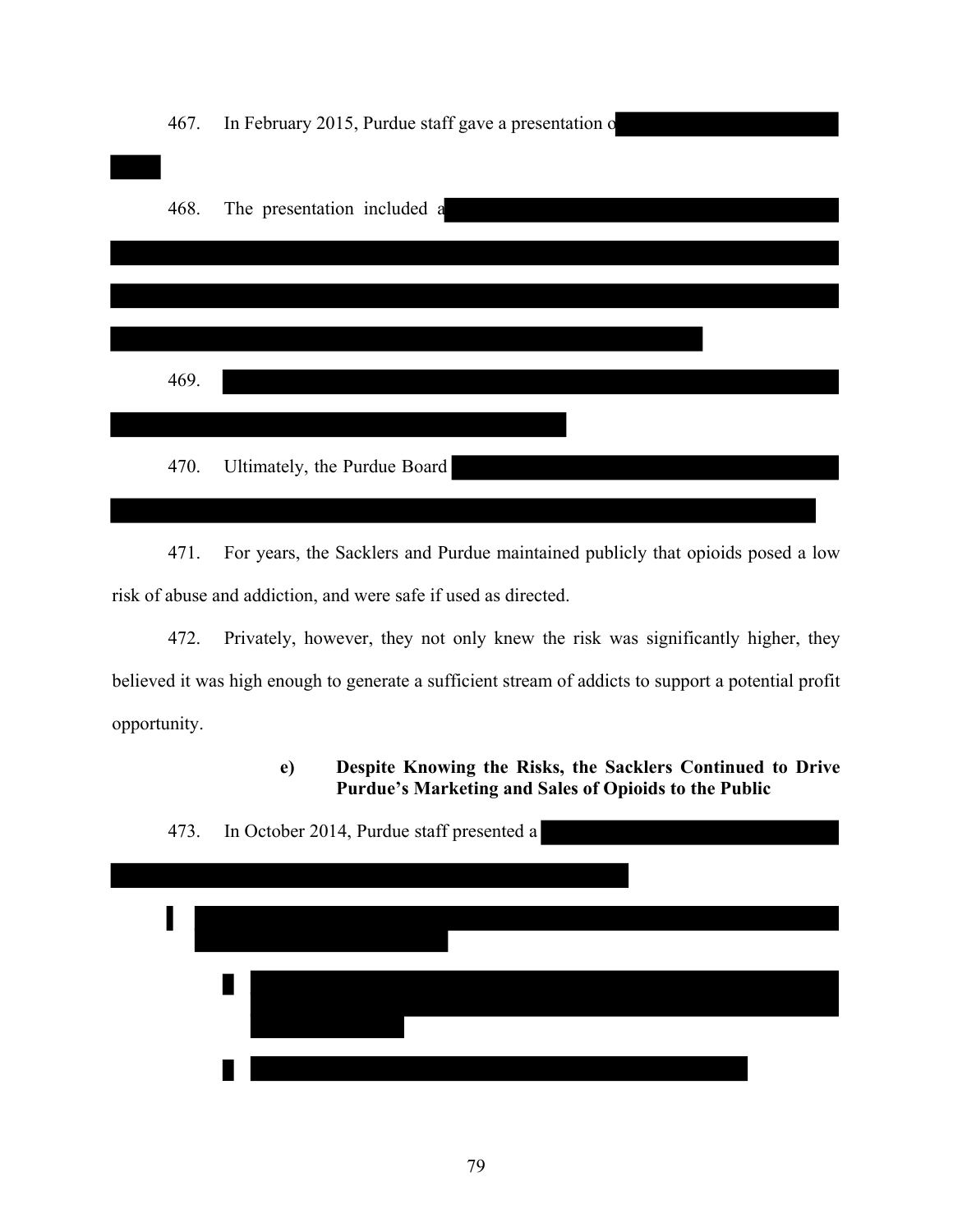467. In February 2015, Purdue staff gave a presentation 468. The presentation included 469. 470. Ultimately, the contract of the contract of the contract of the contract of the contract of the contract of the contract of the contract of the contract of the contract of the contract of the contract of the contract never came to fruition,

471. For years, the Sacklers and Purdue maintained publicly that opioids posed a low risk of abuse and addiction, and were safe if used as directed.

472. Privately, however, they not only knew the risk was significantly higher, they believed it was high enough to generate a sufficient stream of addicts to support a potential profit opportunity.

> **e) Despite Knowing the Risks, the Sacklers Continued to Drive Purdue's Marketing and Sales of Opioids to the Public**

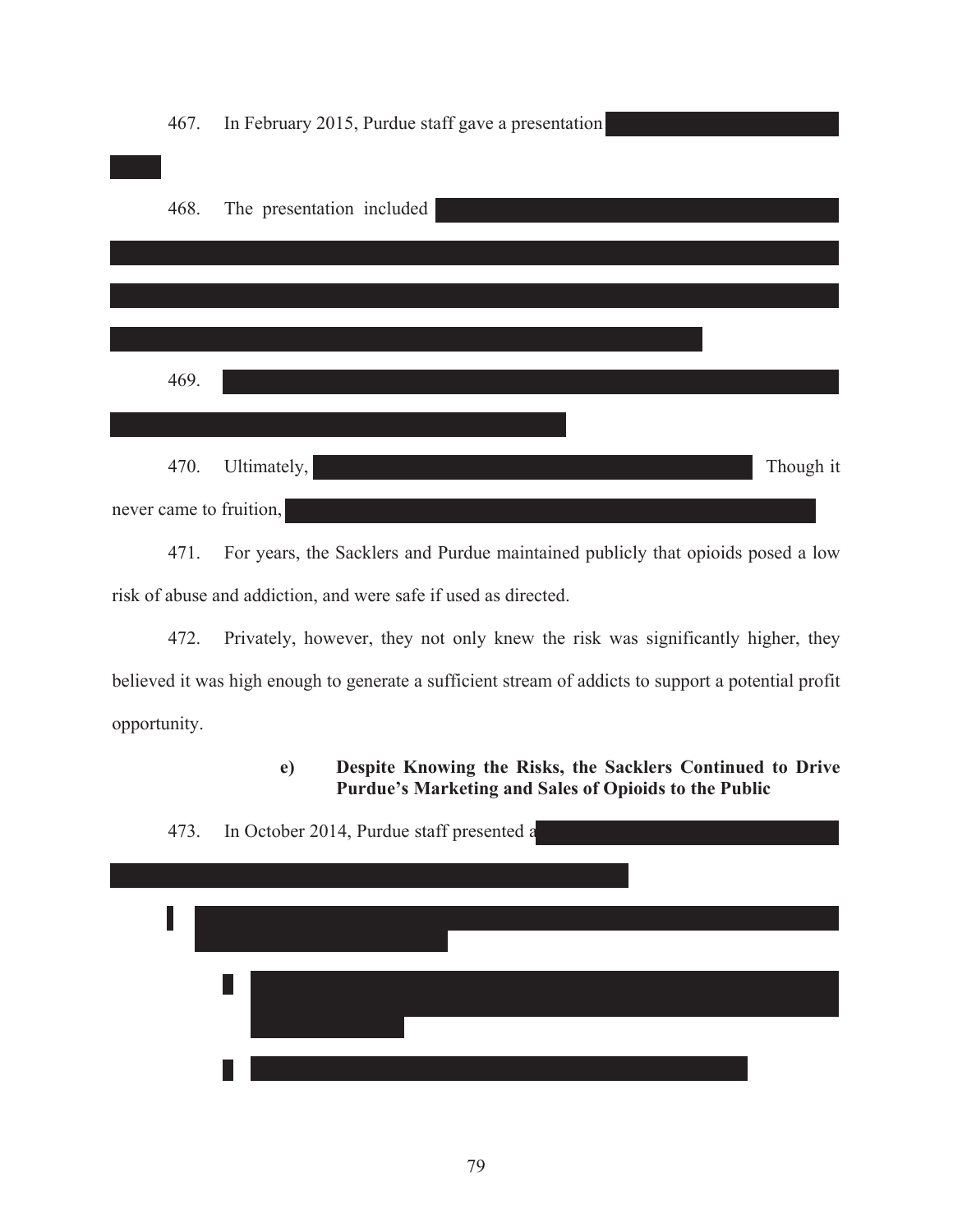|      | 474. | In November 2014, Purdue staff reported to the Sacklers that                                                     |
|------|------|------------------------------------------------------------------------------------------------------------------|
|      | 475. | At the same time Purdue was trying to                                                                            |
| that |      | , during the autumn of 2014 Purdue was also<br>, while acknowledging internally in the course of that initiative |
|      | 476. | On New Year's Eve of 2014, Richard Sackler                                                                       |
|      | 477. | On January 7, 2015, Richard Sackler again                                                                        |
|      |      |                                                                                                                  |
|      |      |                                                                                                                  |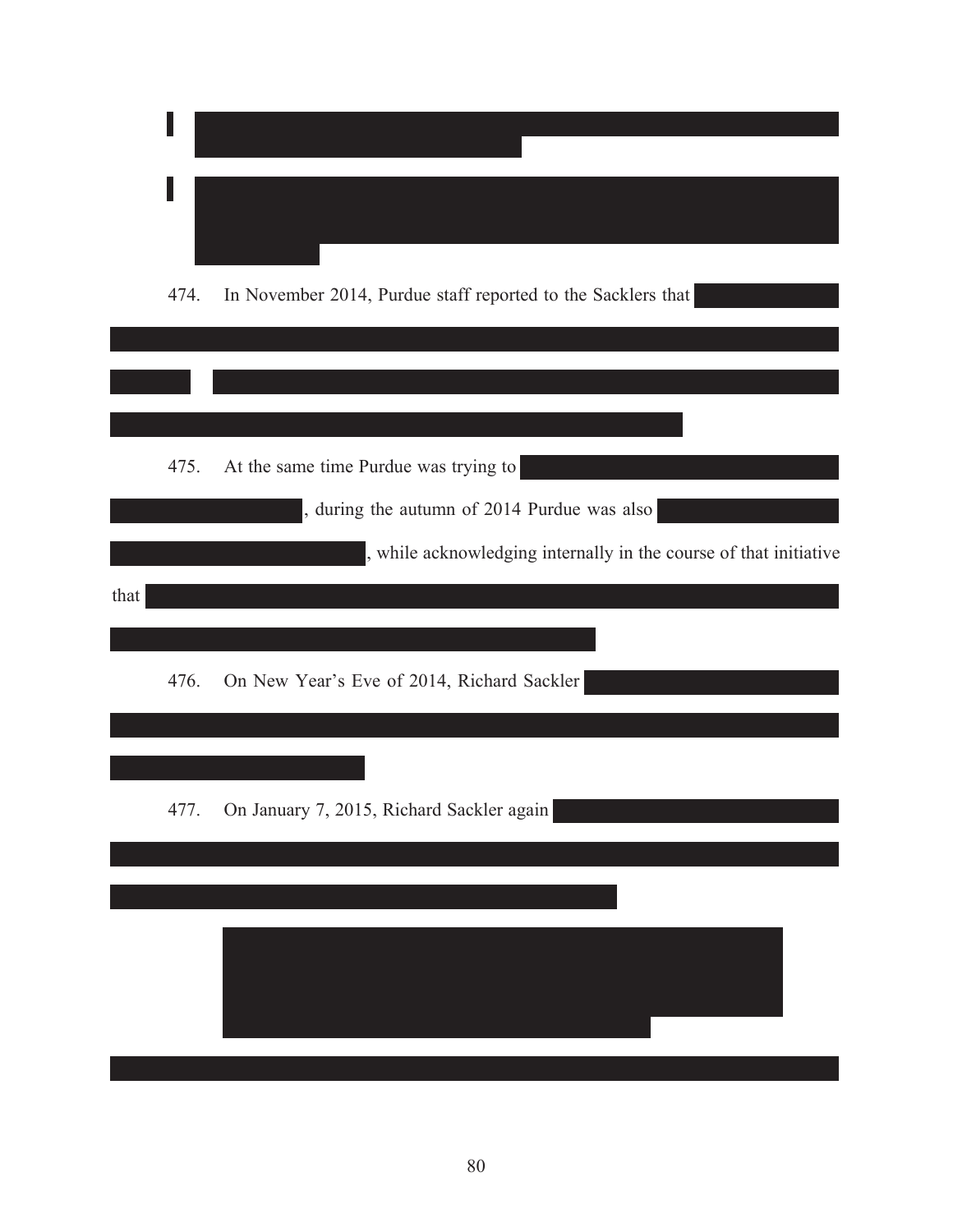

481. As discussed above, in March 2016, the Centers for Disease Control issued new guidelines and recommendations for opioid prescribing. Purdue staff

482. Purdue staff estimated that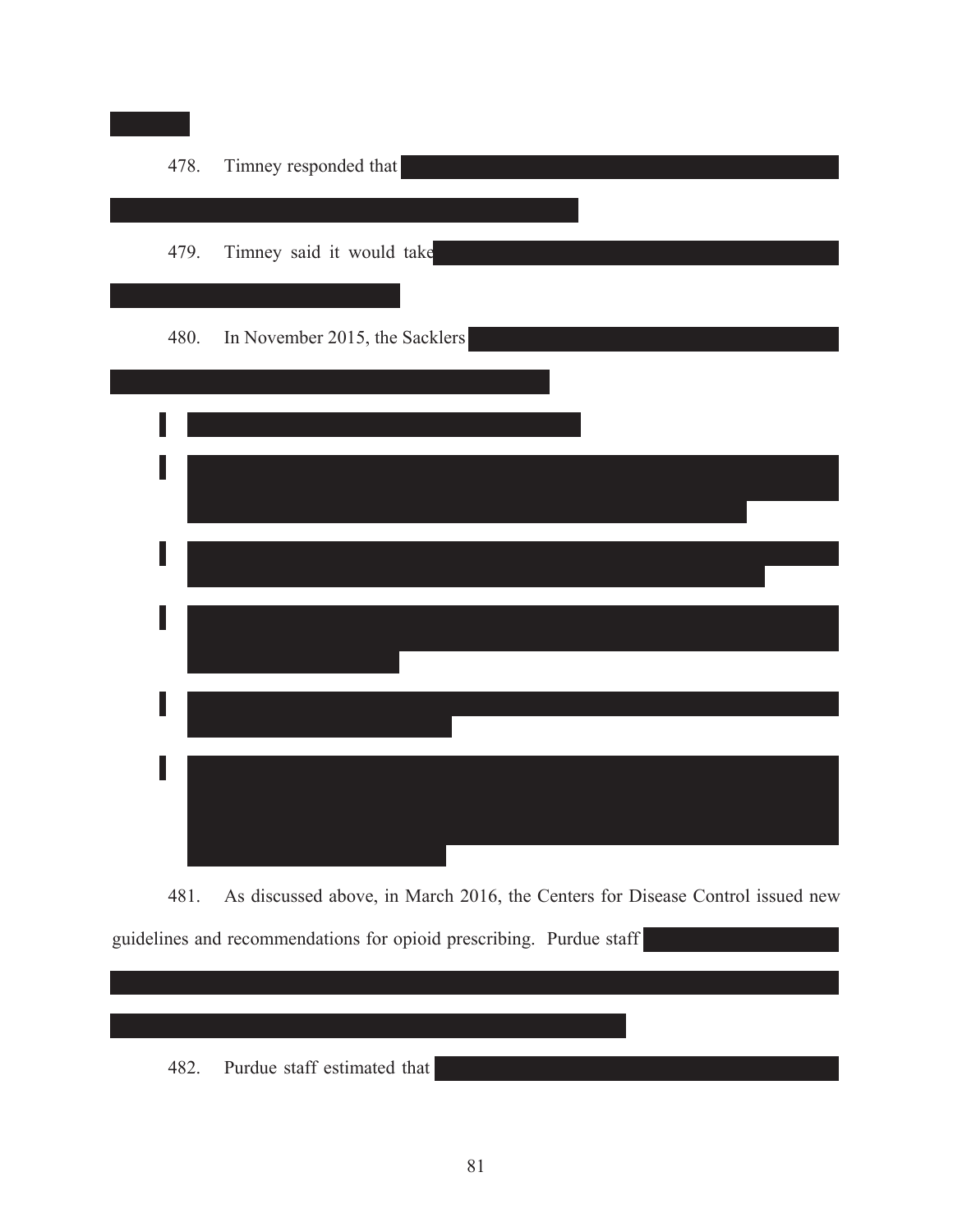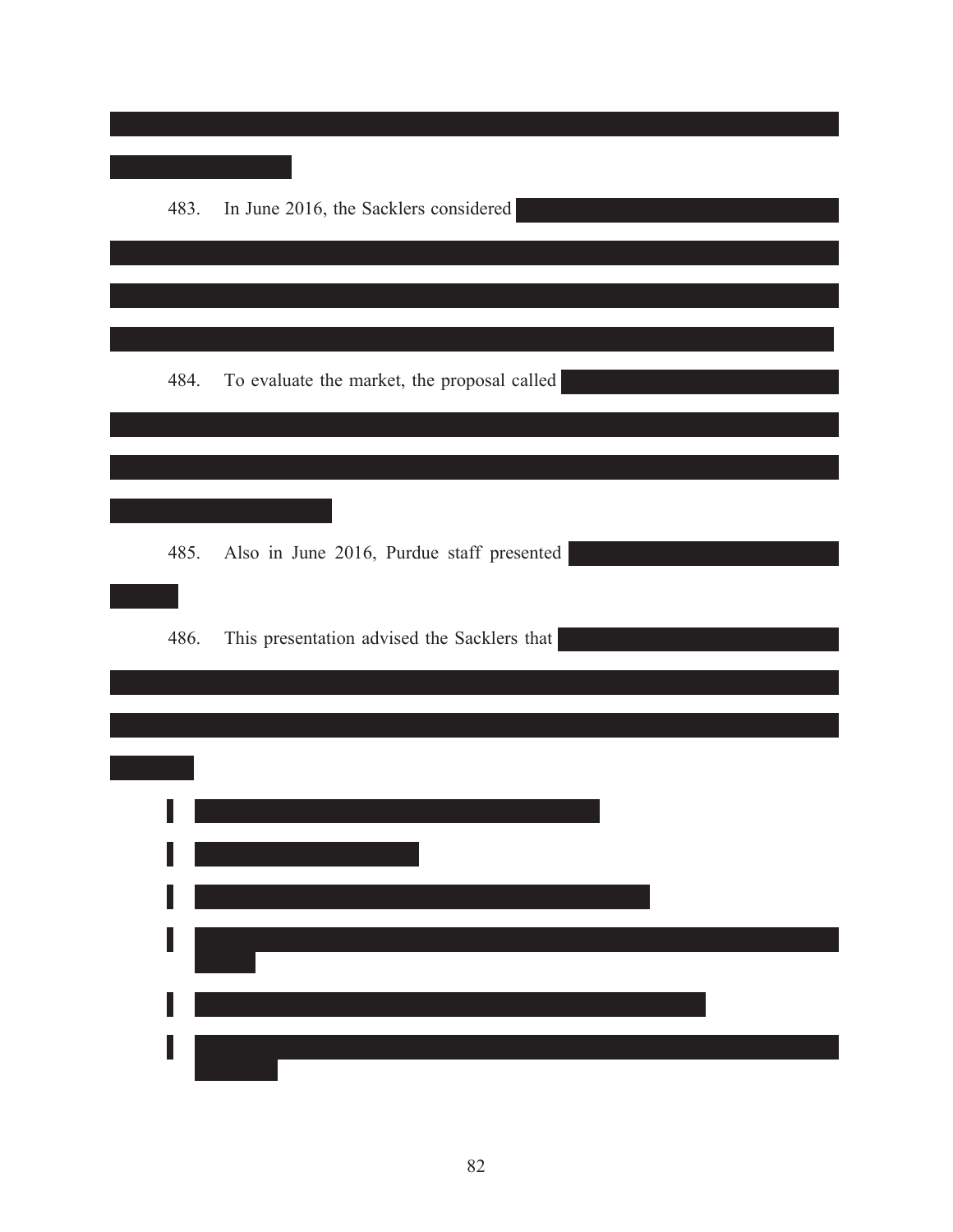| 488.<br>Purdue staff said the<br>Also in May 2017, the Sacklers were<br>489.<br>490.<br>Landau also noted that<br>491.<br>Among other things, he proposed<br>The Sacklers hired Landau as Purdue's new CEO a few weeks later.<br>492.<br>493.<br>In June 2017, Purdue staff advised the Sacklers that | 487. | In May 2017, Purdue staff advised the Sacklers that |
|-------------------------------------------------------------------------------------------------------------------------------------------------------------------------------------------------------------------------------------------------------------------------------------------------------|------|-----------------------------------------------------|
|                                                                                                                                                                                                                                                                                                       |      |                                                     |
|                                                                                                                                                                                                                                                                                                       |      |                                                     |
|                                                                                                                                                                                                                                                                                                       |      |                                                     |
|                                                                                                                                                                                                                                                                                                       |      |                                                     |
|                                                                                                                                                                                                                                                                                                       |      |                                                     |
|                                                                                                                                                                                                                                                                                                       |      |                                                     |
|                                                                                                                                                                                                                                                                                                       |      |                                                     |
|                                                                                                                                                                                                                                                                                                       |      |                                                     |
|                                                                                                                                                                                                                                                                                                       |      |                                                     |
|                                                                                                                                                                                                                                                                                                       |      |                                                     |
|                                                                                                                                                                                                                                                                                                       |      |                                                     |
|                                                                                                                                                                                                                                                                                                       |      |                                                     |
|                                                                                                                                                                                                                                                                                                       |      |                                                     |
|                                                                                                                                                                                                                                                                                                       |      |                                                     |
|                                                                                                                                                                                                                                                                                                       |      |                                                     |
|                                                                                                                                                                                                                                                                                                       |      |                                                     |
|                                                                                                                                                                                                                                                                                                       |      |                                                     |
| Staff also noted that<br>494.                                                                                                                                                                                                                                                                         |      |                                                     |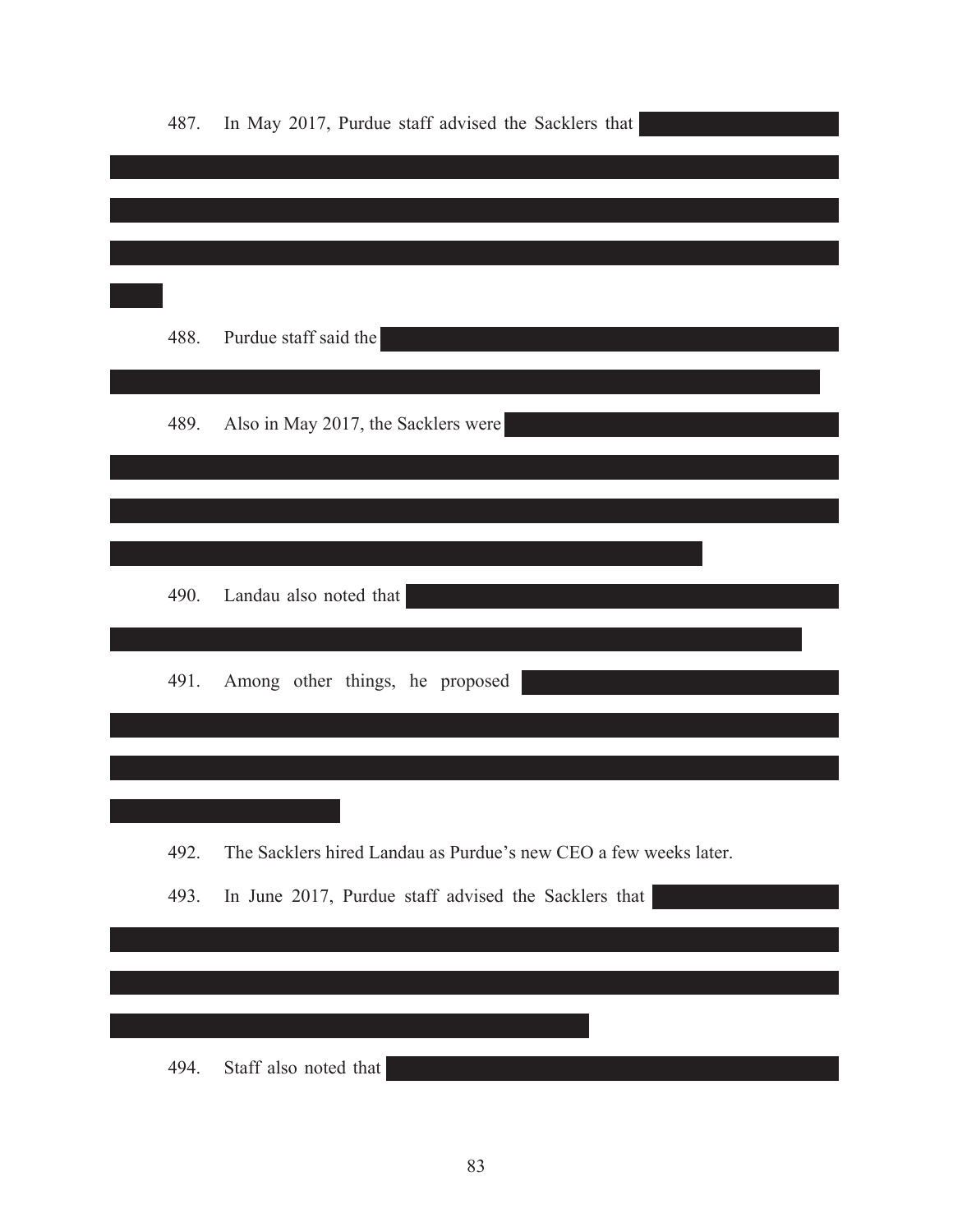496. In January 2018, Richard Sackler received a patent for an opioid addiction treatment drug. He assigned it to Rhodes Pharmaceuticals L.P., a different company controlled by the Sacklers.

497. The patent says, among other things, that opioids "display an addictive potential in view of their euphorigenic activity" and may lead to "psychological as well as physical dependence" if "taken by healthy human subjects with a drug seeking behavior." The patent also refers to addicts as "junkies."<sup>52</sup>

498. In January and February 2018, the Sacklers considered

499. Richard Sackler resigned from the Purdue Board in July 2018, followed by Jonathan, Kathe, and Mortimer in early 2019.

**f) The Sacklers Enriched Themselves as the Opioid Crisis Grew**  500. From 2008 through 2018, as Purdue's deceptive and misleading practices

continued and the opioid epidemic metastasized, the Sacklers

 $\overline{a}$ 

<sup>52</sup> U.S. Patent No. 9,861,628.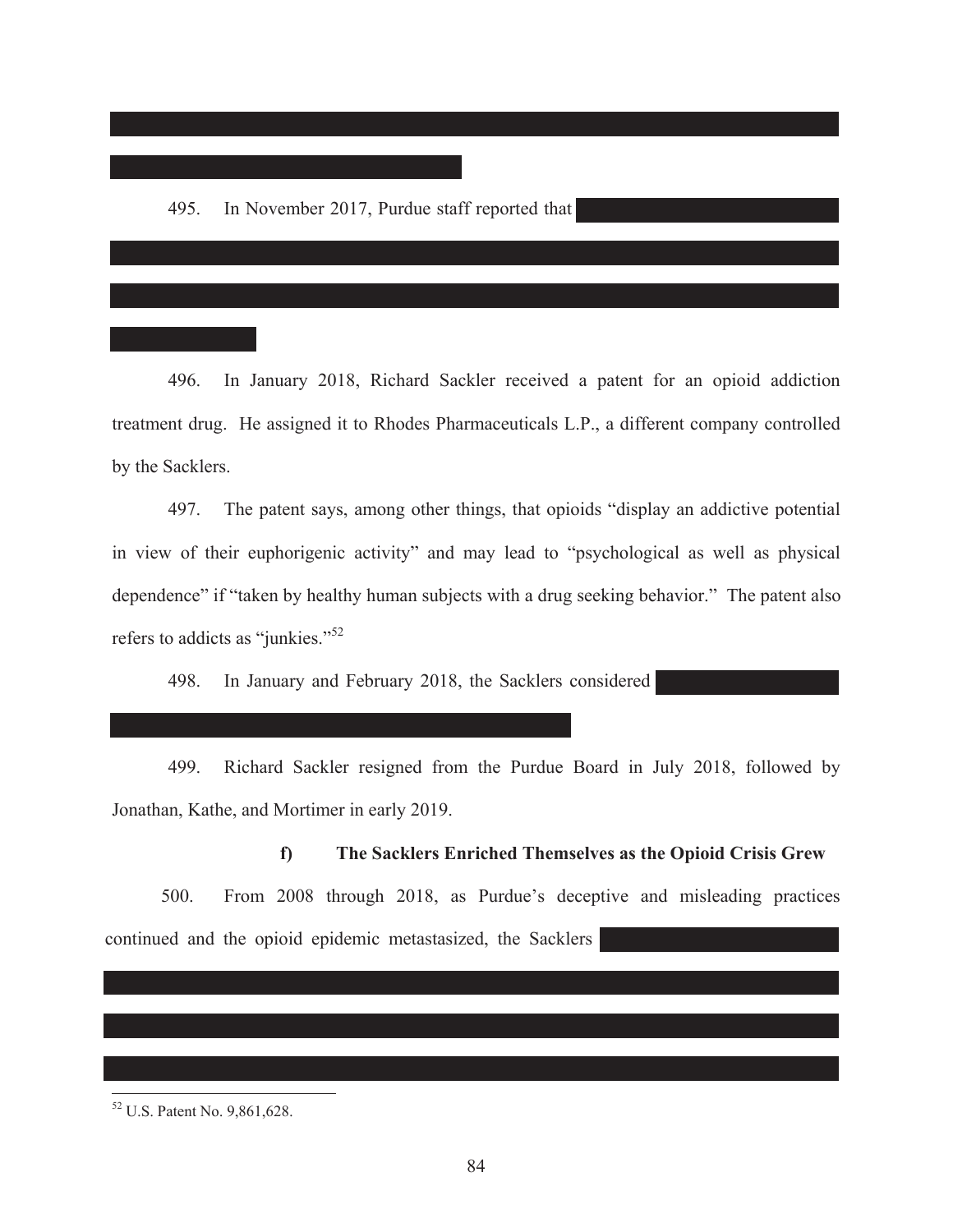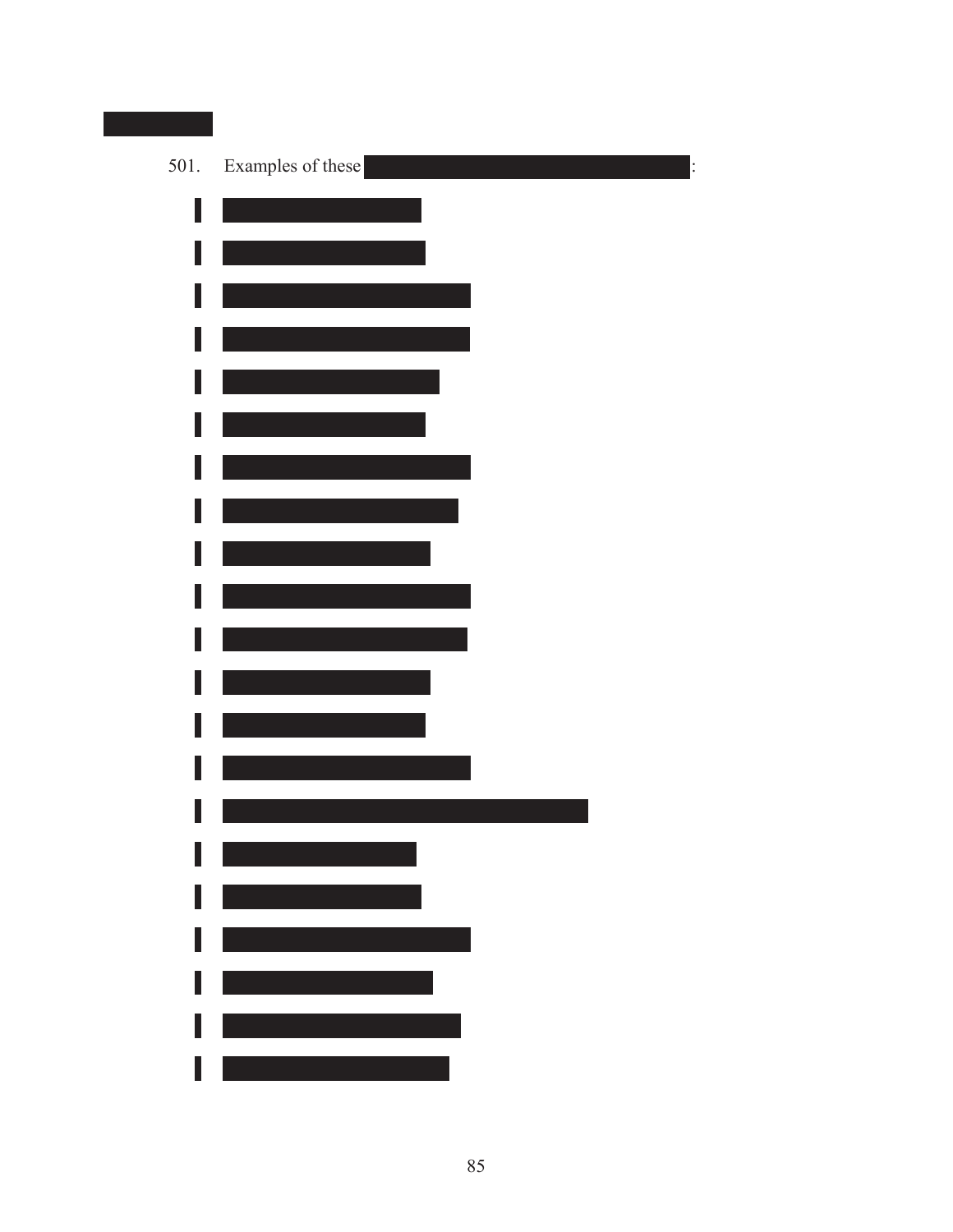503. At the time the Sacklers authorized and directed these distributions, they knew and intended that the amounts in question included profits from opioid sales in Virginia.

504. They further knew that Purdue faced liabilities to multiple states and other parties, including the Commonwealth of Virginia, for its deceptive sales practices and the harms they caused.

505. The Sacklers acted with the intent to drain Purdue of cash and place those funds beyond the reach of claimants and creditors like the Commonwealth, thus depriving the Commonwealth and its citizens who were harmed by Defendants' conduct of an effective remedy.

# **H. Defendants are Responsible for an Opioid Crisis That Has Severely Impacted the Commonwealth of Virginia**

506. As a result of Purdue's sophisticated marketing campaign of misrepresentations and deception, the sale of opioids—and the opioid-use rates among consumers—have dramatically increased.

507. Between 2007 and 2016, Purdue promoted and sold an estimated \$18.7 billion of its branded opioid products.

508. Of the above-mentioned sales, Purdue products constituted the filling of 2,157,959 prescriptions in Virginia from 2008 to 2017, and the dispensation of 149,658,236 units (i.e., pills or patches) in the Commonwealth.

509. The cost of many opioid prescriptions is incurred by Virginia. In 2013 alone,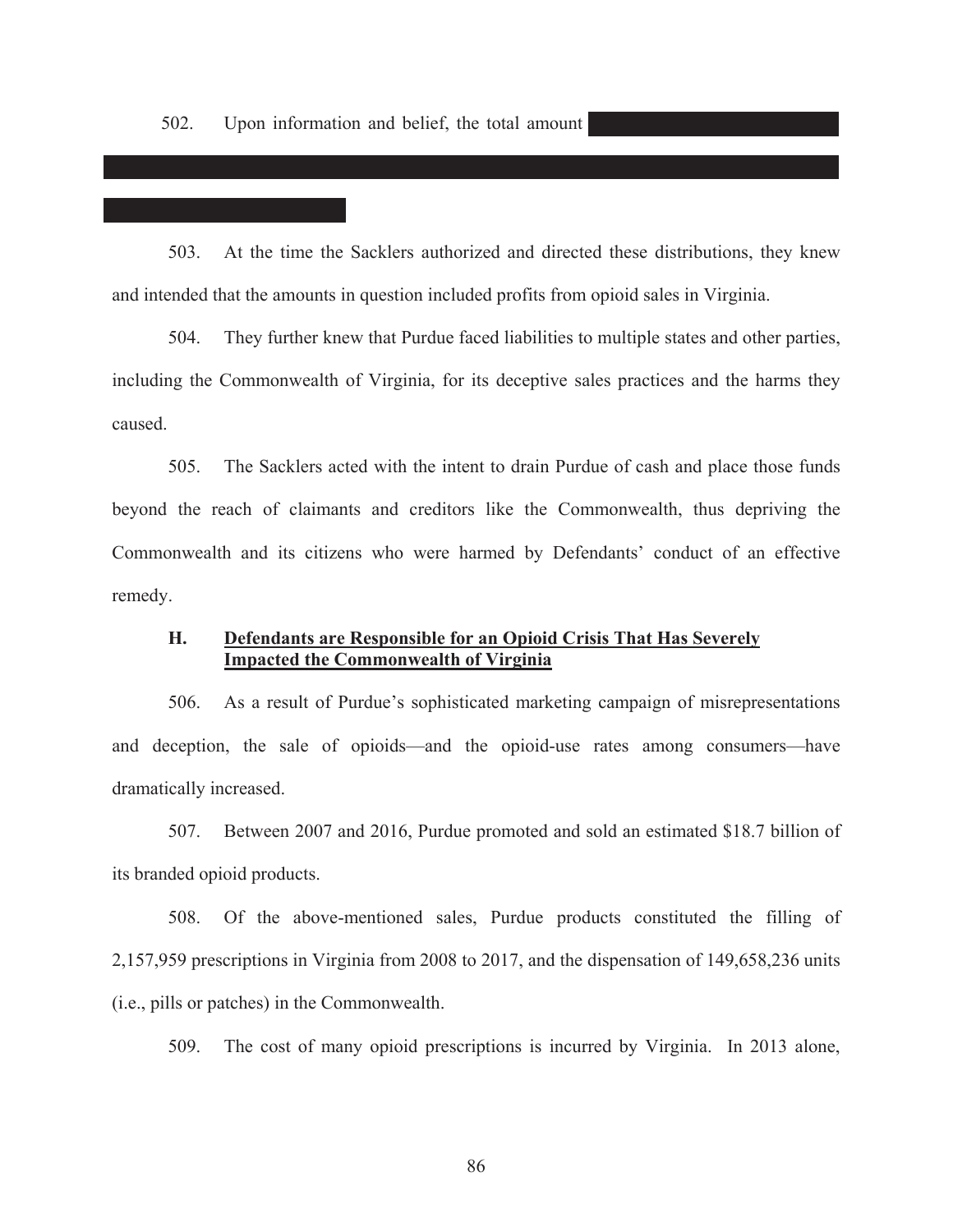Virginia spent \$26 million through Medicaid funds filling opioid prescriptions.<sup>53</sup>

510. While Purdue and the Sacklers collected significant profits from widespread increases in opioid prescription and use, countless individuals and communities in the Commonwealth of Virginia have suffered the consequences.

511. For instance, in the last ten years, 4,929 Virginians have fatally overdosed on prescription opioids. $54$ 

512. In 2017, 504 deaths in Virginia were attributable to prescription opioids (excluding fentanyl)—more than in any previous year.<sup>55</sup>

513. Even when opioid users do not die from an overdose, they may require significant medical intervention and incur health care costs.

514. One such cost is the immediate administration of Narcan (a brand of naloxone), which counteracts the effects of an overdose.

515. Virginia reported 4,076 administrations of Narcan in 2016.<sup>56</sup>

516. The cost of distributing naloxone to emergency services personnel is significant: since April 2016, the Commonwealth has spent over \$1.046 million in state funds on naloxone kits for emergency use.

517. Moreover, in 2017, unintentional opioid overdoses among Virginia residents resulted in 8,578 emergency room visits.<sup>57</sup>

 $\overline{a}$ 

<sup>53</sup> Barnes, Andrew & Neuhausen, Katherine *The Opioid Crisis Among Virginia Medicaid Beneficiaries Prepared for the House of Delegates of Virginia*, January 2016. Available at: https://hbp.vcu.edu/media/hbp/policybriefs/pdfs/House\_OpioidCrisisPolicyBrief\_Final.pdf.<br>
<sup>54</sup> ("VDH Opioid Deaths") *supra* note 6.<br>
<sup>55</sup> *Id.*<br>
<sup>56</sup> Virginia Opioid Addiction Indicators, Va. Dep't of Health, Available at

overdose/.

<sup>&</sup>lt;sup>57</sup> Emergency Department Visits for Overdose by Opioid, Unspecified Substance and Heroin among Virginia Residents. Available at: http://www.vdh.virginia.gov/content/uploads/sites/13/2018/02/2017-ED-Visits-for-Overdose-by-Opioid-and-Heroin-in-Virginia\_Suppressed.xlsx This number, reflected in data collected by the Virginia Department of Health, reflects overdoses due to "opioids or unspecified substance," but excludes heroin.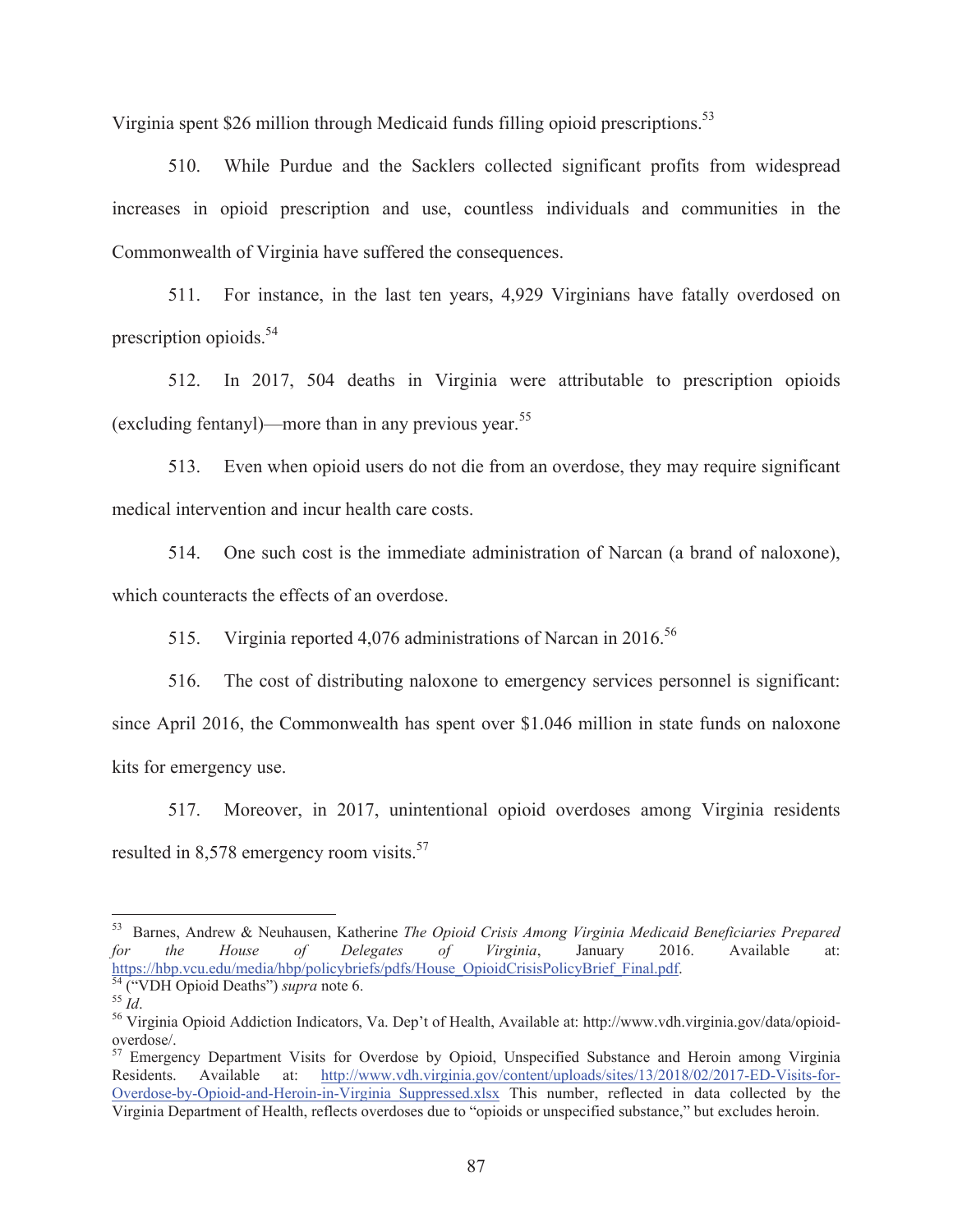518. Of those visits, 35 involved residents of Tazewell County.<sup>58</sup>

519. These visits do not come without a cost; for example, in 2013, Virginia spent \$28 million on hospital visits due to opioid use. $59$ 

520. The Commonwealth also bears the costs of medication for opioid overdoses and the treatment of opioid use and addiction.

521. Since 2007, Virginia's Department of Medical Assistance Services has spent over \$87.6 million on medication-assisted treatments (such as methadone or buprenorphine) and opioid overdose medications (such as naloxone).

522. Opioid addiction and abuse has also had a profound impact on public safety and criminal justice costs in the Commonwealth.

523. The Virginia Department of Forensic Science ("DFS") has reported a significant increase in the number of requests for evidence testing of prescription opioids. Though down from its highest in 2012, DFS received 5,488 requests for testing in 2016, with 28% of those requests from Southwest Virginia.<sup>60</sup>

524. The impact on criminal justice can also be seen in the sentencing of criminal offenders in Virginia.

525. From July 2017 to December 2017, 27.2% of sentencings in the Commonwealth where drug offenses were the primary offense involved opioids. Of those sentencings, 31.6 percent, or 396 sentencings in the last six months of 2017, involved opioids other than heroin and fentanyl.

526. Finally, those who wish to combat a serious addiction to opioids in Virginia

 $^{\rm 58}$  Id.

<sup>&</sup>lt;sup>59</sup> Barnes, *supra* note 53.<br><sup>60</sup> Drug Cases Submitted to the Virginia Department of Forensic Science: Calendar Year 2016, Va. Dep't of Forensic Science. Available at: http://www.dfs.virginia.gov/wpcontent/uploads/2017/07/CY16DfsDataReport\_Final.pdf.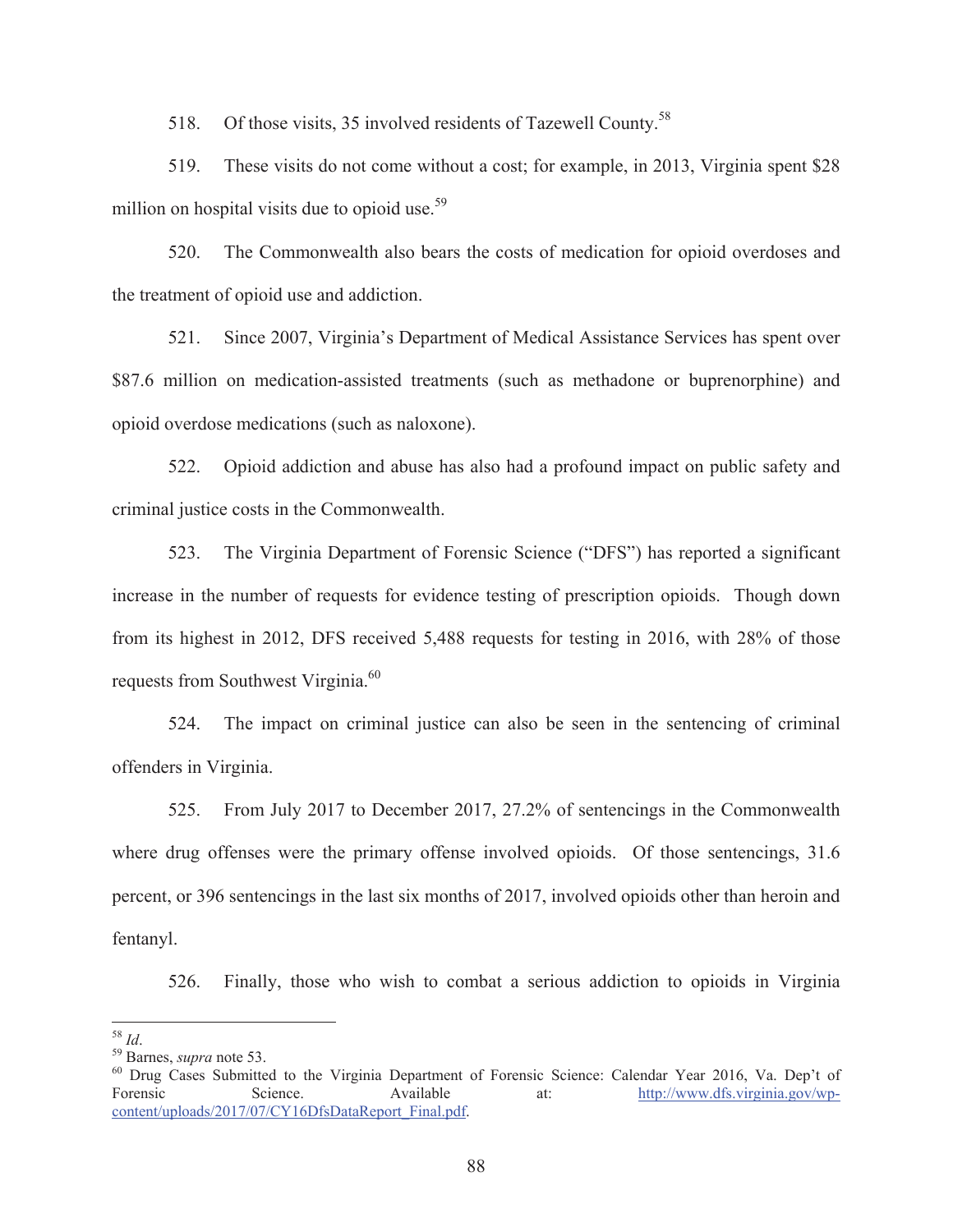require both short- and long-term treatment.

527. In 2016, of the more than 31,000 individuals in Virginia who sought treatment at local Community Service Boards for substance use disorder, over 35% were seeking services for opioid use.

528. All of these costs—including those borne by the Commonwealth of Virginia—are the direct and proximate result of Defendants' actions described throughout this Complaint.

#### **CAUSES OF ACTION**

# **Count I: Virginia Consumer Protection Act Against Purdue**

529. Plaintiff re-alleges and incorporates by reference paragraphs 1 through 528 and their subparagraphs.

530. Virginia Code § 59.1-197 provides that the VCPA is to be applied as remedial legislation to promote fair and ethical standards of dealings between suppliers and the consuming public.

531. During all relevant times, Purdue is or was a "supplier" of "goods" or "services" in connection with "consumer transactions" as those terms are defined in § 59.1-198 of the VCPA.

532. In connection with consumer transactions, the VCPA prohibits suppliers from:

a. Misrepresenting that goods or services have certain quantities, characteristics, ingredients, uses, or benefits pursuant to Virginia Code  $\S$  59.1-200(A)(5);

b. Misrepresenting that goods or services are of a particular standard, quality, grade, style, or model pursuant to Virginia Code  $\S$  59.1-200(A)(6); and

c. Using any other deception, fraud, false pretense, false promise, or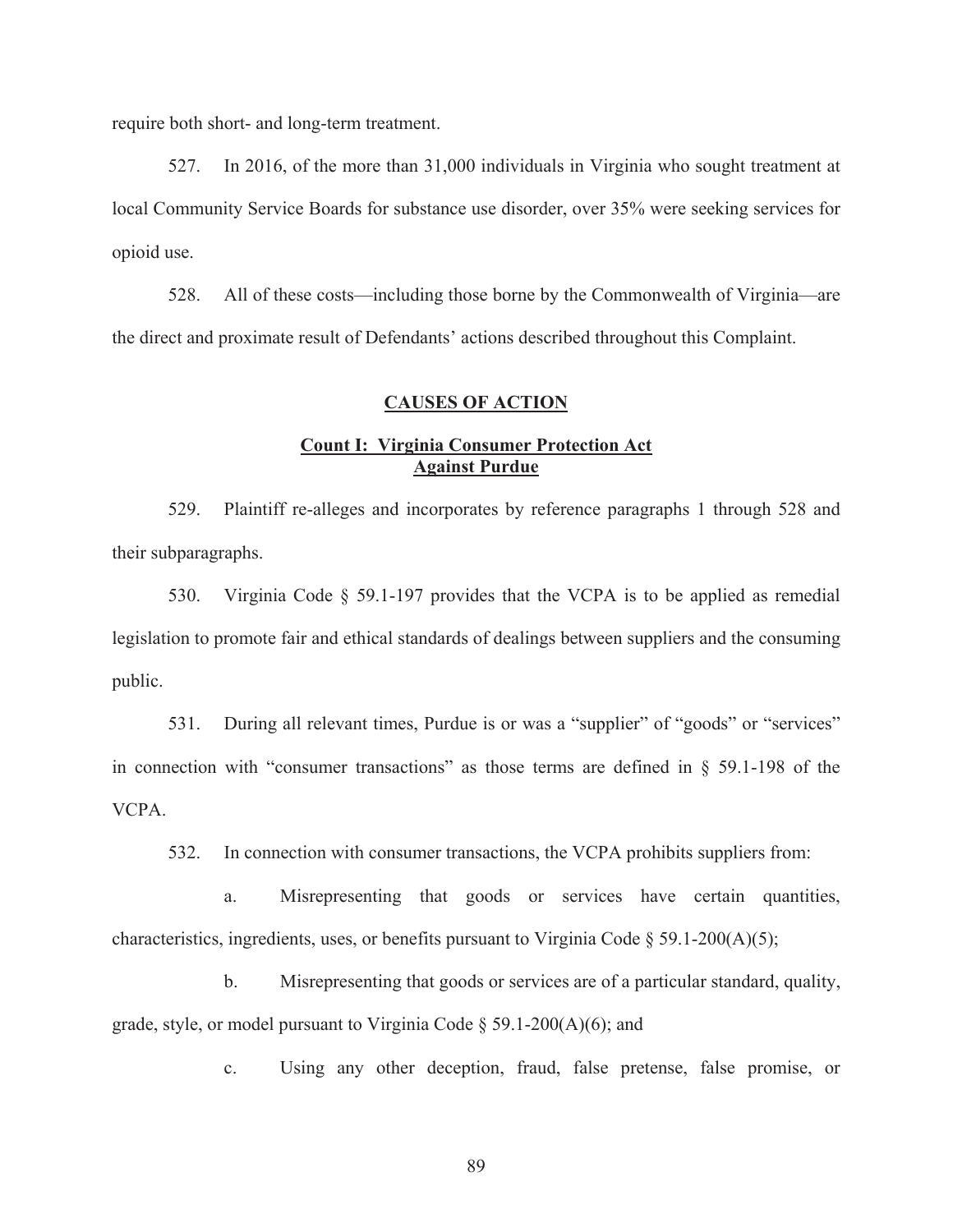misrepresentation in connection with a consumer transaction pursuant to Virginia Code § 59.1-  $200(A)(14)$ .

533. In its marketing, promoting, advertising, and selling of prescription opioids, Purdue violated Virginia Code  $\S$  59.1-200(A)(5), (6) and (14) through the acts and practices described in this Complaint, including:

a. Misrepresenting the risk of addiction to prescription opioids, by:

i. Misrepresenting that prescription opioids present a low risk of addiction, and that patients without a prior history of addiction would likely not become addicted to opioids;

ii. Misrepresenting that many individuals who display signs of opioid addiction are actually experiencing "pseudoaddiction," which should be treated by increasing a patient's opioid dose;

iii. Misrepresenting the risks in taking high dosages of prescription opioids; and

iv. Misrepresenting the ease in preventing or mitigating addiction.

b. Misrepresenting the benefits of the use of prescription opioids, by:

i. Misrepresenting that abuse-deterrent properties or formulations of its prescription opioids could prevent or reduce the risk of opioid abuse, misuse, or addiction;

ii. Misrepresenting that its prescription opioids are superior or preferable to NSAIDs for pain because opioids have no dose ceiling; and

iii. Misrepresenting that its prescription opioids are superior or preferable to NSAIDs for pain by focusing on the side effects for NSAIDs while minimizing the side effects or risk of addiction with prescription opioids.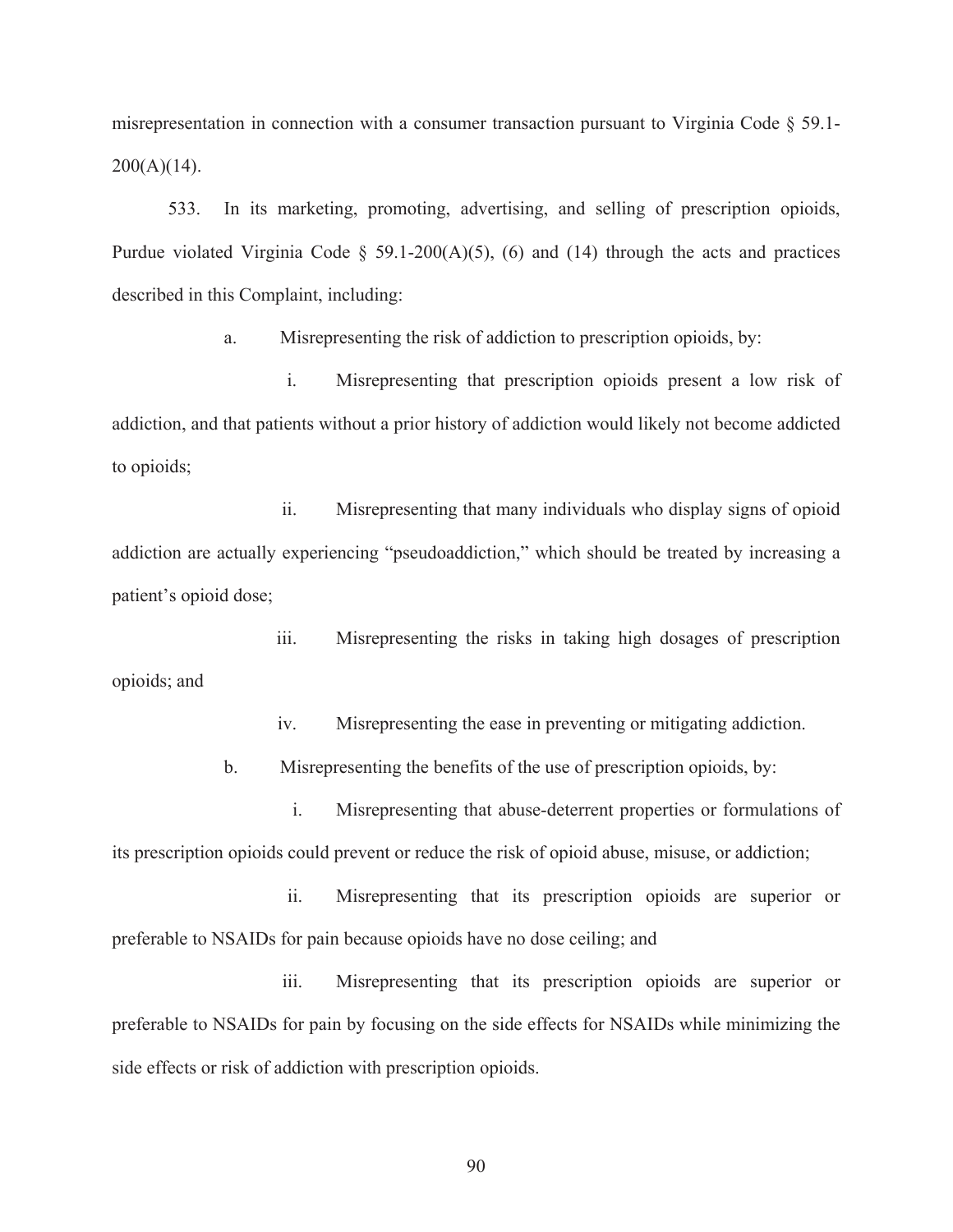c. Misrepresenting the efficacy of prescription opioids, by:

i. Misrepresenting that prescription opioids are effective in the treatment or relief of long-term chronic pain;

ii. Misrepresenting that prescription opioids are more effective than non-opioid alternatives in the treatment of chronic pain; and

iii. Misrepresenting that long-term treatment with prescription opioids produces positive outcomes, including improved functionality.

534. Purdue willfully engaged in the acts and practices described in this Complaint in violation of the VCPA.

535. Individual consumers have suffered losses as a result of the aforesaid violations of the VCPA.

## **Count II: Individual Liability of Richard Sackler for Violations of the Virginia Consumer Protection Act by or Through Purdue**

536. Plaintiff re-alleges and incorporates by reference paragraphs 1 through 535 and their subparagraphs.

537. Pursuant to Virginia Code §§ 59.1-203(A) and (B), 59.1-205, and 59.1-206(A), the Attorney General is authorized to bring an action for civil penalties, injunctive relief, and restitution against any person who violates the VCPA.

538. Virginia Code § 59.1-198 defines "person" for purposes of the VCPA to include "any natural person." Richard Sackler is therefore a "person" within the meaning of the VCPA.

539. At all times relevant to this Amended Complaint, Richard Sackler was a director of Purdue. Richard Sackler further, at all times relevant to this Amended Complaint, was and still is a partial owner of Purdue, and exercised control over Purdue due to his ownership interest.

540. A corporation can act only through its officers and agents, and where the business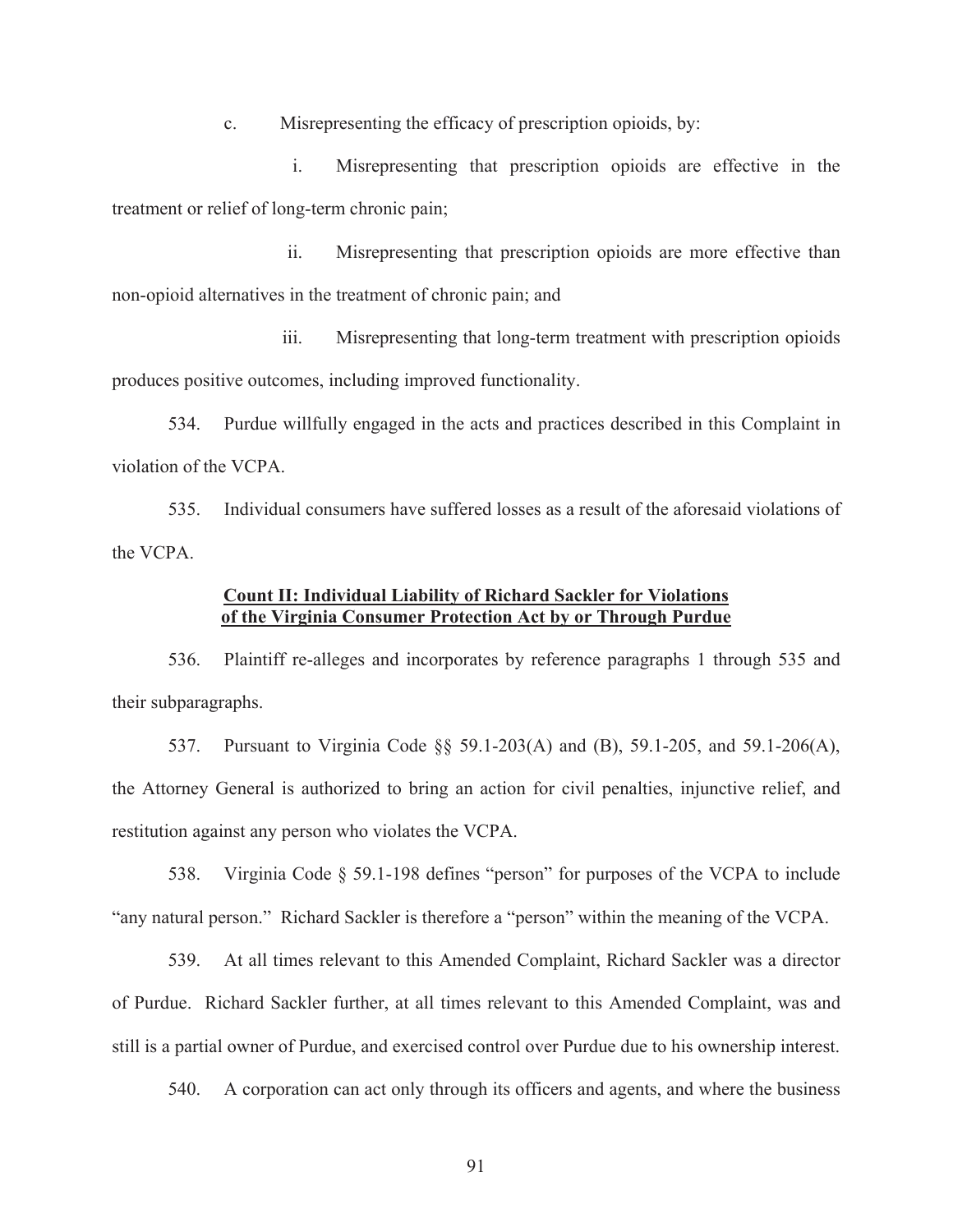itself involves a violation of the law, all who participate in it are liable.

541. As set forth in this Amended Complaint, the business of Purdue involved numerous violations of the law, including but not limited to willful violations of the VCPA.

542. At all times relevant to this Amended Complaint, Richard Sackler, individually or together with others, directed, controlled, approved, or participated in the acts and practices of Purdue, including those acts and practices that are the subject of this Amended Complaint, including but not limited to Purdue's deceptive and misleading sales, marketing, and promotion of OxyContin and other opioid medications.

543. Richard Sackler acted willfully in directing, controlling, approving, or participating in the acts and practices of Purdue that are the subject of this Amended Complaint.

544. By virtue of his active participation in the wrongful acts of Purdue, Richard Sackler should be held personally liable for all violations of the VCPA committed by or through Purdue.

# **Count III: Public Nuisance Against Purdue**

545. Plaintiff re-alleges and incorporates by reference paragraphs 1 through 544 and their subparagraphs.

546. Purdue, through the actions described in this Amended Complaint, has created or was a substantial factor in creating—a public nuisance, which adversely impacts a significant portion of the public by unreasonably interfering with a right common to the general public, or a public right.

547. The Commonwealth and its residents have a public right to be free from significant interference with the public health, safety, peace, comfort and convenience that has stemmed from Purdue's false, deceptive, and misleading marketing of prescription opioids.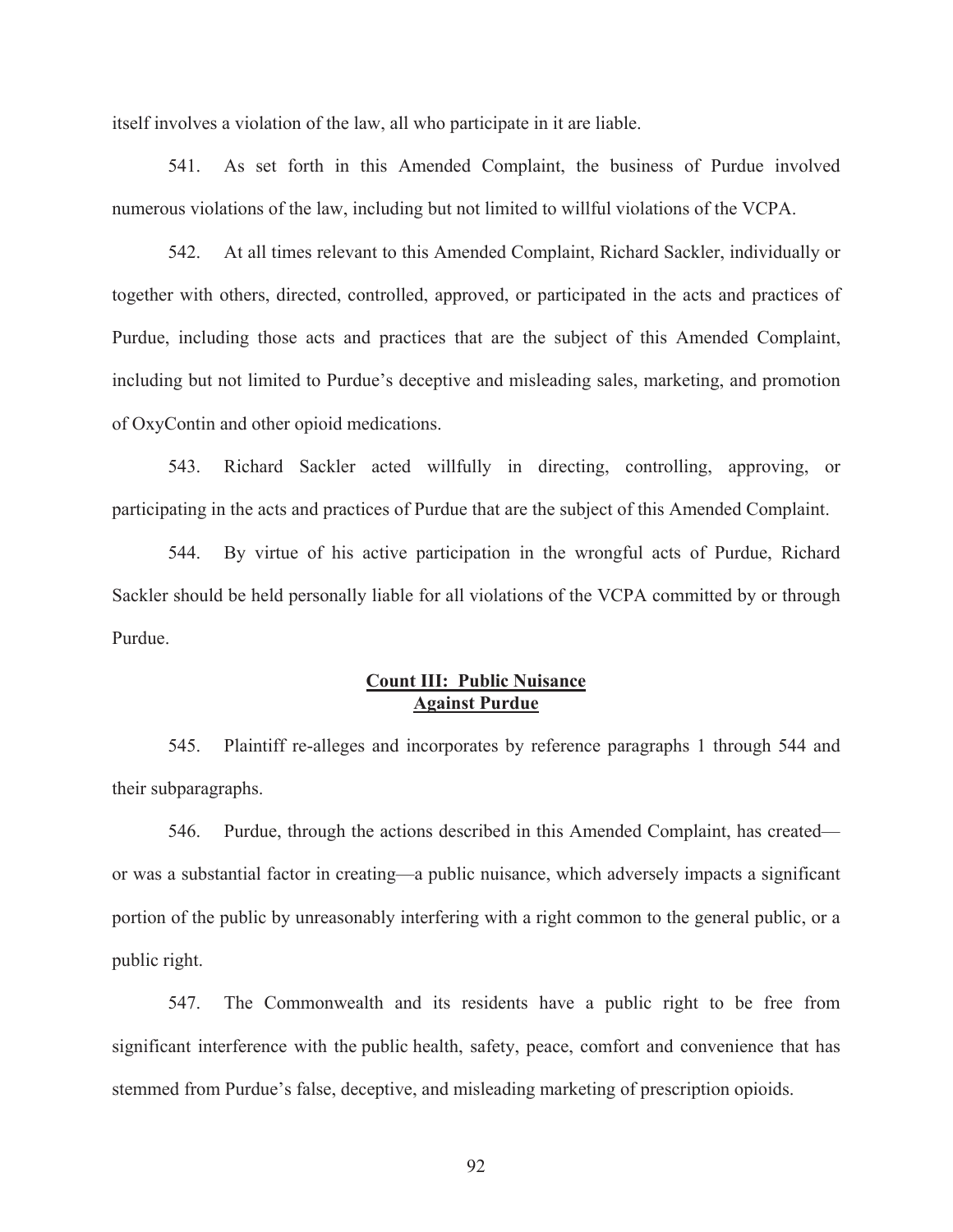548. The suppression of nuisances injurious to public health is among the most important duties of government.

549. At all times relevant to the Amended Complaint, Purdue's false, deceptive, and misleading marketing campaign substantially and unreasonably interfered in the enjoyment of this public right, by engaging in a pattern of conduct that:

a. Misrepresented the risks of addiction to prescription opioids;

b. Misrepresented the benefits of the use of prescription opioids; and

c. Misrepresented the efficacy of prescription opioids.

550. This conduct resulted in health care providers—including those in Virginia prescribing opioids when they otherwise would not have, resulting in a dramatic increase in opioid prescribing and opioid medications available to the public.

551. As described above, Purdue also substantially and unreasonably interfered in the enjoyment of this public right by:

a. Designing an incentive bonus program that discouraged reporting problematic prescribers, and

b. Failing to report said problematic prescribers—or even ceasing to call on them—in order to increase their overall sales of prescription opioids.

552. Purdue created, or was a substantial factor in creating, the nuisance through multiple means, including:

a. Disseminating advertisements and promotional materials, including "savings coupons" for its prescription opioid products;

b. Sponsoring and disseminating third-party publications with false, deceptive, and misleading information about prescription opioids;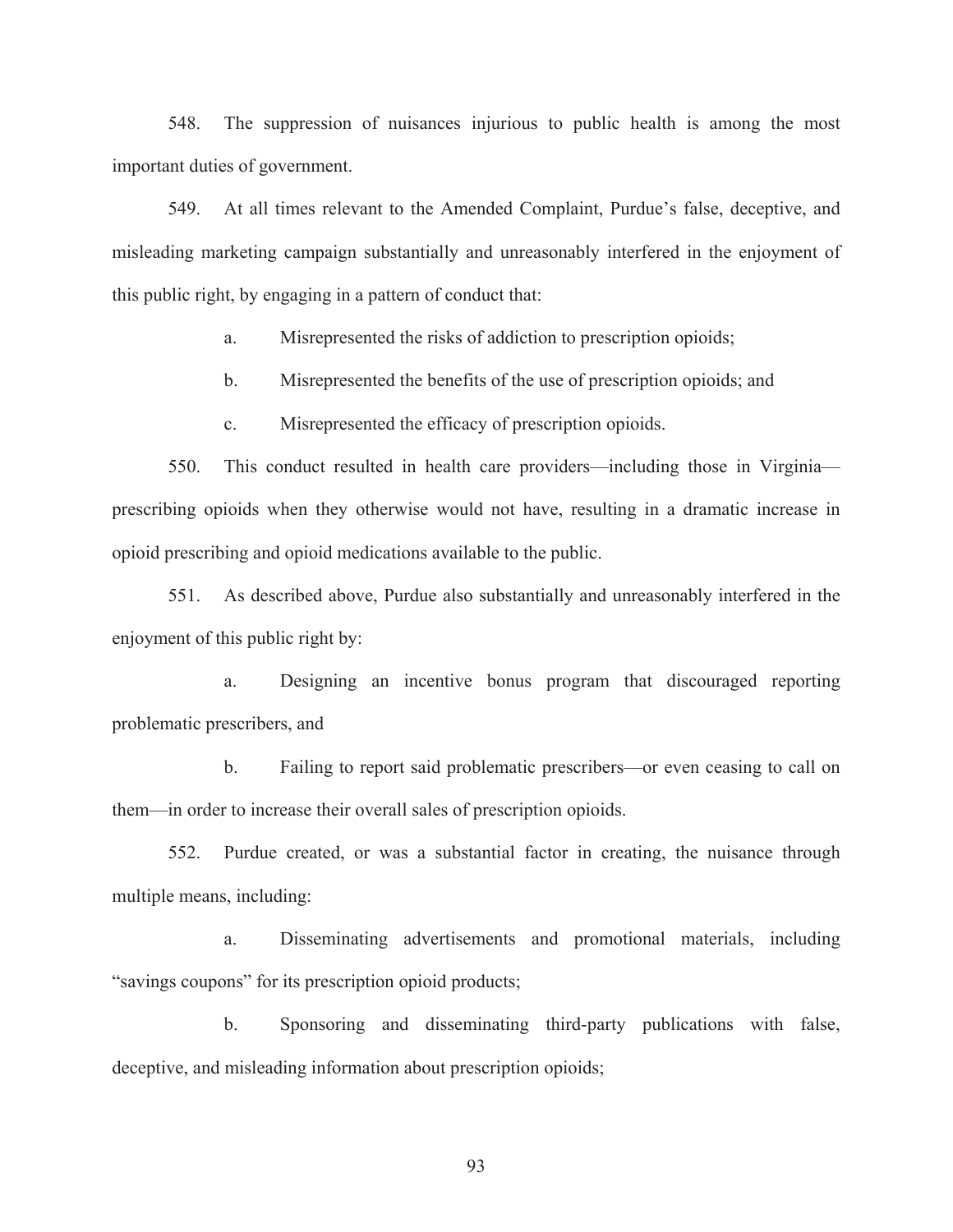c. Creating and sponsoring "educational" materials and CME lectures by KOLs, with false, deceptive, and misleading information about prescription opioids;

d. Making in-person sales calls; and

e. Failing to report, or cease calling on, problematic prescribers.

553. The injury to the public includes, but is not limited to:

a. High rates of opioid abuse and addiction;

b. Overdoses, resulting in not only fatalities, but also emergency medical treatment;

c. Greater need for, and use of, emergency services, law enforcement, addiction treatment, and incarceration; and

d. Increased health care costs for residents of Virginia, their families, and the Commonwealth.

554. Purdue's actions were a substantial factor in creating the public nuisance; without Purdue's actions, opioid use, abuse, and addiction would not have become so pervasive, resulting in the opioid epidemic now facing Virginia.

555. The public nuisance was foreseeable to Purdue, which knew or should have known of the harm it would cause.

556. As stated above, Purdue engaged in an aggressive marketing campaign to promote opioid prescribing and to minimize the risks of addiction, the purpose of which was to vastly expand the prescription opioid market.

557. Widespread prescription opioid use, abuse, addiction, and diversion were all reasonably foreseeable outcomes of this expansion of the prescription opioid market.

558. Indeed, these outcomes were contemplated in Purdue's 2007 multistate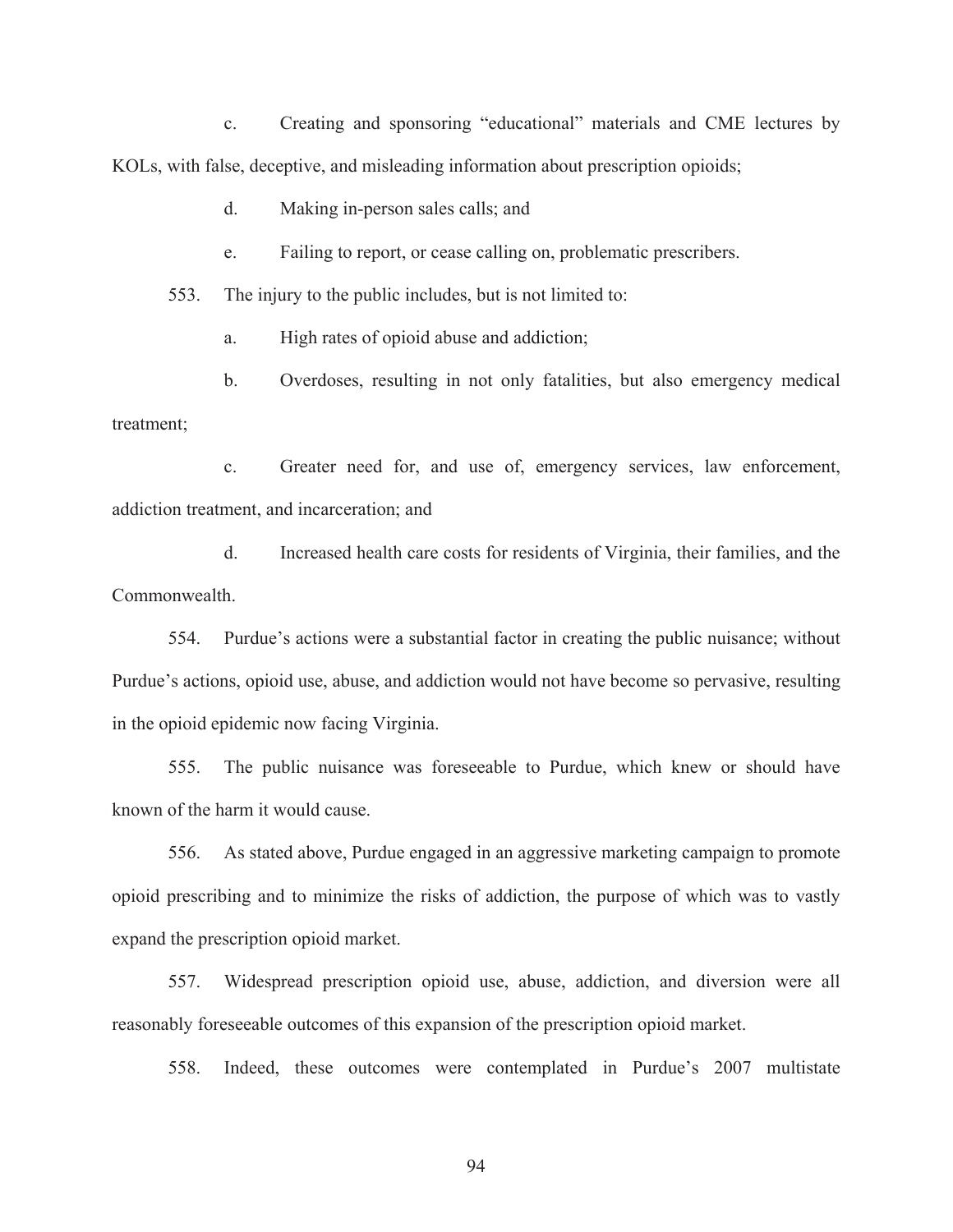settlement, which included an OxyContin abuse and diversion detection program—putting Defendants on notice that these outcomes were a foreseeable consequence of its conduct.

559. This public nuisance can be abated through truthful, non-deceptive marketing of the risks and benefits of the long-term use of prescription opioids; educational efforts for health care providers and consumers on safe and appropriate prescribing; addiction education and treatment; drug disposal and takeback programs; and other means.

### **Count IV: Fraudulent Conveyances Against All Defendants**

560. Plaintiff re-alleges and incorporates by reference paragraphs 1 through 559 and their subparagraphs.

561. As set forth above, from 2008 through 2018, the Sacklers authorized monetary distributions from Purdue to themselves and other members of the Sackler family by way of other entities that they control. Upon information and belief, these transfers of funds totaled at least four billion dollars (\$4,000,000,000).

562. At the time the Sacklers authorized all of these transfers, they knew that Purdue faced the threat of litigation by, and liabilities to, various states and other parties, including the Commonwealth of Virginia, for (among other things) Purdue's deceptive and misleading opioid sales and marketing practices, and the harms they caused.

563. In authorizing these transfers, the Sacklers sought to drain Purdue of cash and to place these funds beyond the reach of Purdue's creditors and claimants to whom Purdue faced liabilities due to its deceptive and misleading opioid sales and marketing practices, thus depriving the citizens of the Commonwealth who were harmed by Defendants' conduct of an effective remedy.

564. The Sacklers authorized these transfers with the intent to delay, hinder, or defraud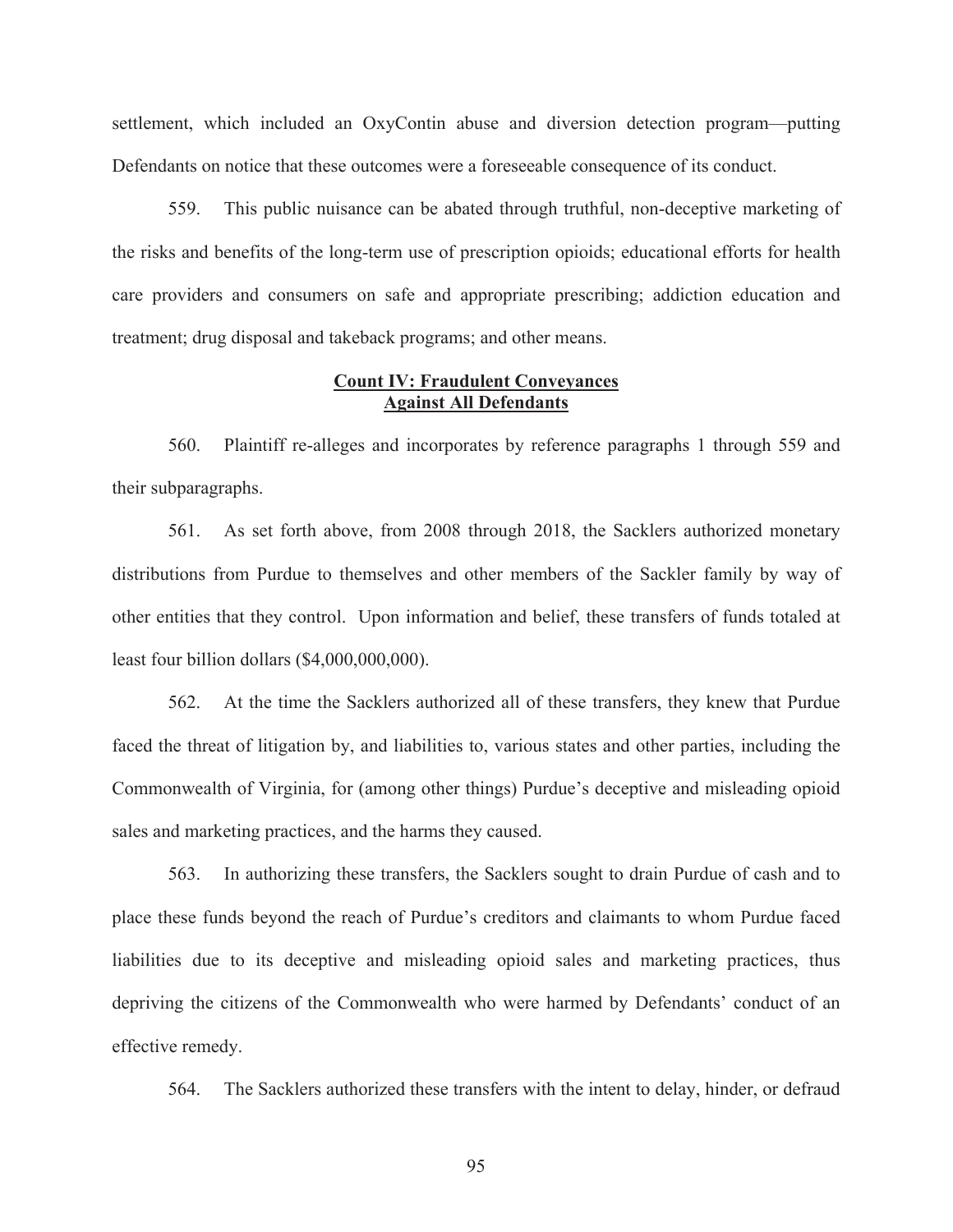creditors of Purdue and other persons, including the Commonwealth of Virginia, from what they are or may be lawfully entitled to.

565. The Sacklers authorized these transfers with fraudulent intent, for no consideration, and for the purpose of rendering the funds inaccessible to the Commonwealth and other parties with valid claims against Purdue. The Sacklers acted with knowledge that Purdue faced a "dangerous concentration of risk" due to the threat of litigation arising from its deceptive, misleading, and illegal opioid sales and marketing practices.

566. Under Virginia Code  $\S$  55-80 and 55.1-400,<sup>61</sup> the distributions and transfers authorized by the Sacklers are fraudulent conveyances, and are therefore void. Moreover, because the fraudulent conveyances at issue involved money, the Commonwealth is entitled to judgment against the Sacklers and an order requiring them to return the fraudulently conveyed funds, or their equivalent value.

#### **PRAYER FOR RELIEF**

WHEREFORE, the Plaintiff, the Commonwealth of Virginia, prays that this Court:

A. Preliminarily and permanently enjoin Purdue and Richard Sackler, as well as all of their officers, employees, agents, successors, and assigns, from violating the VCPA pursuant to Virginia Code § 59.1-203;

B. Grant judgment against Purdue and Richard Sackler, jointly and severally, and award to the Commonwealth all sums necessary to restore to any consumers the money or property acquired from them in connection with violations of the VCPA pursuant to Virginia Code § 59.1-  $205;$ 

C. Enter an order against Purdue and Richard Sackler requiring disgorgement of any

 $\overline{a}$ 

<sup>&</sup>lt;sup>61</sup> As noted above at footnote 1, Virginia Code § 55-80 will be repealed as of October 1, 2019, and its recodification in substantially similar form as Virginia Code § 55.1-400 will become effective on the same date.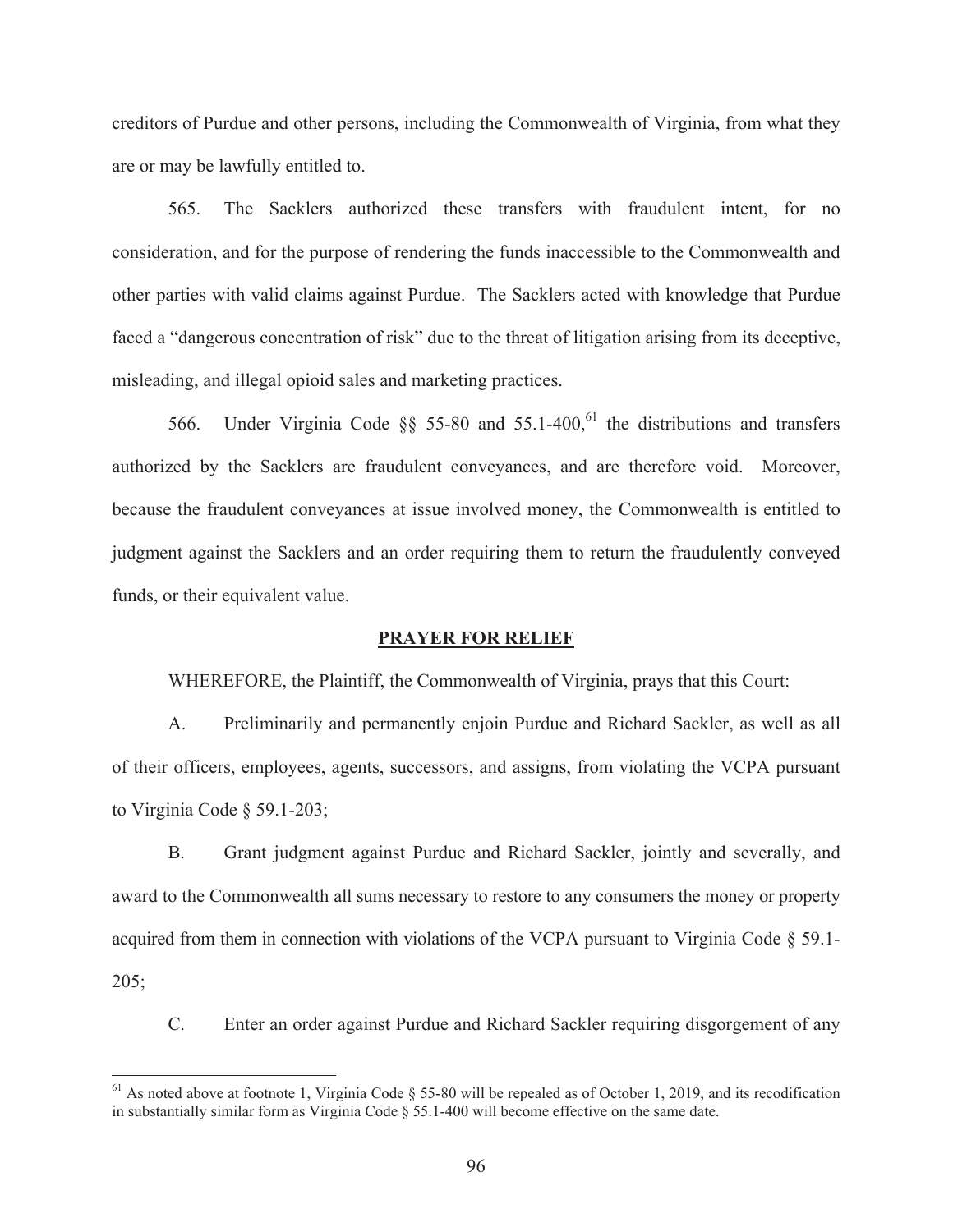benefits or ill-gotten gains acquired by either or both of them in connection with violations of the VCPA;

D. Grant judgment against Purdue and Richard Sackler, jointly and severally, and award to the Commonwealth civil penalties of up to \$2,500.00 per violation for each willful violation of the VCPA pursuant to Virginia Code § 59.1-206(A), the exact number of violations to be proven at trial;

E. Grant judgment against Purdue and Richard Sackler, jointly and severally, and award to the Commonwealth its costs, reasonable expenses incurred in investigating and preparing the case up to \$1,000.00 per violation of the VCPA, and attorneys' fees pursuant to Virginia Code § 59.1-206(C);

F. Find that Purdue has created a public nuisance, and permanently enjoin Purdue and its officers, employees, agents, successors, and assigns, from the acts and practices that created the nuisance;

G. Order Purdue to abate the public nuisance it has created, and grant judgment against Purdue in the amounts necessary to abate the public nuisance;

H. Grant judgment against Purdue and award damages to the Commonwealth caused by the public nuisance Purdue created;

I. Declare void as fraudulent conveyances all distributions of profits or other funds from Purdue to the Sacklers, whether directly or by way of other entities the Sacklers controlled, that the Sacklers authorized;

J. Order the Sacklers to return the fraudulently conveyed funds, or their equivalent value;

K. Impose an attachment, constructive trust, or other appropriate protective remedy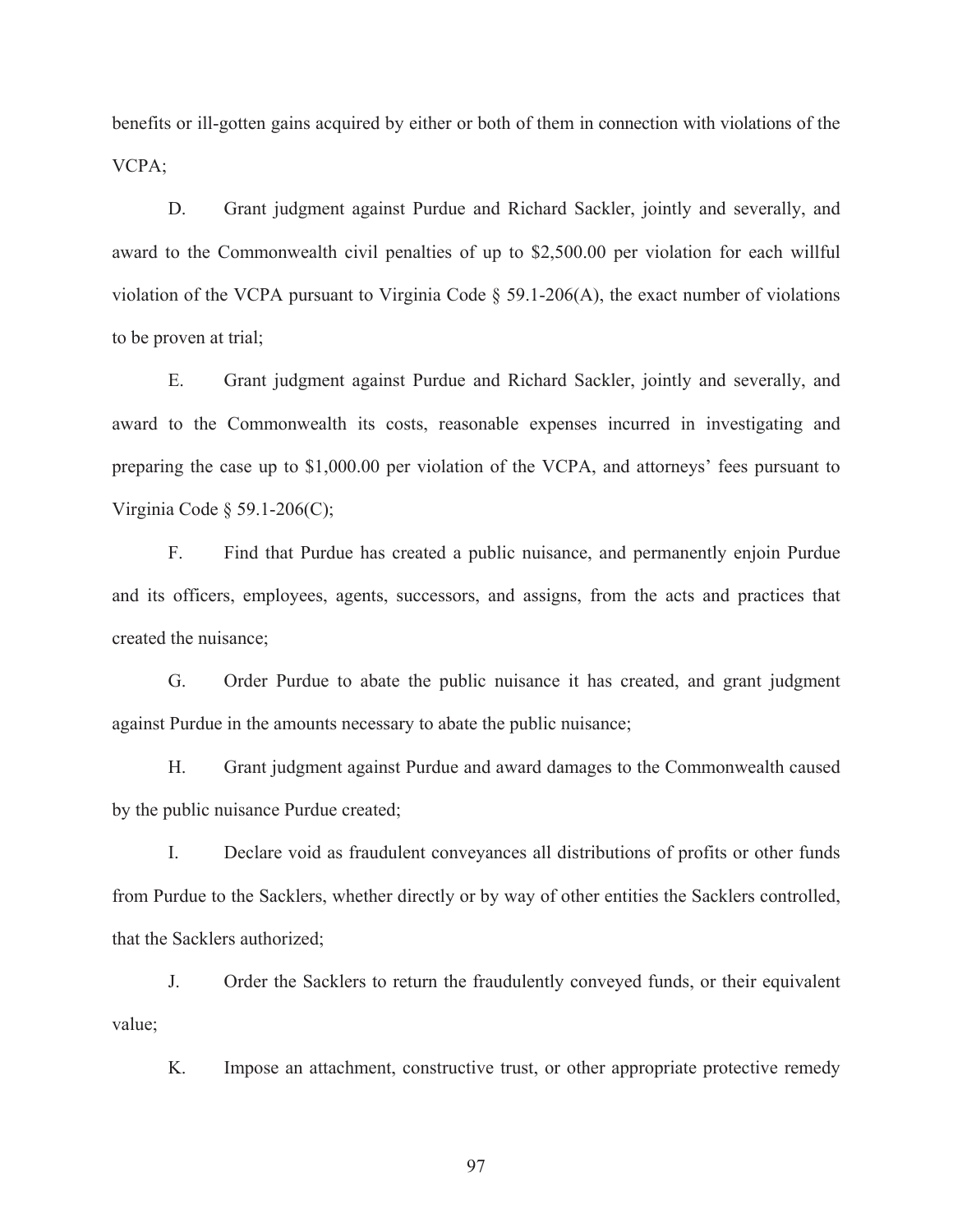to preserve the funds fraudulently conveyed by the Sacklers from Purdue to themselves;

L. Enjoin Defendants from any further transfers or distributions of profits or other funds from Purdue to the Sacklers;

M. Enter judgment against Defendants in the total amount of the distributions that the Sacklers fraudulently conveyed from Purdue to themselves; and

N. Grant such other and further relief as the Court deems equitable and proper.